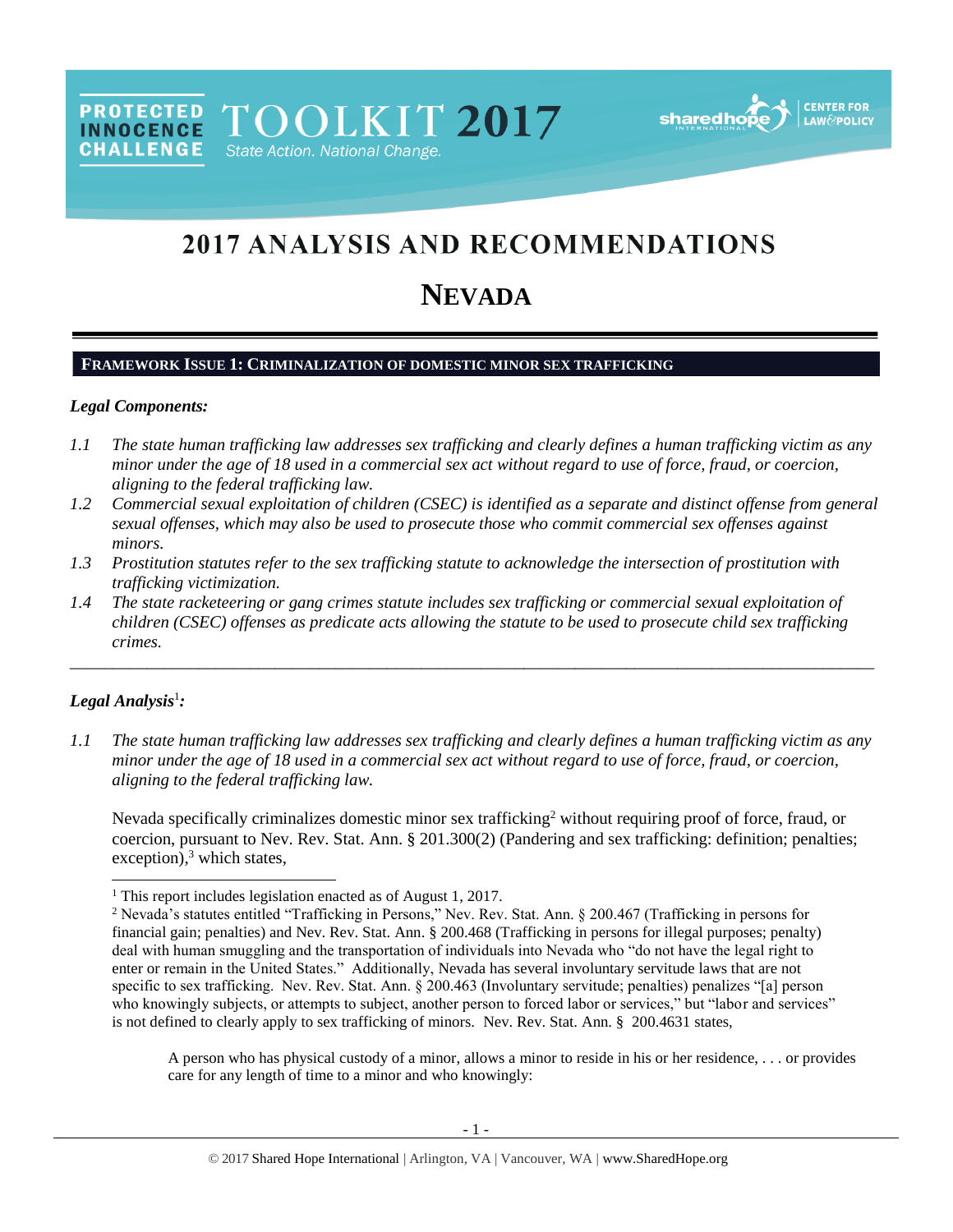A person:

(a) Is guilty of sex trafficking if the person:

<span id="page-1-2"></span><span id="page-1-1"></span><span id="page-1-0"></span>(1) Induces, $4$  causes, recruits, harbors, transports, $5$  provides, obtains or maintains a child to engage in prostitution, $6$  or to enter any place within this State in which prostitution is practiced, encouraged or allowed for the purpose of sexual conduct<sup>7</sup> or prostitution;

<span id="page-1-3"></span>(2) Induces, recruits, harbors, transports, provides, obtains or maintains a person by any means, knowing, or in reckless disregard of the fact, that threats, violence, force, intimidation, fraud, duress or coercion will be used to cause the person to engage in prostitution, or to enter any place within this State in which prostitution is practiced, encouraged or allowed for the purpose of sexual conduct or prostitution;

(3) By threats, violence, force, intimidation, fraud, duress, coercion, by any device or scheme, or by abuse of any position of confidence or authority, or having legal charge, takes, places, harbors, induces, causes, compels or procures a person to engage in prostitution, or to enter any place within this State in which prostitution is practiced, encouraged or allowed for the purpose of sexual conduct or prostitution; or

(4) Takes or detains a person with the intent to compel the person by force, violence, threats or duress to marry him or her or any other person.

. . . .

 $\overline{a}$ 

A person who is found guilty of sex trafficking a child is subject to penalties pursuant to Nev. Rev. Stat. Ann. § 201.300(2)(b)(2) (Pandering and sex trafficking: definition; penalties; exception), which states,

> (a) Obtains labor or services from the minor by . . . engaging in a pattern of conduct that results in . . . sexual abuse<sup>2</sup> of the minor or sexual assault of the minor pursuant to NRS 200.366 [Sexual assault: definition; penalties]; or

(b) Benefits, financially or by receiving anything of value other than sexual gratification from the labor or services obtained by the conduct specified in paragraph (a), is guilty of holding a minor in involuntary servitude.

Nev. Rev. Stat. Ann. § 200.464 (Recruiting, enticing, harboring, transporting, providing or obtaining another person to be held in involuntary servitude; benefiting from another person being held in involuntary servitude; penalty), penalizes a person who

1. Recruits, entices, harbors, transports, provides or obtains by any means, or attempts to recruit, entice, harbor, transport, provide or obtain by any means, another person, intending or knowing that the person will be held in involuntary servitude; or

2. Benefits, financially or by receiving anything of value, from participating in a violation of NRS 200.463 [Involuntary servitude; penalties] or section 2 of this act . . . .

<sup>3</sup> Under Nev. Rev. Stat. Ann. § 201.350,

It shall not be a defense to a prosecution for any of the acts prohibited in NRS 201.300 [Pandering and sex trafficking: definition; penalties; exception] . . . that any part of such act or acts shall have been committed outside this state, and the offense shall in such case be deemed and alleged to have been committed, and the offender tried and punished, in any county in which the prostitution was consummated, or any overt act in furtherance of the offense shall have been committed.

<sup>4</sup> Pursuant to Nev. Rev. Stat. Ann. § 201.295(3), "'[i]nduce' means to persuade, encourage, inveigle or entice." <sup>5</sup> Pursuant to Nev. Rev. Stat. Ann. § 201.295(7), "Transports' means to transport or cause to be transported, by any means of conveyance, into, through or across this State, or to aid or assist in obtaining such transportation." <sup>6</sup> Pursuant to Nev. Rev. Stat. Ann. § 201.295(5), "'Prostitution' means engaging in sexual conduct with another person in return for a fee, monetary consideration or other thing of value."

<sup>7</sup> Pursuant to Nev. Rev. Stat. Ann. § 201.295(4), (6), "Sexual conduct" means engaging "in sexual intercourse, oralgenital contact or any touching of the sexual organs or other intimate parts of a person for the purpose of arousing or gratifying the sexual desire of either person."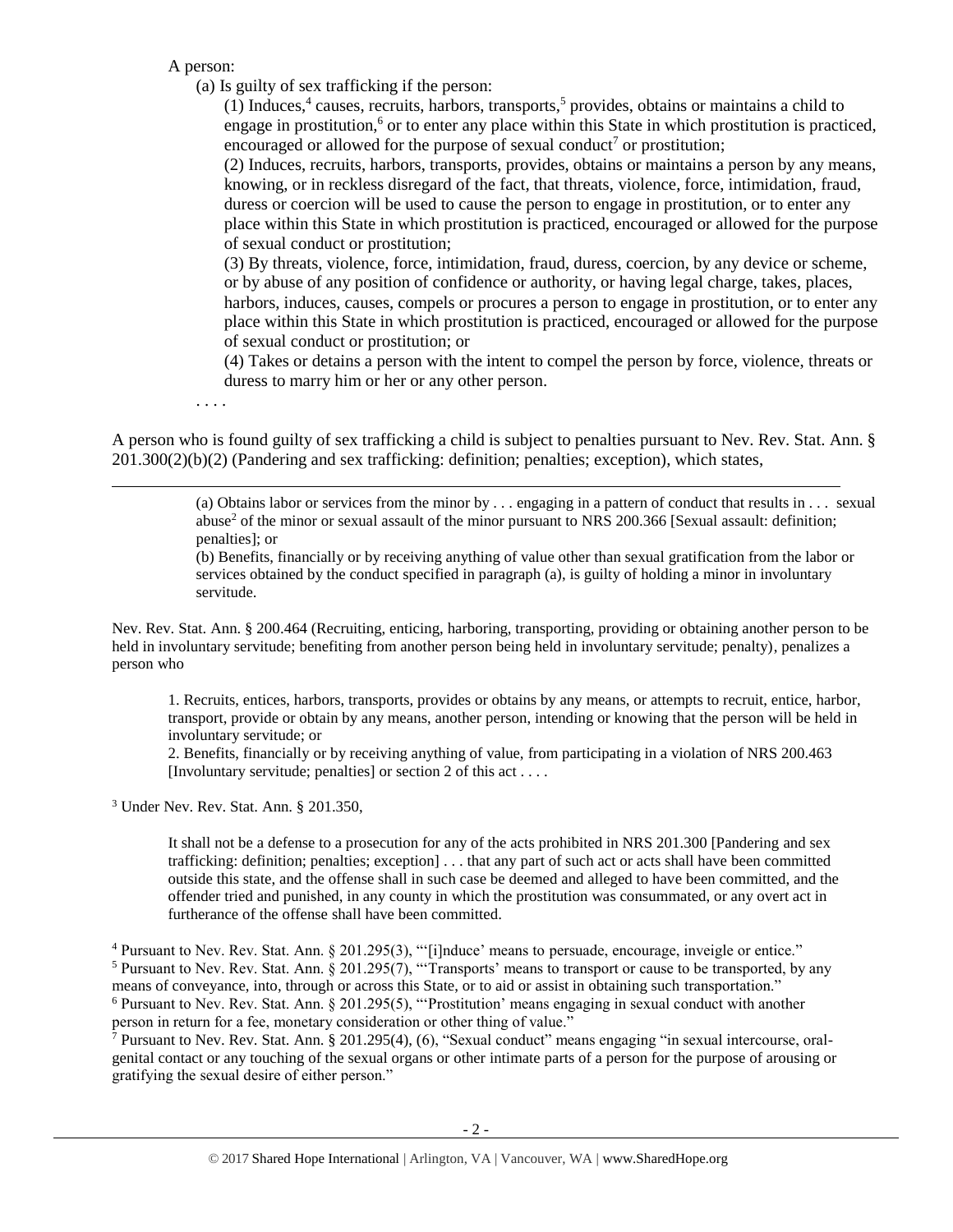(I) If the child is less than 14 years of age when the offense is committed, is guilty of a category A felony and shall be punished by imprisonment in the state prison for life with the possibility of parole, with eligibility for parole beginning when a minimum of 15 years has been served, and may be further punished by a fine of not more than \$ 20,000.

(II) If the child is at least 14 years of age but less than 16 years of age when the offense is committed, is guilty of a category A felony and shall be punished by imprisonment in the state prison for life with the possibility of parole, with eligibility for parole beginning when a minimum of 10 years has been served, and may be further punished by a fine of not more than \$ 10,000.

(III) If the child is at least 16 years of age but less than 18 years of age when the offense is committed, is guilty of a category A felony and shall be punished by imprisonment in the state prison for life with the possibility of parole, with eligibility for parole beginning when a minimum of 5 years has been served, and may be further punished by a fine of not more than \$ 10,000.

Additionally, Nev. Rev. Stat. Ann. § 201.300(2) states, "A court shall not grant probation to or suspend the sentence of a person convicted of sex trafficking a child pursuant to subsection 2."

<span id="page-2-2"></span>Nevada law also creates separate penalties for conspiracy to commit certain crimes, including NRS 201.300 (Pandering and sex trafficking: definition; penalties; exception), offenses pursuant to Nev. Rev. Stat. Ann. § 199.480(1) (Penalties). 8

*1.2 Commercial sexual exploitation of children (CSEC) is identified as a separate and distinct offense from general sexual offenses, which may also be used to prosecute those who commit commercial sex offenses against minors.*

The following laws criminalize CSEC in Nevada:

<span id="page-2-1"></span><span id="page-2-0"></span> $\overline{a}$ 

1. Pursuant to Nev. Rev. Stat. Ann. § 201.354 (Engaging in prostitution or solicitation for prostitution: Penalty; exception), it is a crime to "engage in prostitution or solicitation therefor, except in a licensed house of prostitution."<sup>9</sup> Nev. Rev. Stat. Ann. § 201.354(1). If a child under 18 is solicited, a first violation is a category E felony punishable by imprisonment for 1–4 years and a fine up to \$5,000. Nev. Rev. Stat. Ann. §§ 201.354(5)(a),<sup>10</sup> 193.130(2)(e). The court "shall suspend the execution of the sentence and grant probation to the person upon such conditions as the court deems appropriate," unless barred by Nev. Rev. Stat. Ann. § 176A.100(1)(b).<sup>11</sup> Nev. Rev. Stat. Ann. § 193.130(2)(e). A second violation of Nev. Rev. Stat.

<sup>9</sup> The state allows counties to control the licensing of houses of prostitution if the county population is less than 700,000. Pursuant to Nev. Rev. Stat. Ann. § 244.345(8) (Dancing halls, escort services, entertainment by referral services and gambling games or devices; limitation on licensing of houses of prostitution), "In a county whose population is 700,000 or more, the license board shall not grant any license to a petitioner for the purpose of operating a house of ill fame or repute or any other business employing any person for the purpose of prostitution."  $10$  The text of Nev. Rev. Stat. Ann. § 201.354 cited here and elsewhere in this report includes amendments made by the enactment of Assembly Bill 260 during the 79th Session of the Nevada Legislature (effective October 1, 2017).

<sup>11</sup> Pursuant to Nev. Rev. Stat. Ann. § 176A.100(1)(b) (Authority and discretion of court to suspend sentence and grant probation; persons eligible; factors considered; intensive supervision; submission of report of presentence investigation),

1. Except as otherwise provided in this section and NRS 176A.110 [Persons convicted of certain offenses required to be certified as not representing high risk to reoffend before court suspends sentence or grants probation; immunity]; and 176A.120, if a person is found guilty in a district court upon verdict or plea of: . . . .

<sup>&</sup>lt;sup>8</sup> Pursuant to Nev. Rev. Stat. Ann. § 199.480(1) (Penalties), "whenever two or more persons conspire to commit . . . sex trafficking in violation of NRS 201.300 (Pandering and sex trafficking: definition; penalties; exception) . . . each person is guilty of a category B felony and shall be punished . . . by imprisonment in the state prison for a minimum term of not less than 1 year and a maximum term of not more than 6 years."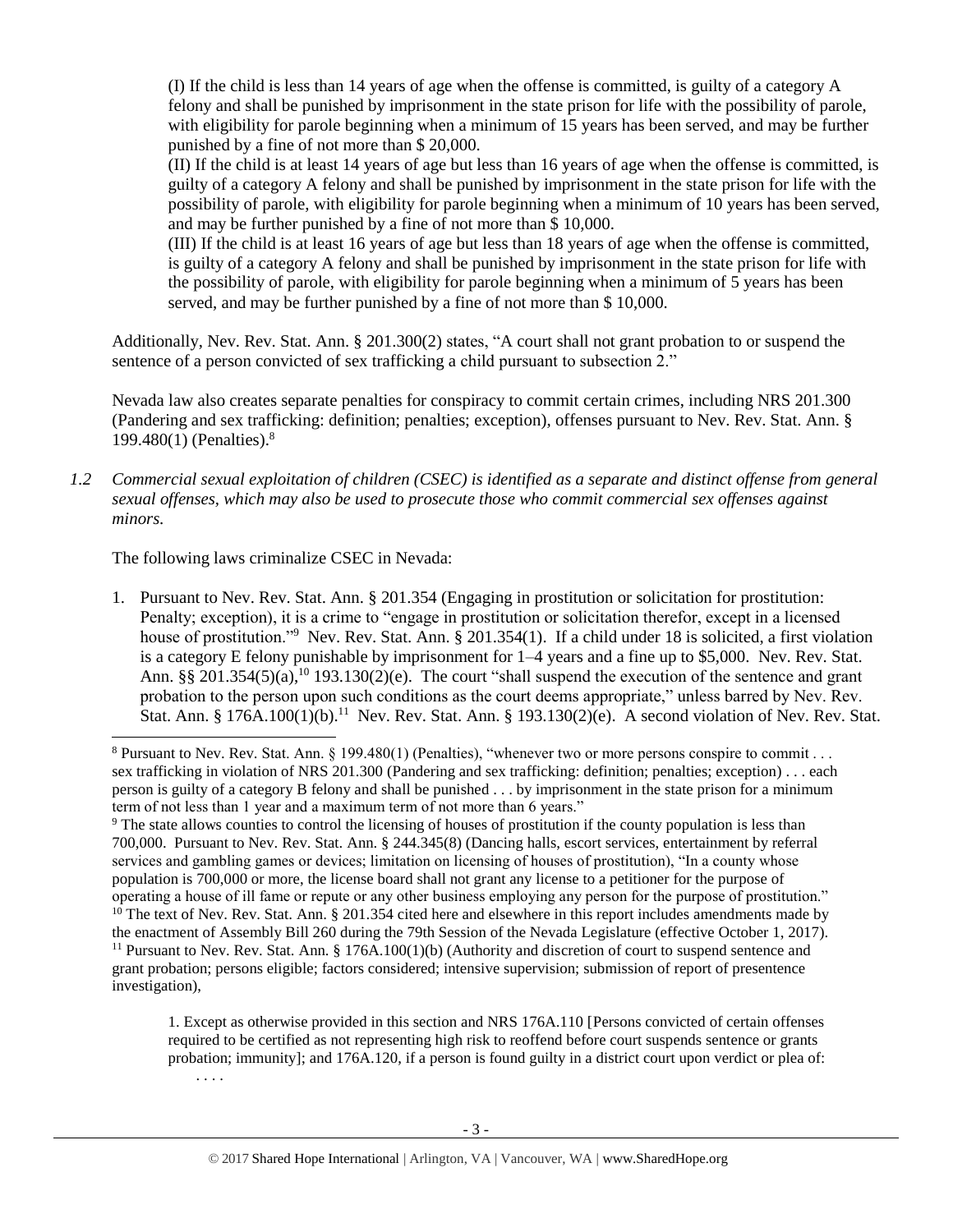Ann. § 201.354(5)(b) with a child is a category D felony and is punishable 1–4 years and a possible fine up to \$5,000. Nev. Rev. Stat. Ann. §§ 201.354(5)(b), 193.130(2)(d). "[A] third or subsequent" violation of Nev. Rev. Stat. Ann. § 201.354 with a child is a category C felony, punishable by imprisonment for 1–5 years and a fine up to \$10,000, and "[t]he court shall not grant probation to or suspend the sentence of a person punished pursuant to this paragraph." Nev. Rev. Stat. Ann. §§ 201.354(5)(c); 193.130(2)(c).

2. Pursuant to Nev. Rev. Stat. Ann. § 609.210 (Employing or exhibiting minor in certain injurious, immoral or dangerous activities: criminal penalty), a person is guilty of a misdemeanor when the person

employs, or causes to be employed, exhibits or has in his or her custody for exhibition or employment, any minor, and every parent, relative, guardian, employer or other person having the care, custody or control of any minor, who in any way procures or consents to the employment of the minor:

2. In any indecent or immoral exhibition or practice;

. . . .

 $\overline{a}$ 

(b) A category E felony, except as otherwise provided in this paragraph, the court shall suspend the execution of the sentence imposed and grant probation to the person. The court may, as it deems advisable, decide not to suspend the execution of the sentence imposed and grant probation to the person if, at the time of sentencing, it is established that the person:

(1) Was serving a term of probation or was on parole at the time the crime was committed, whether in this State or elsewhere, for a felony conviction;

(2) Had previously had the person's probation or parole revoked, whether in this State or elsewhere, for a felony conviction;

(3) Had previously been assigned to a program of treatment and rehabilitation pursuant to NRS 453.580 and failed to successfully complete that program; or

(4) Had previously been two times convicted, whether in this State or elsewhere, of a crime that under the laws of the situs of the crime or of this State would amount to a felony.

If the person denies the existence of a previous conviction, the court shall determine the issue of the previous conviction after hearing all relevant evidence presented on the issue by the prosecution and the person. At such a hearing, the person may not challenge the validity of a previous conviction. For the purposes of this paragraph, a certified copy of a felony conviction is prima facie evidence of conviction of a prior felony.

Pursuant to Nev. Rev. Stat. Ann. § 176A.110 (Persons convicted of certain offenses required to be certified as not representing high risk to reoffend before court suspends sentence or grants probation; immunity), unless a person has undergone a psychosexual evaluation and it has been certified that the person does not have a high risk to reoffend, a court cannot grant probation to or suspend the sentence of a person convicted under

(a) Attempted sexual assault of a person who is 16 years of age or older pursuant to NRS 200.366.

(b) Statutory sexual seduction pursuant to NRS 200.368.

(c) Battery with intent to commit sexual assault pursuant to NRS 200.400.

(d) Abuse or neglect of a child pursuant to NRS 200.508.

(e) An offense involving pornography and a minor pursuant to NRS 200.710 to 200.730, inclusive.

(f) Incest pursuant to NRS 201.180.

(g) Open or gross lewdness pursuant to NRS 201.210.

(h) Indecent or obscene exposure pursuant to NRS 201.220.

(i) Sexual penetration of a dead human body pursuant to NRS 201.450.

(j) Sexual conduct between certain employees of a school or volunteers at a school and a pupil pursuant to NRS 201.540.

(k) Sexual conduct between certain employees of a college or university and a student pursuant to NRS 201.550.

(l) Luring a child or a person with mental illness pursuant to NRS 201.560, if punished as a felony.

(m) A violation of NRS 207.180.

(n) An attempt to commit an offense listed in paragraphs (a) to (k), inclusive.

(o) Coercion or attempted coercion that is determined to be sexually motivated pursuant to NRS 207.193.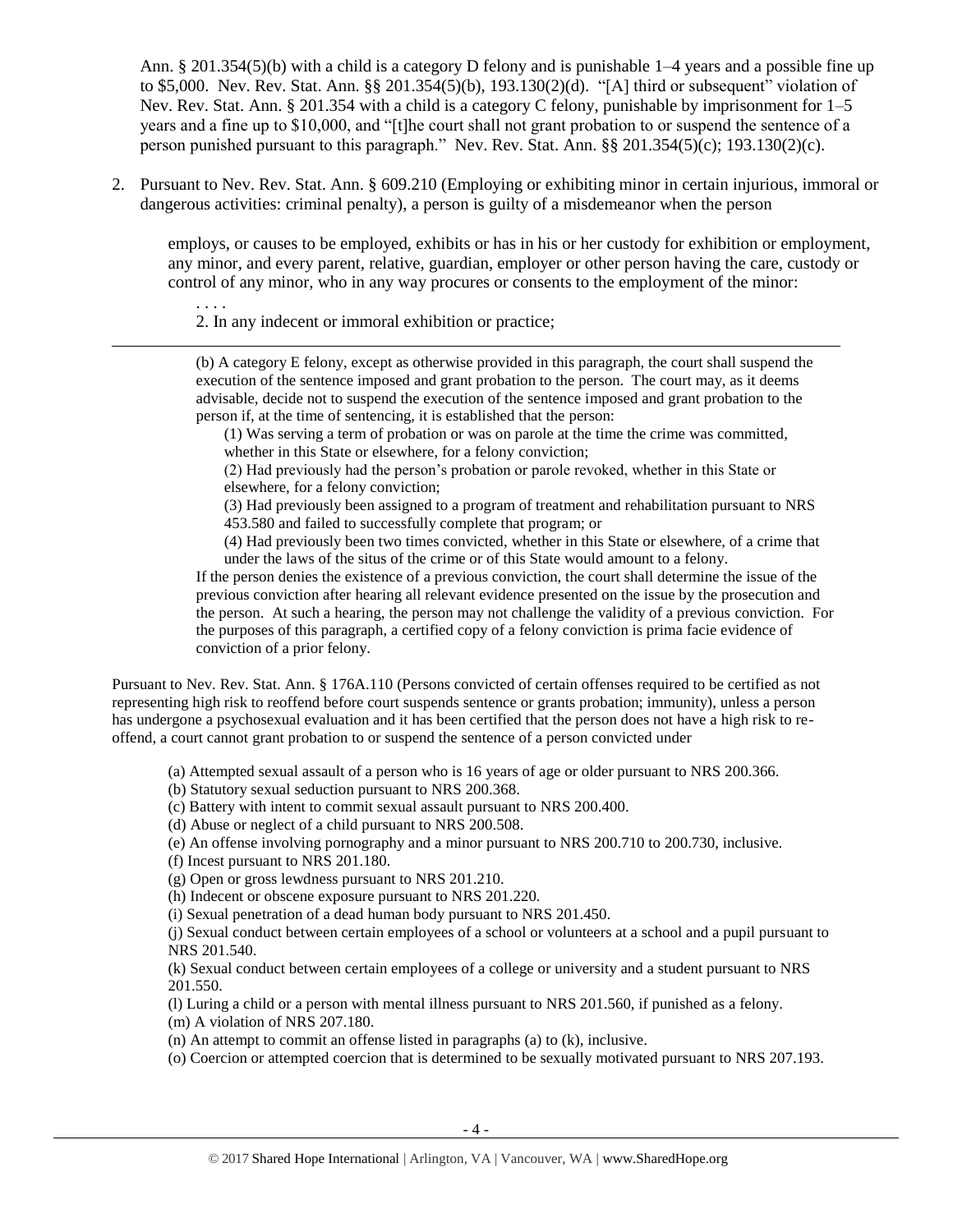. . . .

 $\overline{a}$ 

A violation is punishable by imprisonment in the county jail for up to 6 months, a fine not to exceed \$1,000, or both. Nev. Rev. Stat. Ann. § 193.150(1). Alternatively, the court may sentence an offender to community service. Nev. Rev. Stat. Ann. § 193.150(2).

- 3. Under Nev. Rev. Stat. Ann. § 200.710(1) (Unlawful to use minor in producing pornography or as subject of sexual portrayal in performance), it is a category A felony when a person "knowingly uses, encourages, entices or permits a minor to simulate or engage in or assist others to simulate or engage in sexual conduct to produce a performance . . . ." Additionally, Nev. Rev. Stat. Ann. § 200.710(2) states that it is a category A felony when a person "knowingly uses, encourages, entices, coerces or permits a minor to be the subject of a sexual portrayal in a performance . . . regardless of whether the minor is aware that the sexual portrayal is part of a performance . . . ." When the minor is 14 or older, a violation is punishable by a possible fine not to exceed \$100,000 and life imprisonment with possibility of parole beginning after the offender has served 5 five years. Nev. Rev. Stat. Ann. § 200.750(1). When the minor is under 14, violations are punishable by imprisonment "for life with the possibility of parole, with eligibility for parole beginning when a minimum of 10 years has been served, and shall be further punished by a fine of not more than \$100,000." Nev. Rev. Stat. Ann. § 200.750(2).
- 4. Enacted Senate Bill 488,  $\S 3(1)^{12}$  prohibits the facilitation of sex trafficking, stating,

A person is guilty of facilitating sex trafficking if the person:

(a) Facilitates, arranges, provides or pays for the transportation of a person to or within this State with the intent of:

<span id="page-4-0"></span>(1) Inducing the person to engage in prostitution in violation of subparagraph (1), (2) or (3) of paragraph (a) of subsection 2 of NRS 201.300 [Pandering and sex trafficking: definition; penalties; exception];

(2) Inducing the person to enter any place within this State in which prostitution is practiced, encouraged or allowed for the purpose of sexual conduct or prostitution in violation of subparagraph (1), (2) or (3) of paragraph (a) of subsection 2 of NRS 201.300; or

(3) If the person is a child, using the person for any act that is prohibited by NRS 200.710 [Unlawful to use minor in producing pornography or as subject of sexual portrayal in performance] or 200.720 [Promotion of sexual performance of minor unlawful];

(b) Sells travel services that facilitate the travel of another person to this State with the knowledge that the other person is traveling to this State for the purpose of:

(1) Engaging in sexual conduct with a person who has been induced to engage in sexual conduct or prostitution in violation of subparagraph  $(1)$ ,  $(2)$  or  $(3)$  of paragraph  $(a)$  of subsection 2 of NRS 201.300;

(2) Soliciting a child who has been induced to engage in sexual conduct or prostitution in violation of subparagraph (1), (2) or (3) of paragraph (a) of subsection 2 of NRS 201.300;

(3) Engaging in any act involving a child that is prohibited by NRS 200.710 or 200. 720; or . . . .

When the victim is a minor, facilitating sex trafficking is punishable as a category B felony by imprisonment for 3–10 years. Enacted Senate Bill 488, § 3(2)(b).

Although not specific to commercial sex offenses, the following offenses may also apply to commercial sexual exploitation of children cases:

<sup>&</sup>lt;sup>12</sup> Senate Bill 488, § 3 cited here and elsewhere in this report was enacted during the 79th Session of the Nevada Legislature (effective October 1, 2017).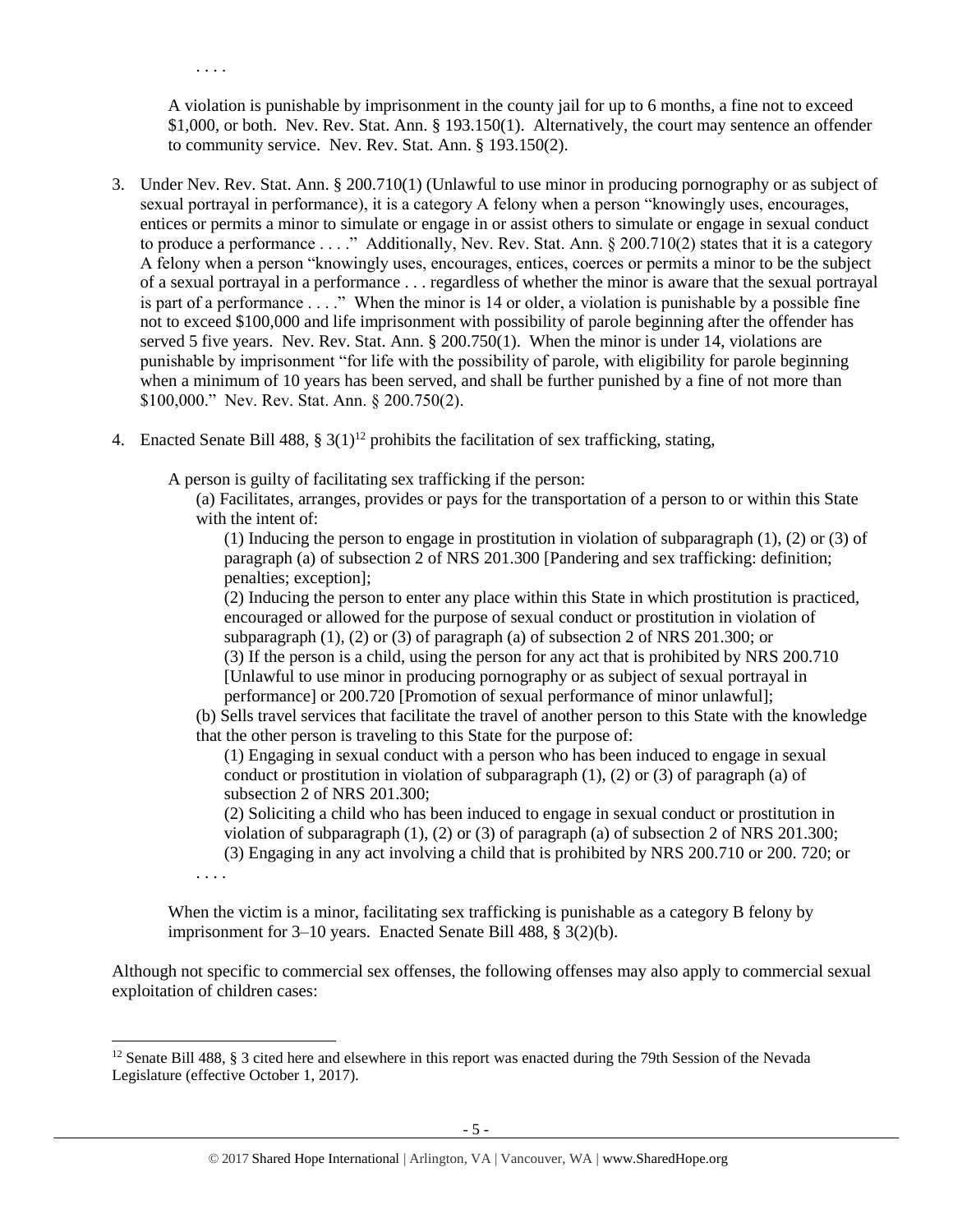1. Pursuant to Nev. Rev. Stat. Ann. § 200.368 (Statutory sexual seduction: penalties), "statutory sexual seduction" is a crime. Nev. Rev. Stat. Ann. § 200.364(10)<sup>13</sup> (Definitions), defines "statutory sexual seduction" as

<span id="page-5-0"></span>ordinary sexual intercourse, anal intercourse, or sexual penetration committed by a person 18 years of age or older with a person who is 14 or 15 years of age and is at least 4 years younger than the perpetrator.

If the offender is 21 or older, Nev. Rev. Stat. Ann. § 200.368 is a category B felony punishable by imprisonment for 1–10 years and a possible fine not to exceed \$10,000. Nev. Rev. Stat. Ann. §§  $200.368(1)$ ,  $193.130(2)(c)$ . If the offender is under 21, a violation is a gross misdemeanor punishable by up to 364 days of imprisonment in the county jail, a fine not to exceed \$2,000, or both. Nev. Rev. Stat. Ann. §§ 200.368(2), 193.140.

2. Pursuant to Nev. Rev. Stat. Ann. § 201.230(1) (Lewdness with child; penalties), a person is guilty of lewdness with a child if that person

(a) Is 18 years of age or older and willfully and lewdly commits any lewd or lascivious act, other than acts constituting the crime of sexual assault, upon or with the body, or any part or member thereof, of a child under the age of 16 years, with the intent of arousing, appealing to, or gratifying the lust or passions or sexual desires of that person or of that child; or (b) Is under the age of 18 years and willfully and lewdly commits any lewd or lascivious act, other than

acts constituting the crime of sexual assault, upon or with the body, or any part or member thereof, of a child under the age of 14 years, with the intent of arousing, appealing to, or gratifying the lust or passions or sexual desires of that person or of that child.

A violation against a child under the age of 14 is a category A felony punishable by a possible fine not to exceed \$10,000 and life imprisonment with eligibility for parole beginning when the offender has served 10 years. Nev. Rev. Stat. Ann. § 201.230(2). A violation against a child who is 14 or 15 years old is a category B felony, punishable by imprisonment for 1-10 years and a fine up to \$10,000.

However, if the person has been previously convicted of "lewdness with a child pursuant to this section or any other sexual offense against a child" or a crime in another jurisdiction that could be classified as one of these crimes in Nevada, the crime is a category A felony punishable by life imprisonment without the possibility of parole. Nev. Rev. Stat. Ann. § 201.230(3).

*1.3 Prostitution statutes refer to the sex trafficking statute to acknowledge the intersection of prostitution with trafficking victimization.* 

Nevada's prostitution statute, Nev. Rev. Stat. Ann. § 207.030(1)(b) (Prohibited acts; penalty) does not refer to Nev. Rev. Stat. Ann. § 201.300(2) (Pandering and sex trafficking: definition; penalties; exception) in order to acknowledge the intersection of prostitution with trafficking victimization.

1.3.1 Recommendation: Amend Nev. Rev. Stat. Ann. § 207.030(1)(b) (Prohibited acts; penalty), when the person engaged in prostitution is a minor, to refer to Nev. Rev. Stat. Ann. § 201.300(2) (Pandering and sex trafficking: definition; penalties; exception) to acknowledge the intersection of prostitution with trafficking victimization.

l  $13$  The text of Nev. Rev. Stat. Ann. § 200.364 cited here and elsewhere in this report includes amendments made by the enactment of Assembly Bill 97 and Senate Bill 169 during the 79th Session of the Nevada Legislature (effective October 1, 2017).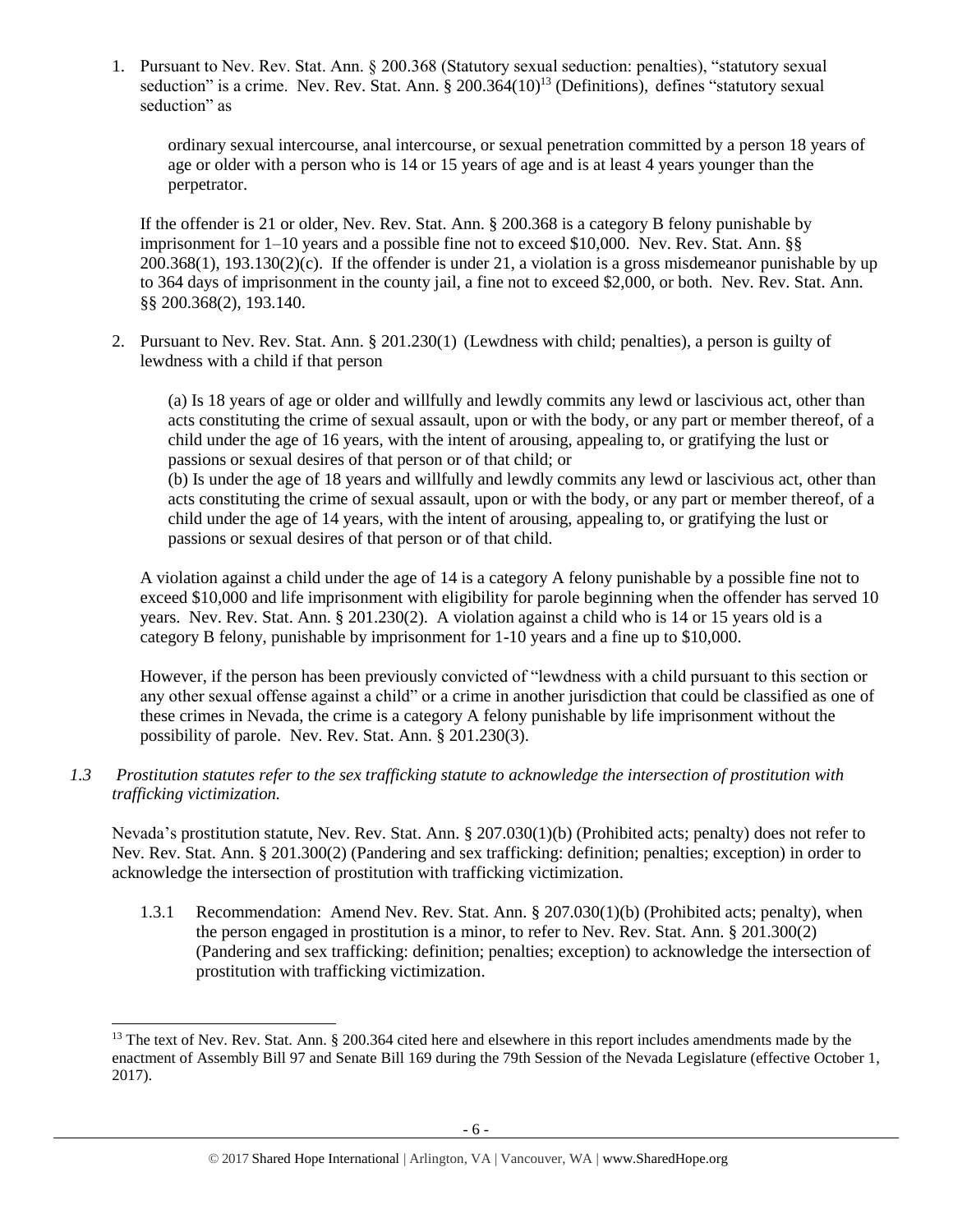*1.4 The state racketeering or gang crimes statute includes sex trafficking or commercial sexual exploitation of children (CSEC) offenses as predicate acts allowing the statute to be used to prosecute child sex trafficking crimes.*

Pursuant to Nev. Rev. Stat. Ann. § 207.400(1) (Unlawful acts; penalties), Nevada's racketeering law,

It is unlawful for a person:

 $\overline{a}$ 

(a) Who has with criminal intent received any proceeds derived, directly or indirectly, from racketeering activity to use or invest, whether directly or indirectly, any part of the proceeds, or the proceeds derived from the investment or use thereof, in the acquisition of:

(1) Any title to or any right, interest or equity in real property; or

(2) Any interest in or the establishment or operation of any enterprise.<sup>14</sup>

(b) Through racketeering activity to acquire or maintain, directly or indirectly, any interest in or control of any enterprise.

(c) Who is employed by or associated with any enterprise to conduct or participate, directly or indirectly, in:

(1) The affairs of the enterprise through racketeering activity; or

(2) Racketeering activity through the affairs of the enterprise.

(d) Intentionally to organize, manage, direct, supervise or finance a criminal syndicate.

(e) Knowingly to incite or induce others to engage in violence or intimidation to promote or further the criminal objectives of the criminal syndicate.

(f) To furnish advice, assistance or direction in the conduct, financing or management of the affairs of the criminal syndicate with the intent to promote or further the criminal objectives of the syndicate.

(g) Intentionally to promote or further the criminal objectives of a criminal syndicate by inducing the commission of an act or the omission of an act by a public officer or employee which violates his or her official duty.

(h) To transport property, to attempt to transport property or to provide property to another person knowing that the other person intends to use the property to further racketeering activity.

(i) Who knows that property represents proceeds of, or is directly or indirectly derived from, any unlawful activity<sup>15</sup> to conduct or attempt to conduct any transaction involving the property:

(1) With the intent to further racketeering activity; or

(2) With the knowledge that the transaction conceals the location, source, ownership or control of the property.

(j) To conspire to violate any of the provisions of this section.

Pursuant to Nev. Rev. Stat. Ann. § 207.390, "racketeering activity" is defined as

engaging in at least two crimes related to racketeering that have the same or similar pattern, intents, results, accomplices, victims or methods of commission, or are otherwise interrelated by distinguishing characteristics and are not isolated incidents, if at least one of the incidents

<sup>&</sup>lt;sup>14</sup> "Enterprise" is defined as "1. Any natural person, sole proprietorship, partnership, corporation, business trust or other legal entity; and 2. Any union, association or other group of persons associated in fact although not a legal entity. The term includes illicit as well as licit enterprises and governmental as well as other entities." Nev. Rev. Stat. Ann. § 207.380.

<sup>&</sup>lt;sup>15</sup> "Unlawful activity" is defined in Nev. Rev. Stat. Ann. § 207.400(3) by referring to Nev. Stat. Ann. § 207.195, which defines the term in part as "any crime related to racketeering as defined in NRS 207.360 or any offense punishable as a felony pursuant to state or federal statute." Nev. Rev. Stat. Ann. §§ 207.400(3), 207.195(5)(c).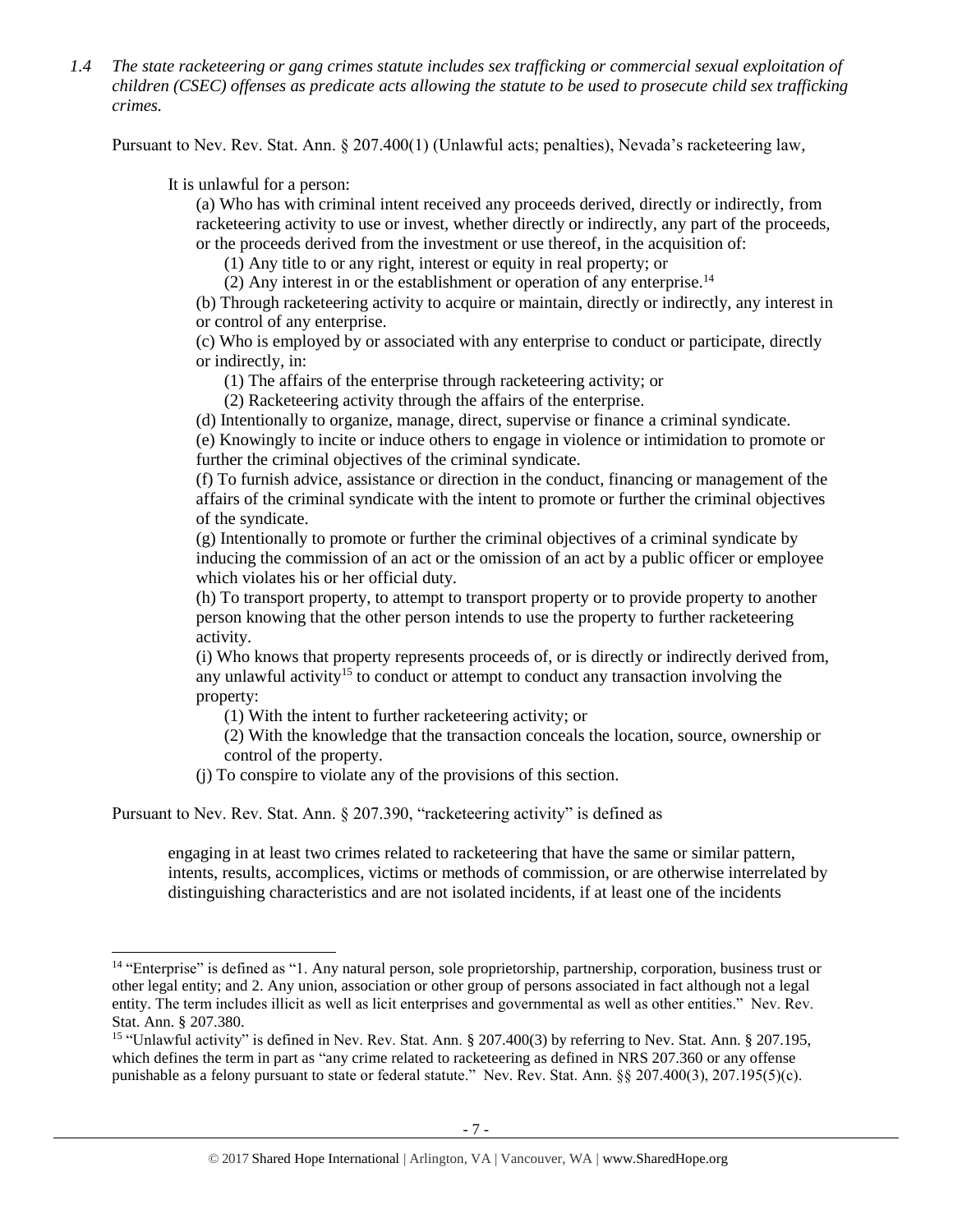occurred after July 1, 1983, and the last of the incidents occurred within 5 years after a prior commission of a crime related to racketeering.

Furthermore, under Nev. Rev. Stat. Ann. § 207.360<sup>16</sup> ("Crime related to racketeering" defined),

"Crime related to racketeering" means the commission of, attempt to commit or conspiracy to commit any of the following crimes:

. . . . 5. Kidnapping; 6. Sexual assault; . . . . 11. Statutory sexual seduction; . . . .

. . . .

31. Any violation of NRS 201.300 [Pandering and sex trafficking: definition; penalties; exception], 201.320 [Living from earnings of prostitute; penalty] or 201.360 [Placing person in house of prostitution; penalties];

36. Involuntary servitude in violation of any provision of NRS 200.463 [Involuntary servitude; penalties] or 200.464 [Recruiting, enticing, harboring, transporting, providing or obtaining another person to be held in involuntary servitude; benefiting from another person being held in involuntary servitude; penalty] or a violation of any provision of NRS 200.465 [Assuming rights of ownership over another person; purchase or sale of person; penalty]; or 37. Trafficking in persons in violation of any provision of NRS 200.467 [Trafficking in persons for financial gain; penalties] or 200.468 [Trafficking in persons for illegal purposes; penalty].

Based on this definition of racketeering, acts of commercial sexual exploitation of children constitute predicate crimes under the racketeering law, making it available for combatting criminal enterprises that engage in domestic minor sex trafficking. A violation of Nev. Rev. Stat. Ann. § 207.400 is a category B felony punishable by imprisonment for 5–20 years and a possible fine not to exceed \$25,000. Nev. Rev. Stat. Ann. § 207.400(2). Under Nev. Rev. Stat. Ann. § 207.410 (Alternate fine for unlawful acts), a fine may be imposed not exceeding the greater of 3 times "1. Any gross pecuniary value the convicted person gained; or 2. Any gross loss the convicted person caused, including property damage and personal injury, but excluding any pain and suffering."

Additionally, for a conviction under Nev. Rev. Stat. Ann. § 207.400, the offender will face mandatory criminal forfeiture. Pursuant to Nev. Rev. Stat. Ann. § 207.420(1) (Criminal forfeiture: Property subject to forfeiture; substitution for unreachable property),

If the indictment or information filed regarding a violation of NRS 207.400 alleges that real or personal property was derived from, realized through, or used or intended for use in the course of the unlawful act and the extent of that property:

(a) The jury; or

 $\overline{a}$ 

(b) If the trial is without a jury, the court, shall upon a conviction, determine at a separate hearing the extent of the property to be forfeited. If the indictment or information does not include such an allegation, the property is not subject to criminal forfeiture.

Discretionary civil forfeiture is also available. Nev. Rev. Stat. Ann. § 207.400.

<sup>&</sup>lt;sup>16</sup> The text of Nev. Rev. Stat. Ann. § 207.360 cited here and elsewhere in this report includes amendments made by the enactment of Senate Bill 362 during the 79th Session of the Nevada Legislature (effective October 1, 2017).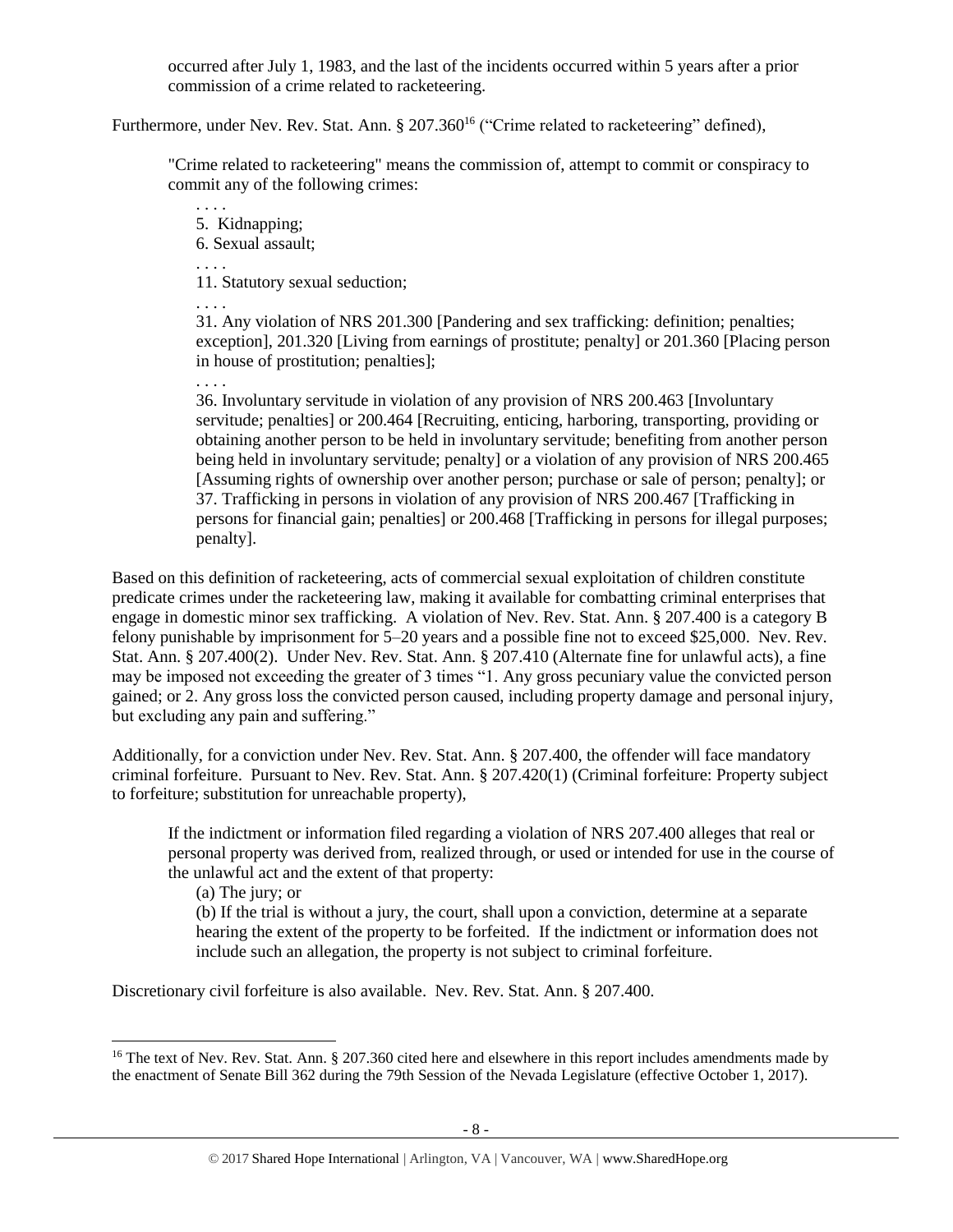#### **FRAMEWORK ISSUE 2: CRIMINAL PROVISIONS FOR DEMAND**

#### *Legal Components:*

- *2.1 The state sex trafficking law can be applied to buyers of commercial sex acts with a minor.*
- *2.2 Buyers of commercial sex acts with a minor can be prosecuted under commercial sexual exploitation of children (CSEC) laws.*
- *2.3 Solicitation of prostitution laws differentiate between buying sex acts with an adult and buying sex acts with a minor under 18.*
- *2.4 Penalties for buyers of commercial sex acts with minors are as high as federal penalties.*
- *2.5 Using the Internet or electronic communications to lure, entice, or purchase, or attempt to lure, entice, or purchase commercial sex acts with a minor is a separate crime or results in an enhanced penalty for buyers.*
- *2.6 No age mistake defense is permitted for a buyer of commercial sex acts with any minor under 18.*
- *2.7 Base penalties for buying sex acts with a minor under 18 are sufficiently high and not reduced for older minors.*
- *2.8 Financial penalties for buyers of commercial sex acts with minors are sufficiently high to make it difficult for buyers to hide the crime.*
- *2.9 Buying and possessing images of child sexual exploitation carries penalties as high as similar federal offenses.*

\_\_\_\_\_\_\_\_\_\_\_\_\_\_\_\_\_\_\_\_\_\_\_\_\_\_\_\_\_\_\_\_\_\_\_\_\_\_\_\_\_\_\_\_\_\_\_\_\_\_\_\_\_\_\_\_\_\_\_\_\_\_\_\_\_\_\_\_\_\_\_\_\_\_\_\_\_\_\_\_\_\_\_\_\_\_\_\_\_\_\_\_\_\_

*2.10 Convicted buyers of commercial sex acts with minors are required to register as sex offenders.*

#### *Legal Analysis:*

l

*2.1 The state sex trafficking law can be applied to buyers of commercial sex acts with a minor.*

Nevada's sex trafficking statute applies to buyers of sex with minors through the term "causes" and, following federal precedent, through the term "obtains." Under Nev. Rev. Stat. Ann. § 201.300(2)(a)(1) (Pandering: definition; penalties; exception), "A person . . . [i]s guilty of sex trafficking if the person . . . [i]nduces,<sup>17</sup> causes, recruits, harbors, transports,<sup>18</sup> provides, obtains<sup>19</sup> or maintains a child to engage in prostitution,<sup>20</sup> or to enter any place within this State in which prostitution is practiced, encouraged or allowed for the purpose of sexual conduct<sup>21</sup> or prostitution."

<sup>21</sup> *See supra* note [7.](#page-1-3)

<sup>17</sup> *See supra* note [4.](#page-1-0)

<sup>18</sup> *See supra* note [5.](#page-1-1)

<sup>19</sup> *See United States v. Jungers,* 702 F.3d 1066 (8th Cir. 2013). In this case, the Eighth Circuit held that the federal sex trafficking law, 18 U.S.C. § 1591 (Sex trafficking of children or by force, fraud, or coercion) applies to buyers of sex with minors. Reversing a District of South Dakota ruling that Congress did not intend the string of verbs constituting criminal conduct under 18 U.S.C. § 1591(a)(1) ("recruits, entices, harbors, transports, provides, obtains, or maintains") to reach the conduct of buyers (United States v. Jungers, 834 F. Supp. 2d 930, 931 (D.S.D. 2011)), the Eighth Circuit concluded that 18 U.S.C. § 1591 does not contain "a latent exemption for purchasers" because buyers can "engage in at least some of the prohibited conduct." Jungers, 702 F. 3d 1066, 1072. Congress codified Jungers clarifying that the federal sex trafficking law is intended to apply to buyers in the Justice for Victims of Trafficking Act (JVTA) of 2015 Pub. L. No. 114-22, 129 Stat 227), enacted on May 29, 2015. The JVTA adds the terms "patronize" and "solicit" to the list of prohibited conduct and expressly states, "section 108 of this title amends section 1591 of title 18, United States Code, to add the words 'solicits or patronizes' to the sex trafficking statute making absolutely clear for judges, juries, prosecutors, and law enforcement officials that criminals who purchase sexual acts from human trafficking victims may be arrested, prosecuted, and convicted as sex trafficking offenders when this is merited by the facts of a particular case." Id. at Sec. 109. The Eighth Circuit decision in United States v. Jungers and the federal sex trafficking law as amended by the Justice for Victims of Trafficking Act establish persuasive authority when state courts interpret the string of verbs constituting prohibited conduct in state sex trafficking laws (in particular the term "obtains") to the extent such interpretation does not conflict with state case law.

<sup>20</sup> *See supra* note [6.](#page-1-2)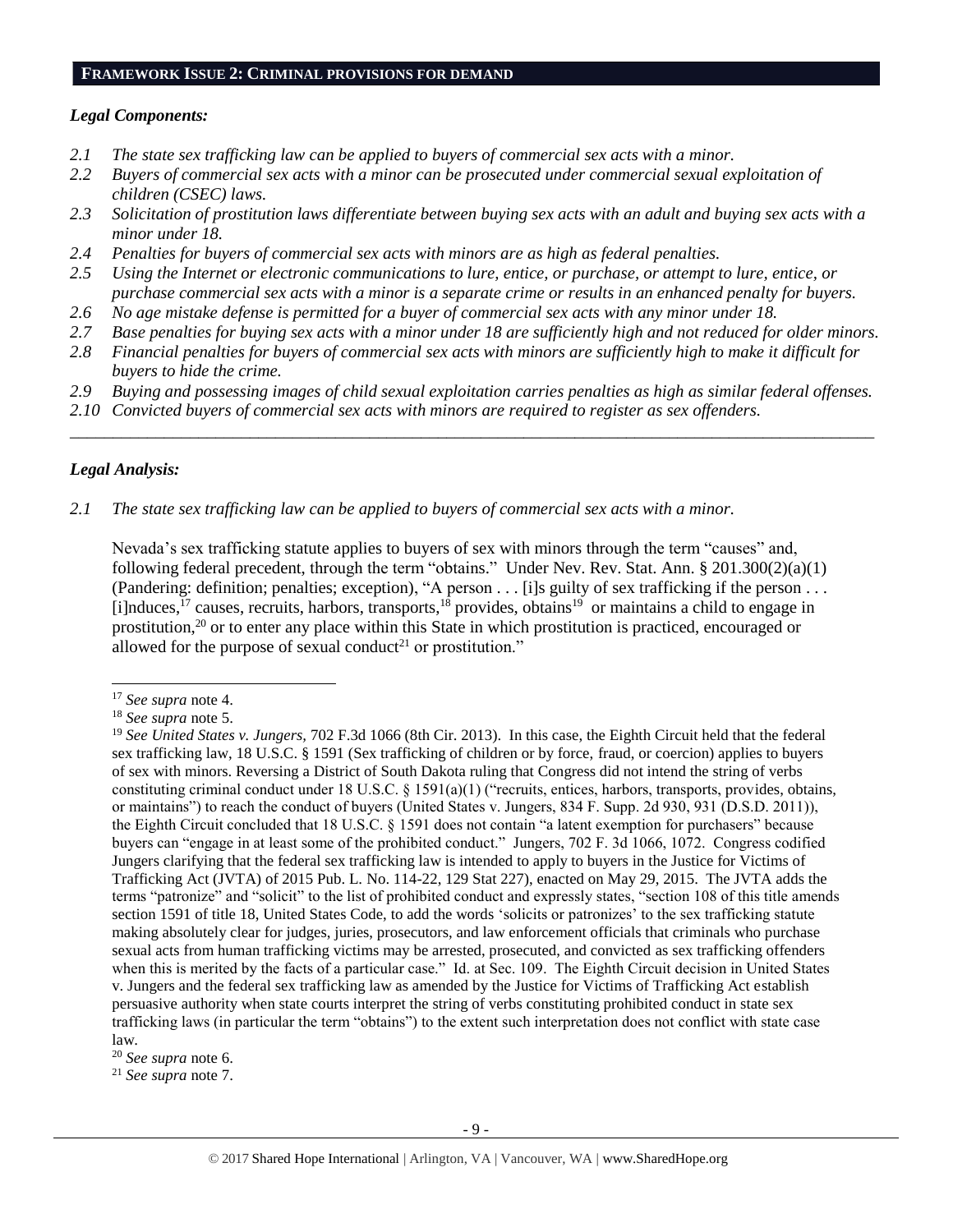- 2.1.1 Recommendation: Amend Nev. Rev. Stat. Ann. § 201.300 (Pandering: definition; penalties; exception) to clarify that buyer conduct is included as a violation of Nev. Rev. Stat. Ann. § 201.300 (Pandering: definition; penalties; exception).
- *2.2 Buyers of commercial sex acts with a minor can be prosecuted under commercial sexual exploitation of children (CSEC) laws.*<sup>22</sup>

Nev. Rev. Stat. Ann. § 201.354 (Engaging in prostitution or solicitation for prostitution: Penalty; exception) criminalizes buying sex with minors under 18. Nev. Rev. Stat. Ann. § 201.354(1) states, "It is unlawful for any person to engage in prostitution or solicitation therefor, except in a licensed house of prostitution." When the person solicited is under 18, the crime is a category E felony for a first violation, punishable by imprisonment for 1–4 years and a fine up to \$5,000, but the court may suspend the sentence and sentence an offender to probation.<sup>23</sup> Nev. Rev. Stat. Ann. §§ 201.3545)(a),<sup>24</sup> 193.130(2)(e). A second violation of Nev. Rev. Stat. Ann. § 201.354 with a child is a category D felony and is punishable 1–4 years and a possible fine up to \$5,000. Nev. Rev. Stat. Ann. §§ 201.354(5)(b), 193.130(2)(d). "[A] third or subsequent" violation of Nev. Rev. Stat. Ann. § 201.354 with a child is a category C felony, punishable by imprisonment for 1–5 years and a fine up to \$10,000, and "[t]he court shall not grant probation to or suspend the sentence of a person punished pursuant to this paragraph." Nev. Rev. Stat. Ann. §§ 201.354(5)(c); 193.130(2)(c).

*2.3 Solicitation of prostitution laws differentiate between buying sex acts with an adult and buying sex acts with a minor under 18.*

Nev. Rev. Stat. Ann. § 201.354 (Engaging in prostitution or solicitation for prostitution; Penalty; exception) has different penalties for the solicitation of an adult and the solicitation of a minor. If the person solicited was 18 or older, the crime is a misdemeanor. Nev. Rev. Stat. Ann.  $\S 201.354(3)(a)$ .<sup>25</sup> If the person solicited was under 18, the crime is a category E felony for a first violation, a category D felony for a second violation and a category C felony for a third or subsequent violation, at which point suspension of a sentence or probation is not allowed. Nev. Rev. Stat. Ann. § 201.354(5)(a)–(c).

Nev. Rev. Stat. Ann. § 207.030(1) (Prohibited acts; penalty), which states, "It is unlawful to: . . . (b) Offer or agree to engage in, engage in or aid and abet any act of prostitution," does not differentiate penalties based on the age of the person solicited. Each violation is a misdemeanor with increased penalties based on the number of charges within the previous 3 years. Nev. Rev. Stat. Ann. § 207.030(2).

*2.4 Penalties for buyers of commercial sex acts with minors are as high as federal penalties.*

Under Nev. Rev. Stat. Ann. § 201.300(2)(b)(2) (Pandering and sex trafficking: definition; penalties; exception),

A person  $\dots$  [w] ho is found guilty of sex trafficking  $\dots$  [a] child:

(I) If the child is less than 14 years of age when the offense is committed, is guilty of a category A felony and shall be punished by imprisonment in the state prison for life with the possibility of parole, with eligibility for parole beginning when a minimum of 15 years has been served, and may be further punished by a fine of not more than \$ 20,000.

(II) If the child is at least 14 years of age but less than 16 years of age when the offense is committed, is guilty of a category A felony and shall be punished by imprisonment in the state

l

 $^{22}$  In Nevada, counties also regulate prostitution laws and have additional offenses that could apply to buyers of commercial sex with minors. Some counties also allow for the operation of licensed houses of prostitution. *See infra* Appendix A for a list of some county and city ordinances applicable to buyers.

<sup>23</sup> *See supra* note [11.](#page-2-0)

<sup>24</sup> *See supra* note [10.](#page-2-1)

<sup>25</sup> *See supra* note [10.](#page-2-1)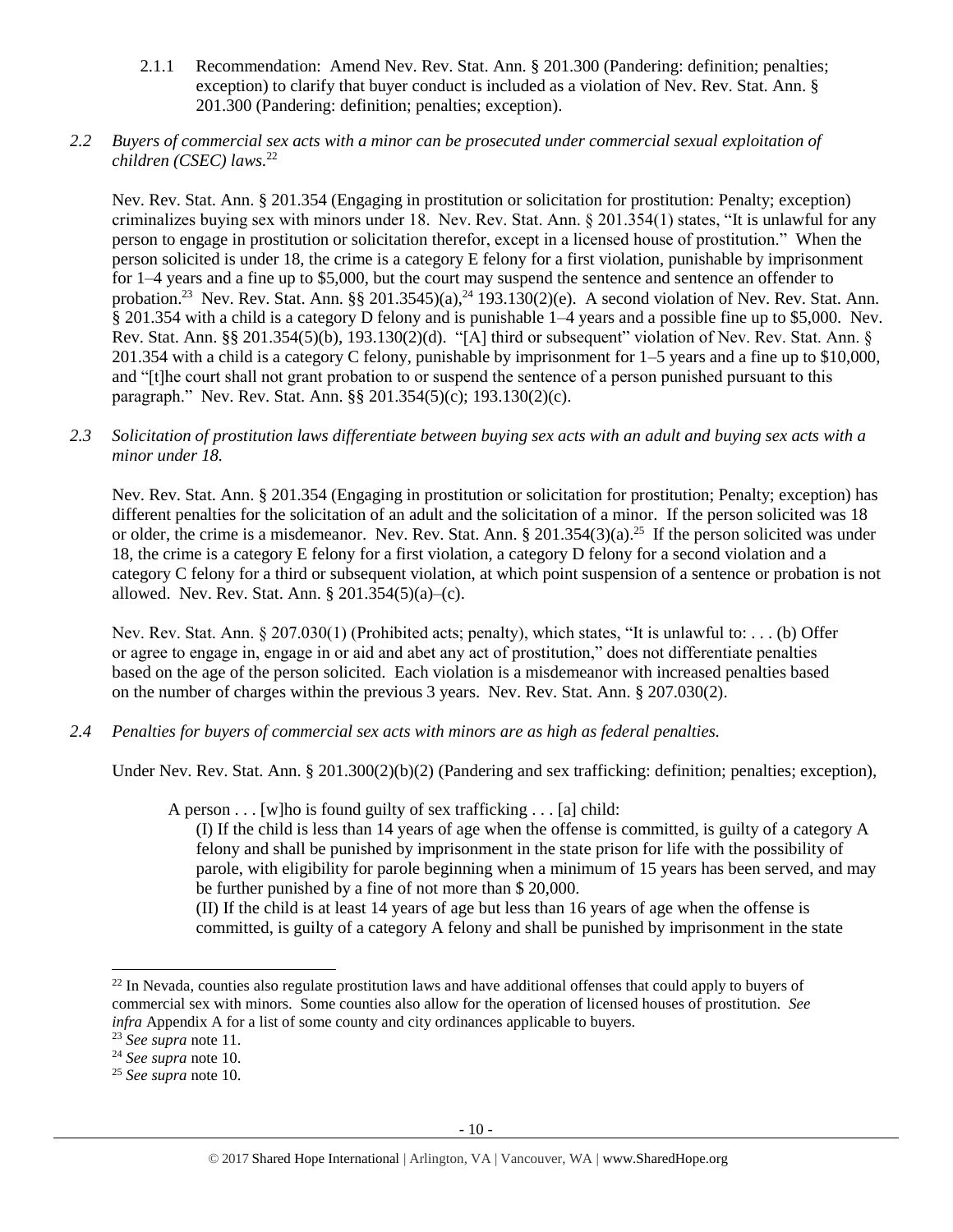prison for life with the possibility of parole, with eligibility for parole beginning when a minimum of 10 years has been served, and may be further punished by a fine of not more than \$ 10,000. (III) If the child is at least 16 years of age but less than 18 years of age when the offense is committed, is guilty of a category A felony and shall be punished by imprisonment in the state prison for life with the possibility of parole, with eligibility for parole beginning when a minimum of 5 years has been served, and may be further punished by a fine of not more than \$ 10,000.

In addition, pursuant to Nev. Rev. Stat. Ann. § 201.352 (Additional fine for pandering child and conspiring to pander child), if the victim is a child at the time of a violation of Nev. Rev. Stat. Ann. § 201.300 and "physical force or violence or the immediate threat of physical force or violence is used upon the child, the court may . . . impose a fine of not more than \$500,000."

There are also heightened penalties for acts of conspiracy. If a person is convicted of sex trafficking or living from the proceeds of a prostitute, as well as conspiracy to commit those offenses, and the victim of the offense was a child at the time, the court may impose a fine of not more than \$500,000 in addition to other fines prescribed by statute. Nev. Rev. Stat. Ann. § 201.352(1)(a).

Furthermore, pursuant to Nev. Rev. Stat. Ann. § 201.300(2)(b)(2) (Pandering and sex trafficking: definition; penalties; exception), "[a] court shall not grant probation to or suspend the sentence of a person convicted of sex trafficking a child pursuant to subsection 2."

For a violation of Nev. Rev. Stat. Ann. § 201.354 (Engaging in prostitution or solicitation for prostitution: Penalty; exception), when the person solicited was under 18, a first violation is a category E felony punishable by imprisonment for 1–4 years and a fine up to \$5,000, but the court may suspend the sentence and sentence an offender to probation.<sup>26</sup> Nev. Rev. Stat. Ann. §§ 201.354(5)(a),<sup>27</sup> § 193.130(2)(e). A second violation of Nev. Rev. Stat. Ann. § 201.354 with a child is a category D felony and is punishable 1–4 years and a possible fine up to \$5,000. Nev. Rev. Stat. Ann.  $\S § 201.354(5)(b)$ , 193.130(2)(d).<sup>28</sup> "[A] third or subsequent" violation of Nev. Rev. Stat. Ann. § 201.354 with a child is a category C felony, punishable by imprisonment for 1–5 years and a fine up to \$10,000, and "[t]he court shall not grant probation to or suspend the sentence of a person punished pursuant to this paragraph." Nev. Rev. Stat. Ann. §§ 201.354(5)(c); 193.130(2)(c).

A violation of Nev. Rev. Stat. Ann. § 207.030(1) (Prohibited acts; penalty) is a misdemeanor punishable by imprisonment in the county jail for up to 6 months, a fine not to exceed \$1,000, or both. Nev. Rev. Stat. Ann. §§ 207.030(2)(a), 193.150(1). Second violations occurring within 3 years of a first violation will result in imprisonment in the county jail between 30 days and 6 months and a fine of \$250–\$1,000. Nev. Rev. Stat. Ann. § 207.030(2)(b). A third or subsequent violation "occurring within 3 years after the first violation" are punishable by imprisonment in the county jail for 6 months and a fine of \$250–\$1,000. Nev. Rev. Stat. Ann.  $$207.030(2)(c).$ 

<span id="page-10-0"></span>In comparison, if the victim is under the age of 14, a conviction under the Trafficking Victims Protection Act (TVPA)<sup>29</sup> for child sex trafficking is punishable by 15 years to life imprisonment and a fine not to exceed \$250,000. 18 U.S.C. §§ 1591(b)(1),  $3559(a)(1)$ ,  $3571(b)(3)$ . If the victim is between the ages of 14–17, a conviction is punishable by 10 years to life imprisonment and a fine not to exceed \$250,000. 18 U.S.C. §§ 1591(b)(2),  $3559(a)(1)$ ,  $3571(b)(3)$ . A conviction is punishable by mandatory life imprisonment, however, if the buyer has a prior conviction for a federal sex offense<sup>30</sup> against a minor. 18

<span id="page-10-1"></span><sup>26</sup> *See supra* note [11.](#page-2-0)

<sup>27</sup> *See supra* note [10.](#page-2-1)

<sup>28</sup> *See supra* note [11.](#page-2-0)

 $^{29}$  Trafficking Victims Protection Act (TVPA) of 2000, Pub. L. No. 106-386, 114 Stat. 1464, 1466 (codified in scattered sections of 18 and 22 U.S.C.).

<sup>&</sup>lt;sup>30</sup> Pursuant to 18 U.S.C. § 3559(e)(2), "federal sex offense" is defined as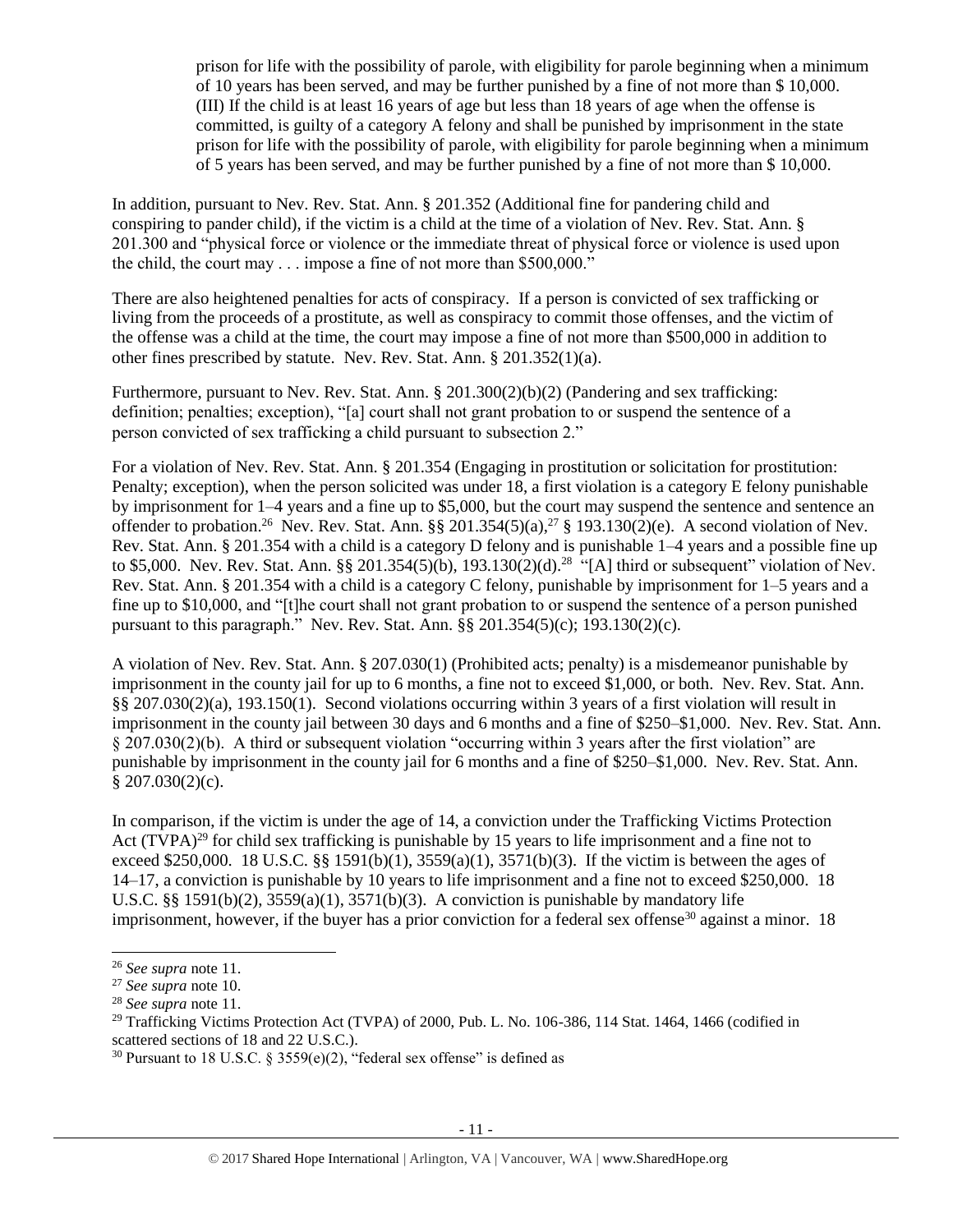U.S.C. § 3559 $(e)(1)$ . To the extent buyers can be prosecuted under other federal CSEC laws,<sup>31</sup> a conviction is punishable by penalties ranging from a fine not to exceed \$250,000 to life imprisonment and a fine not to exceed \$250,000.<sup>32</sup>

*2.5 Using the Internet or electronic communications to lure, entice, or purchase, or attempt to lure, entice, or purchase commercial sex acts with a minor is a separate crime or results in an enhanced penalty for buyers.*

Although Nevada does not have a statute specifically criminalizing using the Internet or other electronic communication to purchase commercial sex acts, such action can fall under Nev. Rev. Stat. Ann. § 201.560 (Definitions; exception; penalties). Pursuant to Nev. Rev. Stat. Ann. § 201.560,

1. Except as otherwise provided in subsection  $3<sup>33</sup>$  a person commits the crime of luring a child if the person knowingly contacts or communicates with or attempts to contact or communicate with:

. . . . . . . .

. . . .

l

<span id="page-11-0"></span>(b) Another person whom he or she believes to be a child who is less than 16 years of age and at least 5 years younger than he or she is, regardless of the actual age of that other person, with the intent to solicit, persuade or lure the person to engage in sexual conduct.

4. A person who violates or attempts to violate the provisions of this section through the use of a computer, system or network:

(a) With the intent to engage in sexual conduct<sup>34</sup> with the child, person believed to be a child or person with mental illness or to cause the child, person believed to be a child or person with mental illness to engage in sexual conduct, is guilty of a category B felony and shall be punished by

an offense under section 1591 [18 USCS § 1591] (relating to sex trafficking of children), 2241 [18 USCS § 2241] (relating to aggravated sexual abuse), 2242 [18 USCS § 2242] (relating to sexual abuse),  $2244(a)(1)$  [18 USCS §  $2244(a)(1)$ ] (relating to abusive sexual contact),  $2245$  [18 USCS § 2245] (relating to sexual abuse resulting in death), 2251 [18 USCS § 2251] (relating to sexual exploitation of children), 2251A [18 USCS § 2251A] (relating to selling or buying of children), 2422(b) [18 USCS § 2422(b)] (relating to coercion and enticement of a minor into prostitution), or 2423(a) [18 USCS § 2423(a)] (relating to transportation of minors).

<sup>31</sup> 18 U.S.C. §§ 2251A(b) (Selling or buying of children), 2251(a) (Sexual exploitation of children), 2423(a) (Transportation of a minor with intent for minor to engage in criminal sexual activity), 2422(a) (Coercion and enticement), 2252(a)(2), (a)(4) (Certain activities relating to material involving the sexual exploitation of minors).  $32\,18$  U.S.C. §§ 2251A(b) (conviction punishable by imprisonment for 30 years to life and a fine), 2251(e) (conviction punishable by imprisonment for 15–30 years and a fine), 2423(a) (conviction punishable by imprisonment for 10 years to life and a fine), 2422(a) (conviction punishable by a fine, imprisonment up to 20 years, or both), 2252(b) (stating that a conviction under subsection (a)(2) is punishable by imprisonment for  $5-20$  years and a fine, while a conviction under subsection (a)(4) is punishable by imprisonment up to 10 years, a fine, or both); *see also* 18 U.S.C. §§ 3559(a)(1) (classifying all of the above listed offenses as felonies), 3571(b)(3) (providing a fine up to \$250,000 for any felony conviction).

<sup>33</sup> Nev. Rev. Stat. Ann. § 201.560(3) states, "The provisions of this section do not apply if the contact or communication is made or attempted with the intent to prevent imminent bodily, emotional or psychological harm to the child, person believed to be a child or person with mental illness."

<sup>34</sup> For the purpose of Nev. Rev. Stat. Ann. § 201.560, "sexual conduct" is defined by referring to Nev. Rev. Stat. § 201.520, which defines the term as "1. Ordinary sexual intercourse 2. Anal intercourse; 3. Fellatio, cunnilingus or other oral-genital contact; 4. Physical contact by a person with the unclothed genitals or pubic area of another person for the purpose of arousing or gratifying the sexual desire of either person; 5. Penetration, however slight, by a person of an object into the genital or anal opening of the body of another person for the purpose of arousing or gratifying the sexual desire of either person; 6. Masturbation or the lewd exhibition of unclothed genitals; 7. Sadomasochistic abuse; or 8. Any lewd or lascivious act upon or with the body, or any part or member thereof, of another person." Nev. Rev. Stat. Ann. §§ 201.520, 201.560(6)(f).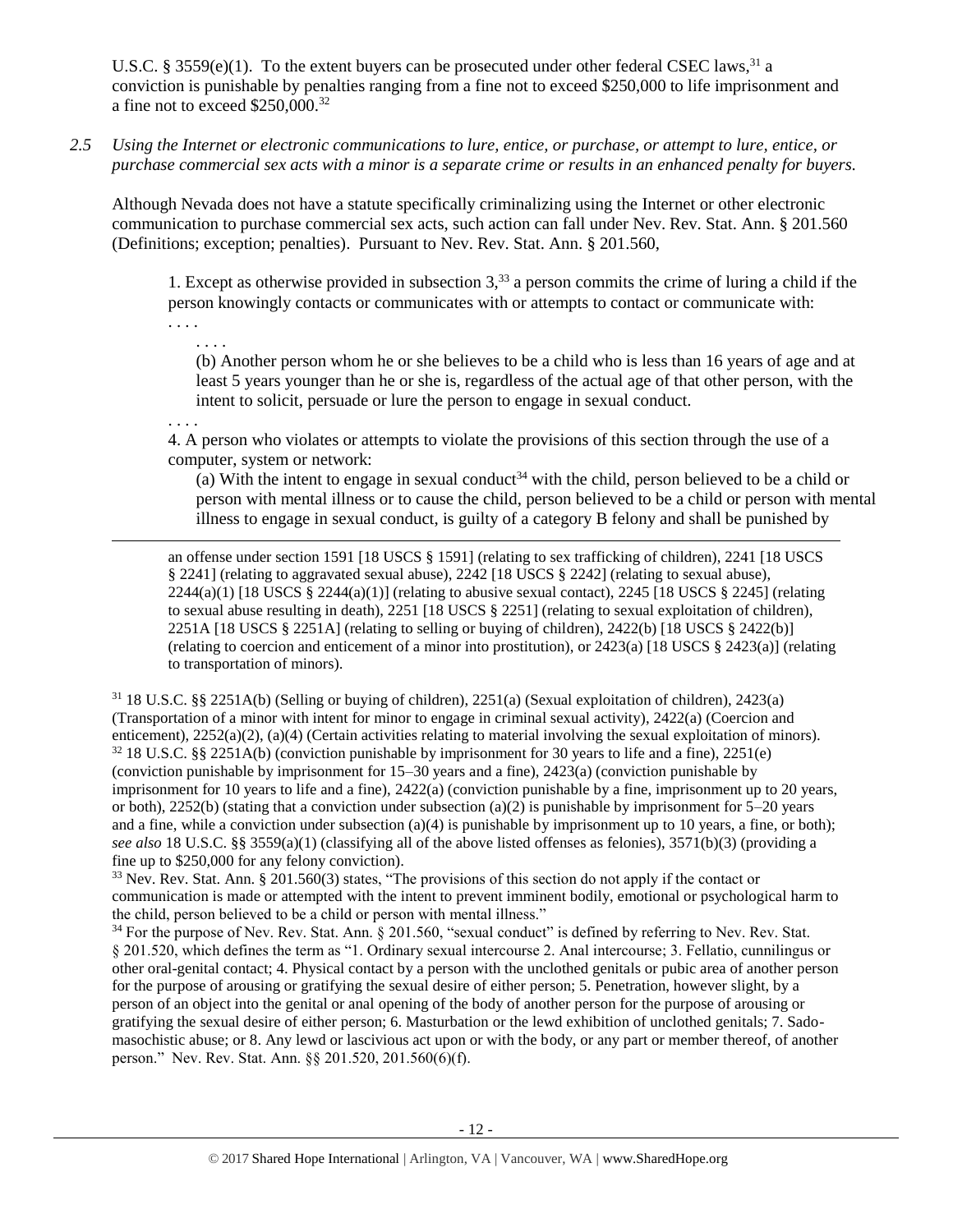imprisonment in the state prison for a minimum term of not less than 1 year and a maximum term of not more than 10 years and may be further punished by a fine of not more than \$10,000; . . . .

## *2.6 No age mistake defense is permitted for a buyer of commercial sex acts with any minor under 18.*

A buyer is prohibited from asserting a mistake of age defense to charges of sex trafficking a minor under Nev. Rev. Stat. Ann. § 201.300(5) (Pandering and sex trafficking: definition; penalties; exception), which states,

In a prosecution for sex trafficking a child pursuant to subsection 2, it is not a defense that the defendant did not have knowledge of the victim's age, nor is reasonable mistake of age a valid defense to a prosecution conducted pursuant to subsection 2.

Nev. Rev. Stat. Ann. § 201.354 (Engaging in prostitution or solicitation for prostitution: Penalty; exception) is silent on the availability of a defense based on age mistake.

- 2.6.1 Recommendation: Amend Nev. Rev. Stat. Ann. § 201.354 (Engaging in prostitution or solicitation for prostitution: Penalty; exception) to prevent a buyer from exercising a mistake of age defense.
- *2.7 Base penalties for buying sex acts with a minor under 18 are sufficiently high and not reduced for older minors.*

Nevada's trafficking law staggers penalties based on a minor's age, but penalties are sufficiently high even when the victim is an older minor. Nev. Rev. Stat. Ann.  $\S 201.300(2)(b)(2)$  (Pandering and sex trafficking: definition; penalties; exception) states,

A person  $\dots$  [w]ho is found guilty of sex trafficking  $\dots$  [a] child:

(I) If the child is less than 14 years of age when the offense is committed, is guilty of a category A felony and shall be punished by imprisonment in the state prison for life with the possibility of parole, with eligibility for parole beginning when a minimum of 15 years has been served, and may be further punished by a fine of not more than \$ 20,000.

(II) If the child is at least 14 years of age but less than 16 years of age when the offense is committed, is guilty of a category A felony and shall be punished by imprisonment in the state prison for life with the possibility of parole, with eligibility for parole beginning when a minimum of 10 years has been served, and may be further punished by a fine of not more than \$ 10,000. (III) If the child is at least 16 years of age but less than 18 years of age when the offense is committed, is guilty of a category A felony and shall be punished by imprisonment in the state prison for life with the possibility of parole, with eligibility for parole beginning when a minimum of 5 years has been served, and may be further punished by a fine of not more than \$ 10,000.

In contrast, Nevada's buyer-applicable CSEC offense does not stagger penalties based on a minor's age, but penalties are not sufficiently high for a first conviction. If the victim is a minor, a first conviction under Nev. Rev. Stat. Ann. § 201.354 (Engaging in prostitution or solicitation for prostitution: Penalty; exception) is a category E felony punishable by imprisonment for 1–4 years, but the court may suspend the sentence and sentence an offender to probation. Nev. Rev. Stat. Ann.  $\S § 201.354(5)(a)$ ,<sup>35</sup> 193.130(2)(e).<sup>36</sup>

<sup>35</sup> *See supra* note [10.](#page-2-1)

<sup>36</sup> *See supra* note [11.](#page-2-0)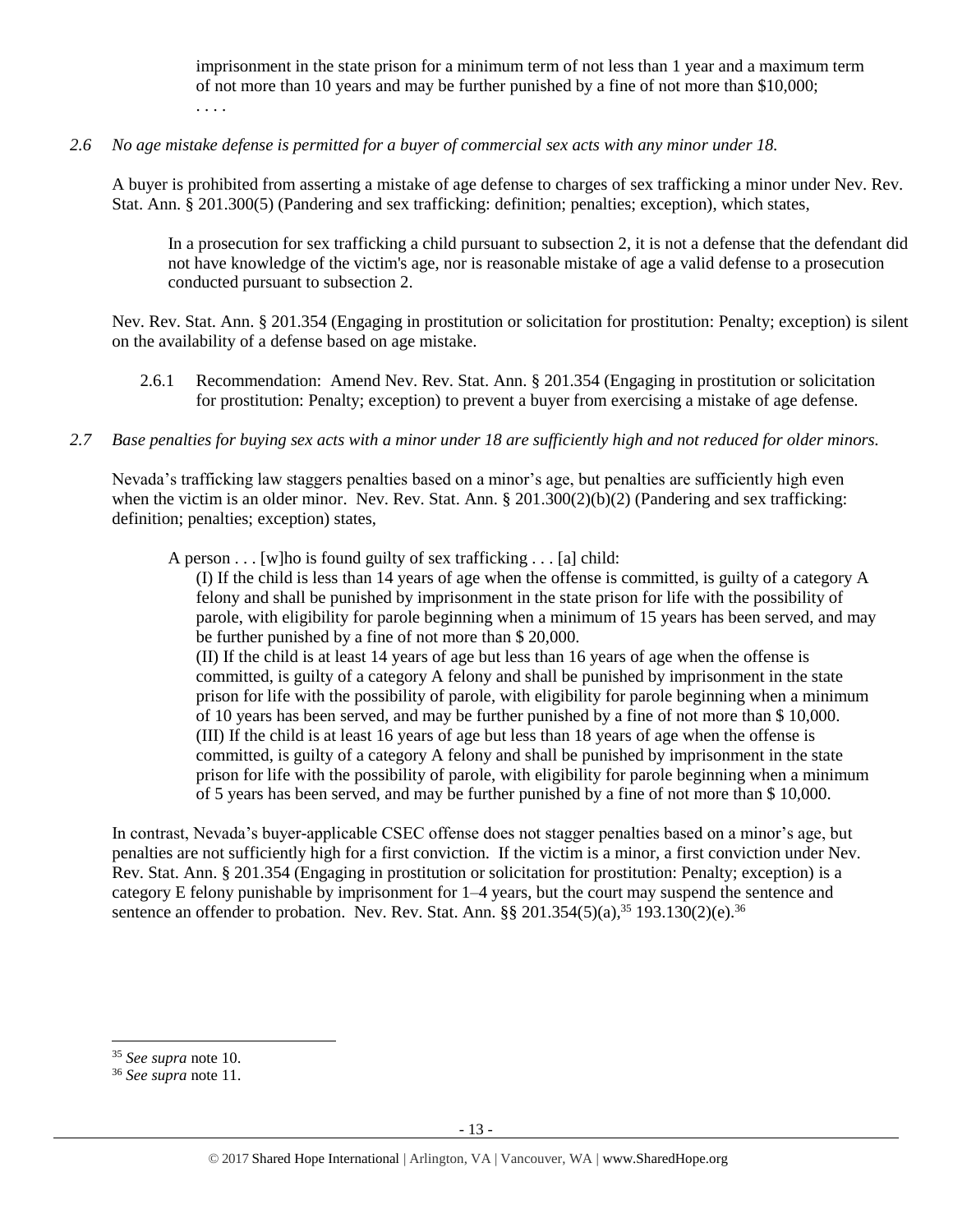*2.8 Financial penalties for buyers of commercial sex acts with minors are sufficiently high to make it difficult for buyers to hide the crime.*

A buyer convicted of sex trafficking under Nev. Rev. Stat. Ann. § 201.300 (Pandering and sex trafficking: definition; penalties; exception) may be punished by a fine of not more than \$20,000 if the minor is under 14 years old at the time of the offense and a fine of not more than \$10,000 if the minor is at least 14 years old but less than 18 years old at the time of the offense. Nev. Rev. Stat. Ann. § 201.300(2)(b)(2). In addition, under Nev. Rev. Stat. Ann. § 201.35 (Additional fine for pandering child and conspiring to pander child), the court may impose a fine of not more than \$500,000 for a violation of Nev. Rev. Stat. Ann. § 201.300 if the victim is a child at the time of the offense and "physical force or violence or the immediate threat of physical force or violence is used upon the child."

Financial penalties are also available under Nevada's solicitation law. When the person solicited was under 18, a first violation of Nev. Rev. Stat. Ann. § 201.354 (Engaging in prostitution or solicitation for prostitution: Penalty; exception) is a category E felony punishable by a fine not to exceed \$5,000. Nev. Rev. Stat. Ann. §§  $201.354(5)(a)$ ,  $37$  193.130(2)(e). A second violation of Nev. Rev. Stat. Ann. § 201.354 when the person solicited was a child is a category D felony punishable by a possible fine up to \$5,000, and a third or subsequent violation of Nev. Rev. Stat. Ann. § 201.354 with a child is a category C felony punishable by a possible fine up to \$10,000. Nev. Rev. Stat. Ann. § 201.354(5)(b)–(c). A violation of Nev. Rev. Stat. Ann. § 207.030(1)(b) (Prohibited acts; penalty) is a misdemeanor punishable by a possible fine not to exceed \$1,000 for the first violation and a fine of \$250–\$1,000 for subsequent violations occurring within 3 years of the first violation. Nev. Rev. Stat. Ann. §§ 207.030(2), 193.150(1).

A buyer may also be ordered to pay restitution for violations of Nev. Rev. Stat. Ann. § 201.300 (Pandering and sex trafficking: definition; penalties; exception), pursuant to Nev. Rev. Stat. Ann. § 201.325 (Power of court to order restitution), which states in part, <sup>38</sup>

[r]estitution ordered pursuant to this section may include, without limitation:

- <span id="page-13-0"></span>(a) The cost of medical and psychological treatment, including, without limitation, physical and occupational therapy and rehabilitation;
- (b) The cost of transportation, temporary housing and child care;

(c) The return of property, the cost of repairing damaged property or the full value of the property if it is destroyed or damaged beyond repair;

(d) Expenses incurred by a victim in relocating away from the defendant or his or her associates, if the expenses are verified by law enforcement to be necessary for the personal safety of the victim; (e) The cost of repatriation of the victim to his or her home country, if applicable; and

(f) Any and all other losses suffered by the victim as a result of the violation of any provision of NRS 201.300 or 201.320 [Living from earnings of prostitute; penalty].

Generally, a court must award restitution where appropriate. Nev. Rev. Stat. Ann. § 176.033(1)(c). Specifically, pursuant to Nev. Rev. Stat. Ann. § 176.033(1)(c) (Sentence of imprisonment required or permitted by statute: Definite period for misdemeanor or gross misdemeanor; minimum and maximum term for felony unless definite term required by statute; restitution; modification of sentence), "[i]f a sentence of imprisonment is required or permitted by statute, the court shall: . . . [i]f restitution is appropriate, set an amount for each victim of the offense . . . ."

<sup>37</sup> *See supra* note [10.](#page-2-1)

<sup>38</sup> Pursuant to Nev. Rev. Stat. Ann. § 200.4631(4), "'victim' means any person: (a) Against whom a violation of any provision of [Nev. Rev. Stat. Ann. §§ 201.300 [Pandering and sex trafficking: definition; penalties; exception] or 201.320 [Living from earnings of prostitute; penalty] has been committed; or (b) Who is the surviving child of such a person."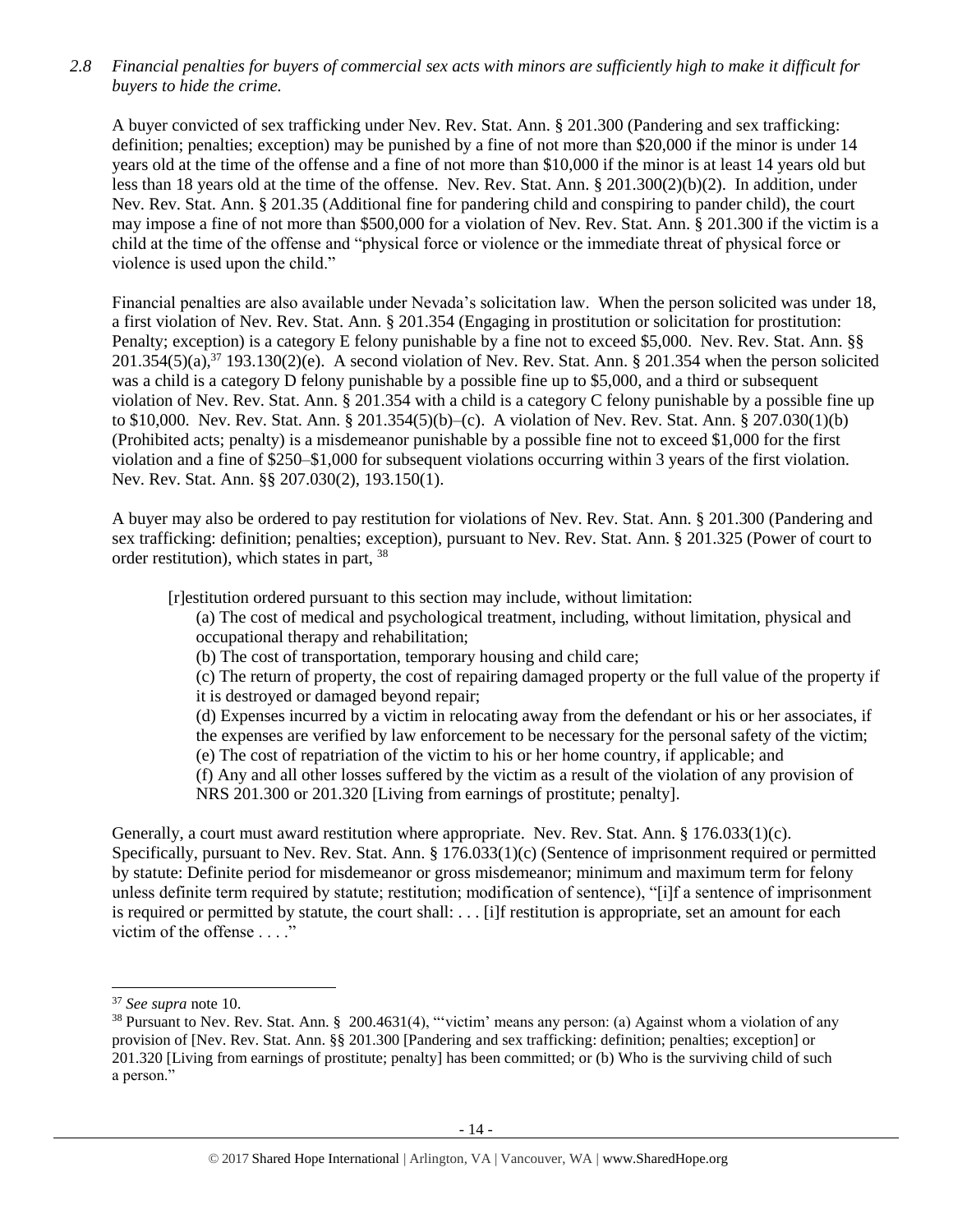Buyers are subject to asset forfeiture for violations of sex trafficking under Nev. Rev. Stat. Ann. § 201.300 (Pandering and sex trafficking: definition; penalties; exception). Pursuant to Nev. Rev. Stat. Ann. § 201.351 (Forfeiture of assets derived from or relating to pandering child; temporary restraining order to preserve property subject to forfeiture; use of proceeds derived from forfeiture), "All assets derived from or relating to any violation of NRS 201.300 [Pandering and sex trafficking: definition; penalties; exception] [including 201.320 [Living from earnings of prostitute; penalty] to 201.340 [Pandering: Furnishing transportation; penalties], inclusive are subject to forfeiture pursuant to NRS 179.121 [Forfeiture of personal property and conveyances used in the commission of crime] and a proceeding for their forfeiture may be brought pursuant to NRS 179.1156 to 179.121, inclusive."

Nev. Rev. Stat. Ann. § 179.121(a), (e) establishes forfeiture of "[a]ll personal property, including, without limitation, any tool, substance, weapon, machine, computer, money or security, which is used as an instrumentality in any of the following crimes," including Nev. Rev. Stat. Ann. §§ 201.300 (Pandering and sex trafficking: Definitions; penalties; exception) and 201.320 (Living from the earnings of a prostitute). Nev. Rev. Stat. Ann. § 179.121 (Forfeiture of personal property and conveyances used in the commission of crime) also provides, with certain limited exceptions, that "all conveyances, including aircraft, vehicles or vessels, which are used or intended for use during the commission of a felony . . . are subject to forfeiture."

In addition, pursuant to Nev. Rev. Stat. Ann. § 200.760 (Forfeiture) and § 179.121 (Forfeiture of personal property and conveyances used in the commission of crime), buyers face civil asset forfeiture for possession of images of child sexual exploitation (ICSE) or forfeiture of proceeds attributable to commission of a felony. Pursuant to Nev. Rev. Stat. Ann. § 200.760, "[a]ll assets derived from or relating to any violation of NRS . . . 200.710 to 200.730 [including 200.727(1) (Use of Internet to control visual representation depicting sexual conduct of person under 16 years of age; penalties) and 200.730 (Possession of visual representation depicting sexual conduct of person under 16 years of age unlawful; penalties)], inclusive . . . are subject to forfeiture. A proceeding for their forfeiture may be brought pursuant to NRS 179.1156 to 179.119, inclusive."

## *2.9 Buying and possessing images of child sexual exploitation carries penalties as high as similar federal offenses.*

<span id="page-14-1"></span><span id="page-14-0"></span>Pursuant to Nev. Rev. Stat. Ann. § 200.730 (Possession of visual representation depicting sexual conduct of person under 16 years of age unlawful; penalties), a person is guilty of a felony "who knowingly and willfully has in his or her possession for any purpose any film, photograph or other visual presentation depicting a person under the age of 16 years as the subject of a sexual portrayal<sup>39</sup> or engaging in or simulating, or assisting others to engage in or simulate, sexual conduct."<sup>40</sup> A first violation is a category B felony punishable by imprisonment for 1–6 years and a possible fine not to exceed \$5,000. Nev. Rev. Stat. Ann. § 200.730(1). Second and subsequent violations are category A felonies punishable by imprisonment for 1 year to life imprisonment, with the possibility of parole, and a possible fine of \$5,000. Nev. Rev. Stat. Ann. § 200.730(2).

Additionally, pursuant to Nev. Rev. Stat. Ann. § 200.727(1) (Use of Internet to control visual representation depicting sexual conduct of person under 16 years of age; penalties),

 $\overline{a}$ <sup>39</sup> "Sexual portrayal" is defined as "the depiction of a person in a manner which appeals to the prurient interest in sex and which does not have serious literary, artistic, political or scientific value." Nev. Rev. Stat. Ann. § 200.700(4)

<sup>40</sup> "Sexual conduct" is defined as "sexual intercourse, lewd exhibition of the genitals, fellatio, cunnilingus, bestiality, anal intercourse, excretion, sado-masochistic abuse, masturbation, or the penetration of any part of a person's body or of any object manipulated or inserted by a person into the genital or anal opening of the body of another." Nev. Rev. Stat. Ann. § 200.700(3).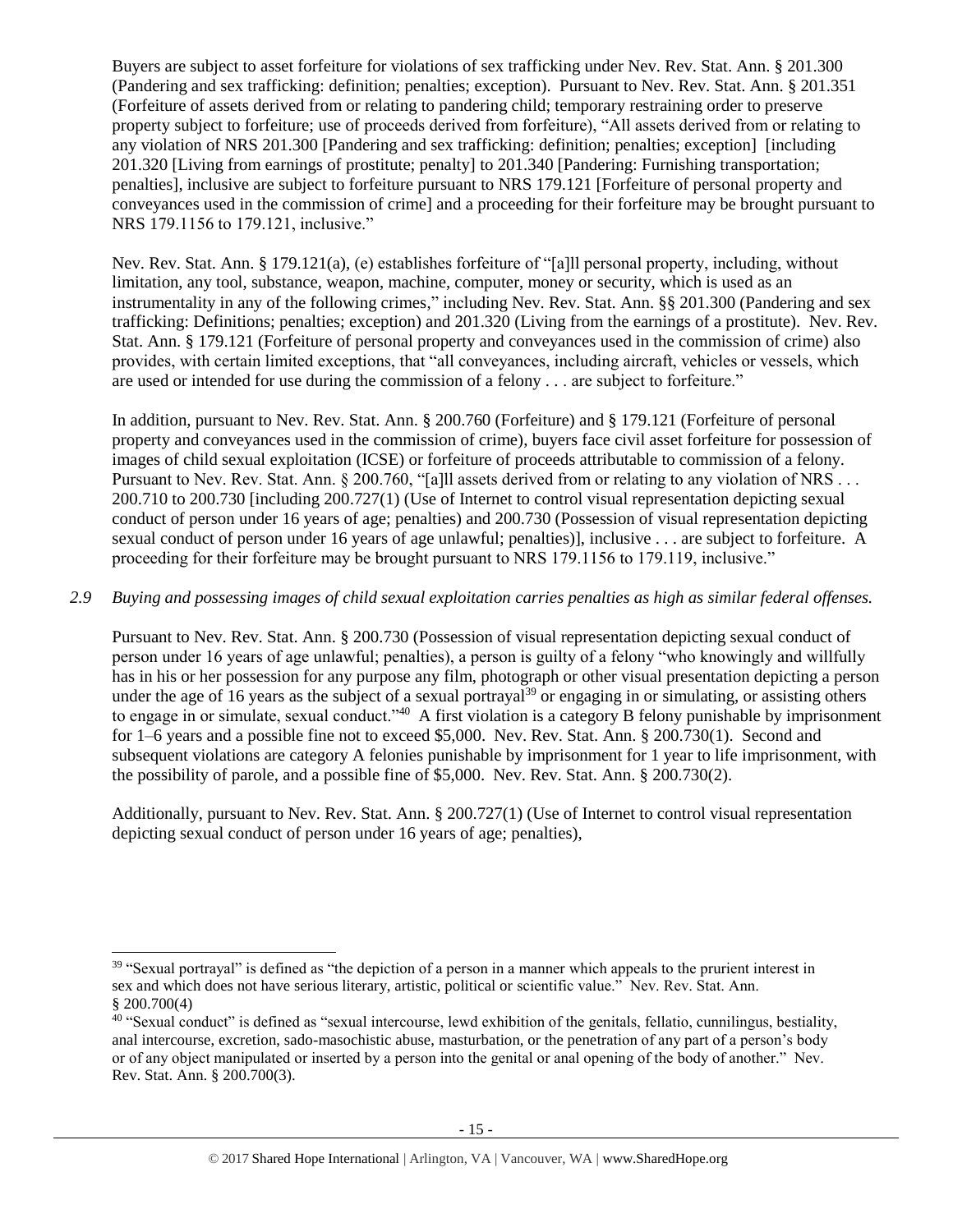Any person who, knowingly, willfully and with the specific intent to view any film, photograph or other visual presentation depicting a person under the age of 16 years engaging in or simulating sexual conduct, $41$  uses the Internet to control such a film, photograph or other visual presentation is guilty of:

(a) For the first offense, a category C felony and shall be punished as provided in NRS 193.130 [Categories and punishment of felonies].

(b) For any subsequent offense, a category B felony and shall be punished by imprisonment in the state prison for a minimum term of not less than 1 year and a maximum term of not more than 6 years, and may be further punished by a fine of not more than \$5,000.

As a category C felony, the first violation is punishable by imprisonment for 1–5 years and a possible fine not to exceed \$10,000. Nev. Rev. Stat. Ann. § 193.130(2)(c).

Additionally, asset forfeiture exists for a violation of this provision. Nev. Rev. Stat. Ann. § 200.760. Pursuant to Nev. Rev. Stat. Ann. § 200.760 (Forfeiture), "All assets derived from or relating to any violation of . . . 200.710 to 200.730 [Unlawful to use minor in producing pornography or as subject of sexual portrayal in performance; Promotion of sexual performance of minor unlawful; Preparing, advertising or distributing materials depicting pornography involving minor unlawful; Use of Internet to control visual presentation depicting sexual conduct of person under 16 years of age; Possession of visual presentation depicting sexual conduct of person under 16 years of age unlawful], inclusive . . . are subject to forfeiture."

Domestic minor sex trafficking victims under 16 who "appeared in any film, photograph or other visual presentation engaging in sexual conduct and who suffered personal or psychological injury as a result," also have a civil cause of action against buyers. Nev. Rev. Stat. Ann. § 41.1396(1). Pursuant to Nev. Rev. Stat. Ann. § 41.1396(1) (Action for damages for injury suffered by victim of pornography involving minors; presumed statutory damages; attorney's fees and costs; protection of victim's identity; limitation on defenses),

Any person who, while under the age of 16 years, appeared in any film, photograph or other visual presentation engaging in sexual conduct<sup>42</sup> and who suffered personal or psychological injury as a result may bring an action against any person who, while over the age of 18 years, knowingly and willfully:

<span id="page-15-0"></span>(a) Promoted the film, photograph or other visual presentation;

 $\overline{a}$ 

(b) Possessed the film, photograph or other visual presentation; or

(c) Used the Internet to control the film, photograph or other visual presentation, with the specific intent to view the film, photograph or other visual presentation.

In this civil action, a successful plaintiff is entitled to "recover the plaintiff's actual damages, which shall be deemed to be at least \$150,000, plus attorney's fees and costs." Nev. Rev. Stat. Ann. § 41.1396(2).

In comparison, a federal conviction for possession of images of child sexual exploitation  $(ICSE)^{43}$  is generally punishable by imprisonment for 5–20 years and a fine not to exceed \$250,000.<sup>44</sup> Subsequent convictions, however, are punishable by imprisonment up to 40 years and a fine not to exceed \$250,000.<sup>45</sup>

<sup>&</sup>lt;sup>41</sup> Nev. Rev. Stat. Ann. § 700.727(2) states, "As used in this section, 'sexual conduct' means sexual intercourse, fellatio, cunnilingus, bestiality, anal intercourse, excretion, sado-masochistic abuse, masturbation, or the penetration of any object manipulated or inserted by a person into the genital or anal opening of the body of another."

<sup>42</sup> Nev. Rev. Stat. Ann. § 41.1396(5)(b) states, "'Sexual conduct' means sexual intercourse, fellatio, cunnilingus, bestiality, anal intercourse, excretion, sado-masochistic abuse, masturbation, or the penetration of any object manipulated or inserted by a person into the genital or anal opening of the body of another."

<sup>&</sup>lt;sup>43</sup> 18 U.S.C. §§ 2252(a)(2), (a)(4) (Certain activities relating to material involving the sexual exploitation of minors),  $2252A(a)(2)$ –(3) (Certain activities relating to material constituting or containing child pornography), 1466A(a), (b) (Obscene visual representations of the sexual abuse of children).

<sup>&</sup>lt;sup>44</sup> 18 U.S.C. §§ 2252(b) (stating that a conviction under subsection (a)(2) is punishable by imprisonment for 5–20 years and a fine, while a conviction under subsection (a)(4) is punishable by imprisonment up to 10 years, a fine, or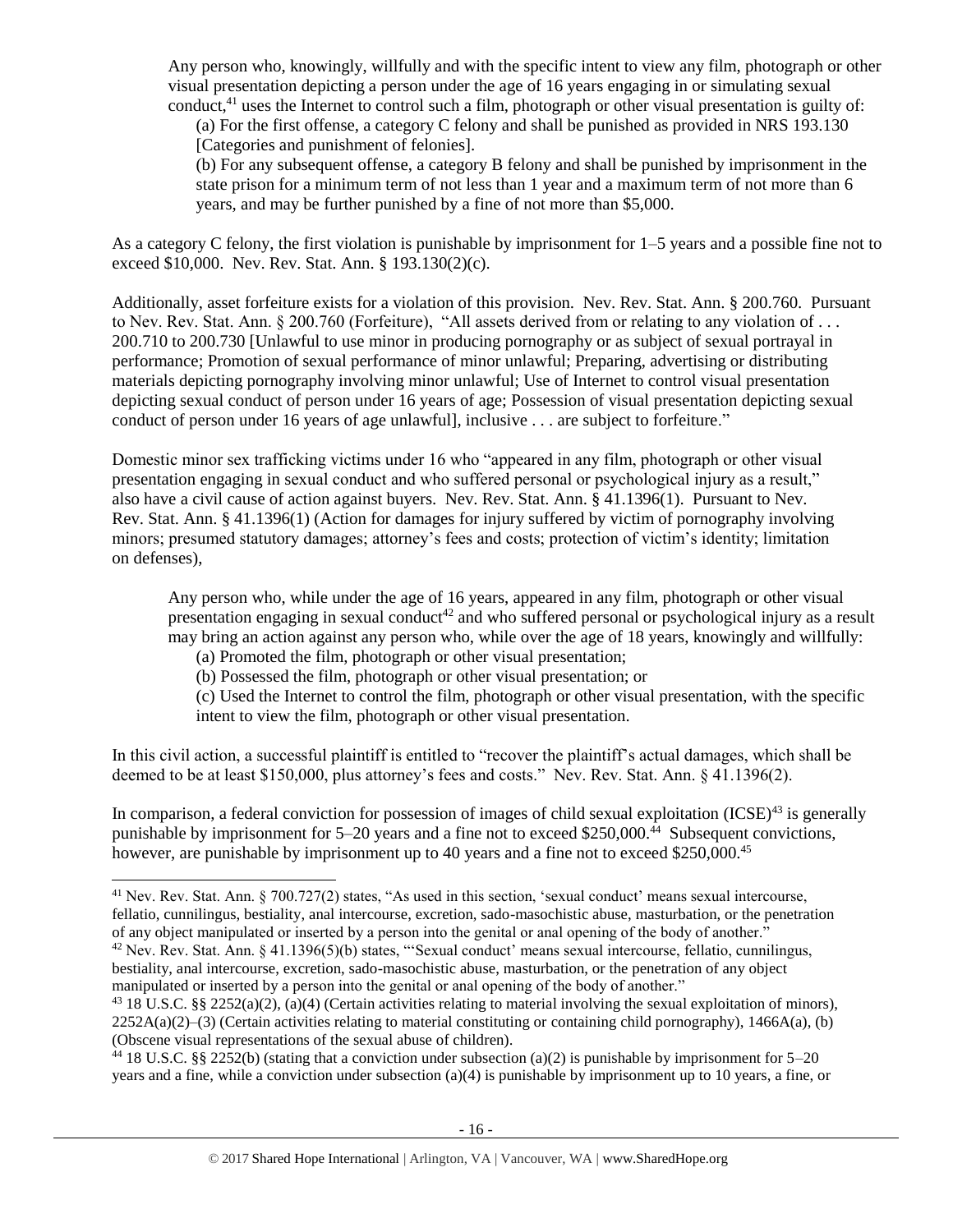- 2.9.1 Recommendation: Amend Nev. Rev. Stat. Ann. § 200.730 (Possession of visual representation depicting sexual conduct of person under 16 years of age unlawful; penalties) to increase the penalty to reflect the seriousness of the offense.
- *2.10 Convicted buyers of commercial sex acts with minors are required to register as sex offenders*.

Any person convicted of "a crime against a child" or deemed a "sex offender" must register as a sex offender. Nev. Rev. Stat. Ann. § 179D.441(1). Under Nev. Rev. Stat. Ann. § 179D.0357 ("Crime against a child" defined), a

"Crime against a child" means any of the following offenses if the victim of the offense was less than 18 years of age when the offense was committed:

3. Involuntary servitude of a child … unless the offender is the parent or guardian of the victim.

4. An offense involving sex trafficking pursuant to subsection 2 of NRS 201.300 [Pandering and sex trafficking: definition; penalties; exception] or prostitution pursuant to NRS 201.320 [Living from earnings of prostitute; penalty].

5. An attempt to commit an offense listed in this section.

<span id="page-16-0"></span>. . . .

. . . .

A "sex offender" is defined to include "a person who, after July 1, 1956, is or has been convicted of a sexual offense listed in NRS 179D.097 ["Sexual offense" defined]." Nev. Rev. Stat. Ann. § 179D.095(1)<sup>46</sup> ("Sex offender" defined). Pursuant to Nev. Rev. Stat. Ann. § 179D.097(1) a "sexual offense" is defined to include the following offenses:

. . . .

(c) Statutory sexual seduction pursuant to NRS 200.368.

. . . .

 $\overline{a}$ 

(g) Abuse of a child pursuant to NRS 200.508, if the abuse involved sexual abuse or sexual exploitation.

(h) An offense involving pornography and a minor pursuant to NRS 200.710 to 200.730 [Unlawful to use minor in producing pornography or as subject of sexual portrayal in performance, Promotion of sexual performance of minor unlawful, Preparing, advertising or distributing materials depicting pornography involving minor unlawful; penalty, Use of Internet to control visual presentation depicting sexual conduct of person under 16 years of age, Possession of visual presentation depicting sexual conduct of person under 16 years of age unlawful; penalties] , inclusive.

both),  $2252A(b)(1)$  (a conviction is punishable by imprisonment for  $5-20$  years and a fine),  $1466A(a)$ , (b) (stating that a conviction under subsection (a) is "subject to the penalties provided in section  $2252A(b)(1)$ ," imprisonment for 5–20 years and a fine, while a conviction under subsection (b) is "subject to the penalties provided in section 2252A(b)(2)," imprisonment up to 10 years, a fine, or both); *see also* 18 U.S.C. §§ 3559(a)(1) (classifying all of the above listed offenses as felonies), 3571(b)(3) (providing a fine up to \$250,000 for any felony conviction). <sup>45</sup> 18 U.S.C. §§ 2252(b) (stating if a person has a prior conviction under subsection (a)(2), or a list of other statutes, a conviction is punishable by a fine and imprisonment for 15–40 years, but if a person has a prior conviction under subsection (a)(4), or a list of other statutes, a conviction is punishable by a fine and imprisonment for  $10-20$  years),  $2252A(b)(1)$  (stating if a person has a prior conviction under subsection (a)(2), (a)(3), or a list of other statutes, a conviction is punishable by a fine and imprisonment for  $15-40$  years),  $1466A(a)$ , (b) (stating that the penalty scheme for section 2252A(b) applies); *see also* 18 U.S.C. §§ 3559(a)(1) (classifying all of the above listed offenses as felonies), 3571(b)(3) (providing a fine up to \$250,000 for any felony conviction).

<sup>46</sup> The text of Nev. Rev. Stat. Ann. § 179D.095 cited here and elsewhere in this report includes amendments made by the enactment of Assembly Bill 395 during the 79th Session of the Nevada Legislature (effective July 1, 2017).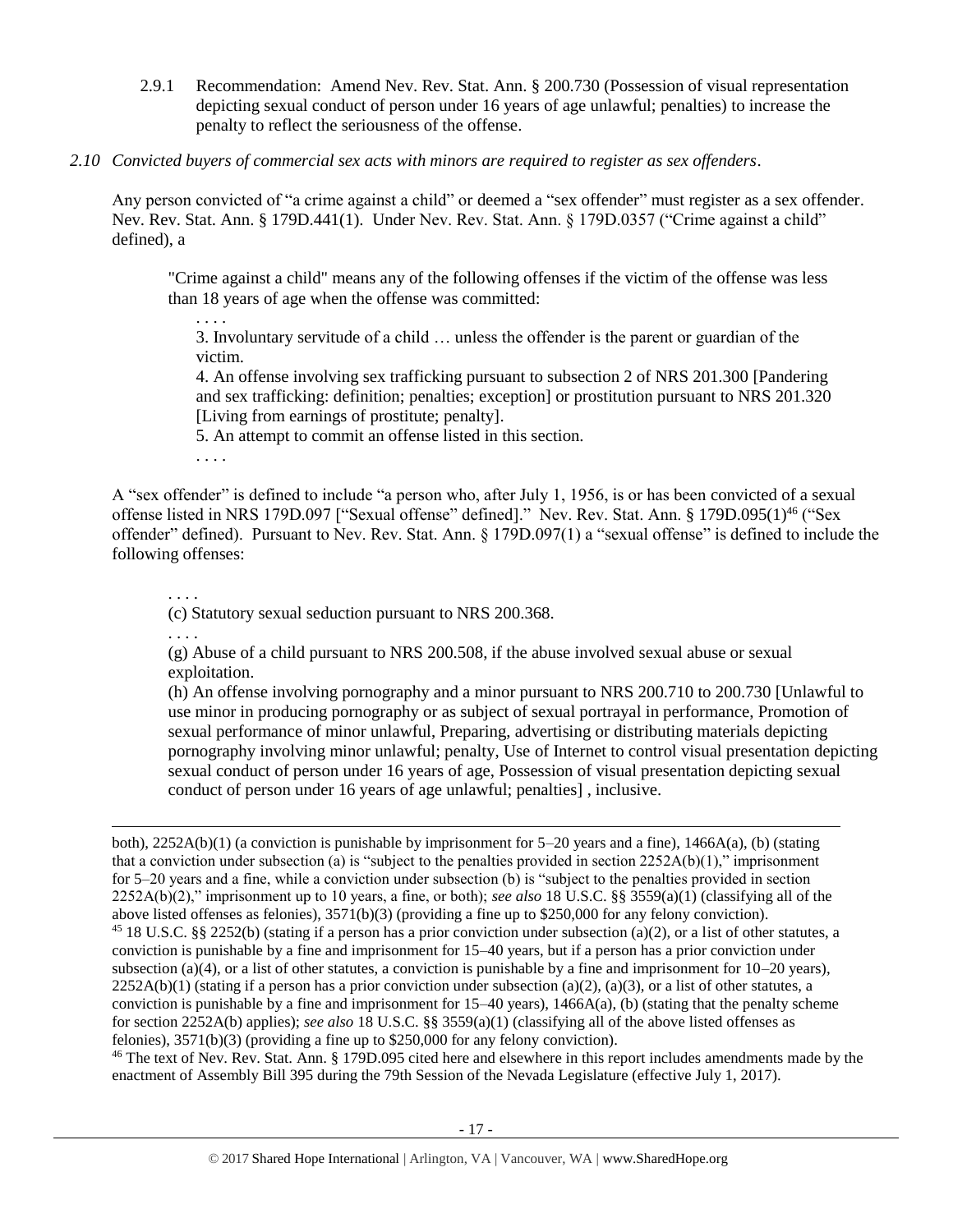(i) Incest pursuant to NRS 201.180.

. . . .

(l) Lewdness with a child pursuant to NRS 201.230.

. . . .

(n) Sexual conduct between certain employees of a school or volunteers at a school and a pupil pursuant to NRS 201.540(p) Luring a child . . . if punished as a felony.

(q) Sex trafficking pursuant to NRS 201.300 [Pandering and sex trafficking: definition; penalties; exception].

(r) Any other offense that has an element involving a sexual act or sexual conduct with another. . . . .

Therefore, a buyer could potentially be required to register as a sex offender either for a conviction of sex trafficking pursuant to Nev. Rev. Stat. Ann. § 201.300 (Pandering and sex trafficking: definition; penalties; exception) or for a conviction under Nev. Rev. Stat. Ann.  $\S 201.354(5)^{47}$  (Engaging in prostitution or solicitation for prostitution: Penalty; exception) or § 207.030(b) (Prohibited acts; penalty) since both of these offenses that have "an element involving a sexual act or sexual conduct with another." Nev. Rev. Stat. Ann. § 179D.097(1).

However, notably, under Nev. Rev. Stat. Ann. § 179D.097(2) ("Sexual offense" defined),

Except for the offenses described in paragraphs (n) and (o) of subsection 1, the term does not include an offense involving consensual sexual conduct if the victim was:

(a) An adult, unless the adult was under the custodial authority of the offender at the time of the offense; or

(b) At least 13 years of age and the offender was not more than 4 years older than the victim at the time of the commission of the offense.

Therefore, since a court may view a domestic minor sex trafficking victim as consenting to the sexual conduct, some buyers who are not more than 4 years older than the victim may not be required to register as a "sex offender" under Nev. Rev. Stat. Ann. § 179D.097, but would be required to register for having committed a "crime against a child" under Nev. Rev. Stat. Ann. § 179D.0357.

Pursuant to Nev. Rev. Stat. Ann. § 179D.115,

"Tier II offender" means an offender convicted of a crime against a child or a sex offender, other than a Tier III offender, whose crime against a child is punishable by imprisonment for more than 1 year or whose sexual offense:

1. If committed against a child, constitutes:

(a) Luring a child pursuant to NRS 201.560 [Definitions; exception; penalties], if punishable as a felony;

(b) Abuse of a child pursuant to NRS 200.508 [Abuse, neglect or endangerment of child: penalties; definitions], if the abuse involved sexual abuse or sexual exploitation;

(c) An offense involving pandering sex trafficking pursuant to NRS 201.300 [Pandering and sex trafficking: Definition; penalties; exception] or prostitution pursuant to NRS 201.320 [Living from earnings of prostitute; penalty];

(d) An offense involving pornography and a minor pursuant to NRS 200.710 to 200.730,<sup>48</sup> inclusive; or

<sup>47</sup> *See supra* note [10.](#page-2-1)

<sup>48</sup> Nev. Rev. Stat. Ann. §§ 200.710 (Unlawful to use minor in producing pornography or as subject of sexual portrayal in performance), 200.720 (Promotion of sexual performance of minor unlawful), 200.725 (Preparing, advertising or distributing materials depicting pornography involving minor unlawful; penalty), 200.727 (Use of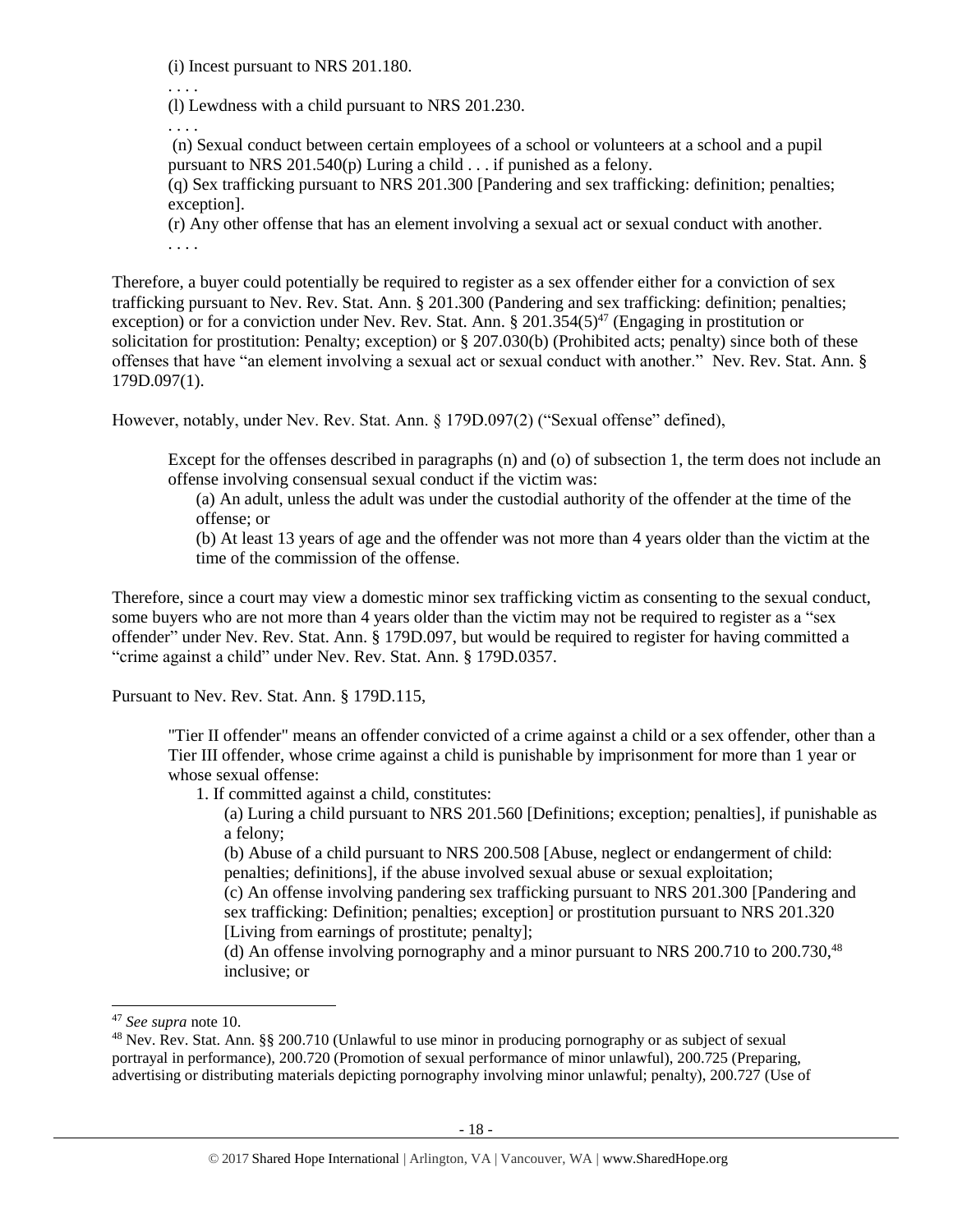(e) Any other offense that is comparable to or more severe than the offenses described in 42 U.S.C. Section 16911(3) [Relevant definitions, including Amie Zyla expansion of sex offender definition and expanded inclusion of child predators];

2. Involves an attempt or conspiracy to commit any offense described in subsection 1;

3. If committed in another jurisdiction, is an offense that, if committed in this State, would be an offense listed in this section. This subsection includes, without limitation, an offense prosecuted in:

(a) A tribal court; or

l

(b) A court of the United States or the Armed Forces of the United States; or

4. Is committed after the person becomes a Tier I offender if any of the person's sexual offenses constitute an offense punishable by imprisonment for more than 1 year.

Internet to control visual presentation depicting sexual conduct of person under 16 years of age; penalties), and 200.730 (Possession of visual presentation depicting sexual conduct of person under 16 years of age unlawful; penalties).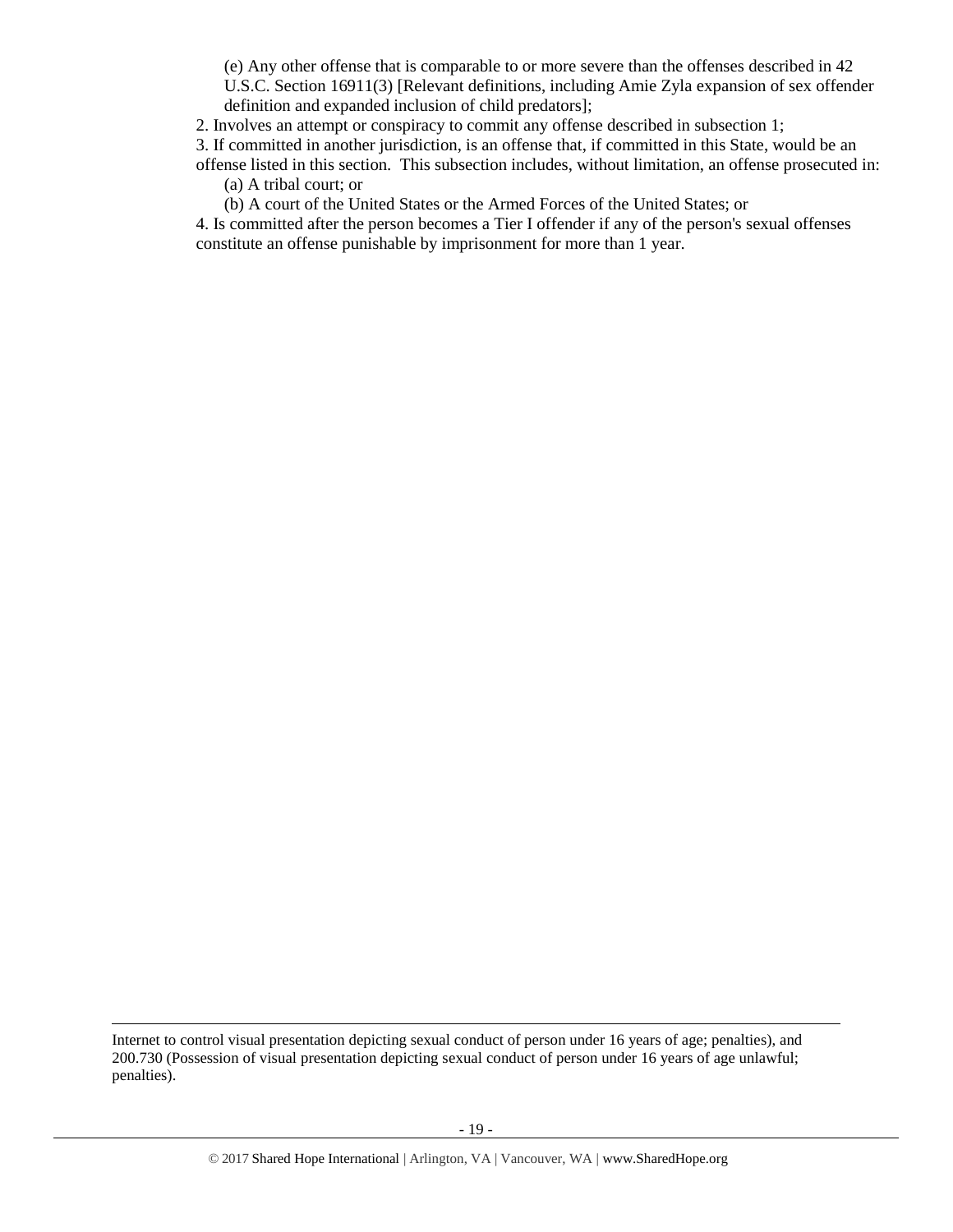#### **FRAMEWORK ISSUE 3: CRIMINAL PROVISIONS FOR TRAFFICKERS**

### *Legal Components:*

- *3.1 Penalties for trafficking a child for sexual exploitation are as high as federal penalties.*
- *3.2 Creating and distributing images of child sexual exploitation carries penalties as high as similar federal offenses.*
- *3.3 Using the Internet or electronic communications to lure, entice, recruit, or sell commercial sex acts with a minor is a separate crime or results in an enhanced penalty for traffickers.*
- *3.4 Financial penalties for traffickers, including asset forfeiture, are sufficiently high.*
- *3.5 Convicted traffickers are required to register as sex offenders.*
- *3.6 Laws relating to termination of parental rights include sex trafficking or commercial sexual exploitation of children (CSEC) offenses as grounds for termination in order to prevent traffickers from exploiting their parental rights as a form of control.*

*\_\_\_\_\_\_\_\_\_\_\_\_\_\_\_\_\_\_\_\_\_\_\_\_\_\_\_\_\_\_\_\_\_\_\_\_\_\_\_\_\_\_\_\_\_\_\_\_\_\_\_\_\_\_\_\_\_\_\_\_\_\_\_\_\_\_\_\_\_\_\_\_\_\_\_\_\_\_\_\_\_\_\_\_\_\_\_\_\_\_\_\_\_\_*

## *Legal Analysis:*

 $\overline{a}$ 

3.1 Penalties for trafficking a child for sexual exploitation are as high as federal penalties. <sup>49</sup>

A trafficker<sup>50</sup> who is found guilty of sex trafficking a child is subject to penalties pursuant to Nev. Rev. Stat. Ann. § 201.300(2)(b) (Pandering and sex trafficking: definition; penalties; exception), which states,

#### . . . . 2. A child:

(I) If the child is less than 14 years of age when the offense is committed, is guilty of a category A felony and shall be punished by imprisonment in the state prison for life with the possibility of parole, with eligibility for parole beginning when a minimum of 15 years has been served, and may be further punished by a fine of not more than \$ 20,000.

(II) If the child is at least 14 years of age but less than 16 years of age when the offense is committed, is guilty of a category A felony and shall be punished by imprisonment in the state prison for life with the possibility of parole, with eligibility for parole beginning when a minimum of 10 years has been served, and may be further punished by a fine of not more than \$ 10,000. (III) If the child is at least 16 years of age but less than 18 years of age when the offense is committed, is guilty of a category A felony and shall be punished by imprisonment in the state prison for life with the possibility of parole, with eligibility for parole beginning when a minimum of 5 years has been served, and may be further punished by a fine of not more than \$ 10,000.

3. A court shall not grant probation to or suspend the sentence of a person convicted of sex trafficking a child pursuant to subsection 2.

In addition, a trafficker could be convicted of living from earnings of a prostitute under Nev. Rev. Stat. Ann. § 201.320 (Living from earnings of prostitute; penalty), if the trafficker "knowingly accepts, receives, levies or appropriates any money or other valuable thing, without consideration, from the proceeds of any prostitute." "Any such acceptance, receipt, levy or appropriation of money or valuable thing upon any proceedings or trial for violation of this section is presumptive evidence of lack of consideration." Nev. Rev. Stat. Ann. § 201.320(2). A violation of Nev. Rev. Stat. Ann. § 201.320 is a

<sup>49</sup> *See supra* Components 1.1 and 1.2 for full discussion of the substantive provisions of the Nevada statutes listed. In Nevada, counties also regulate prostitution laws and have additional offenses that could apply to traffickers of commercial sex with minors. Some counties also allow for the operation of licensed houses of prostitution. *See infra* Appendix A for some county and city ordinances applicable to traffickers.

<sup>50</sup> *See supra* note [2](#page-0-0) for Nevada's involuntary servitude laws.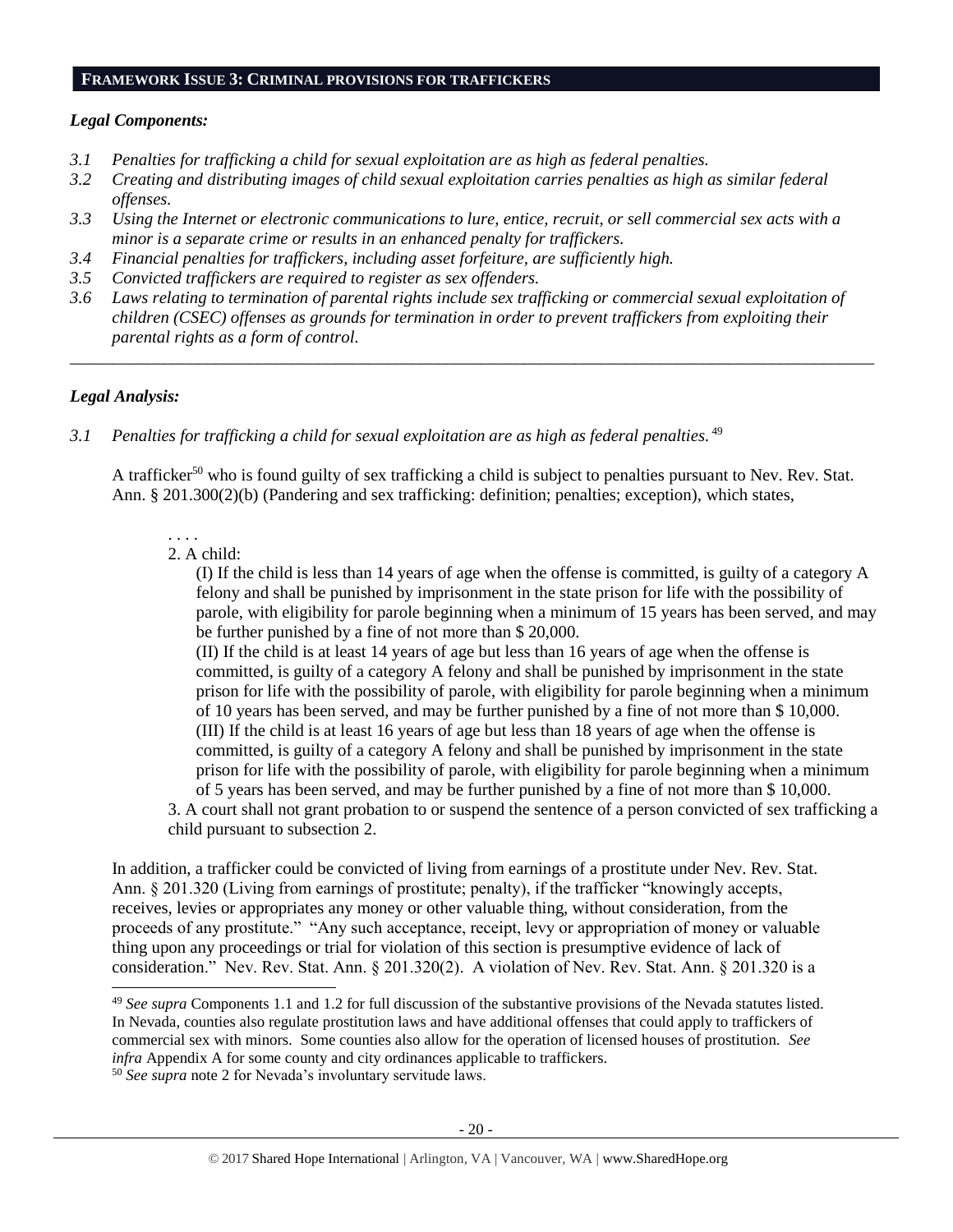Class D felony punishable by imprisonment for 1–4 years and a possible fine not to exceed \$5,000. Nev. Rev. Stat. Ann. §§ 201.320(1), 193.130(2)(d).

Furthermore, pursuant to Nev. Rev. Stat. Ann. § 201.352 (Additional fine for pandering child and conspiring to pander child), if the victim is a child at the time of an offense and "physical force or violence or the immediate threat of physical force or violence is used upon the child," a trafficker who is convicted of subsection 2 of Nev. Rev. Stat. Ann. § 201.300 (Pandering and sex trafficking: definition; penalties; exception) or Nev. Rev. Stat. Ann. § 201.320 (Living from earnings of prostitute; penalty) may be fined \$500,000. There are also heightened penalties for acts of conspiracy. If a person is convicted of sex trafficking or living from the proceeds of a prostitute, as well as conspiracy to commit those offenses, and the victim of the offense was a child at the time, the court may impose a fine of not more than \$500,000 in addition to other fines prescribed by statute. Nev. Rev. Stat. Ann. § 201.352(2).

In addition, conspiracy to commit certain crimes, including "sex trafficking in violation of NRS 201.300" renders traffickers subject to penalties pursuant to Nev. Rev. Stat. Ann. § 199.480(1) (Penalties).<sup>51</sup>

When the minor victim is under 14 years of age, a violation of Nev. Rev. Stat. Ann. § 200.710(1) (Unlawful to use minor in producing pornography or as subject of sexual portrayal in performance) is a Category A felony punishable by imprisonment for life with possibility of parole after 10 years and a fine not to exceed \$100,000. Nev. Rev. Stat. Ann. §§ 200.710(1), 200.750(2). When the minor victim is 14 years of age or older, a violation of Nev. Rev. Stat. Ann. § 200.710(1) is a Category A felony punishable by imprisonment for life, with parole eligibility after serving 5 years and a fine not to exceed \$100,000. Nev. Rev. Stat. Ann. §§ 200.710(1), 200.750(2).

Similarly, Nev. Rev. Stat. Ann. § 609.210(2) (Employing or exhibiting minor in certain injurious, immoral or dangerous activities: Criminal penalty) is a misdemeanor punishable by up to 6 months in prison, a fine not to exceed \$1,000, or both. Nev. Rev. Stat. Ann. §§ 609.210, 193.150(1).

A trafficker could be found guilty of money laundering under Nev. Rev. Stat. Ann. § 207.195(1) (Use of monetary instrument proceeding or derived from unlawful activity), which states,

If a monetary instrument represents the proceeds of or is directly or indirectly derived from any unlawful activity, it is unlawful for a person, having knowledge of that fact:

(a) To conduct or attempt to conduct a financial transaction involving the instrument:

(1) With the intent to further any unlawful activity;

(2) With the knowledge that the transaction conceals the location, source, ownership or control of the instrument; or

(3) With the knowledge that the transaction evades any provision of federal or state law that requires the reporting of a financial transaction.

(b) To transport or attempt to transport the monetary instrument:

(1) With the intent to further any unlawful activity;

. . . .

A violation of Nev. Rev. Stat. Ann. § 207.195 is a Class D felony punishable by imprisonment for 1–4 years and a possible fine not to exceed \$5,000. Nev. Rev. Stat. Ann. §§ 207.195(3), 193.130(2)(d).

In comparison, if the victim is under the age of 14, a conviction under the Trafficking Victims Protection Act  $(TVPA)^{52}$  for child sex trafficking is punishable by 15 years to life imprisonment and a fine not to exceed \$250,000. 18 U.S.C. §§ 1591(b)(1), 3559(a)(1), 3571(b)(3). If the victim is between the ages of 14–17, a

<sup>51</sup> *See supra* note [8.](#page-2-2)

<sup>52</sup> *See supra* note [29.](#page-10-0)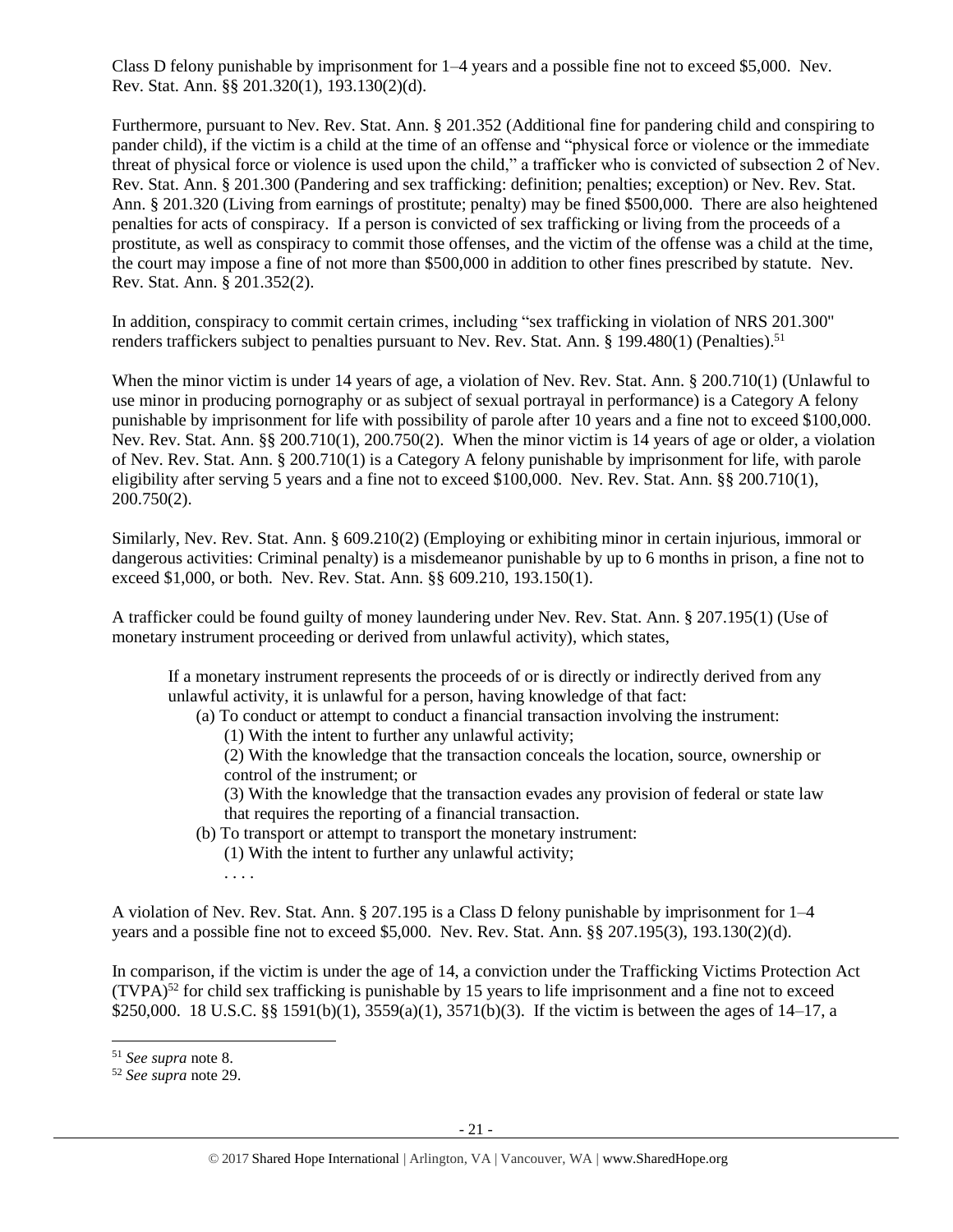conviction is punishable by 10 years to life imprisonment and a fine not to exceed \$250,000. 18 U.S.C. §§ 1591(b)(2), 3559(a)(1), 3571(b)(3). A conviction is punishable by mandatory life imprisonment, however, if the trafficker has a prior conviction for a federal sex offense<sup>53</sup> against a minor. 18 U.S.C. § 3559(e)(1).

*3.2 Creating and distributing images of child sexual exploitation carries penalties as high as similar federal offenses*.

Pursuant to Nev. Rev. Stat. Ann. § 200.725 (Preparing, advertising or distributing materials depicting pornography involving minor unlawful; penalty), it is a category B felony when a person "knowingly prepares, advertises or distributes any item or material that depicts a minor engaging in, or simulating, or assisting others to engage in or simulate, sexual conduct<sup>54</sup>...." The crime is punishable by imprisonment for  $1-15$  years, a fine not to exceed \$15,000, or both. Nev. Rev. Stat. Ann. § 200.725.

Under Nev. Rev. Stat. Ann. § 200.710(1) (Unlawful to use minor in producing pornography or as subject of sexual portrayal in performance), it is a category A felony when a person "knowingly uses, encourages, entices or permits a minor to simulate or engage in or assist others to simulate or engage in sexual conduct to produce a performance." Additionally, under Nev. Rev. Stat. Ann. § 200.710(2), it is a category A felony when a person "knowingly uses, encourages, entices, coerces or permits a minor to be the subject of a sexual portrayal in a performance . . . regardless of whether the minor is aware that the sexual portrayal is part of a performance."

Violations of any of these statutes subjects "[a]ll assets derived from or relating to any violation . . . to forfeiture." Nev. Rev. Stat. Ann. § 200.760.

Pursuant to Nev. Rev. Stat. Ann. § 41.1396(1) (Action for damages for injury suffered by victim of pornography involving minors; presumed statutory damages; attorney's fees and costs; protection of victim's identity; limitation on defenses),

Any person who, while under the age of 16 years, appeared in any film, photograph or other visual presentation engaging in sexual conduct<sup>55</sup> and who suffered personal or psychological injury as a result may bring an action against any person who, while over the age of 18 years, knowingly and willfully:

<span id="page-21-0"></span>(a) Promoted<sup>56</sup> the film, photograph or other visual presentation;

(b) Possessed the film, photograph or other visual presentation; or

(c) Used the Internet to control the film, photograph or other visual presentation, with the specific intent to view the film, photograph or other visual presentation.

In this civil action, a successful plaintiff is entitled to "recover the plaintiff's actual damages, which shall be deemed to be at least \$150,000, plus attorney's fees and costs." Nev. Rev. Stat. Ann. § 41.1396(2).

In comparison, if the victim is under the age of 14, a conviction under the TVPA for child sex trafficking is punishable by 15 years to life imprisonment and a fine not to exceed \$250,000. 18 U.S.C. §§ 1591(b)(1),  $3559(a)(1)$ ,  $3571(b)(3)$ . If the victim is between the ages of  $14-17$ , a conviction is punishable by 10 years to life imprisonment and a fine not to exceed \$250,000. 18 U.S.C. §§ 1591(b)(2), 3559(a)(1), 3571(b)(3). A conviction is punishable by mandatory life imprisonment, however, if the trafficker has a prior conviction for a federal sex offense<sup>57</sup> against a minor. 18 U.S.C. § 3559(e)(1). Additionally, a federal conviction for

l

<sup>53</sup> *See supra* note [30.](#page-10-1)

<sup>54</sup> *See supra* note [40.](#page-14-0)

<sup>55</sup> *See supra* note [42.](#page-15-0)

<sup>56</sup> "Promote" means "to produce, direct, procure, manufacture, sell, give, lend, publish, distribute, exhibit, advertise or possess for the purpose of distribution." Nev. Rev. Stat. Ann. §§ 41.1396(5)(a), 200.700(2).

<sup>57</sup> *See supra* note [30.](#page-10-1)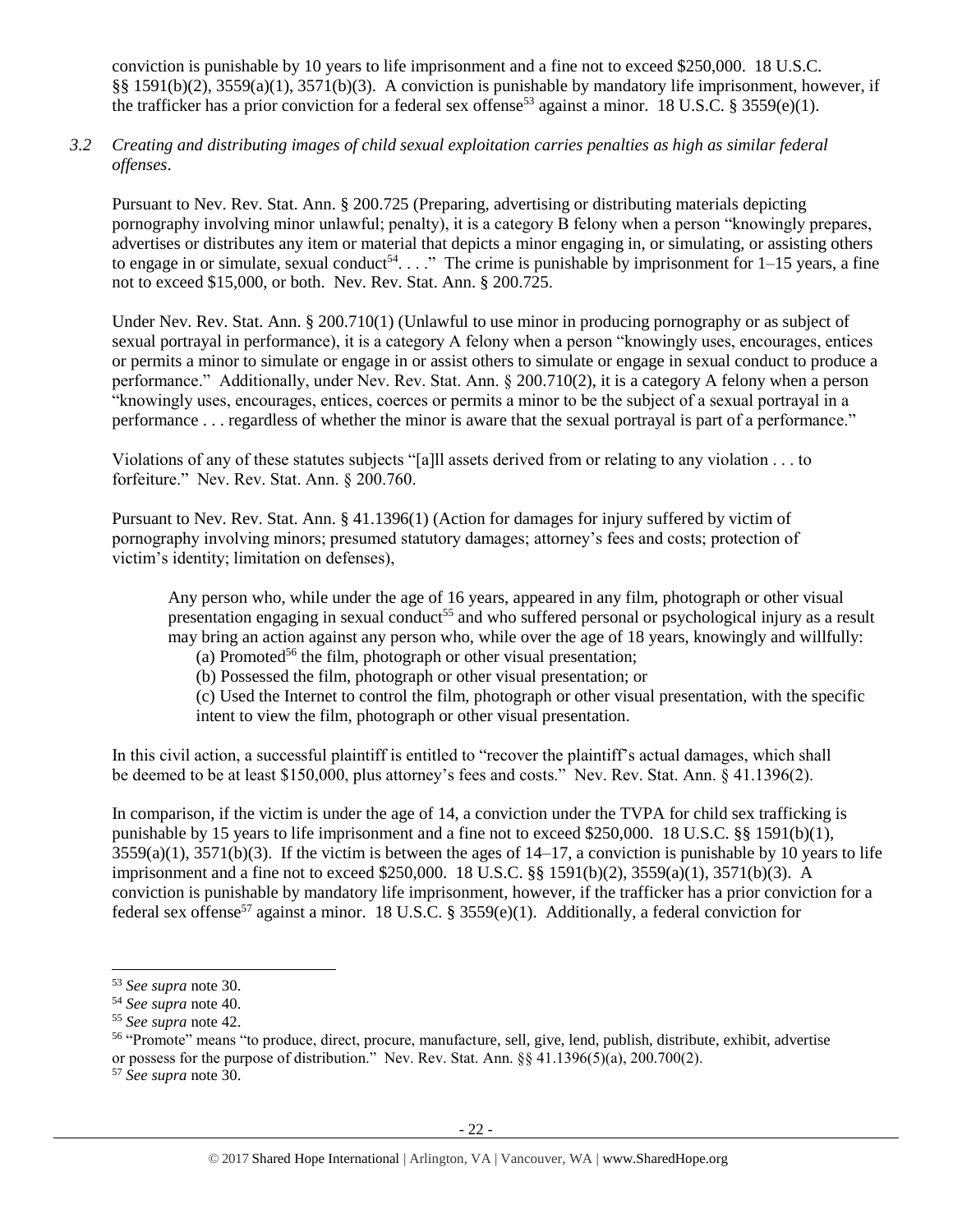distribution of images of child sexual exploitation (ICSE)<sup>58</sup> is generally punishable by imprisonment for 5–20 years and a fine not to exceed \$250,000.<sup>59</sup> Subsequent convictions, however, are punishable by imprisonment up to 40 years and a fine not to exceed \$250,000.<sup>60</sup>

*3.3 Using the Internet or electronic communications to lure, entice, recruit, or sell commercial sex acts with a minor is a separate crime or results in an enhanced penalty for traffickers.*

Although Nevada law does not specifically criminalize using the Internet or other electronic communication to sell commercial sex acts, the crime can fall within Nev. Rev. Stat. Ann. § 201.560 (Definitions; exception; penalties). Pursuant to Nev. Rev. Stat. Ann. § 201.560,

1. Except as otherwise provided in subsection  $3<sub>1</sub><sup>61</sup>$  a person commits the crime of luring a child if the person knowingly contacts or communicates with or attempts to contact or communicate with:

(a) A child who is less than 16 years of age and who is at least 5 years younger than the person with the intent to persuade, lure or transport the child away from the child's home or from any location known to the child's parent or guardian or other person legally responsible for the child to a place other than where the child is located, for any purpose:

(1) Without the express consent of the parent or guardian or other person legally responsible for the child; and

(2) With the intent to avoid the consent of the parent or guardian or other person legally responsible for the child; or

(b) Another person whom he or she believes to be a child who is less than 16 years of age and at least 5 years younger than he or she is, regardless of the actual age of that other person, with the intent to solicit, persuade or lure the person to engage in sexual conduct.

4. A person who violates or attempts to violate the provisions of this section through the use of a computer, system or network:

(a) With the intent to engage in sexual conduct<sup>62</sup> with the child, person believed to be a child or person with mental illness or to cause the child, person believed to be a child or person with mental illness to engage in sexual conduct, is guilty of a category B felony and shall be punished by imprisonment in the state prison for a minimum term of not less than 1 year and a maximum term of not more than 10 years and may be further punished by a fine of not more than \$10,000; . . . .

<sup>61</sup> *See supra* note [33.](#page-11-0)

l

. . . .

<sup>62</sup> *See supra* note [40.](#page-14-0)

<sup>&</sup>lt;sup>58</sup> 18 U.S.C. §§ 2252(a)(1), (a)(2), (a)(3) (Certain activities relating to material involving the sexual exploitation of minors),  $2252A(a)(2)$ , (a)(3) (Certain activities relating to material constituting or containing child pornography), 1466A(a) (Obscene visual representations of the sexual abuse of children).

<sup>&</sup>lt;sup>59</sup> 18 U.S.C. §§ 2252(b) (stating that a conviction under subsection (a)(1), (a)(2), or (a)(3) is punishable by imprisonment for  $5-20$  years and a fine),  $2252A(b)(1)$  (a conviction is punishable by imprisonment for  $5-20$  years and a fine), 1466A(a), (b) (stating that a conviction under subsection (a) is "subject to the penalties provided in section 2252A(b)(1)," imprisonment for 5–20 years and a fine, while a conviction under subsection (b) is "subject to the penalties provided in section 2252A(b)(2)," imprisonment up to 10 years, a fine, or both); *see also* 18 U.S.C. §§ 3559(a)(1) (classifying all of the above listed offenses as felonies),  $3571(b)(3)$  (providing a fine up to \$250,000 for any felony conviction).

<sup>&</sup>lt;sup>60</sup> 18 U.S.C. §§ 2252(b) (stating if a person has a prior conviction under subsection (a)(1), (a)(2), or (a)(3) or a list of other statutes, a conviction is punishable by a fine and imprisonment for 15–40 years), 2252A(b)(1) (stating if a person has a prior conviction under subsection (a)(2), (a)(3), or a list of other statutes, a conviction is punishable by a fine and imprisonment for  $15-40$  years),  $1466A(a)$ , (b) (stating that the penalty scheme for section  $2252A(b)$ applies); *see also* 18 U.S.C. §§ 3559(a)(1) (classifying all of the above listed offenses as felonies), 3571(b)(3) (providing a fine up to \$250,000 for any felony conviction).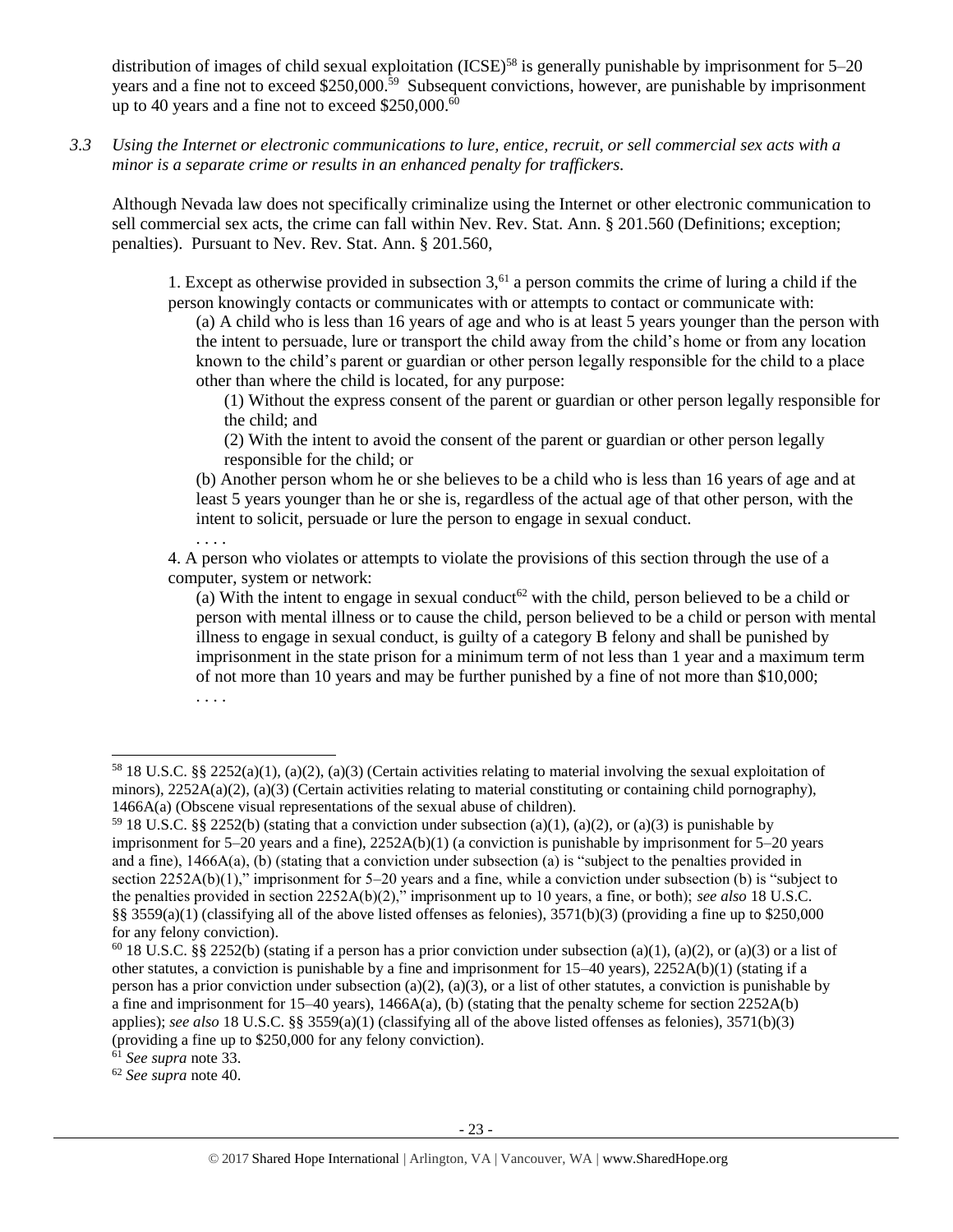#### *3.4 Financial penalties for traffickers, including asset forfeiture, are sufficiently high*.

Traffickers convicted of sex trafficking under Nev. Rev. Stat. Ann. § 201.300 (Pandering and sex trafficking: definition; penalties; exception) may be punished by a fine of not more than \$20,000 if the minor is under 14 years old at the time of the offense and a fine of not more than \$10,000 if the minor is at least 14 years old but less than 18 years old at the time of the offense. Nev. Rev. Stat. Ann. § 201.300(2)(b)(2).

A trafficker who is convicted under Nev. Rev. Stat. Ann. § 201.320 (Living from earnings of prostitute) is subject to a possible fine not to exceed \$5,000. Nev. Rev. Stat. Ann. §§ 201.320(1), 193.130(2)(d).

Pursuant to Nev. Rev. Stat. Ann. § 201.352 (Additional fine for pandering child and conspiring to pander child), if the victim is a child at the time of the offense and "physical force or violence or the immediate threat of physical force or violence is used upon the child," a trafficker who is convicted of Nev. Rev. Stat. Ann. § 201.300(2) (Pandering and sex trafficking: definition; penalties; exception) or Nev. Rev. Stat. Ann. § 201.320 (Living from earnings of prostitute; penalty) may be fined \$500,000. An additional \$500,000 fine may be levied if a trafficker is convicted of conspiracy to commit sex trafficking or living from the earnings of a prostitute, if the victim is a child. Nev. Rev. Stat. Ann. § 201.352(3).

Convictions under Nev. Rev. Stat. Ann. § 207.030(b), (c) (Prohibited acts; penalty) or Nev. Rev. Stat. Ann. § 609.210 (Employing or exhibiting minor in certain injurious, immoral or dangerous activities: Criminal penalty) can result in fines not to exceed \$1,000. Nev. Rev. Stat. Ann. §§ 207.030, 609.210(2)(a), 193.150(1). Subsequent violations of Nev. Rev. Stat. Ann. § 207.030 that occur within 3 years of the first violation can result in fines of \$250–\$1,000. Nev. Rev. Stat. Ann. § 207.030(2)(b), (c).

Traffickers may be subject to civil, discretionary asset forfeiture pursuant to Nev. Rev. Stat. Ann. § 179.121 if they commit pandering/sex trafficking offenses in violation of Nev. Rev. Stat. Ann §§ 201.300 or 201.320. Nev. Rev. Stat. Ann. § 179.121(e) provides for forfeiture of "[a]ll personal property, including, without limitation, any tool, substance, weapon, machine, computer, money or security, which is used as an instrumentality in" violations of Nev. Rev. Stat. Ann. §§ 201.300 or 201.320.Nev. Rev. Stat. Ann. § 179.121 (Forfeiture of personal property and conveyances used in the commission of crime)<sup>63</sup> also provides, with certain limited exceptions, that "all conveyances, including aircraft, vehicles or vessels, which are used or intended for use during the commission of a felony . . . are subject to forfeiture."

Additionally, pursuant to Nev. Rev. Stat. Ann. § 179.1164(1)(a) (Property subject to seizure and forfeiture; exceptions), "[a]ny proceeds attributable to the commission or attempted commission of any

. . . .

<sup>63</sup> Pursuant to Nev. Rev. Stat. Ann. § 179.1164 (Property subject to seizure and forfeiture; exceptions),

<sup>1.</sup> Except as otherwise provided in subsection 2, the following property is subject to seizure and forfeiture in a proceeding for forfeiture:

<sup>(</sup>a) Any proceeds attributable to the commission or attempted commission of any felony. (b) Any property or proceeds otherwise subject to forfeiture pursuant to NRS 179.121, 200.760, 202.257, 370.419, 453.301 or 501.3857.

<sup>2.</sup> Property may not, to the extent of the interest of any claimant, be declared forfeited by reason of an act or omission shown to have been committed or omitted without the knowledge, consent or willful blindness of the claimant.

<sup>3.</sup> Unless the owner of real property or a mobile home:

<sup>(</sup>a) Has given the tenant notice to surrender the premises pursuant to NRS 40.254 within 90 days after the owner receives notice of a conviction pursuant to subsection 2 of NRS 453.305; or

<sup>(</sup>b) Shows the court that the owner had good cause not to evict the tenant summarily pursuant to NRS 40.254,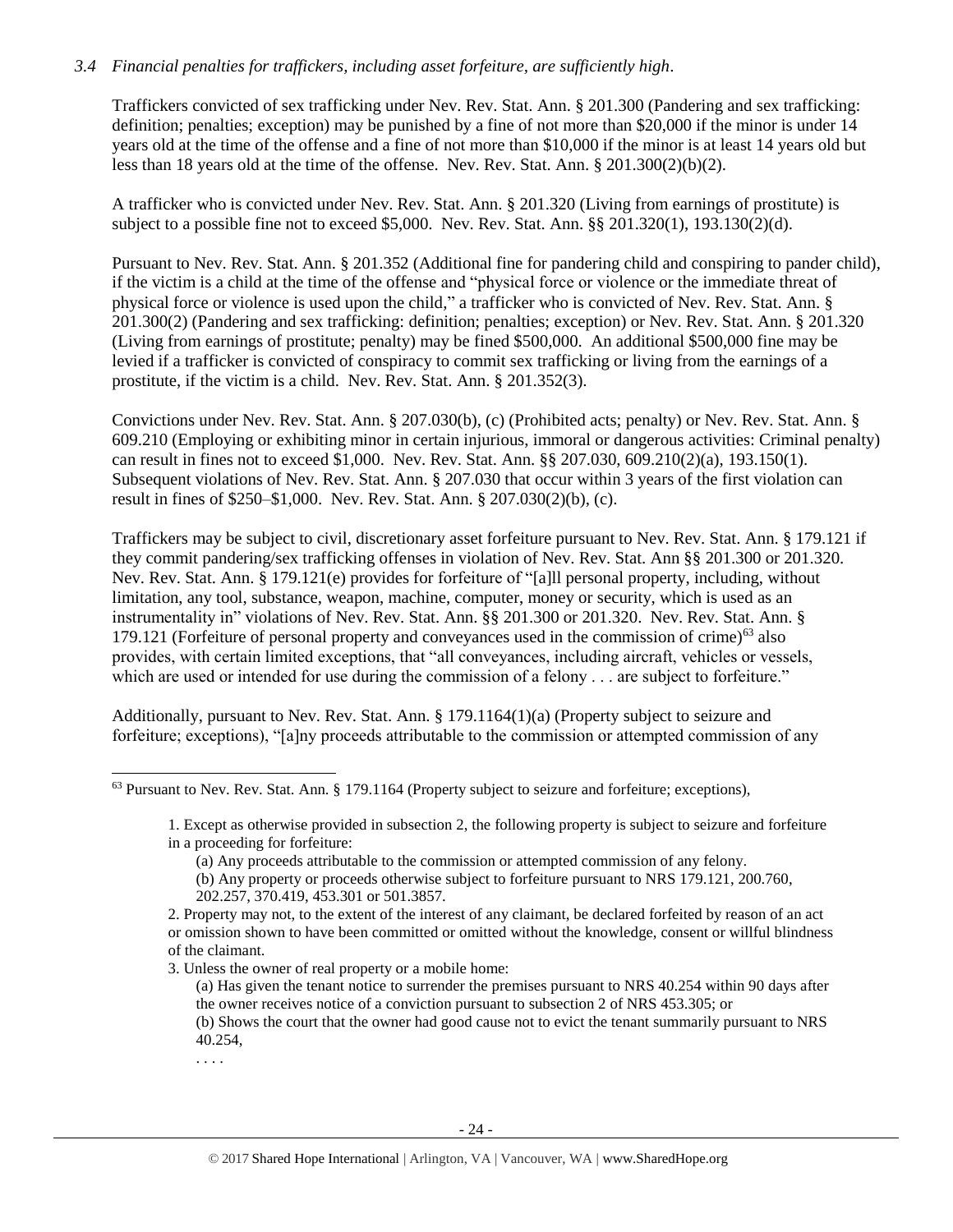felony," are subject to forfeiture. "Proceeds" is defined as "any property, or that part of an item of property, derived directly or indirectly from the commission or attempted commission of a crime." Nev. Rev. Stat. Ann. § 179.1161. "Property" includes the following: "1. Real property or interest in real property. 2. Fixture or improvement to real property. 3. Personal property, whether tangible or intangible, or interest in personal property. 4. Conveyance, including any aircraft, vehicle or vessel. 5. Money, security or negotiable instrument. 6. Proceeds." Nev. Rev. Stat. Ann. § 179.1162.

Seizure of forfeitable property is governed by Nev. Rev. Stat. Ann § 179.1165, which provides for seizure upon process issued by a magistrate or without process if

- (a) The seizure is incident to:
	- (1) An arrest;
	- (2) A search pursuant to a search warrant; or
	- (3) An inspection pursuant to a warrant for an administrative inspection;
- (b) The property is the subject of a final judgment in a proceeding for forfeiture;

(c) The law enforcement agency has probable cause to believe that the property is directly or indirectly dangerous to health or safety; or

(d) The law enforcement agency has probable cause to believe that the property is subject to forfeiture.

Following an order of forfeiture, the seizing agency may retain the property for official use, "sell any of it which is neither required to be destroyed nor harmful to the public", or "remove it for disposition in accordance with [other statutes]." Nev. Rev. Stat. Ann. § 179.1175.

In addition to any other penalty, pursuant to Nev. Rev. Stat. Ann. § 201.325 (Power of court to order restitution), the court may order a trafficker convicted under Nev. Rev. Stat. Ann. § 201.300 (Pandering: definition; penalties; exception) or § 201.320 (Living from earnings of prostitute; penalty) to pay restitution to the victim.<sup>64</sup> Nev. Rev. Stat. Ann. § 201.325 states,

[r]estitution ordered pursuant to this section may include, without limitation:

(a) The cost of medical and psychological treatment, including, without limitation, physical and occupational therapy and rehabilitation;

(b) The cost of transportation, temporary housing and child care;

(c) The return of property, the cost of repairing damaged property or the full value of the property if it is destroyed or damaged beyond repair;

(d) Expenses incurred by a victim in relocating away from the defendant or his or her associates, if the expenses are verified by law enforcement to be necessary for the personal safety of the victim;

(e) The cost of repatriation of the victim to his or her home country, if applicable; and

(f) Any and all other losses suffered by the victim as a result of the violation of any provision of 201.300 (Pandering and sex trafficking: definition; penalties; exception), or 201.320 (Living from earnings of prostitute; penalty).

Generally, traffickers are subject to a mandatory order of restitution where appropriate. Nev. Rev. Stat. Ann. § 176.033(1)(c). Pursuant to Nev. Rev. Stat. Ann. § 176.033(1)(c) (Sentence of imprisonment required or permitted by statute: Definite period for misdemeanor or gross misdemeanor; minimum and maximum term for felony unless definite term required by statute; restitution; modification of sentence), "[i]f a sentence of imprisonment is required or permitted by statute, the court shall: . . . [i]f restitution is appropriate, set an amount for each victim of the offense . . . ."

<sup>64</sup> *See supra* note [38.](#page-13-0)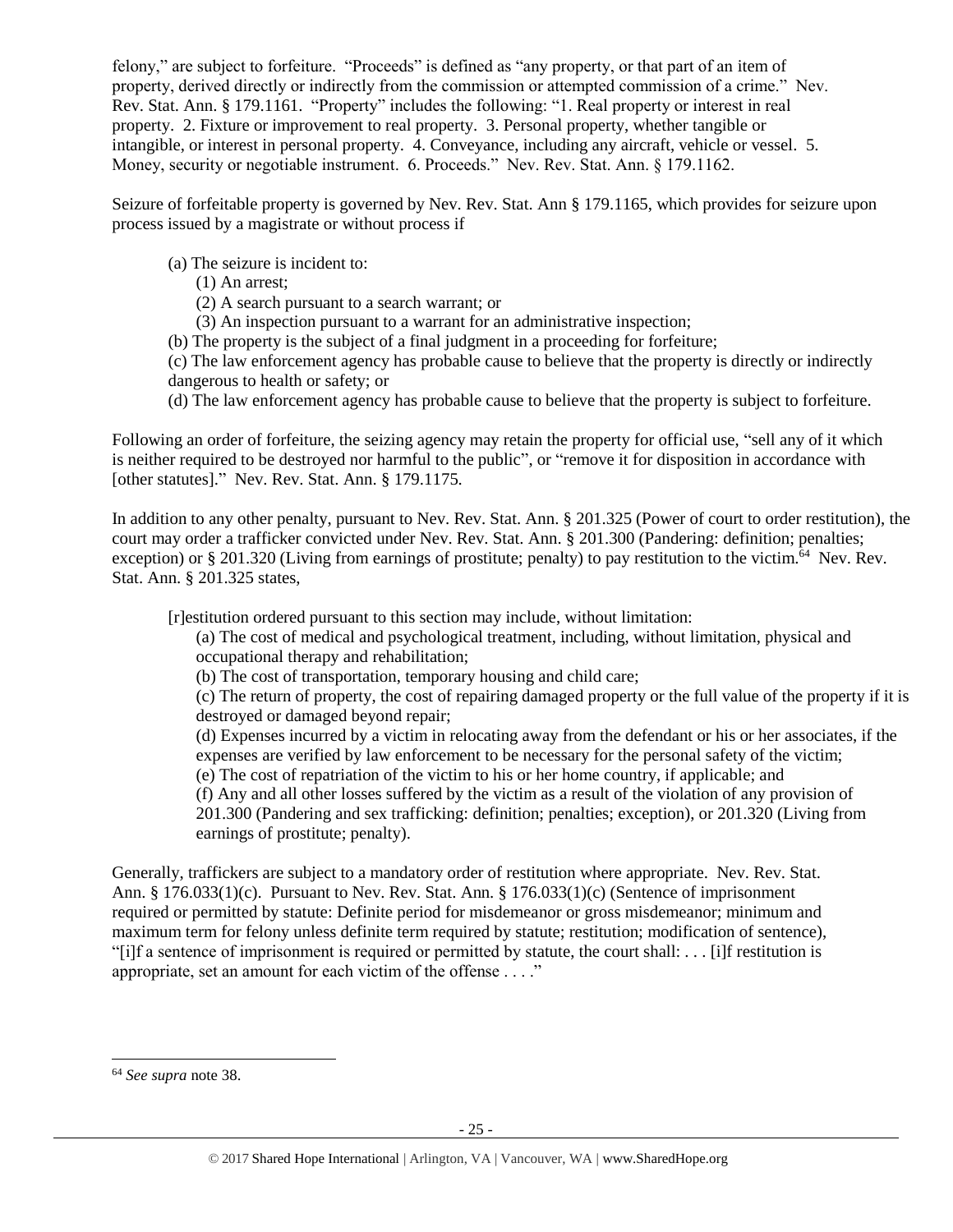Finally, a trafficker may face a possible fine up to \$5,000 for a violation of Nev. Rev. Stat. Ann. § 207.195 (Use of monetary instrument proceeding or derived from unlawful activity). Nev. Rev. Stat. Ann. §§ 207.195(3), 193.130(2)(d).

#### *3.5 Convicted traffickers are required to register as sex offenders.*

A trafficker convicted of a "crime against a child" or deemed a "sex offender" must register as a sex offender. Nev. Rev. Stat. Ann. § 179D.441(1). Pursuant to Nev. Rev. Stat. Ann. § 179D.0357 ("Crime against a child" defined), a "crime against a child" includes

"Crime against a child" means any of the following offenses if the victim of the offense was less than 18 years of age when the offense was committed:

4. An offense involving sex trafficking pursuant to subsection 2 of NRS 201.300 [Pandering and sex trafficking: definition; penalties; exception] or prostitution pursuant to NRS 201.320 [Living from earnings of prostitute; penalty].

5. An attempt to commit an offense listed in this section.

A "sex offender" is defined to include "a person who, after July 1, 1956, is or has been convicted of a sexual offense listed in NRS 179D.097 ["Sexual offense" defined]." Nev. Rev. Stat. Ann. § 179D.095(1)<sup>65</sup> ("Sex offender" defined). Pursuant to Nev. Rev. Stat. Ann. § 179D.097(1), a "sexual offense" is defined to include the following offenses:

. . . .

. . . .

(g) Abuse of a child pursuant to NRS 200.508, if the abuse involved sexual abuse or sexual exploitation.

(h) An offense involving pornography and a minor pursuant to NRS 200.710 to 200.730 [Unlawful to use minor in producing pornography or as subject of sexual portrayal in performance; Promotion of sexual performance of minor unlawful; Preparing, advertising or distributing materials depicting pornography involving minor unlawful; Use of Internet to control visual presentation depicting sexual conduct of person under 16 years of age; Possession of visual presentation depicting sexual conduct of person under 16 years of age unlawful], inclusive.

. . . .

(n) Sexual conduct between certain employees of a school or volunteers at a school and a pupil pursuant to NRS [201.540.](http://www.leg.state.nv.us/NRS/NRS-201.html#NRS201Sec540)

. . . .

(p) Luring a child or a person with mental illness pursuant to NRS 201.560, if punished as a felony. (q) Sex trafficking pursuant to NRS 201.300 [Pandering and sex trafficking: definition; penalties; exception].

(r) Any other offense that has an element involving a sexual act or sexual conduct with another. . . . .

However, notably, under Nev. Rev. Stat. Ann. § 179D.097(2),

Except for the offenses described in paragraphs (n) and (o) of subsection 1, the term does not include an offense involving consensual sexual conduct if the victim was:

(a) An adult, unless the adult was under the custodial authority of the offender at the time of the offense; or

(b) At least 13 years of age and the offender was not more than 4 years older than the victim at the time of the commission of the offense.

<sup>65</sup> *See supra* note [46.](#page-16-0)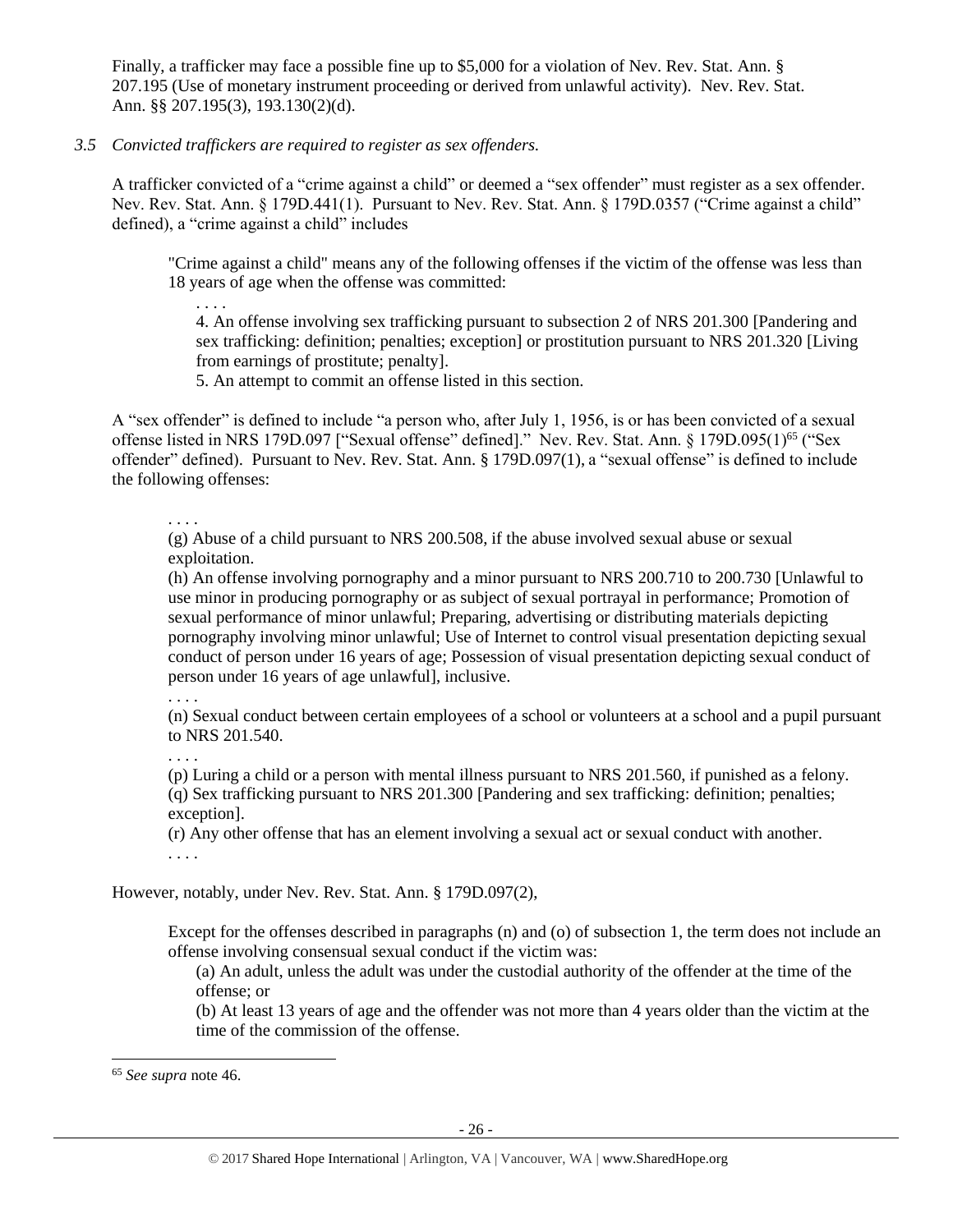Therefore, since a court may view a domestic minor sex trafficking victim as consenting to the sexual conduct, some traffickers who are 4 or fewer years older than the victim may not be required to register. However, traffickers who commit "[a]n offense involving pandering or prostitution pursuant to NRS 201.300 to 201.340" would still be required to register for committing a "crime against a child."

*3.6 Laws relating to termination of parental rights include sex trafficking or commercial sexual exploitation of children (CSEC) offenses as grounds for termination in order to prevent traffickers from exploiting their parental rights as a form of control.* 

A conviction under the trafficking law may indirectly serve as grounds for terminating parental rights based on laws relating to reunification and sex offender registration. Pursuant to Nev. Rev. Stat. Ann. § 128.105(1) (Grounds for terminating parental rights: considerations; required findings),

The primary consideration in any proceeding to terminate parental rights must be whether the best interests of the child will be served by the termination. An order of the court for the termination of parental rights must be made in light of the considerations set forth in this section and NRS 128.106 to 128.109, inclusive, and based on evidence and include a finding that:

(a) The best interests of the child would be served by the termination of parental rights; and (b) The conduct of the parent or parents was the basis for a finding made pursuant to subsection 3 of NRS 432B.393 [Preservation and reunification of family of child to prevent or eliminate need for removal from home before placement in foster care and to make safe return to home possible; determining whether reasonable efforts have been made] or demonstrated at least one of the following:

- (1) Abandonment of the child;
- (2) Neglect of the child;
- (3) Unfitness of the parent;
- (4) Failure of parental adjustment;
- (5) Risk of serious physical, mental or emotional injury to the child if the child were
- returned to, or remains in, the home of his or her parent or parents;
- (6) Only token efforts by the parent or parents:
	- (I) To support or communicate with the child;
	- (II) To prevent neglect of the child;
	- (III) To avoid being an unfit parent; or
	- (IV) To eliminate the risk of serious physical, mental or emotional injury to the child; or

(7) With respect to termination of the parental rights of one parent, the abandonment by that parent.

Nev. Rev. Stat. Ann. § 432B.393(3) (Preservation and reunification of family of child to prevent or eliminate need for removal from home before placement in foster care and to make safe return to home possible; determining whether reasonable efforts have been made) provides that an agency is not required to make reasonable efforts to reunify a parent and child, if the court finds that

(a) A parent or other person responsible for the child's welfare has:

(1) Committed, aided or abetted in the commission of, or attempted, conspired or solicited to commit murder or voluntary manslaughter;

(2) Caused the abuse or neglect of the child, or of another child of the parent or other person responsible for the child's welfare, which resulted in substantial bodily harm to the abused or neglected child;

(3) Caused the abuse or neglect of the child, a sibling of the child or another child in the household, and the abuse or neglect was so extreme or repetitious as to indicate that any plan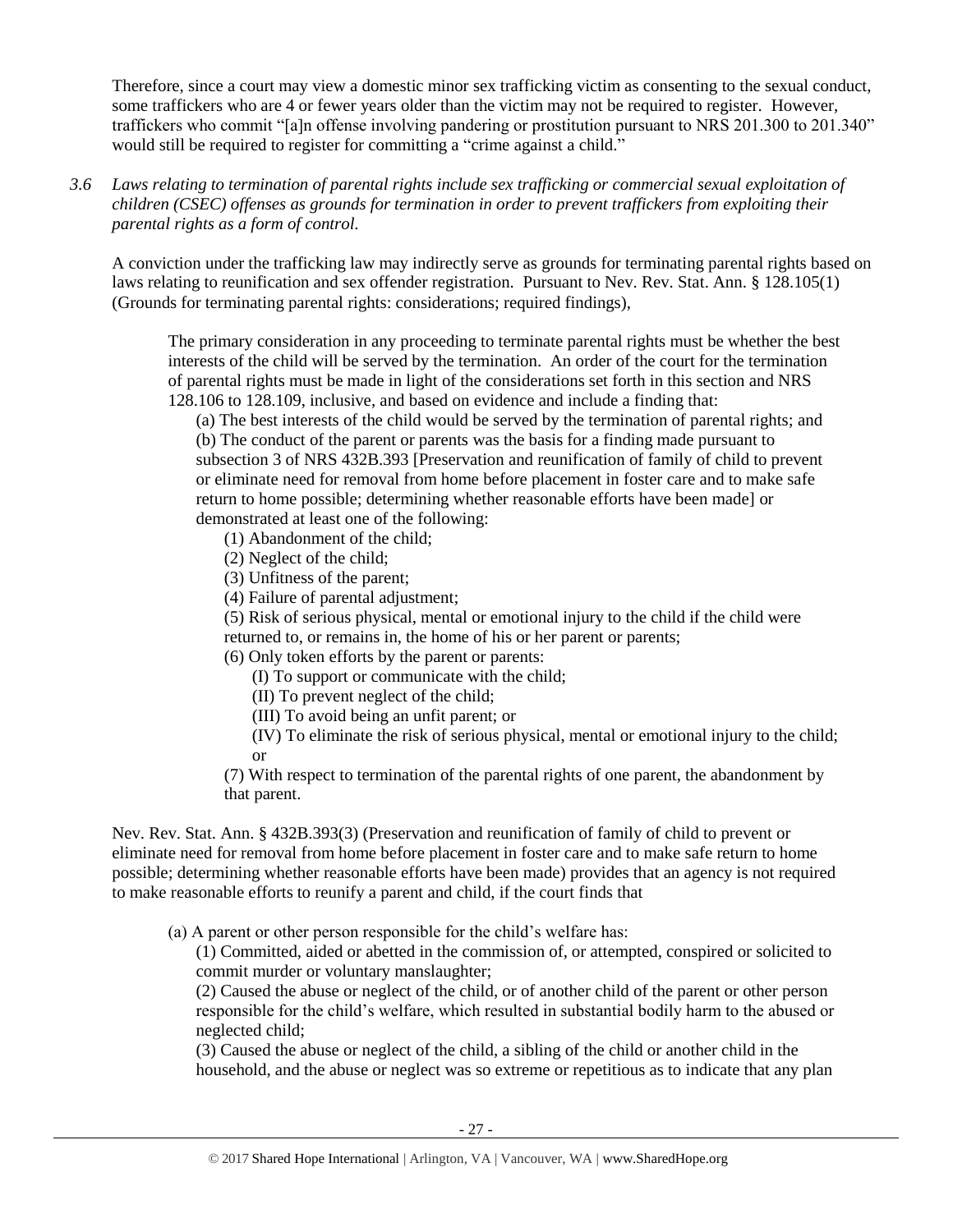to return the child to the home would result in an unacceptable risk to the health or welfare of the child; . . . .

. . . . . . . .

(g) The child, a sibling of the child or another child in the household has been sexually abused or has been subjected to neglect by pervasive instances of failure to protect the child from sexual abuse; or

(h) A parent of the child is required to register as a sex offender pursuant to the provisions of chapter 179D of NRS or the provisions of the federal Adam Walsh Child Protection and Safety Act of 2006, 42 U.S.C. Sections 16901 et seq.

Because child sex trafficking is included as an offense requiring sex offender registration under Nev. Rev. Stat. Ann. § 179D.097(1)(q) ("Sexual offense" defined), a conviction under the trafficking law may form the basis for a finding made pursuant to Nev. Rev. Stat. Ann. § 432B.393(3), which in turn may serve as grounds from terminating parental rights under Nev. Rev. Stat. Ann. § 128.105(1)(b).

Further, Nev. Rev. Stat. Ann. § 128.106 (Specific considerations in determining neglect by or unfitness of parent) states,

In determining neglect by or unfitness of a parent, the court shall consider, without limitation, the following conditions which may diminish suitability as a parent:

2. Conduct toward a child of a physically, emotionally or sexually cruel or abusive nature. 3. Conduct that violates any provision of NRS 200.463 [Involuntary servitude; penalties], 200.4631 [Involuntary servitude of minors; penalties], 200.464 [Recruiting, enticing, harboring, transporting, providing or obtaining another person to be held in involuntary servitude; benefiting from another person being held in involuntary servitude; penalty] or 200.465 [Assuming rights of ownership over another person; purchase or sale of person; penalty]. 66

. . . .

. . . .

6. Conviction of the parent for commission of a felony, if the facts of the crime are of such a nature as to indicate the unfitness of the parent to provide adequate care and control to the extent necessary for the child's physical, mental or emotional health and development.

. . . .

 $\overline{a}$ <sup>66</sup> *See supra* Component 1.1.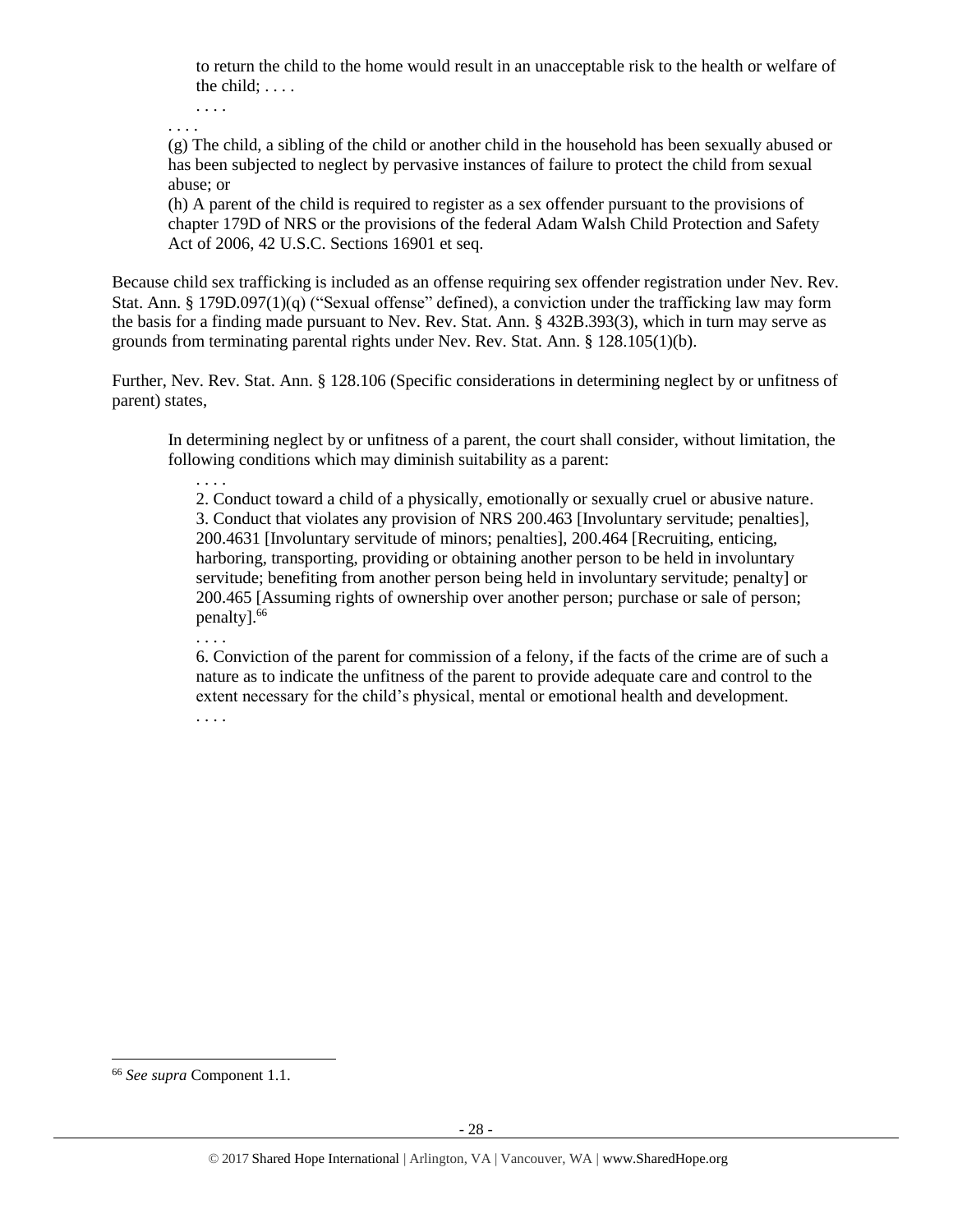#### **FRAMEWORK ISSUE 4: CRIMINAL PROVISIONS FOR FACILITATORS**

#### *Legal Components:*

- *4.1 The acts of assisting, enabling, or financially benefitting from child sex trafficking are included as criminal offenses in the state sex trafficking statute.*
- *4.2 Financial penalties, including asset forfeiture laws, are in place for those who benefit financially from or aid and assist in committing domestic minor sex trafficking.*
- *4.3 Promoting and selling child sex tourism is illegal.*
- *4.4 Promoting and selling images of child sexual exploitation carries penalties as high as similar federal offenses. \_\_\_\_\_\_\_\_\_\_\_\_\_\_\_\_\_\_\_\_\_\_\_\_\_\_\_\_\_\_\_\_\_\_\_\_\_\_\_\_\_\_\_\_\_\_\_\_\_\_\_\_\_\_\_\_\_\_\_\_\_\_\_\_\_\_\_\_\_\_\_\_\_\_\_\_\_\_\_\_\_\_\_\_\_\_\_\_\_\_\_\_\_\_*

#### *Legal Analysis:*

*4.1 The acts of assisting, enabling, or financially benefitting from child sex trafficking are included as criminal offenses in the state sex trafficking statute*. *67*

Although assisting, enabling, and financially benefitting from child sex trafficking are not included as prohibited conduct under Nevada's sex trafficking offense, the law reaches some facilitators. Under Nev. Rev. Stat. Ann. § 201.300(2)(a)(1) (Pandering and sex trafficking: definition; penalties; exception), "A person . . . [i]s guilty of sex trafficking if the person . . . [i]nduces, causes, recruits, harbors, transports, provides, obtains or maintains a child to engage in prostitution, or to enter any place within this State in which prostitution is practiced, encouraged or allowed for the purpose of sexual conduct or prostitution." A person who is found guilty of sex trafficking a child is subject to penalties pursuant to Nev. Rev. Stat. Ann. § 201.300(2)(b)(2), which states that a person who commits sex trafficking,

(I) If the child is less than 14 years of age when the offense is committed, is guilty of a category A felony and shall be punished by imprisonment in the state prison for life with the possibility of parole, with eligibility for parole beginning when a minimum of 15 years has been served, and may be further punished by a fine of not more than \$ 20,000.

(II) If the child is at least 14 years of age but less than 16 years of age when the offense is committed, is guilty of a category A felony and shall be punished by imprisonment in the state prison for life with the possibility of parole, with eligibility for parole beginning when a minimum of 10 years has been served, and may be further punished by a fine of not more than \$ 10,000.

(III) If the child is at least 16 years of age but less than 18 years of age when the offense is committed, is guilty of a category A felony and shall be punished by imprisonment in the state prison for life with the possibility of parole, with eligibility for parole beginning when a minimum of 5 years has been served, and may be further punished by a fine of not more than \$ 10,000.

. . . .

 $\overline{a}$ 

Further, Nevada law prohibits the facilitation of sex trafficking under Enacted Senate Bill 488, § 3(1)(a),<sup>68</sup> which states,

A person is guilty of facilitating sex trafficking if the person:

(a) Facilitates, arranges, provides or pays for the transportation of a person to or within this State with the intent of:

 $67$  In Nevada, counties also regulate prostitution laws and have additional offenses that could apply to facilitators of domestic minor sex trafficking. Some counties also allow for the operation of licensed houses of prostitution. *See infra* Appendix A for a list of some county and city ordinances applicable to facilitators. <sup>68</sup> *See supra* note [12.](#page-4-0)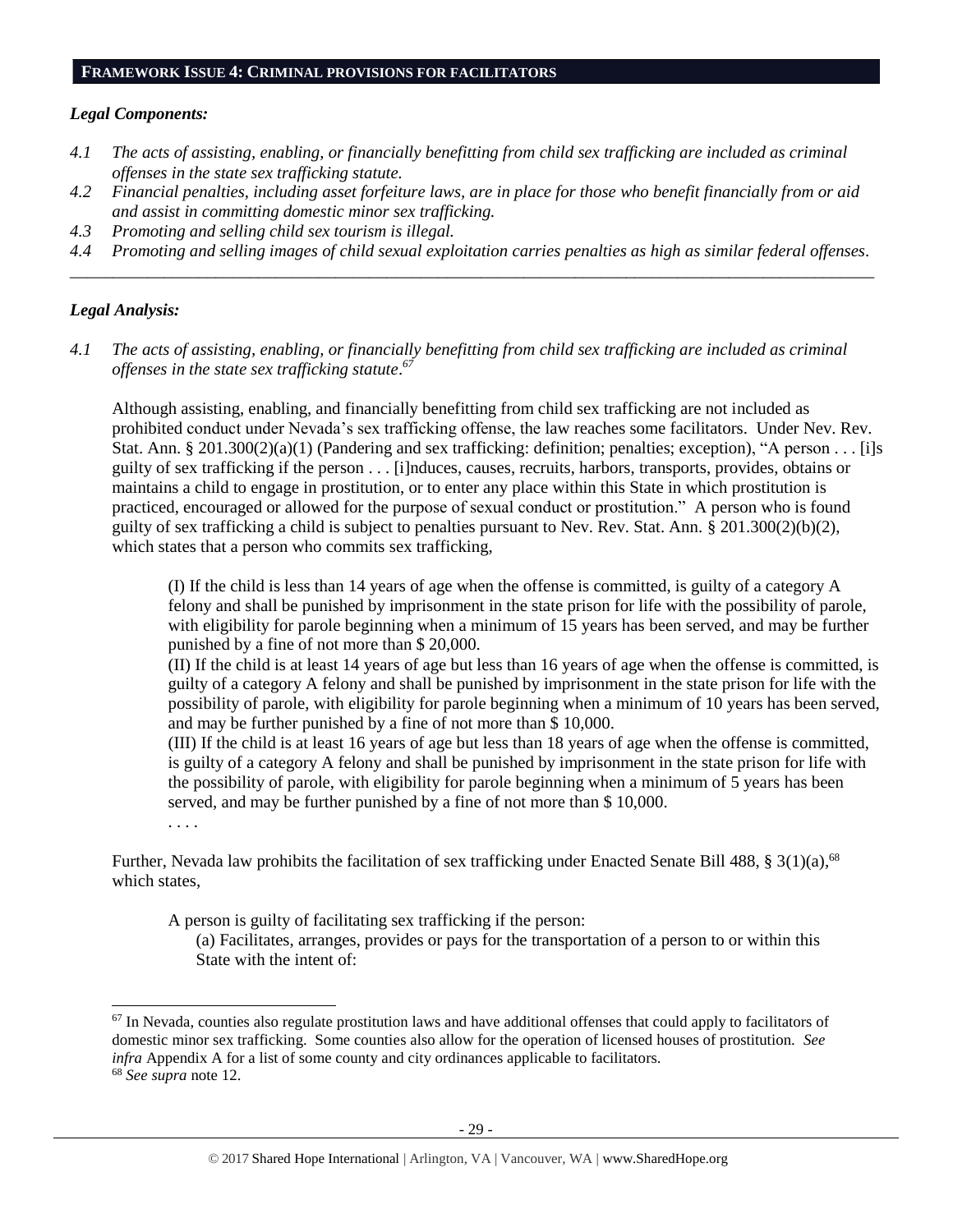(1) Inducing the person to engage in prostitution in violation of subparagraph (1), (2) or (3) of paragraph (a) of subsection 2 of NRS 201.300;

. . . . (3) If the person is a child, using the person for any act that is prohibited by NRS 200.710 [Unlawful to use minor in producing pornography or as subject of sexual portrayal in performance] or 200.720 [Promotion of sexual performance of minor unlawful];

Facilitating sex trafficking is punishable as a category B felony by imprisonment for 3–10 years. Enacted Senate Bill 488, § 3(2)(b).

Additionally, a facilitator could be convicted of living from earnings of a prostitute under Nev. Rev. Stat. Ann. § 201.320 (Living from earnings of prostitute; penalty) if the facilitator "knowingly accepts, receives, levies or appropriates any money or other valuable thing, without consideration, from the proceeds of any prostitute." Further, "[a]ny such acceptance, receipt, levy or appropriation of money or valuable thing upon any proceedings or trial for violation of this section is presumptive evidence of lack of consideration." Nev. Rev. Stat. Ann. §§ 201.320(2). A violation of Nev. Rev. Stat. Ann. § 201.320 is a Class D felony punishable by imprisonment for 1–4 years and a possible fine not to exceed \$5,000. Nev. Rev. Stat. Ann. §§ 201.320(1), 193.130(2)(d).

While not specific to sex trafficking, Nevada's involuntary servitude laws may also apply to facilitators involved in commercial sexual exploitation of minors.<sup>69</sup>

Finally, a facilitator could be found guilty of money laundering under Nev. Rev. Stat. Ann. § 207.195(1) (Use of monetary instrument proceeding or derived from unlawful activity), which states,

If a monetary instrument represents the proceeds of or is directly or indirectly derived from any unlawful activity, it is unlawful for a person, having knowledge of that fact:

(a) To conduct or attempt to conduct a financial transaction involving the instrument:

(1) With the intent to further any unlawful activity;

(2) With the knowledge that the transaction conceals the location, source, ownership or control of the instrument; or

(3) With the knowledge that the transaction evades any provision of federal or state law that requires the reporting of a financial transaction.

- (b) To transport or attempt to transport the monetary instrument:
	- (1) With the intent to further any unlawful activity;
	- . . . .

 $\overline{a}$ 

A violation of Nev. Rev. Stat. Ann. § 207.195 is a Class D felony punishable by imprisonment 1–4 years and a possible fine not to exceed \$5,000. Nev. Rev. Stat. Ann. §§ 207.195(3), 193.130(2)(d).

- 4.1.1 Recommendation: Amend Nev. Rev. Stat. Ann. § 201.300 (Pandering and sex trafficking: definition; penalties; exception) to expressly apply to all persons who financially benefit or receive something of value from the commission of an offense.
- *4.2 Financial penalties, including asset forfeiture laws, are in place for those who benefit financially from or aid and assist in committing domestic minor sex trafficking.*

Facilitators convicted of minor sex trafficking under Nev. Rev. Stat. Ann. § 201.300 (Pandering and sex trafficking: definition; penalties; exception) may be punished by a fine of not more than \$20,000 if the minor is

<sup>69</sup> *See supra* Component 1.1 for a discussion of potentially applicable involuntary servitude laws.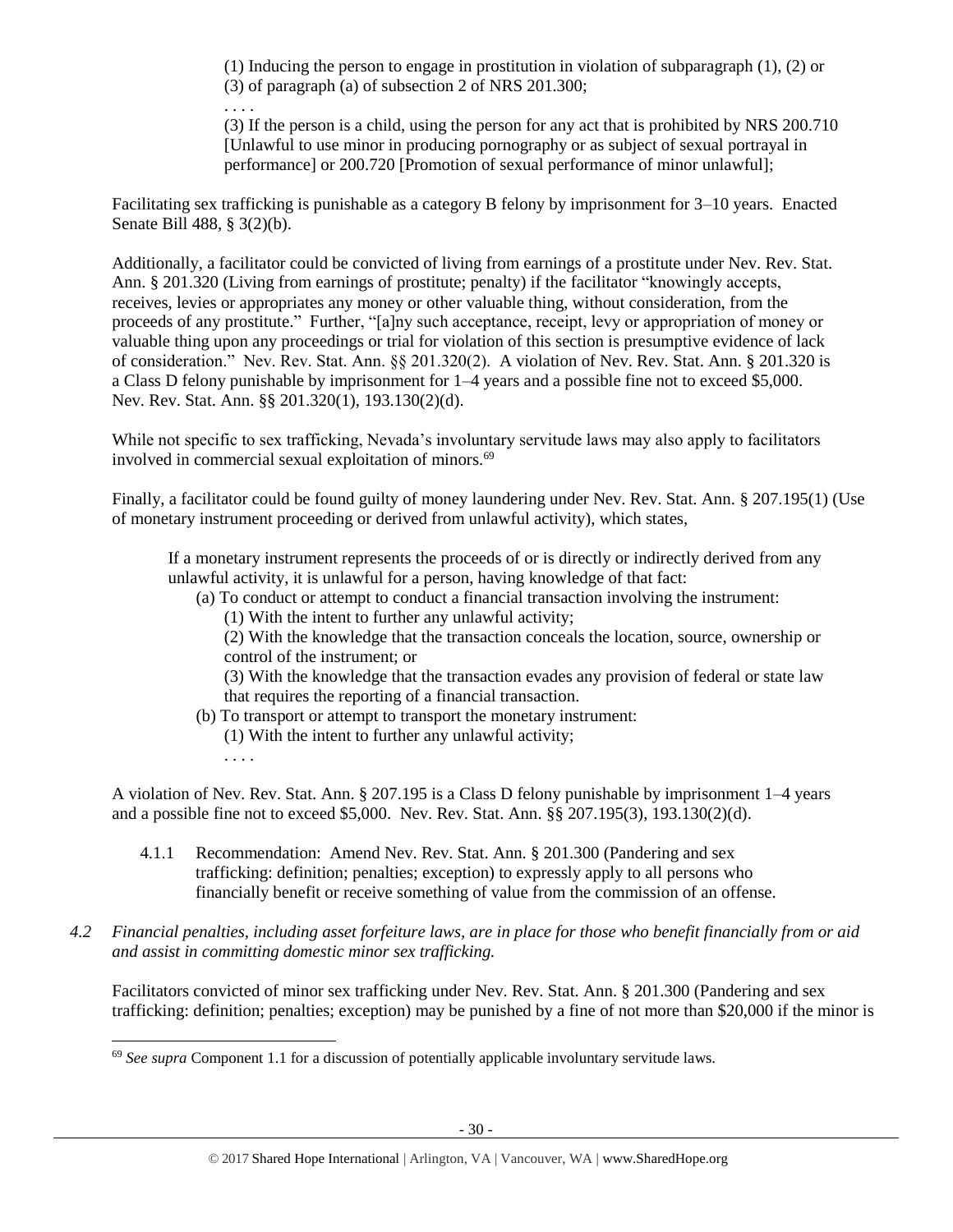under 14 years old at the time of the offense and a fine of not more than \$10,000 if the minor is at least 14 years old but less than 18 years old at the time of the offense. Nev. Rev. Stat. Ann. § 201.300(2)(b)(2).

Persons convicted under Nev. Rev. Stat. Ann. § 207.030(1)(b) (Prohibited acts; penalty) and § 201.430 (Unlawful advertising of prostitution; penalties) can receive a fine not to exceed \$1,000. Nev. Rev. Stat. Ann. §§ 207.030(2)(a), 201.430(4)(a). Subsequent violations of Nev. Rev. Stat. Ann. § 207.030 or § 201.430 that occur within 3 years of the first violation can result in fines between \$250–\$1,000. Nev. Rev. Stat. Ann. §§ 207.030(2)(b), (c), 201.430(4)(b), (c). Lastly, a violation of Nev. Rev. Stat. Ann. § 201.390(1) (Property or principal business streets not to be rented for purposes of prostitution) can result in a fine of not more than \$500. Nev. Rev. Stat. Ann. § 201.390(2).

Facilitators are subject to asset forfeiture for violations of sex trafficking under Nev. Rev. Stat. Ann. § 201.300 (Pandering and sex trafficking: definition; penalties; exception) and Nev. Rev. Stat. Ann. §201.320 (Living from earnings of prostitute; penalty). Pursuant to Nev. Rev. Stat. Ann. § 201.351 (Forfeiture of assets derived from or relating to pandering child; temporary restraining order to preserve property subject to forfeiture; use of proceeds derived from forfeiture), "All assets derived from or relating to any violation of NRS 201.300 (Pandering and sex trafficking: definition; penalties; exception), or 201.320 (Living from earnings of prostitute; penalty) are subject to forfeiture pursuant to NRS 179.121 (Forfeiture of personal property and conveyances used in the commission of crime) and a proceeding for their forfeiture may be brought pursuant to NRS 179.1156 to 179.121, inclusive."

Furthermore, Nev. Rev. Stat. Ann. § 179.121(e) establishes forfeiture of "[a]ll personal property, including, without limitation, any tool, substance, weapon, machine, computer, money or security, which is used as an instrumentality in any of the following crimes," including Nev. Rev. Stat. Ann. §§ 201.300 (Pandering: definition; penalties; exception) or 201.320 (Living from the earnings of a prostitute).Nev. Rev. Stat. Ann. § 179.121 (Forfeiture of personal property and conveyances used in the commission of crime)<sup>70</sup> also provides, with certain limited exceptions, that "all conveyances, including aircraft, vehicles or vessels, which are used or intended for use during the commission of a felony . . . are subject to forfeiture."

Additionally, pursuant to Nev. Rev. Stat. Ann. § 179.1164(1)(a) (Property subject to seizure and forfeiture; exceptions), "[a]ny proceeds attributable to the commission or attempted commission of any felony," are subject to forfeiture. "Proceeds" is defined as "any property, or that part of an item of property, derived directly or indirectly from the commission or attempted commission of a crime." Nev. Rev. Stat. Ann. § 179.1161. "Property" includes the following: "1. Real property or interest in real property. 2. Fixture or improvement to real property. 3. Personal property, whether tangible or intangible, or interest in personal property. 4.

. . . .

<sup>70</sup> Pursuant to Nev. Rev. Stat. Ann. § 179.1164 (Property subject to seizure and forfeiture; exceptions),

<sup>1.</sup> Except as otherwise provided in subsection 2, the following property is subject to seizure and forfeiture in a proceeding for forfeiture:

<sup>(</sup>a) Any proceeds attributable to the commission or attempted commission of any felony. (b) Any property or proceeds otherwise subject to forfeiture pursuant to NRS 179.121, 200.760, 202.257, 370.419, 453.301 or 501.3857.

<sup>2.</sup> Property may not, to the extent of the interest of any claimant, be declared forfeited by reason of an act or omission shown to have been committed or omitted without the knowledge, consent or willful blindness of the claimant.

<sup>3.</sup> Unless the owner of real property or a mobile home:

<sup>(</sup>a) Has given the tenant notice to surrender the premises pursuant to NRS 40.254 within 90 days after the owner receives notice of a conviction pursuant to subsection 2 of NRS 453.305; or

<sup>(</sup>b) Shows the court that the owner had good cause not to evict the tenant summarily pursuant to NRS 40.254,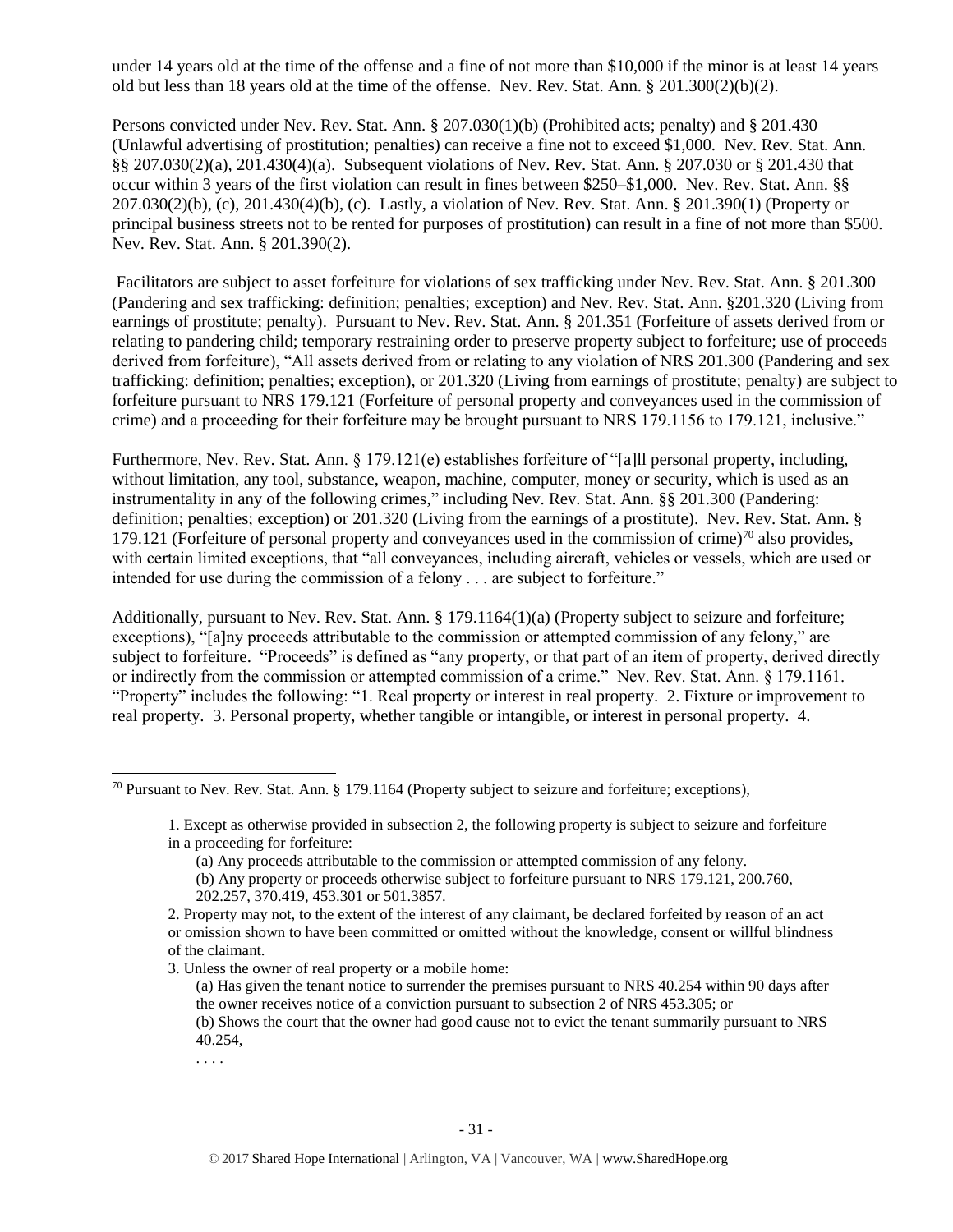Conveyance, including any aircraft, vehicle or vessel. 5. Money, security or negotiable instrument. 6. Proceeds." Nev. Rev. Stat. Ann. § 179.1162.

Seizure of forfeitable property is governed by Nev. Rev. Stat. Ann. § 179.1165, which provides for seizure upon process issued by a magistrate or without process if

- (a) The seizure is incident to:
	- (1) An arrest;
	- (2) A search pursuant to a search warrant; or
	- (3) An inspection pursuant to a warrant for an administrative inspection;
- (b) The property is the subject of a final judgment in a proceeding for forfeiture;

(c) The law enforcement agency has probable cause to believe that the property is directly or indirectly dangerous to health or safety; or

(d) The law enforcement agency has probable cause to believe that the property is subject to forfeiture.

Following an order of forfeiture, the seizing agency may retain the property for official use, sell any of it which is neither required to be destroyed nor harmful to the public, or remove it for disposition in accordance with other statutes. Nev. Rev. Stat. Ann. § 179.1175.

Moreover, a facilitator is subject to a mandatory restitution order where appropriate. Nev. Rev. Stat. Ann. § 176.033(1)(c). Specifically, pursuant to Nev. Rev. Stat. Ann. § 176.033(1)(c) (Sentence of imprisonment required or permitted by statute: Definite period for misdemeanor or gross misdemeanor; minimum and maximum term for felony unless definite term required by statute; restitution; modification of sentence), "[i]f a sentence of imprisonment is required or permitted by statute, the court shall: . . . [i]f restitution is appropriate, set an amount for each victim of the offense . . . ."

In addition to any other penalty, pursuant to Nev. Rev. Stat. Ann. § 201.325 (Power of court to order restitution), the court may order a facilitator convicted under Nev. Rev. Stat. Ann. § 201.300 (Pandering: definition; penalties; exception) or § 201.320 (Living from earnings of prostitute; penalty) to pay restitution to the victim.<sup>71</sup> Nev. Rev. Stat. Ann. § 201.325 states,

[r]estitution ordered pursuant to this section may include, without limitation:

(a) The cost of medical and psychological treatment, including, without limitation, physical and occupational therapy and rehabilitation;

(b) The cost of transportation, temporary housing and child care;

(c) The return of property, the cost of repairing damaged property or the full value of the property if it is destroyed or damaged beyond repair;

(d) Expenses incurred by a victim in relocating away from the defendant or his or her associates, if the expenses are verified by law enforcement to be necessary for the personal safety of the victim;

(e) The cost of repatriation of the victim to his or her home country, if applicable; and

(f) Any and all other losses suffered by the victim as a result of the violation of any provision of 201.300 [Pandering and sex trafficking: definition; penalties; exception], or 201.320 [Living from earnings of prostitute; penalty].

*4.3 Promoting and selling child sex tourism is illegal*.

Nevada law prohibits the sale and facilitation of child sex tourism. Enacted Senate Bill 488, § 3(1)<sup>72</sup> states,

A person is guilty of facilitating sex trafficking if the person:

<sup>71</sup> *See supra* note [38.](#page-13-0)

<sup>72</sup> *See supra* note [12.](#page-4-0)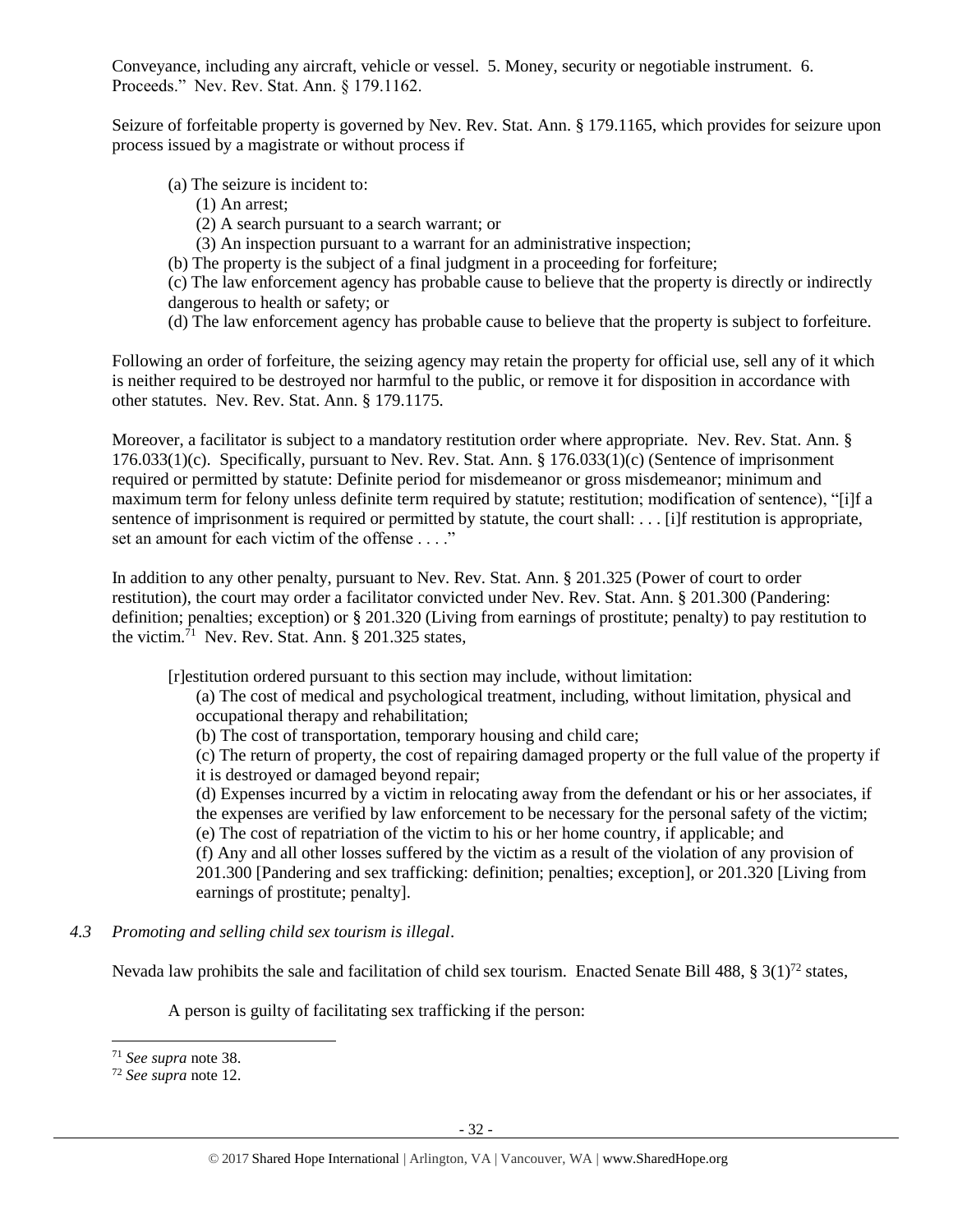(a) Facilitates, arranges, provides or pays for the transportation of a person to or within this State with the intent of:

(1) Inducing the person to engage in prostitution in violation of subparagraph (1), (2) or (3) of paragraph (a) of subsection 2 of NRS 201.300 [Pandering and sex trafficking: definition; penalties; exception];

(2) Inducing the person to enter any place within this State in which prostitution is practiced, encouraged or allowed for the purpose of sexual conduct or prostitution in violation of subparagraph (1), (2) or (3) of paragraph (a) of subsection 2 of NRS 201.300; or

(3) If the person is a child, using the person for any act that is prohibited by NRS 200.710 [Unlawful to use minor in producing pornography or as subject of sexual portrayal in performance] or 200.720 [Promotion of sexual performance of minor unlawful];

(b) Sells travel services that facilitate the travel of another person to this State with the knowledge that the other person is traveling to this State for the purpose of:

(1) Engaging in sexual conduct with a person who has been induced to engage in sexual conduct or prostitution in violation of subparagraph  $(1)$ ,  $(2)$  or  $(3)$  of paragraph  $(a)$  of subsection 2 of NRS 201.300;

(2) Soliciting a child who has been induced to engage in sexual conduct or prostitution in violation of subparagraph (1), (2) or (3) of paragraph (a) of subsection 2 of NRS 201.300; (3) Engaging in any act involving a child that is prohibited by NRS 200.710 or 200. 720; or

(c) Travels to or within this State by any means with the intent of engaging in:

(1) Sexual conduct with a person who has been induced to engage in sexual conduct or prostitution in violation of subparagraph  $(1)$ ,  $(2)$  or  $(3)$  of paragraph  $(a)$  of subsection 2 of NRS 201.300, with the knowledge that such person has been induced to engage in such sexual conduct or prostitution; or

(2) Any act involving a child that is prohibited by NRS 200.710 or 200.720.

When the victim is a minor, facilitating sex trafficking is punishable as a category B felony by imprisonment for 3–10 years. Enacted Senate Bill 488, § 3(2)(b).

*4.4 Promoting and selling images of child sexual exploitation carries penalties as high as similar federal offenses*.

Pursuant to Nev. Rev. Stat. Ann. § 200.720 (Promotion of sexual performance of minor unlawful), it is a category A felony to "knowingly promote[] a performance of a minor: 1. Where the minor engages in or simulates, or assists others to engage in or simulate, sexual conduct;<sup>73</sup> or 2. Where the minor is the subject of a sexual portrayal."<sup>74</sup> For the purpose of this statute, "promote" means "to produce, direct, procure, manufacture, sell, give, lend, publish, distribute, exhibit, advertise or possess for the purpose of distribution." Nev. Rev. Stat. Ann. § 200.700(2). When the minor is 14 or older, a violation is punishable by imprisonment "for life with the possibility of parole, with eligibility for parole beginning when a minimum of 5 years has been served, and shall be further punished by a fine of not more than \$100,000." Nev. Rev. Stat. Ann. § 200.750(1). When the minor is under 14, the crime is punishable by imprisonment "for life with the possibility of parole, with eligibility for parole beginning when a minimum of 10 years has been served, and shall be further punished by a fine of not more than \$100,000." Nev. Rev. Stat. Ann. § 200.750(2).

Pursuant to Nev. Rev. Stat. Ann. § 200.725 (Preparing, advertising or distributing materials depicting pornography involving minor unlawful; penalty), it is a category B felony when a person "knowingly prepares, advertises or distributes any item or material that depicts a minor engaging in, or simulating, or assisting others to engage in or simulate, sexual conduct  $\dots$ ." The crime is punishable by imprisonment for  $1-15$  years, a fine not to exceed \$15,000, or both. Nev. Rev. Stat. Ann. § 200.725. Violations of either of these statutes subjects "[a]ll assets derived from or relating to any violation . . . to forfeiture." Nev. Rev. Stat. Ann. § 200.760.

<sup>73</sup> *See supra* note [40.](#page-14-0)

<sup>74</sup> *See supra* note [39.](#page-14-1)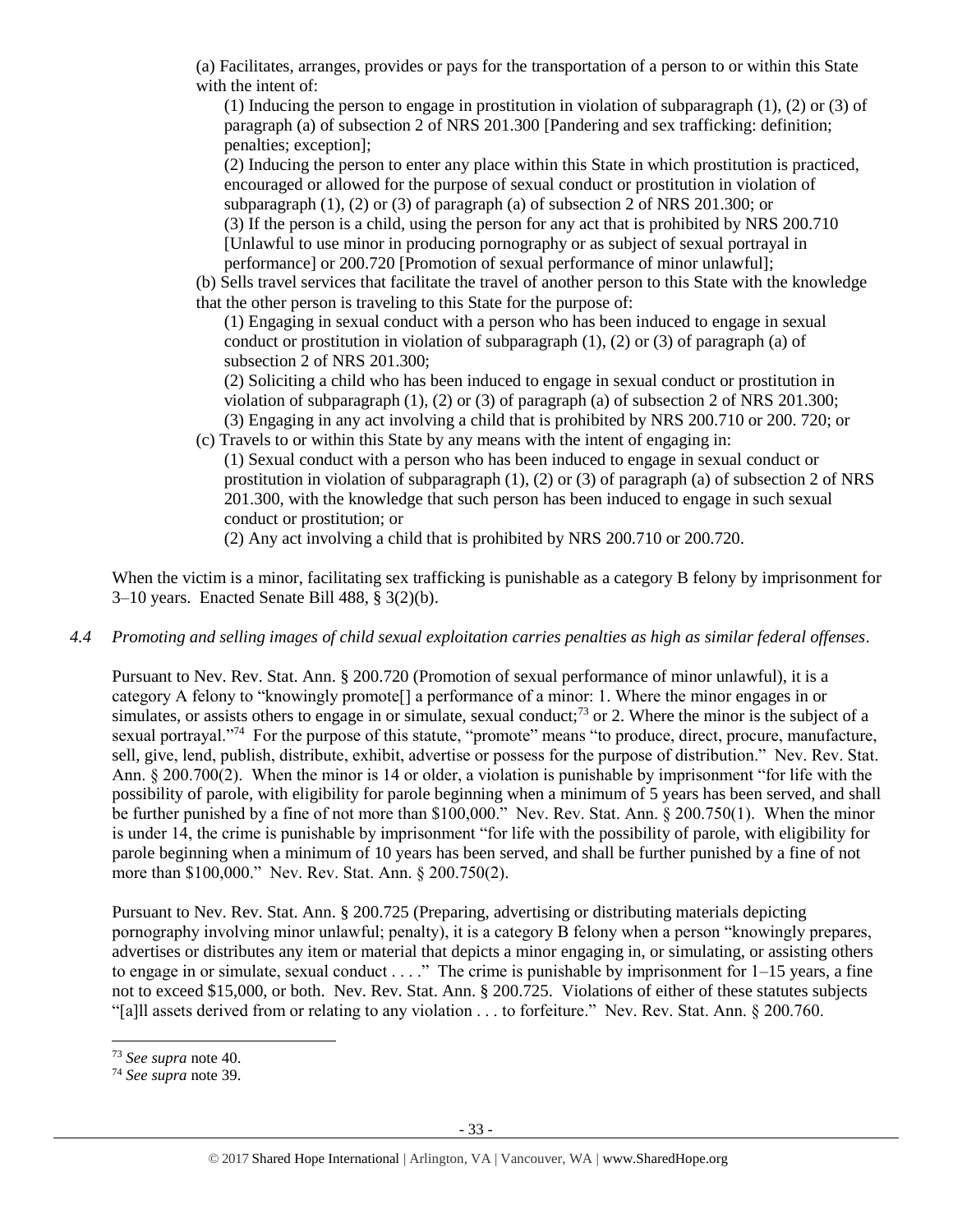Pursuant to Nev. Rev. Stat. Ann. § 41.1396(1) (Action for damages for injury suffered by victim of pornography involving minors; presumed statutory damages; attorney's fees and costs; protection of victim's identity; limitation on defenses),

Any person who, while under the age of 16 years, appeared in any film, photograph or other visual presentation engaging in sexual conduct<sup>75</sup> and who suffered personal or psychological injury as a result may bring an action against any person who, while over the age of 18 years, knowingly and willfully:

(a) Promoted<sup>76</sup> the film, photograph or other visual presentation;

(b) Possessed the film, photograph or other visual presentation; or

(c) Used the Internet to control the film, photograph or other visual presentation, with the specific intent to view the film, photograph or other visual presentation.

In this civil action, a successful plaintiff is entitled to "recover the plaintiff's actual damages, which shall be deemed to be at least \$150,000, plus attorney's fees and costs." Nev. Rev. Stat. Ann. § 41.1396(2).

<sup>75</sup> *See supra* note [42.](#page-15-0)

<sup>76</sup> *See supra* note [56.](#page-21-0)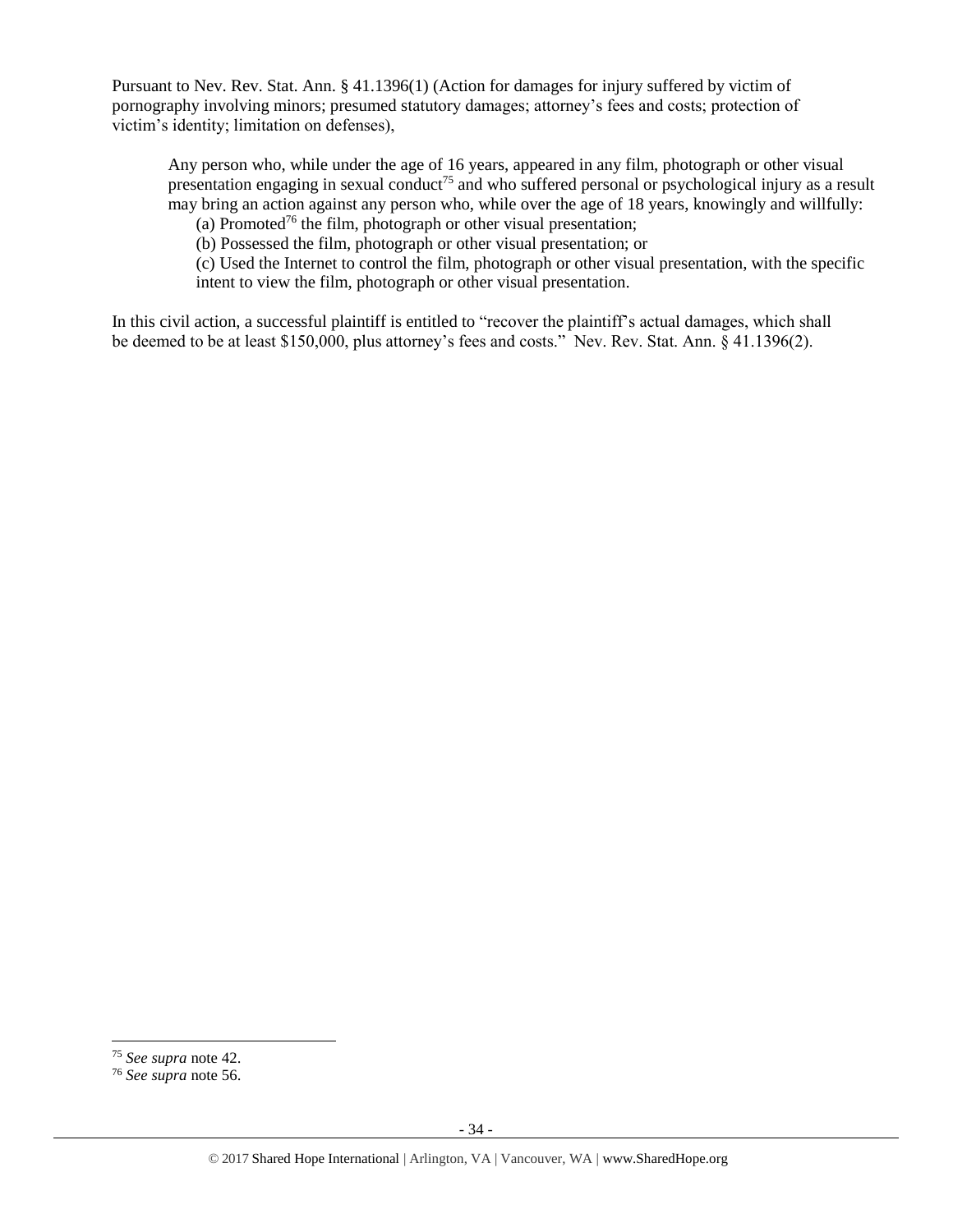#### **FRAMEWORK ISSUE 5: PROTECTIVE PROVISIONS FOR THE CHILD VICTIMS**

### *Legal Components:*

- *5.1 Victims under the core child sex trafficking offense include all commercially sexually exploited children*
- *5.2 The state sex trafficking statute expressly prohibits a defendant from asserting a defense based on the willingness of a minor under 18 to engage in the commercial sex act.*
- *5.3 State law prohibits the criminalization of minors under 18 for prostitution offenses*
- *5.4 State law provides a non-punitive avenue to specialized services through one or more points of entry.*
- *5.5 Child sex trafficking is identified as a type of abuse and neglect within child protection statutes.*
- *5.6 The definition of "caregiver" or another related term in the child welfare statutes is not a barrier to a sex trafficked child accessing the protection of child welfare.*
- *5.7 Crime victims' compensation is specifically available to a child victim of sex trafficking or commercial sexual exploitation of children (CSEC).*
- *5.8 Victim-friendly procedures and protections are provided in the trial process for minors under18.*
- *5.9 Child sex trafficking victims may vacate delinquency adjudications and expunge related records for prostitution and other offenses arising from trafficking victimization, without a waiting period.*
- *5.10 Victim restitution and civil remedies for victims of domestic minor sex trafficking or commercial sexual exploitation of children (CSEC) are authorized by law.*
- *5.11 Statutes of limitations for civil and criminal actions for child sex trafficking or commercial sexual exploitation of children (CSEC) offenses are eliminated or lengthened to allow prosecutors and victims a realistic opportunity to pursue criminal action and legal remedies.*

*\_\_\_\_\_\_\_\_\_\_\_\_\_\_\_\_\_\_\_\_\_\_\_\_\_\_\_\_\_\_\_\_\_\_\_\_\_\_\_\_\_\_\_\_\_\_\_\_\_\_\_\_\_\_\_\_\_\_\_\_\_\_\_\_\_\_\_\_\_\_\_\_\_\_\_\_\_\_\_\_\_\_\_\_\_\_\_\_\_\_\_\_\_*

## *Legal Analysis:*

 $\overline{a}$ 

*5.1 Victims under the core child sex trafficking offense include all commercially sexually exploited children. 77 .*

Nevada's human trafficking offense includes all commercial sexual exploitation of minors. Nev. Rev. Stat. Ann. § 201.300(2) (Pandering and sex trafficking: definition; penalties; exception), when the victim is a minor, means of force, fraud, or coercion are not required. In addition, the human trafficking law applies to buyers; thus, buying commercial sex with a person who is under the age of eighteen constitutes human trafficking. Nev. Rev. Stat. Ann. § 201.300(2)(a)(1) (Pandering: definition; penalties; exception). Finally, in establishing the crime of sex trafficking, third party control in not required. Consequently, Nevada's human trafficking offenses include any child who is bought for sex, regardless of whether force, fraud, or coercion is used, regardless of whether a buyer exploited the youth without a trafficker's involvement, and regardless of whether the victim identifies a trafficker.

*5.2 The state sex trafficking statute expressly prohibits a defendant from asserting a defense based on the willingness of a minor under 18 to engage in the commercial sex act.*

Nev. Rev. Stat. Ann. § 201.300 (Pandering and sex trafficking: Definitions; penalties; exception) expressly prohibits a defendant from raising a defense based on the willingness of the minor to engage in the commercial sex act. Nev. Rev. Stat. Ann. § 201.300(4) states, "Consent of a victim of pandering or sex trafficking to an act of prostitution is not a defense to a prosecution for any of the acts prohibited by this section."

<sup>77</sup> See generally SHARED HOPE INTERNATIONAL, "Eliminating the Third Party Control Barrier to Identifying Juvenile Sex Trafficking Victims," JuST Response Policy Paper (2015), http://sharedhope.org/wpcontent/uploads/2015/08/Policy-Paper\_Eliminating-Third-Party-Control\_Final1.pdf (discussing need to include all commercially sexually exploited children within sex trafficking definitions and corresponding need to include buyer conduct in core sex trafficking offenses regardless of whether victim is under control of a third party).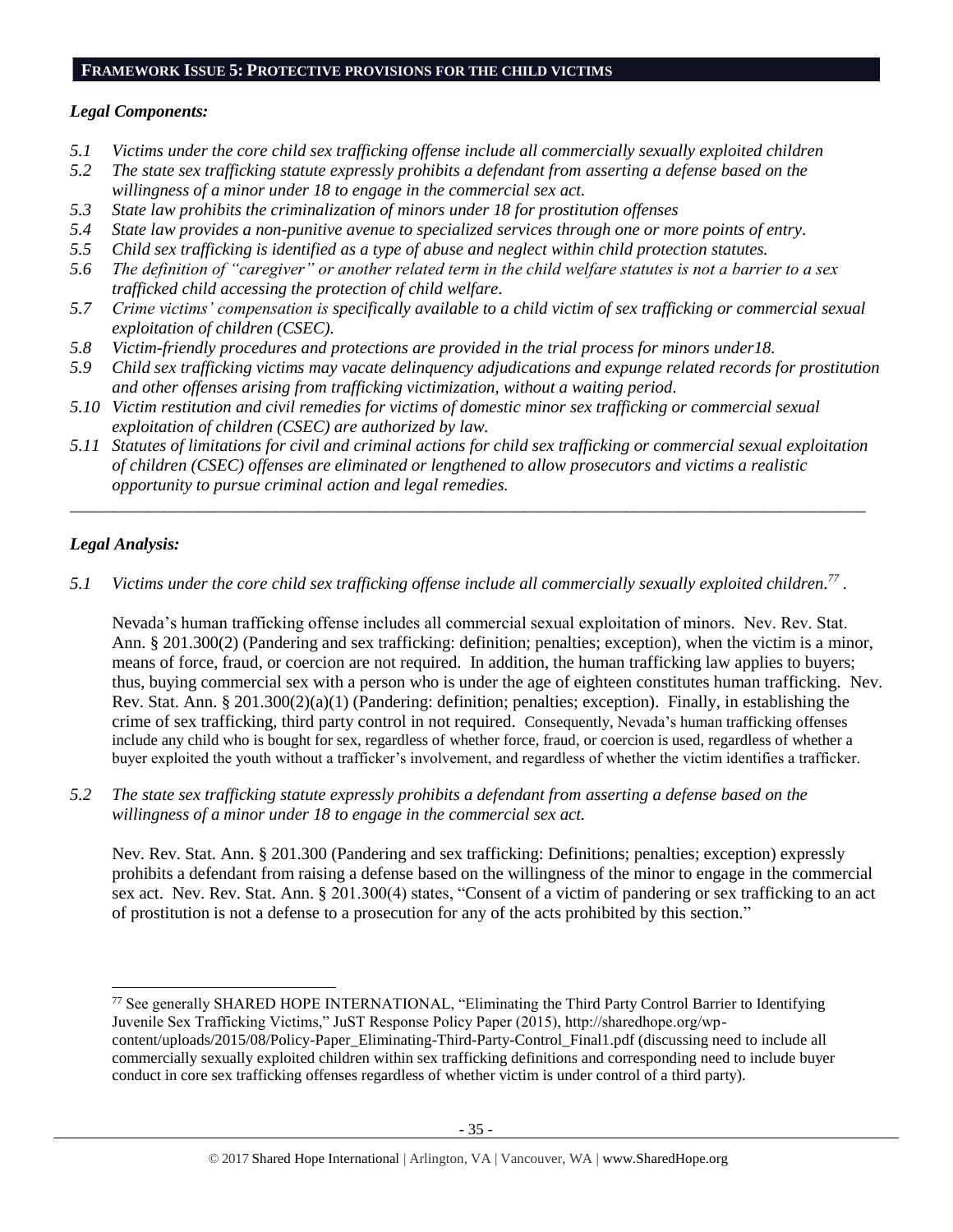## *5.3 State law prohibits the criminalization of minors under 18 for prostitution offenses. 78*

Nev. Rev. Stat. Ann. § 201.354<sup>79</sup> (Engaging in prostitution or solicitation for prostitution: Penalty; exception) does not exclude minors from prosecution. The statute establishes a misdemeanor "for any person to engage in prostitution or solicitation therefor, except in a licensed house of prostitution." Nev. Rev. Stat. Ann. §  $201.354(1)$ ,  $(2).^{80}$  Similarly, Nev. Rev. Stat. Ann. §  $207.030(1)(b)$  (Prohibited acts; penalty) does not exclude minors from prosecution and makes it a crime to "[o]ffer or agree to engage in, engage in or aid and abet any act of prostitution." The crime is a misdemeanor, with heightened penalties for subsequent violations committed within 3 years of the first violation. Nev. Rev. Stat. Ann. § 207.030(2).

However, protections are in place that may allow juvenile sex trafficking victims to avoid a delinquency adjudication for prostitution. Pursuant to Nev. Rev. Stat. Ann. § 62C.240 [Court referral for court supervision pursuant to supervision and consent decree of child alleged to have engaged in prostitution or solicitation of prostitution; violation of supervision and consent decree or order; dismissal of petition],

1. If the district attorney files a petition with the juvenile court alleging that a child who is less than 18 years of age has engaged in prostitution or the solicitation of prostitution, the juvenile court:

(a) Except as otherwise provided in paragraph (b), shall:

(1) Place the child under the supervision of the juvenile court pursuant to a supervision and consent decree, without a formal adjudication of delinquency; and (2) Order that the terms and conditions of the supervision and consent decree include, without limitation, services to address the sexual exploitation of the child and any other needs of the child, including, without limitation, any counseling and medical treatment for victims of sexual assault in accordance with the provisions of NRS 217.280 to

- 217.350, inclusive.
- (b) If the child originated from a jurisdiction outside this State, may return the child to the jurisdiction from which the child originated.

2. If a child is placed under a supervision and consent decree pursuant to this section, the juvenile court may issue any order authorized by chapter 62E of NRS, including, without limitation, any placement of the child that the juvenile court finds to be in the child's best interest.

3. If a child is alleged to have violated the provisions of a supervision and consent decree under this section or an order issued pursuant to this section:

(a) The district attorney must not file a petition alleging that the child has violated the decree or order and the allegation must be placed before the court pursuant to a motion or a request for judicial review. This paragraph does not prohibit the district attorney from filing a petition alleging that the child has committed a delinquent act.

(b) The juvenile court may issue any order authorized by chapter 62E of NRS, including, without limitation, any placement of the child that the juvenile court finds to be in the child's best interest.

. . . .

 $\overline{a}$ 

Further, Enacted Senate Bill 488, § 4<sup>81</sup> may provide some relief to minors who are prosecuted for other offenses related to their trafficking victimization; it states,

 $78$  For more information regarding recent federal legislation impacting this component see: http://go.sharedhope.org/stateimpactmemo.

 $79$  In Nevada, counties also regulate prostitution laws and have additional offenses that could apply to victims of domestic minor sex trafficking. *See infra* Appendix A for a list of county ordinances applicable to victims. <sup>80</sup> *See supra* note [10.](#page-2-1)

<sup>81</sup> Senate Bill 488, § 4 cited here and elsewhere in this report was enacted during the 79th Session of the Nevada Legislature (effective October 1, 2017).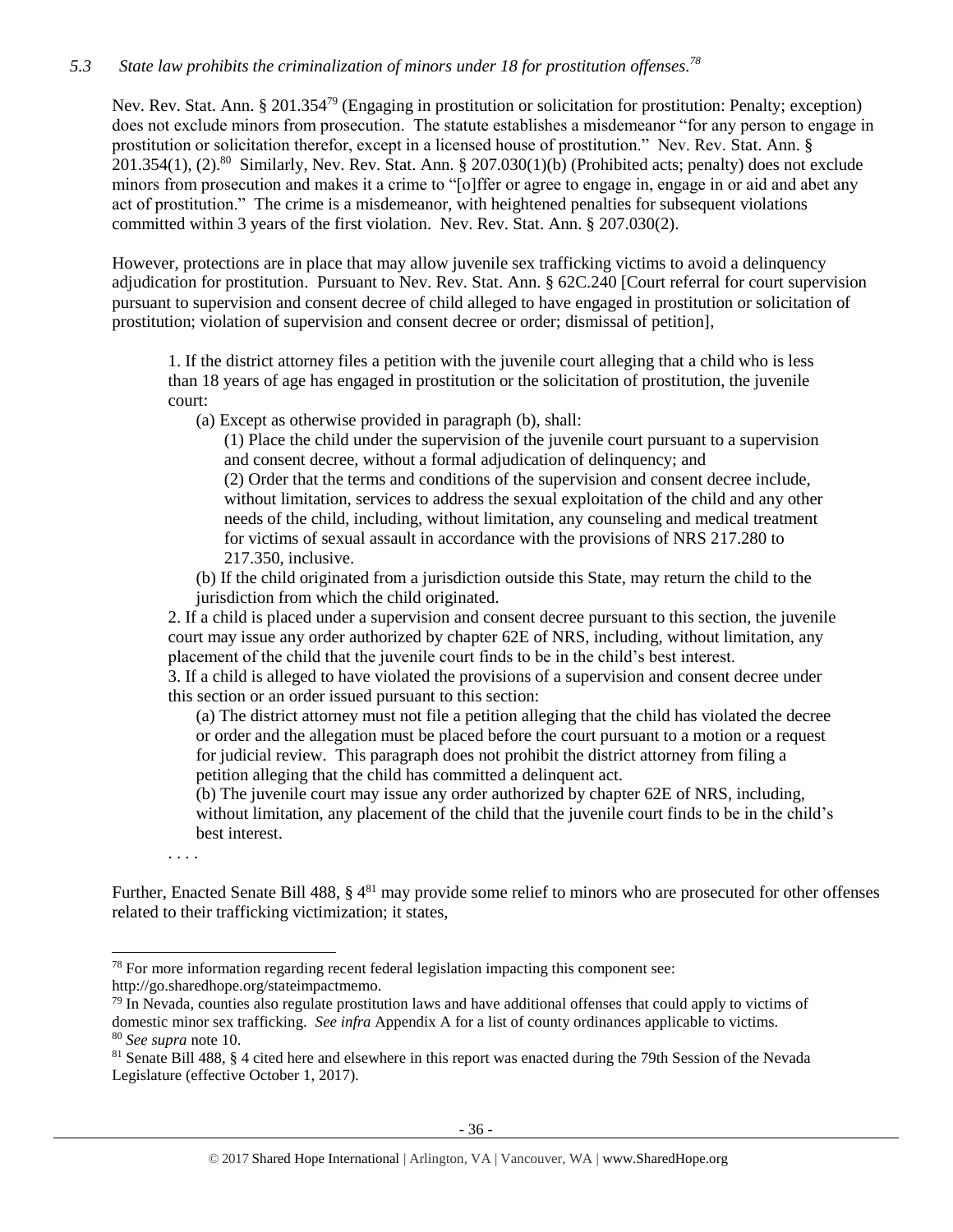If a violation of 201.300 [Pandering and sex trafficking: definition; penalties; exception] or section 3 of this act is committed by a person who is:

- 1. Less than 18 years of age at the time of the commission of the violation;
- 2. Prosecuted in a criminal proceeding as an adult; and
- 3. A victim of sex trafficking or facilitating sex trafficking,

there is a rebuttable presumption that the person who committed the violation acted under duress.

- 5.3.1 Recommendation: Amend Nev. Rev. Stat. Ann. § 201.354 (Engaging in prostitution or solicitation for prostitution; Penalty; exception) and  $\S 207.030(1)(b)$  (Prohibited acts; penalty) to eliminate liability for prostitution offenses for all minors under 18.
- *5.4 State law provides a non-punitive avenue to specialized services through one or more points of entry.*

## **System response to child engaged in commercial sex act**

A commercially sexually exploited child can receive specialized services and avoid a delinquency adjudication for prostitution under Nev. Rev. Stat. Ann. § 62C.240(1) (Court referral for court supervision pursuant to supervision and consent decree of child alleged to have engaged in prostitution or solicitation of prostitution; violation of supervision and consent decree or order; dismissal of petition), which states,

If the district attorney files a petition with the juvenile court alleging that a child who is less than 18 years of age has engaged in prostitution or the solicitation of prostitution, the juvenile court:

(a) Except as otherwise provided in paragraph (b), shall:

(1) Place the child under the supervision of the juvenile court pursuant to a supervision and consent decree, without a formal adjudication of delinquency; and

(2) Order that the terms and conditions of the supervision and consent decree include, without limitation, services to address the sexual exploitation of the child and any other needs of the child, including, without limitation, any counseling and medical treatment for victims of sexual assault in accordance with the provisions of NRS 217.280 to 217.350, inclusive.

(b) If the child originated from a jurisdiction outside this State, may return the child to the jurisdiction from which the child originated.

Pursuant to Nev. Rev. Stat. Ann. § 62C.240(2)–(3), if a minor is within the juvenile court's supervision because the minor allegedly engaged in prostitution or the solicitation of prostitution,

2. . . . the juvenile court may issue any order authorized by chapter 62E [Disposition of cases by juvenile court] of NRS, including, without limitation, any placement of the child that the juvenile court finds to be in the child's best interest.

3. If a child is alleged to have violated the provisions of a supervision and consent decree under this section or an order issued pursuant to this section:

(a) The district attorney must not file a petition alleging that the child has violated the decree or order and the allegation must be placed before the court pursuant to a motion or a request for judicial review. This paragraph does not prohibit the district attorney from filing a petition alleging that the child has committed a delinquent act.

(b) The juvenile court may issue any order authorized by chapter 62E of NRS, including, without limitation, any placement of the child that the juvenile court finds to be in the child's best interest.

Upon successful completion of any terms set out in the supervision and consent decree, Nev. Rev. Stat. Ann. § 62C.240(4) provides for the dismissal of charges, stating,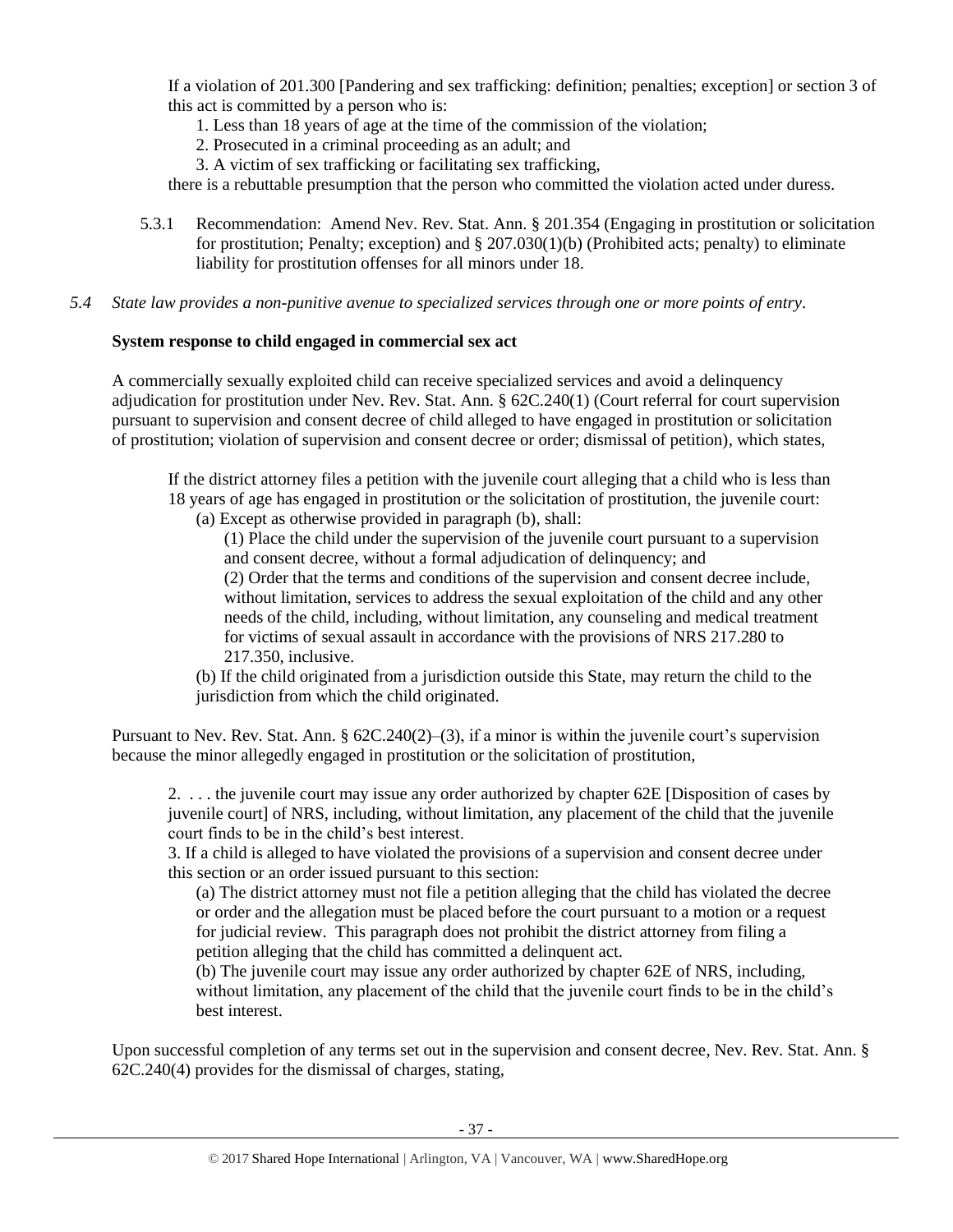Except as otherwise provided in this subsection, if a child is placed under the supervision of the juvenile court pursuant to a supervision and consent decree under this section, the juvenile court shall dismiss the petition upon the successful completion of the terms and conditions of the supervision and consent decree or at the time the child reaches 18 years of age, whichever is earlier. A child who has reached 18 years of age may consent to remain under the supervision of the juvenile court for the purpose of receiving services provided under the supervision and consent decree.

#### **Summary**

Nevada law mandates access to specialized services for commercially sexually exploited children who are under the juvenile court's jurisdiction pursuant to a supervision and consent decree. $82$  Upon successful completion of any terms and conditions, a delinquency petition for prostitution will be dismissed.

## *5.5 Child sex trafficking is identified as a type of abuse and neglect within child protection statutes. 83*

Child sex trafficking is not expressly identified as a type of abuse and neglect within Nevada's child protection statutes. Pursuant to Nev. Rev. Stat. Ann. § 432B.020(1)(b) ("Abuse or neglect of a child" defined), "abuse or neglect of a child" includes "sexual abuse or sexual exploitation . . . of a child caused or allowed by a person responsible for the welfare of the child under circumstances which indicate that the child's health or welfare is harmed or threatened with harm." Nev. Rev. Stat. Ann. § 432B.110 ("Sexual exploitation" defined) states,

"Sexual exploitation" includes forcing, allowing<sup>84</sup> or encouraging a child:

- 1. To solicit for or engage in prostitution;
- 2. To view a pornographic film or literature; and
- 3. To engage in:
	- a. Filming, photographing or recording on videotape; or

b. Posing, modeling, depiction or a live performance before an audience, which involves the exhibition of a child's genitals or any sexual conduct with a child, as defined in NRS 200.700 [Definitions].

Nev. Rev. Stat. Ann. § 432B.100 ("Sexual abuse" defined) states,

"Sexual abuse" includes acts upon a child constituting:

- 1. Incest under [NRS 201.180;](https://www.lexis.com/research/buttonTFLink?_m=fe0e253fef8054e6df958287d1c2023f&_xfercite=%3ccite%20cc%3d%22USA%22%3e%3c%21%5bCDATA%5bNev.%20Rev.%20Stat.%20Ann.%20%a7%20432B.100%5d%5d%3e%3c%2fcite%3e&_butType=4&_butStat=0&_butNum=7&_butInline=1&_butinfo=NVCODE%20201.180&_fmtstr=FULL&docnum=1&_startdoc=1&wchp=dGLbVzk-zSkAl&_md5=521de425ee50a2f38dc31926d7407ef4)
- 2. Lewdness with a child under [NRS 201.230;](https://www.lexis.com/research/buttonTFLink?_m=fe0e253fef8054e6df958287d1c2023f&_xfercite=%3ccite%20cc%3d%22USA%22%3e%3c%21%5bCDATA%5bNev.%20Rev.%20Stat.%20Ann.%20%a7%20432B.100%5d%5d%3e%3c%2fcite%3e&_butType=4&_butStat=0&_butNum=8&_butInline=1&_butinfo=NVCODE%20201.230&_fmtstr=FULL&docnum=1&_startdoc=1&wchp=dGLbVzk-zSkAl&_md5=b8e636b13f6ac9e4dfce2c0a4046c5db)
- 3. Sado-masochistic abuse under [NRS 201.262;](https://www.lexis.com/research/buttonTFLink?_m=fe0e253fef8054e6df958287d1c2023f&_xfercite=%3ccite%20cc%3d%22USA%22%3e%3c%21%5bCDATA%5bNev.%20Rev.%20Stat.%20Ann.%20%a7%20432B.100%5d%5d%3e%3c%2fcite%3e&_butType=4&_butStat=0&_butNum=9&_butInline=1&_butinfo=NVCODE%20201.262&_fmtstr=FULL&docnum=1&_startdoc=1&wchp=dGLbVzk-zSkAl&_md5=9bae698f6a96442b570787a5a23920e1)

 $\overline{a}$ 

Senate Bill 488, § 10 cited here and elsewhere in this report was enacted during the 79th Session of the Nevada Legislature (effective October 1, 2017).

<sup>83</sup> For more information regarding recent federal legislation impacting this component see:

http://go.sharedhope.org/stateimpactmemo.

<sup>84</sup> "'Allow' means to do nothing to prevent or stop the abuse or neglect of a child in circumstances where the person knows or has reason to know that a child is abused or neglected." Nev. Rev. Stat. Ann. § 432B.020(3).

<sup>82</sup> Further, Enacted Senate Bill 488, § 10 states,

The Department shall periodically hold information meetings . . . for the purpose of coordinating the efforts of various entities associated with the provision of services for victims of sex trafficking to improve such services, including, without limitation, to ensure that any applicable funding received by such entities is used in the most effective and efficient way possible to assist victims of sex trafficking and to achieve the goals set forth in the statewide strategic plan developed by the Nevada Coalition to Prevent the Commercial Sexual Exploitation of Children, established by the Governor pursuant to Executive Order 2016-14, issued May 31, 2016.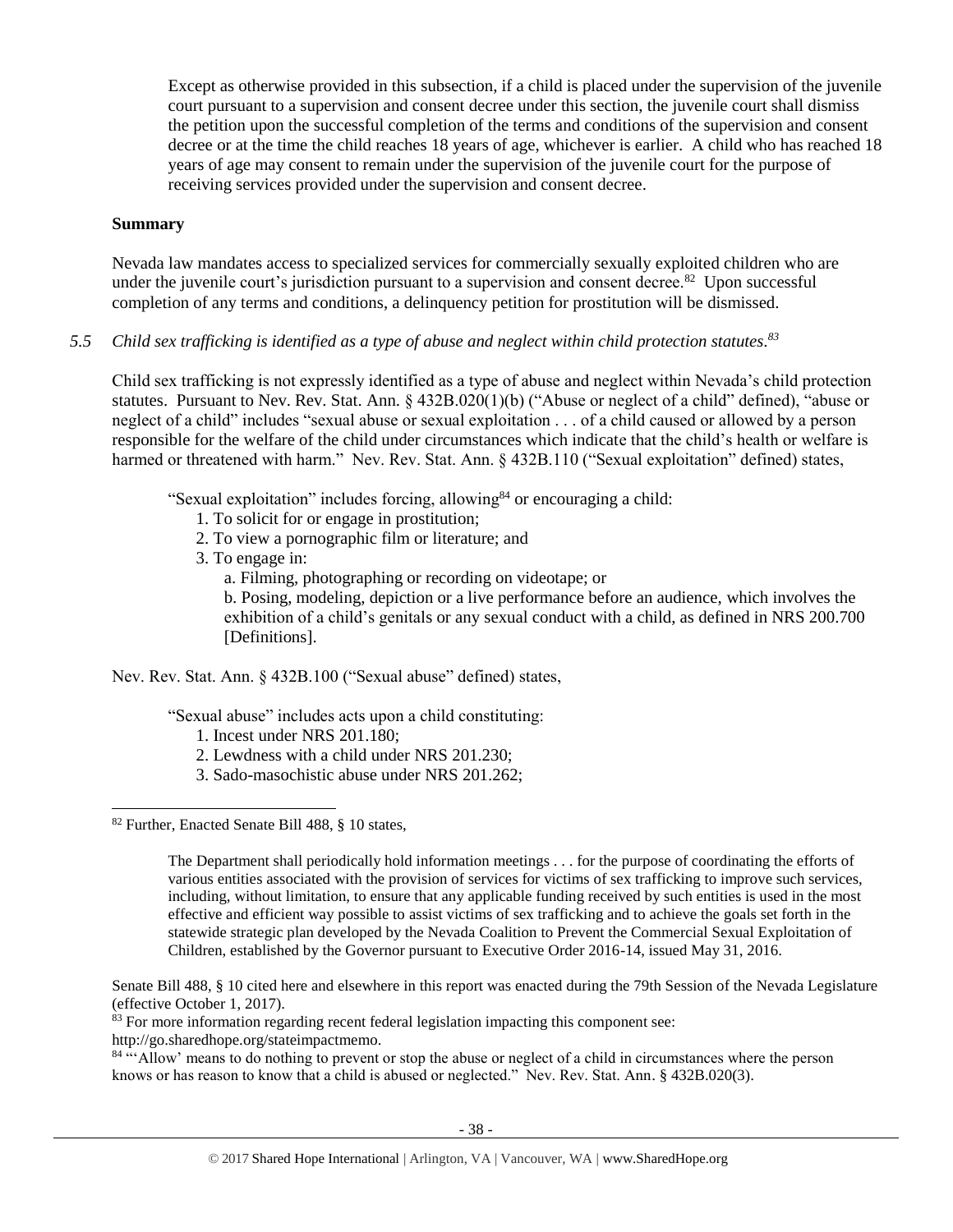- 4. Sexual assault under [NRS 200.366;](https://www.lexis.com/research/buttonTFLink?_m=fe0e253fef8054e6df958287d1c2023f&_xfercite=%3ccite%20cc%3d%22USA%22%3e%3c%21%5bCDATA%5bNev.%20Rev.%20Stat.%20Ann.%20%a7%20432B.100%5d%5d%3e%3c%2fcite%3e&_butType=4&_butStat=0&_butNum=10&_butInline=1&_butinfo=NVCODE%20200.366&_fmtstr=FULL&docnum=1&_startdoc=1&wchp=dGLbVzk-zSkAl&_md5=87e677fd2e973e9d2743de8b37355866)
- 5. Statutory sexual seduction under [NRS 200.368;](https://www.lexis.com/research/buttonTFLink?_m=fe0e253fef8054e6df958287d1c2023f&_xfercite=%3ccite%20cc%3d%22USA%22%3e%3c%21%5bCDATA%5bNev.%20Rev.%20Stat.%20Ann.%20%a7%20432B.100%5d%5d%3e%3c%2fcite%3e&_butType=4&_butStat=0&_butNum=11&_butInline=1&_butinfo=NVCODE%20200.368&_fmtstr=FULL&docnum=1&_startdoc=1&wchp=dGLbVzk-zSkAl&_md5=166fc503e7368f40e596cfbe8906bbd9)
- 6. Open or gross lewdness under [NRS 201.210;](https://www.lexis.com/research/buttonTFLink?_m=fe0e253fef8054e6df958287d1c2023f&_xfercite=%3ccite%20cc%3d%22USA%22%3e%3c%21%5bCDATA%5bNev.%20Rev.%20Stat.%20Ann.%20%a7%20432B.100%5d%5d%3e%3c%2fcite%3e&_butType=4&_butStat=0&_butNum=12&_butInline=1&_butinfo=NVCODE%20201.210&_fmtstr=FULL&docnum=1&_startdoc=1&wchp=dGLbVzk-zSkAl&_md5=f731e1cbdaa2feb2d0bfeba63eb0368b) and

7. Mutilation of the genitalia of a female child, aiding, abetting, encouraging or participating in the mutilation of the genitalia of a female child, or removal of a female child from this State for the purpose of mutilating the genitalia of the child under [NRS 200.5083.](https://www.lexis.com/research/buttonTFLink?_m=fe0e253fef8054e6df958287d1c2023f&_xfercite=%3ccite%20cc%3d%22USA%22%3e%3c%21%5bCDATA%5bNev.%20Rev.%20Stat.%20Ann.%20%a7%20432B.100%5d%5d%3e%3c%2fcite%3e&_butType=4&_butStat=0&_butNum=13&_butInline=1&_butinfo=NVCODE%20200.5083&_fmtstr=FULL&docnum=1&_startdoc=1&wchp=dGLbVzk-zSkAl&_md5=04f6301ef5e56530c30064465c75f84d)

As a result of the inclusion of "sexual exploitation" and "sexual abuse" within the definition of "abuse or neglect of a child," child sex trafficking victims may be considered abused or neglected.

- 5.5.1 Recommendation: Amend Nev. Rev. Stat. Ann. § 432B.110 ("Sexual exploitation" defined) and § 432B.100 ("Sexual abuse" defined) to expressly include victims of Nev. Rev. Stat. Ann. § 201.300(2) (Pandering and sex trafficking: definition; penalties; exception) to ensure juvenile sex trafficking victims are identified as an abused or neglected child pursuant to Nev. Rev. Stat. Ann. § 432B.020(1)(b) ("Abuse or neglect of a child" defined).
- *5.6 The definition of "caregiver" or another related term in the child welfare statutes is not a barrier to a sex trafficked child accessing the protection of child welfare*.

Nev. Rev. Stat. Ann. § 432B.130 (Persons responsible for child's welfare) states,

A person is responsible for a child's welfare under the provisions of this chapter if the person is the child's parent, guardian, a stepparent with whom the child lives, an adult person continually or regularly found in the same household as the child, a public or private home, institution or facility where the child actually resides or is receiving care outside of the home for all or a portion of the day, or a person directly responsible or serving as a volunteer for or employed by such a home, institution or facility.

This definition is not broad enough to allow for child welfare intervention into non-familial trafficking cases.

- 5.6.1 Recommendation: Amend Nev. Rev. Stat. Ann. § 432B.130 (Persons responsible for child's welfare) to allow child welfare protection for juvenile sex trafficking victims irrespective of the perpetrator of the abuse.
- *5.7 Crime victims' compensation is specifically available to a child victim of sex trafficking or commercial sexual exploitation of children (CSEC).*

Domestic minor sex trafficking victims are entitled to compensation. For "compensation for certain victims of criminal acts," pursuant to Nev. Rev. Stat. Ann.  $\S 217.070(1)^{85}$  ("Victim" defined) a "victim" is defined as

(a) A person who is physically injured or killed as the direct result of a criminal act; (b) A minor who was involved in the production of pornography in violation of [NRS 200.710](https://www.lexis.com/research/buttonTFLink?_m=f5902906e94dddf97b4cb3a70ffa9d86&_xfercite=%3ccite%20cc%3d%22USA%22%3e%3c%21%5bCDATA%5bNev.%20Rev.%20Stat.%20Ann.%20%a7%20217.070%5d%5d%3e%3c%2fcite%3e&_butType=4&_butStat=0&_butNum=2&_butInline=1&_butinfo=NVCODE%20200.710&_fmtstr=FULL&docnum=1&_startdoc=1&wchp=dGLbVzz-zSkAz&_md5=047fa86c7eef0d1ca5baed8357cd932c) [Unlawful to use minor in producing pornography or as subject of sexual portrayal in performance], 200.720 [Promotion of sexual performance of minor unlawful], 200.725 [Preparing, advertising or distributing materials depicting pornography involving minor unlawful; penalty] or 200.730 [Possession of visual presentation depicting sexual conduct of person under 16 years of age unlawful; penalties]; (c) A minor who was sexually abused, as "sexual abuse" is defined in NRS 432B.100 ["Sexual abuse"

<sup>&</sup>lt;sup>85</sup> The text of Nev. Rev. Stat. Ann. § 217.070 cited here and elsewhere in this report includes amendments made by the enactment of Assembly Bill 122 during the 79th Session of the Nevada Legislature (effective July 1, 2017).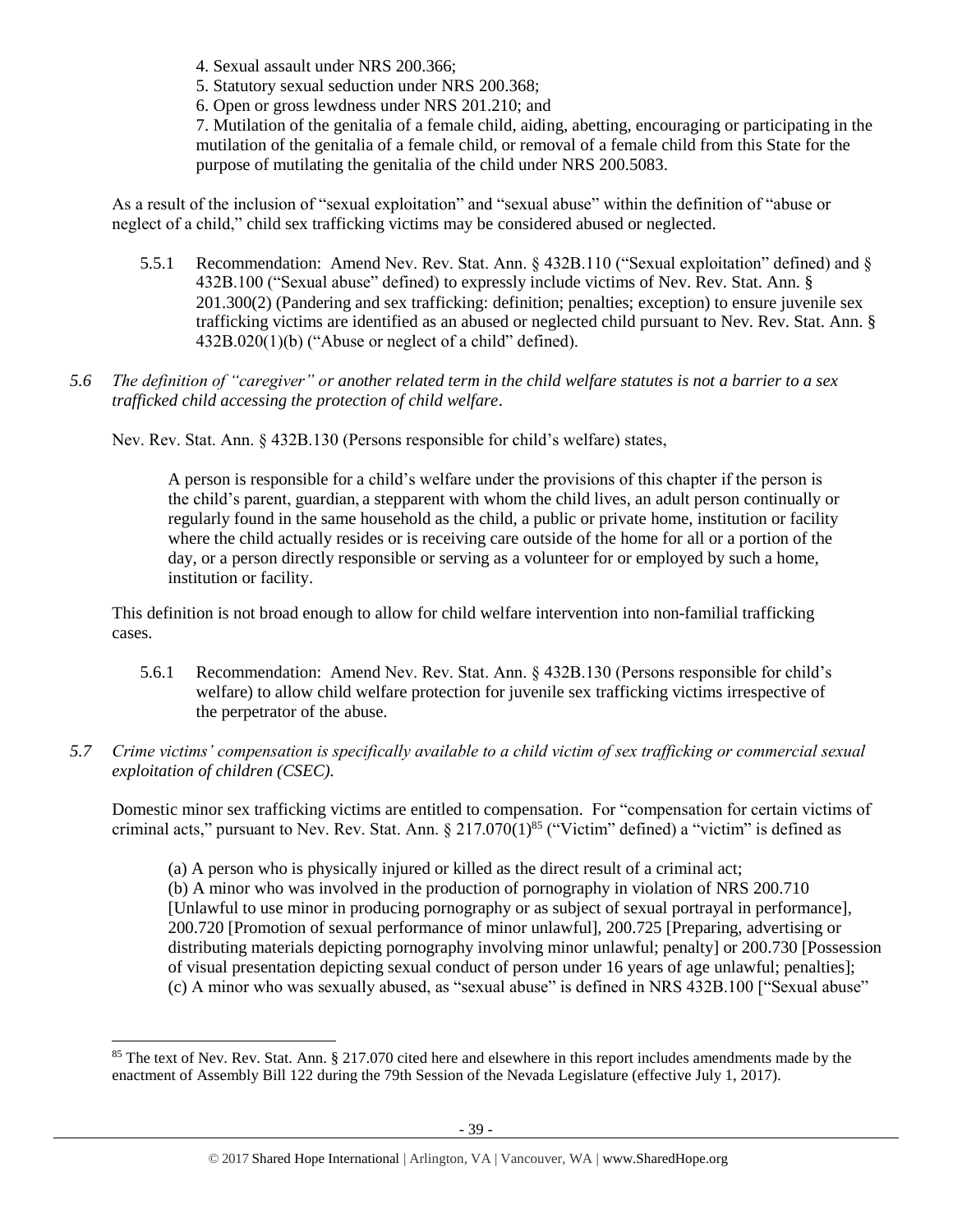defined];

. . . .

(h) A person who is trafficked in violation of subsection 2 of NRS 201.300 [Pandering: definition; penalties; exception].

Furthermore, under Nev. Rev. Stat. Ann. § 217.180(2), "If the case involves a victim of domestic violence, sexual assault, or sex trafficking,<sup>86</sup> the compensation officer shall not consider the provocation, consent or any other behavior of the victim that directly or indirectly contributed to the injury or death of the victim." In addition, Nev. Rev. Stat. Ann. § 217.180(2) states that "[a]n order for compensation may be made whether or not a person is prosecuted or convicted of an offense arising from the act on which the claim for compensation is based."

Pursuant to Nev. Rev. Stat. Ann. § 217.210(1) (Limitations on time for making order for payment of compensation; exception),

Except as otherwise provided in subsection 2, an order for the payment of compensation must not be made unless the application is made within 1 year after the date of the personal injury or death on which the claim is based, unless waived by the board of examiners or a person designated by the Board for good cause shown and the personal injury or death was the result of an incident or offense that was reported to the police within 5 days of its occurrence or, if the incident or offense could not reasonably have been reported within that period, within 5 days of the time when a report could reasonably have been made.

However, these time limits "do not apply to a minor who is sexually abused or who is involved in the production of pornography," and "[s]uch a minor must apply for compensation before reaching 21 years of age." Nev. Rev. Stat. Ann. § 217.210(2).

Additional ineligibility factors could preclude a domestic minor sex trafficking victim from receiving compensation. If the compensation board considers the domestic minor sex trafficking victim's act of prostitution an act that makes the victim "a coconspirator, codefendant, accomplice . . . of the offender whose crime caused the victim's injuries," the victim will not receive compensation. Nev. Rev. Stat. Ann. § 217.220(1)(b)<sup>87</sup> (Award of compensation prohibited under certain circumstances; exceptions). Additionally, the victim will not receive compensation if the victim "[f]ails to cooperate with law enforcement agencies." Nev. Rev. Stat. Ann. § 217.220(1)(e).

Nevada also has specialized aid to victims of sexual assault, victims of domestic violence, and victims of sexual abuse. Domestic minor sex trafficking victims will likely not be considered victims of sexual assault due to the requirement of the action occurring "against the will of the victim" or victims of domestic violence. However, some of these victims may be considered victims of sexual abuse. Nev. Rev. Stat. Ann. §§ 217.280, 200.366(1). Those domestic minor sex trafficking victims who are also considered "victims of sexual abuse" may receive counseling upon request. Nev. Rev. Stat. Ann. § 217.480(1) (County to provide for counseling of victims and certain relatives upon request).

l

<sup>87</sup> The text of Nev. Rev. Stat. Ann. § 217.220 cited here and elsewhere in this report includes amendments made by the enactment of Assembly Bill 122 during the 79th Session of the Nevada Legislature (effective July 1, 2017).

<sup>86</sup> Pursuant to Nev. Rev. Stat. Ann. § 217.180(5),

<sup>(</sup>a) "Domestic violence" means an act described in NRS 33.018.

<sup>. . . .</sup>

<sup>(</sup>c) "Sex trafficking" means a violation of subsection 2 of NRS 201.300 [Pandering and sex trafficking: definition; penalties; exception].

<sup>(</sup>d) "Sexual assault" has the meaning ascribed to it in NRS 200.366.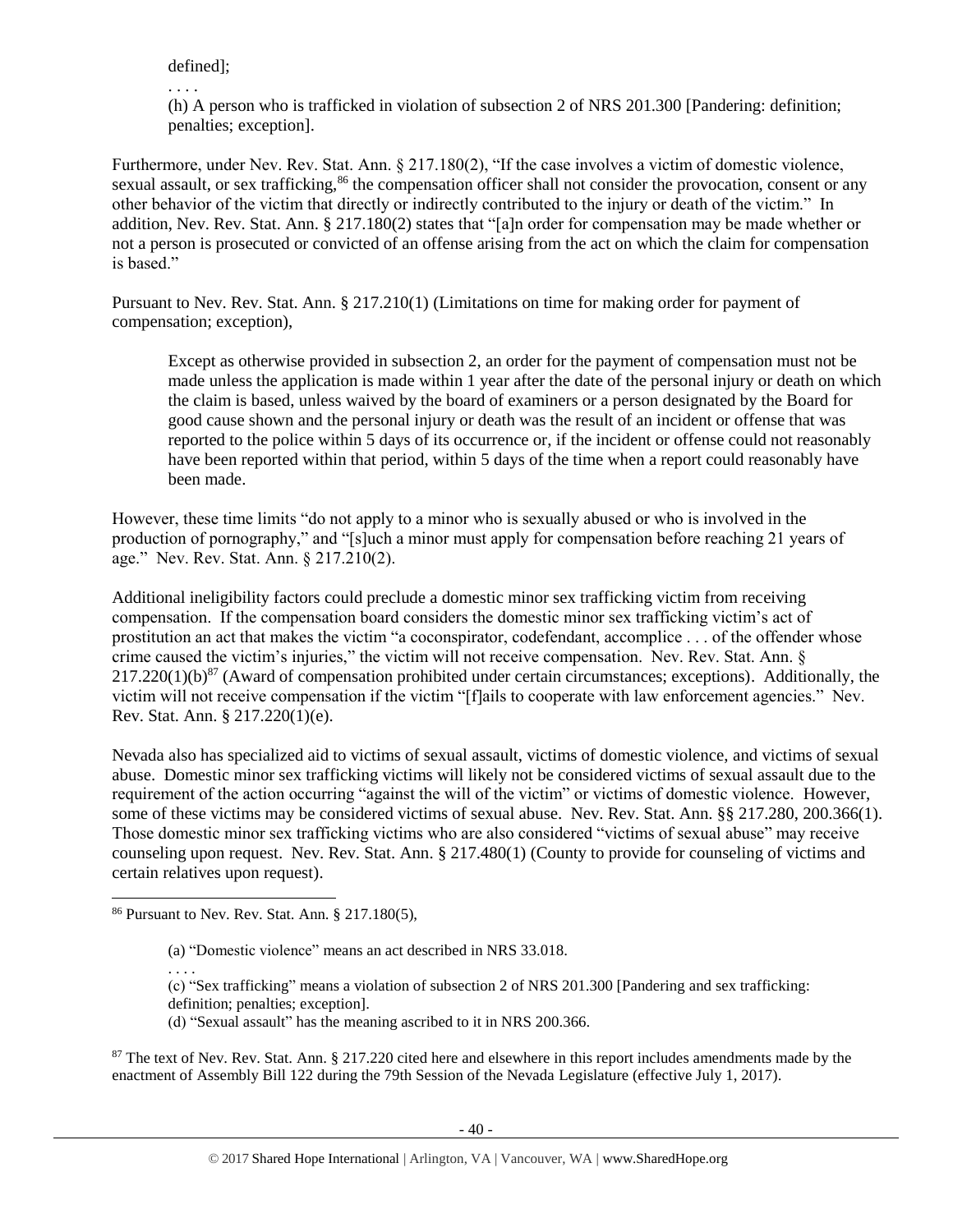## *5.8 Victim-friendly procedures and protections are provided in the trial process for minors under 18.*

Nevada provides some victim-friendly procedures and protections for victims of sex trafficking as defined by Nev. Rev. Stat. Ann. § 201.300(2) (Pandering and sex trafficking: definition; penalties; exception).<sup>88</sup> First, under Nev. Rev. Stat. Ann. § 174.227 (1),

[a] court on its own motion or on the motion of the district attorney may, for good cause shown, order the taking of a videotaped deposition of

(a) A victim of sexual abuse as that term is defined in NRS 432B.100 ["Sexual abuse" defined];

(b) A prospective witness in any criminal prosecution if the witness is less than 14 years of age; or

(c) A victim of sex trafficking as that term is defined in subsection 2 of NRS 201.300 [Pandering and sex trafficking: definition; penalties; exception]. There is a rebuttable presumption that good cause exists where the district attorney seeks to take the deposition of a person alleged to be the victim of sex trafficking.

"Except as limited by NRS 174.228 [Videotaped depositions: use], the court may allow the videotaped deposition to be used at any proceeding in addition to or in lieu of the direct testimony of the deponent." Nev. Rev. Stat. Ann. § 174.227(4). However, pursuant to Nev. Rev. Stat. Ann. § 174.228,

A court may allow a videotaped deposition to be used instead of the deponent's testimony at trial only if:

1. In the case of a victim of sexual abuse, as that term is defined in NRS 432B.100:

(a) Before the deposition is taken, a hearing is held by a justice of the peace or district judge who finds that:

(1) The use of the videotaped deposition in lieu of testimony at trial is necessary to protect the welfare of the victim; and

(2) The presence of the accused at trial would inflict trauma, more than minimal in degree, upon the victim; and

(b) At the time a party seeks to use the deposition, the court determines that the conditions set forth in subparagraphs (1) and (2) of paragraph (a) continue to exist. The court may hold a hearing before the use of the deposition to make its determination.

2. In the case of a victim of sex trafficking as that term is defined in subsection 2 of NRS 201.300 (Pandering and sex trafficking: definition; penalties; exception):

(a) Before the deposition is taken, a hearing is held by a justice of the peace or district judge and the justice or judge finds that cause exists pursuant to paragraph (c) of subsection 1 of NRS 174.227; and

(b) Before allowing the videotaped deposition to be used at trial, the court finds that the victim is unavailable as a witness.

3. In all cases:

 $\overline{a}$ 

(a) A justice of the peace or district judge presides over the taking of the deposition;

(b) The accused is able to hear and see the proceedings;

(c) The accused is represented by counsel who, if physically separated from the accused, is able to communicate orally with the accused by electronic means;

(d) The accused is given an adequate opportunity to cross- examine the deponent subject to the protection of the deponent deemed necessary by the court; and

(e) The deponent testifies under oath.

<sup>88</sup> *See supra* Component 1.1 for substantive provisions of Nev. Rev. Stat. Ann. § 201.300(2) (Pandering and sex trafficking: definition; penalties; exception).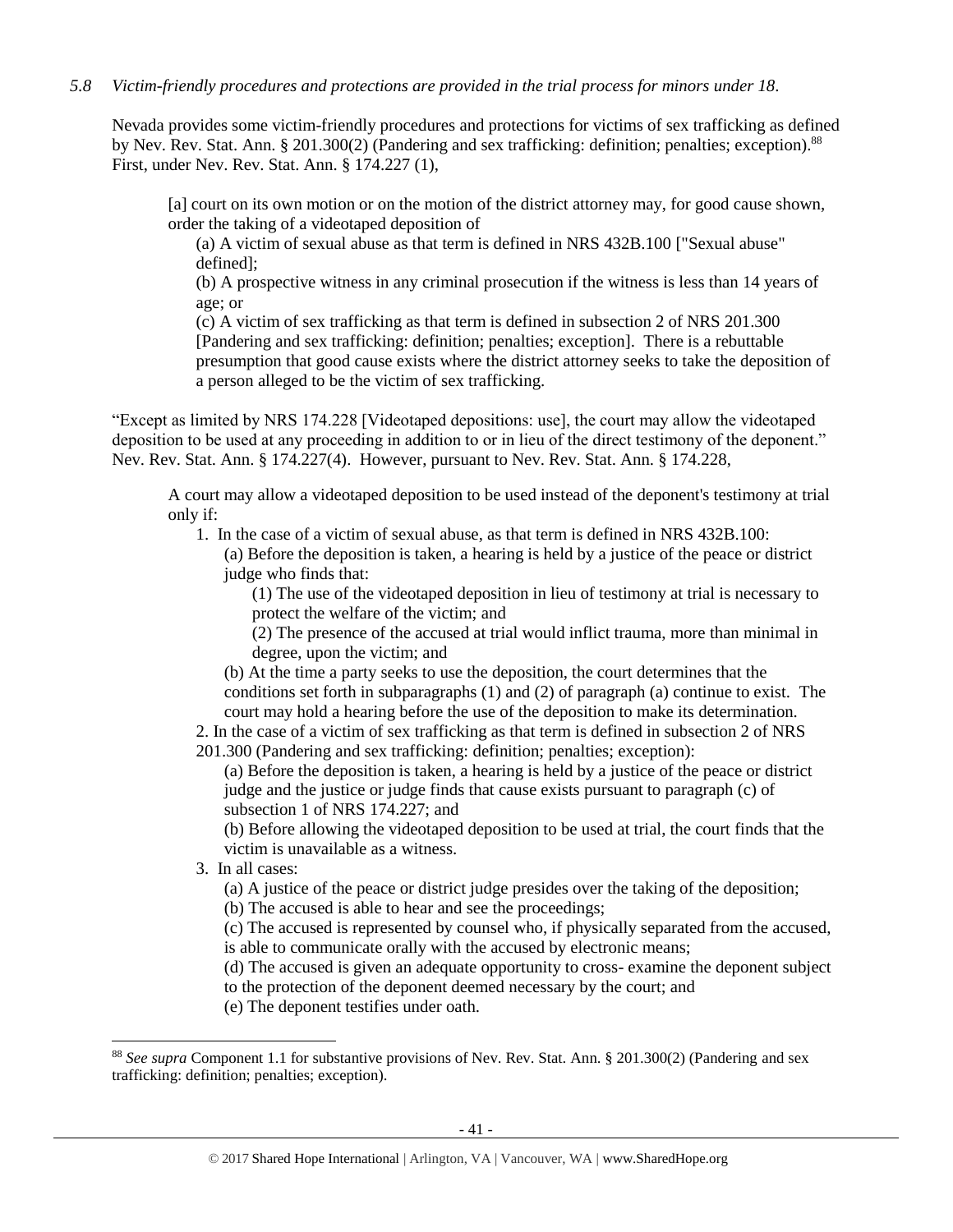Victims of human trafficking can apply for an issuance of a fictitious address, pursuant to Nev. Rev. Stat. Ann. § 217.462(1)<sup>89</sup> (Fictitious address or victim of domestic violence, human trafficking, sexual assault or stalking: Eligibility; application to Division; penalty for providing false information), which states, "An adult person, a parent or guardian acting on behalf of a child, or a guardian acting on behalf of an incompetent person may apply to the Division to have a fictitious address designated by the Division serve as the address of the adult, child or incompetent person." Nev. Rev. Stat. Ann. § 217.400(7) defines "victim of human trafficking" as

a person who is a victim of:

 $\overline{a}$ 

(a) Involuntary servitude as set forth in NRS 200.463 [Involuntary servitude; penalties] or 200.464 [Recruiting, enticing, harboring, transporting, providing or obtaining another person to be held in involuntary servitude; benefiting from another person being held in involuntary servitude; penalty].

(b) A violation of any provision of NRS 200.465 [Assuming rights of ownership over another person; purchase or sale of person; penalty].

(c) Trafficking in persons in violation of any provision of NRS 200.467 [Trafficking in persons for financial gain; penalties] or 200.468 [Trafficking in persons for illegal purposes; penalty].

(d) Sex trafficking in violation of any provision of NRS 201.300 [Pandering and sex trafficking: definition; penalties; exception].

(e) A violation of NRS 201.320 [Living from earnings of prostitute; penalty]."

Furthermore, under Nev. Rev. Stat. Ann. § 217.468(2)<sup>90</sup> (Fictitious address for victims of domestic violence, human trafficking, sexual assault or stalking: Cancellation),

The Division shall not cancel the fictitious address of a participant if, before the fictitious address of the participant is cancelled, the participant shows to the satisfaction of the Division that the participant remains in imminent danger of becoming a victim of domestic violence, human trafficking, sexual assault or stalking.

There are situations when a domestic minor sex trafficking victim will not be afforded the protections of Nevada's rape shield laws. Pursuant to Nev. Rev. Stat. Ann. § 50.090 (Evidence of previous sexual conduct of victim of sexual assault or statutory sexual seduction inadmissible to challenge victim's credibility; exceptions), the protections only apply to "any prosecution for sexual assault or statutory sexual seduction or for attempt to commit or conspiracy to commit either crime . . . ." Similarly, the protections in Nev. Rev. Stat. Ann. § 48.069 (Previous sexual conduct of victim of sexual assault: Procedure for admission of evidence to prove victim's consent) only apply to a "prosecution for sexual assault or for attempt to commit or conspiracy to commit a sexual assault."

Pursuant to Nev. Rev. Stat. Ann. § 128.091 (Evidence of previous sexual conduct inadmissible to challenge child's credibility; exceptions),

In any proceeding held pursuant to this chapter 432B of NRS [Protection Of Children From Abuse And Neglect], a party may not present evidence of any previous sexual conduct of a child to challenge the child's credibility as a witness unless the attorney for the child has first presented evidence or the child has testified concerning such conduct, or the absence of such conduct, on

<sup>&</sup>lt;sup>89</sup> The text of Nev. Rev. Stat. Ann. § 217.462 cited here and elsewhere in this report includes amendments made by the enactment of Senate Bill 25 during the 79th Session of the Nevada Legislature (effective July 1, 2017).  $90$  The text of Nev. Rev. Stat. Ann. § 217.468 cited here and elsewhere in this report includes amendments made by the enactment of Senate Bill 25 during the 79th Session of the Nevada Legislature (effective July 1, 2017).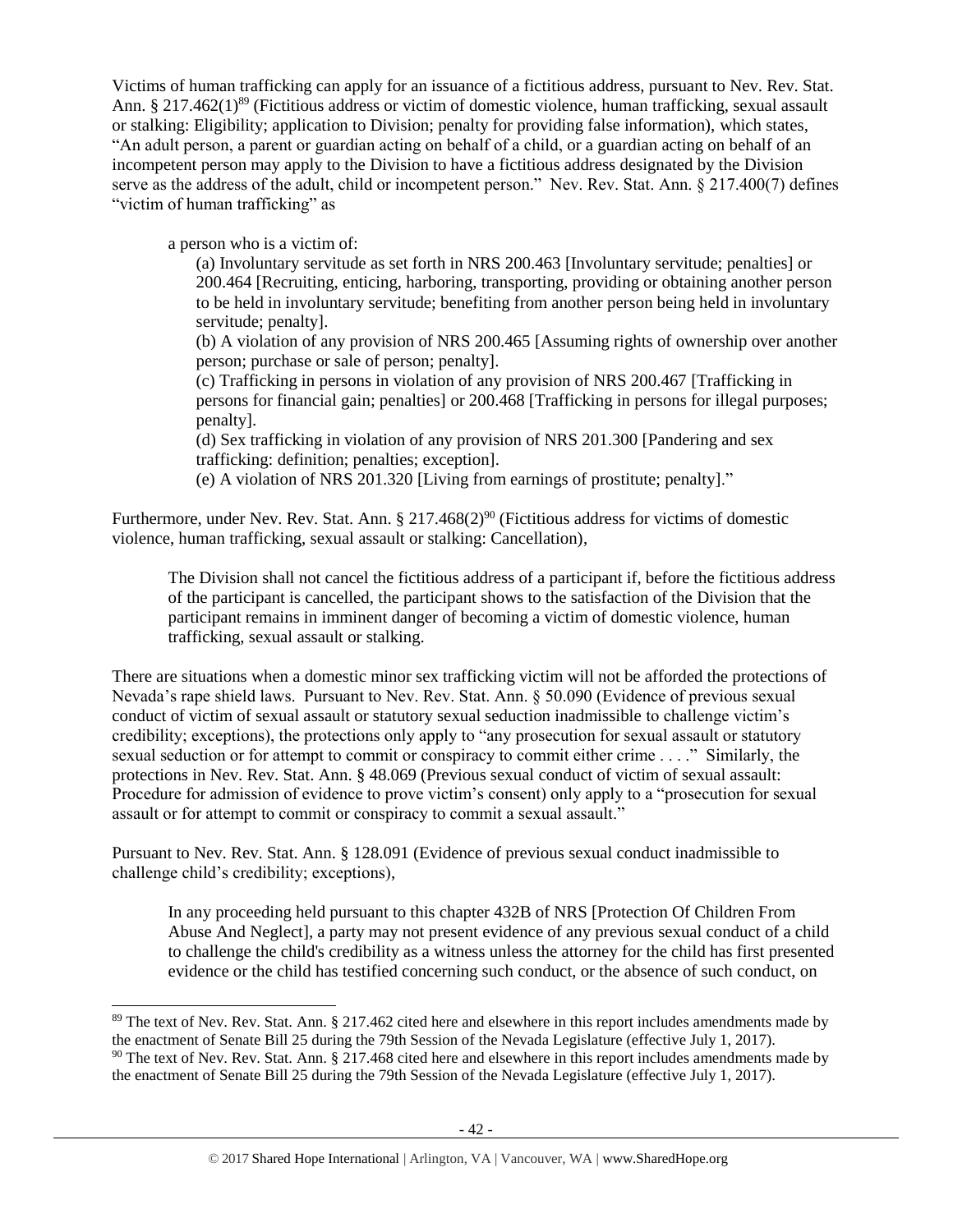direct examination by the district attorney or the attorney for the child, in which case the scope of the cross-examination of the child or rebuttal must be limited to the evidence presented by the child's attorney or the child.

Child witnesses, defined as "a child under the age of 14 years who has been or will be called to testify in a proceeding," may testify via an "alternative method." Nev. Rev. Stat. Ann. §§ 50.530, 50.560, 50.520. Pursuant to Nev. Rev. Stat. Ann. § 50.520 ("Alternative method" defined),

"Alternative method" means a method by which a child witness testifies which does not include all of the following:

1. Having the child testify in person in an open forum;

2. Having the child testify in the presence and full view of the finder of fact and presiding officer; and

3. Allowing all of the parties to be present, to participate and to view and be viewed by the child.

A child witness is allowed to testify via an alternative method in a criminal proceeding only if the court "finds by clear and convincing evidence that the child would suffer serious emotional trauma that would substantially impair the child's ability to communicate with the finder of fact" either due to "testify[ing] in the open forum" of the court or "be[ing] confronted face-to-face by the defendant." Nev. Rev. Stat. Ann. § 50.580(1)(a), (b). Pursuant to Nev. Rev. Stat. Ann. § 50.590 (Factors for determining whether to permit alternative method), the court will consider the following factors when determining whether to allow a child to testify by an alternative method:

1. [Whether] [a]lternative methods [are] reasonably available;

2. [Whether there are] [a]vailable means for protecting the interests of or reducing emotional trauma to the child without resorting to an alternative method;

3. The nature of the case;

4. The relative rights of the parties;

5. The importance of the proposed testimony of the child;

6. The nature and degree of emotional trauma that the child may suffer if an alternative method is not used; and

7. Any other relevant factor.

Pursuant to Nev. Rev. Stat. Ann. § 51.385(1), (2) (Admissibility; notice of unavailability or inability of child to testify),

1. In addition to any other provision for admissibility made by statute or rule of court, a statement made by a child under the age of 10 years describing any act of sexual conduct performed with or on the child or any act of physical abuse of the child is admissible in a criminal proceeding regarding that act of sexual conduct or physical abuse if:

(a) The court finds, in a hearing out of the presence of the jury, that the time, content and circumstances of the statement provide sufficient circumstantial guarantees of trustworthiness; and

(b) The child testifies at the proceeding or is unavailable or unable to testify.

2. In determining the trustworthiness of a statement, the court shall consider, without limitation, whether:

(a) The statement was spontaneous;

(b) The child was subjected to repetitive questioning;

(c) The child had a motive to fabricate;

(d) The child used terminology unexpected of a child of similar age; and

(e) The child was in a stable mental state.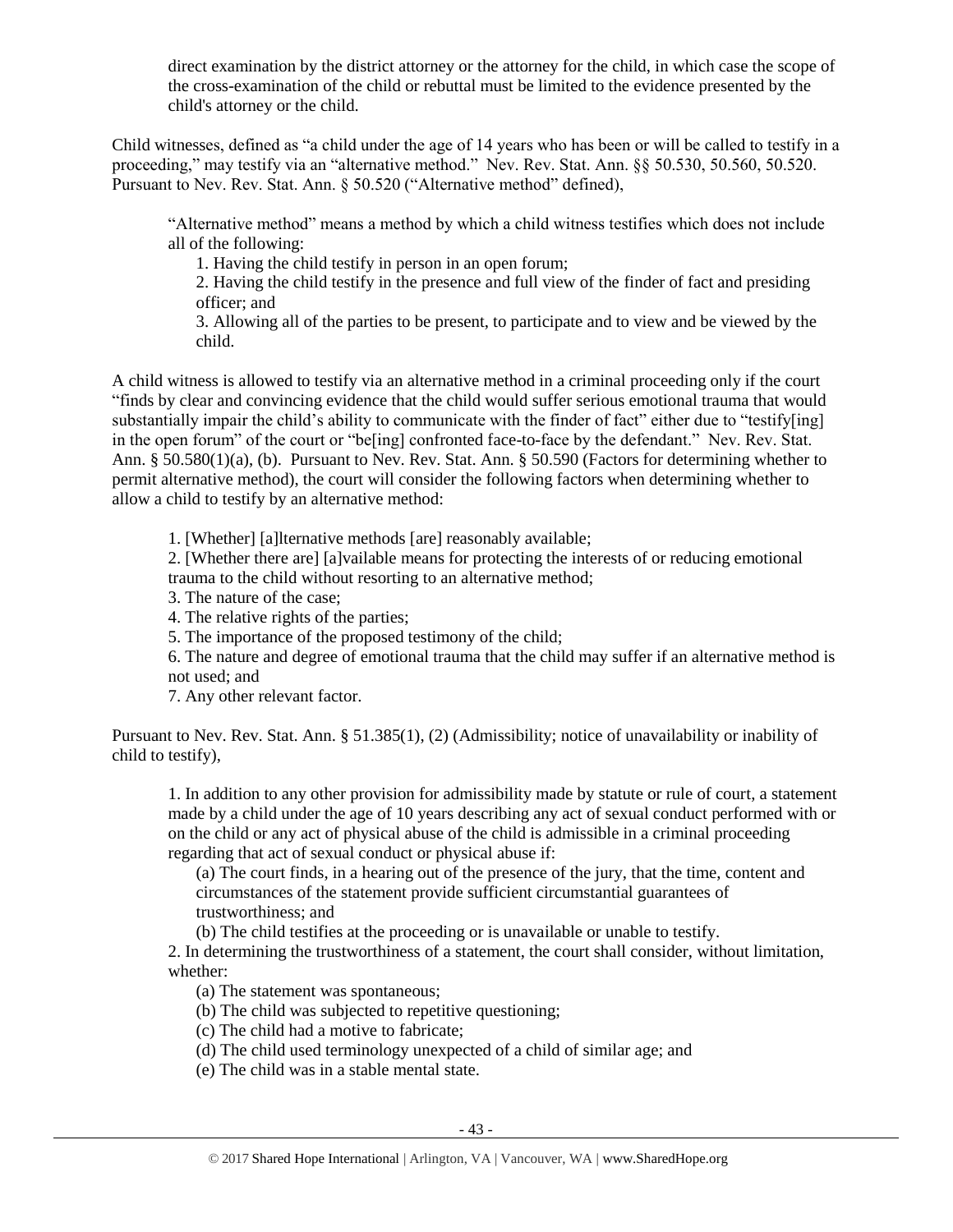Within the chapter on Sexual Assault and Seduction, additional protections are provided for victims<sup>91</sup> of Nev. Rev. Stat. Ann. § 200.366 (Sexual assault: Definitions; penalties), Nev. Rev. Stat. Ann. § 200.368 (Statutory sexual seduction: Penalties), and sex trafficking under Nev. Rev. Stat. Ann. § 201.300 (Pandering and sex trafficking: definition; penalties; exception). Specifically, the information in records or reports and the identities of sexual assault and sexual seduction victims are kept confidential, including through the use of pseudonyms on their files. Nev. Rev. Stat. Ann.  $\S$ § 200.3771, 200.3772, 200.3773.<sup>92</sup>

Nev. Rev. Stat. Ann. Chapter 201 (Crimes against public decency and good morals) allows expert testimony regarding the grooming of child victims in prosecutions for pandering or sex trafficking pursuant to NRS 201.300.

1. The prostitution subculture, including, without limitation, the effect of physical, emotional or mental abuse on the beliefs, behavior and perception of the alleged victim of the pandering or sex trafficking that is offered by the prosecution or defense is admissible for any relevant purpose, including, without limitation, to demonstrate:

(a) The dynamics of and the manipulation and psychological control measures used in the relationship between a prostitute and a person who engages in pandering or sex trafficking in violation of NRS 201.300; and

(b) The normal behavior and language used in the prostitution subculture.

The Legislature finds and declares that:

 $\overline{a}$ 

sex trafficking.

5. The public has no overriding need to know the individual identity of the victim of a sexual offense . . . or sex trafficking.

6. The purpose of NRS 200.3771 to 200.3774, inclusive, is to protect the victims of sexual offenses, offenses involving a pupil or child or sex trafficking from harassment, intimidation, psychological trauma and the unwarranted invasion of their privacy by prohibiting the disclosure of their identities to the public.

The text of Nev. Rev. Stat. Ann. § 200.377 cited here and elsewhere in this report includes amendments made by the enactment of Senate Bill 169 during the 79th Session of the Nevada Legislature (effective October 1, 2017).

<sup>&</sup>lt;sup>91</sup> Nev. Rev. Stat. Ann. § 200.364(11) (Definitions) defines "[v]ictim" as "a person who is a victim of a sexual offense . . . or sex trafficking." In turn, "sexual offense" is defined to include sexual assault and statutory sexual seduction, and "[s]ex trafficking" is defined as "a violation of subsection 2 of NRS 201.300 [Pandering and sex trafficking: definition; penalties; exception]." Nev. Rev. Stat. Ann. § 200.364(6), (8). *See supra* not[e 13.](#page-5-0)  $92$  Nev. Rev. Stat. Ann. § 200.377 (Victims of certain sexual offenses: Legislative findings and declarations) states,

<sup>1.</sup> This State has a compelling interest in assuring that the victim of a sexual offense . . . or sex trafficking:

<sup>(</sup>a) Reports the sexual offense . . . or sex trafficking to the appropriate authorities;

<sup>(</sup>b) Cooperates in the investigation and prosecution of the sexual offense . . . or sex trafficking; and (c) Testifies at the criminal trial of the person charged with committing the sexual offense . . . or

<sup>2.</sup> The fear of public identification and invasion of privacy are fundamental concerns for the victims of sexual offenses, offenses involving a pupil or child or sex trafficking. If these concerns are not addressed and the victims are left unprotected, the victims may refrain from reporting and prosecuting sexual offenses, offenses involving a pupil or child or sex trafficking.

<sup>3.</sup> A victim of a sexual offense . . . or sex trafficking may be harassed, intimidated and psychologically harmed by a public report that identifies the victim. A sexual offense . . . or sex trafficking is, in many ways, a unique, distinctive and intrusive personal trauma. The consequences of identification are often additional psychological trauma and the public disclosure of private personal experiences.

<sup>4.</sup> Recent public criminal trials have focused attention on these issues and have dramatized the need for basic protections for the victims of sexual offenses, offenses involving a pupil or child or sex trafficking.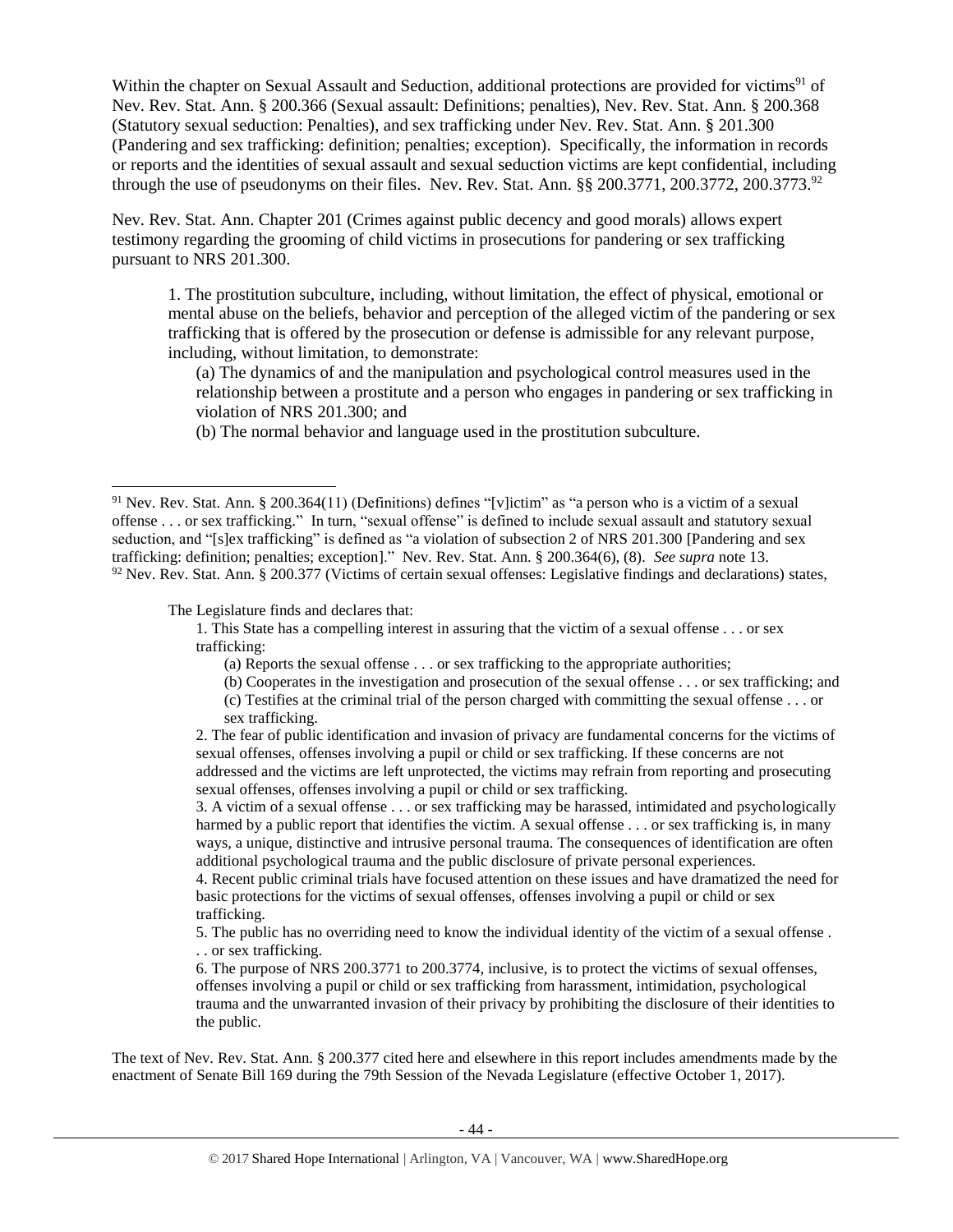2. The effect of pandering or sex trafficking may not be offered against a defendant pursuant to subsection 1 to prove the occurrence of an act which forms the basis of a criminal charge against the defendant.

Under Nev. Rev. Stat. Ann. § [171.196\(](http://www.leg.state.nv.us/NRS/NRS-171.html#NRS171Sec196)6) (Preliminary examination: Waiver; time for conducting; postponement; introduction of evidence and cross-examination of witnesses by defendant) and § 172.135(2) (Evidence receivable before grand jury), hearsay statements made by an alleged victim of a sexual offense or child abuse are allowed in preliminary examinations and before grand juries when the victim is under 16 years of age. Nev. Rev. Stat. Ann §§ 179D.097, 200.508.

Nev. Rev. Stat. Ann. Chapter 50 (Witnesses) provides that "a court may not order the victim of or a witness to the sexual offense to take or submit to a psychological or psychiatric examination."

Nev. Rev. Stat. Ann. § 62D.415 (Use of instrument of restraint on child during proceeding) disallows placing a child in restraints during a trial unless the judge determines that they are necessary to prevent the child from "(a) Inflicting physical harm on himself or herself or another person; or (b) Escaping from the courtroom."<sup>93</sup>

*5.9 Child sex trafficking victims may vacate delinquency adjudications and expunge related records for prostitution and other offenses arising from trafficking victimization, without a waiting period.*

Nevada law does not provide a mechanism for minors to vacate delinquency adjudications related to trafficking victimization, but juvenile records may be sealed after a waiting period.

Regarding record sealing, juvenile records may be sealed 3 years after an adjudication or upon the minor turning 21. Unless the child falls under the exception in Nev. Rev. Stat. Ann. § 62H.150 (Limitations on sealing records related to certain delinquent acts), <sup>94</sup> once a child reaches 21 years of age, "all records relating to the child must be sealed automatically." Nev. Rev. Stat. Ann. § 62H.140. If the child is less than 21, a child or the "child's probation or parole officer on behalf of the child" may petition to seal records "(a) not earlier than 3 years after the child was last adjudicated in need of supervision, adjudicated delinquent, or placed under the supervision of the juvenile court pursuant to NRS 62C.230 [Court referral for informal supervision or court supervision pursuant to supervision and consent decree; effect of successful completion of supervision and consent decree]; and (b) If, at the time the petition is filed, the child does not have any delinquent or criminal charges pending." Nev. Rev. Stat. Ann. § 62H.130(1). After a hearing on the petition, the court "may enter an order sealing all records relating to the child if the child is less than 18 years of age" and "the juvenile court shall enter an order sealing all records relating to the child if the child is 18 years of age or older, provided that the juvenile court finds that: during the applicable 3 year period, the child has not been convicted of a felony or of any misdemeanor involving moral turpitude and the child has been rehabilitated to the satisfaction of the juvenile court." Nev. Rev. Stat. Ann. § 62H.130(4).

However, sealed records may be inspected under Nev. Rev. Stat. Ann. § 62H.170(2) (Effect of sealing records; inspection of sealed records in certain circumstances) as follows:

. . . .

l

(c) A prosecuting attorney or a defendant in a criminal action petitions the juvenile court to permit the inspection of the records to obtain information relating to the persons, including the defendant, who were involved in the acts detailed in the records;

(d) The person who is the subject of the records has committed an act which subjects the person to the jurisdiction of the juvenile court and which may form the basis of a civil action and a person who, in

<sup>93</sup> *See supra* note [2](#page-0-0) and Component 3.5.

<sup>&</sup>lt;sup>94</sup> A child's records may not be sealed until the child is 30 years old if the child committed a sexual assault, battery with intent to commit sexual assault, or lewdness with a child. Nev. Rev. Stat. 62H.150.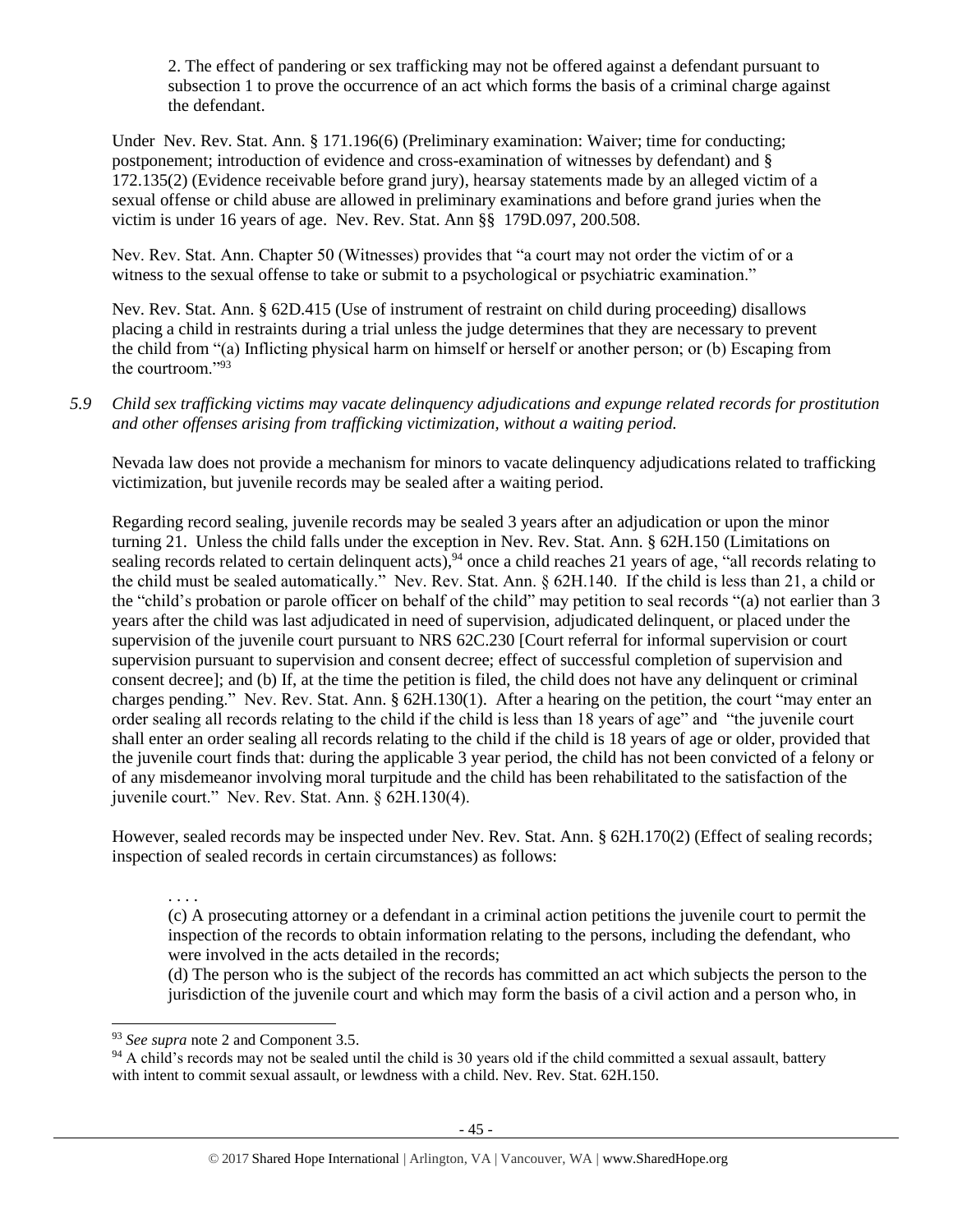good faith, intends to bring or has brought the civil action, or any other person who is a party to the civil action, petitions the juvenile court to permit the inspection of the records to obtain information relating to the person who is the subject of the records; or

(e) The juvenile court determines that the inspection of the records is necessary to:

(1) Perform bona fide outcome and recidivism studies, which may include, without limitation, using personal identifying information from sealed juvenile records to perform criminal background checks on persons who were adjudicated pursuant to this title;

. . . .

Further, subsection (3) states that, "Upon its own order, any court of this State may inspect records that are sealed if the records relate to a person who is less than 21 years of age and who is to be sentenced by the court in a criminal proceeding." Accordingly, a child sex trafficking victim may face collateral consequences associated with having an accessible delinquency record.

Regarding vacatur, Enacted Assembly Bill 243, § 1.2<sup>95</sup> allows a victim of human trafficking to vacate a conviction for prostitution, trespassing, or loitering. It states,

- (1) If a person has been convicted of any offense listed in subsection 2, the person may petition the court in which he or she was convicted . . . for an order:
	- (a) Vacating the judgment; and

(b) Sealing all documents, papers and exhibits in the person's record, minute book entries and entries on dockets, and other documents relating to the case in the custody of such other agencies and officers as are named in the court's order.

- (2) A person may file a petition pursuant to subsection 1 if the person was convicted of a violation of: (a) NRS 201.354, for engaging in prostitution or solicitation for prostitution, provided that the person was not alleged to be a customer of a prostitute;
	- (b) NRS 207.200 for unlawful trespass;
	- (c) Paragraph (b) of subsection 1 of NRS 463.350, for loitering; or
	- (d) A county, city or town ordinance, for loitering for the purpose of solicitation or prostitution.

. . . .

 $\overline{a}$ 

(4) The court may grant a petition filed pursuant to subsection 1 if:

(a) The petitioner was convicted of a violation of an offense described in subsection 2;

(b) The participation of the petitioner in the offense was the result of the petitioner having been a victim of:

(1) Trafficking in persons as described in the Trafficking Victims Protection Act of 2000, 22 U.S.C. §§ 7101 et seq.; or

(2) Involuntary servitude as described in NRS 200.463 or 200.4631; and

(c) The petitioner files a petition pursuant to subsection 1 with due diligence after the petitioner has ceased being a victim of trafficking or involuntary servitude or has sought services for victims of such trafficking or involuntary servitude.

However, Enacted Assembly Bill 243, § 1.2 applies specifically to "convictions," and Nev. Rev. Stat. Ann. § 62E.010 (Adjudication is not conviction and does not impose civil disabilities; exceptions) states, "any adjudication is not a conviction . . . ." Accordingly, a child sex trafficking victim would be unable to vacate a delinquency adjudication under Enacted Assembly Bill 243, § 1.2.

5.9.1 Recommendation: Amend Enacted Assembly Bill 243, § 1.2 to allow child sex trafficking victims to vacate delinquency adjudications and expunge related records for prostitution and other offenses arising from trafficking victimization, without a waiting period.

<sup>95</sup> Assembly Bill 243, § 1.2 cited here and elsewhere in this report was enacted during the 79th Session of the Nevada Legislature (effective October 1, 2017).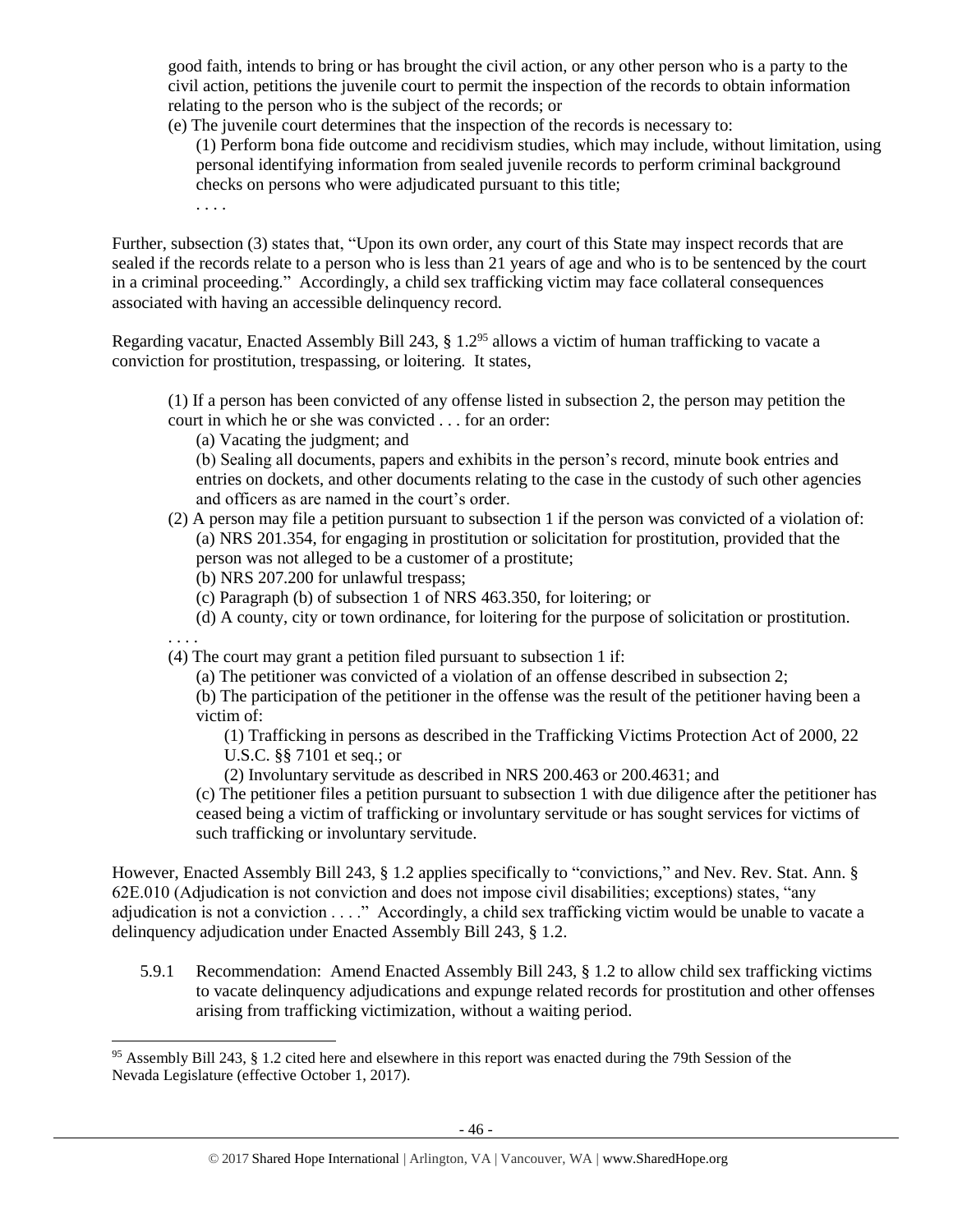### *5.10 Victim restitution and civil remedies for victims of domestic minor sex trafficking or commercial sexual exploitation of children (CSEC) are authorized by law.*

A court must consider restitution in all cases, and is required to order it where appropriate. Nev. Rev. Stat. Ann. § 176.033(1)(c). Specifically, "If a sentence of imprisonment is required or permitted by statute, the court shall: . . . [i]f restitution is appropriate, set an amount for each victim of the offense . . . ." Nev. Rev. Stat. Ann. § 176.033(1)(c). Additionally, "The court shall order as a condition of probation or suspension of sentence, in appropriate circumstances, that the defendant makes full or partial restitution to the person or persons named in the order, at the times and in the amounts specified in the order unless the court finds that restitution is impracticable." Nev. Rev. Stat. Ann. § 176A.430(1).

Specifically, pursuant to Nev. Rev. Stat. Ann. § 201.325 (Power of court to order restitution), a court may order convicted buyers, traffickers, and/or facilitators to pay restitution to victims of Nev. Rev. Stat. Ann. §§ 201.300 (Pandering and sex trafficking: definition; penalties; exception) or 201.320 (Living from earnings of prostitute; penalty), in addition to any other penalty. Nev. Rev. Stat. Ann. § 201.325(2) further provides,

[r]estitution ordered pursuant to this section may include, without limitation:

(a) The cost of medical and psychological treatment, including, without limitation, physical and occupational therapy and rehabilitation;

(b) The cost of transportation, temporary housing and child care;

(c) The return of property, the cost of repairing damaged property or the full value of the property if it is destroyed or damaged beyond repair;

(d) Expenses incurred by a victim in relocating away from the defendant or his or her associates, if the expenses are verified by law enforcement to be necessary for the personal safety of the victim;

(e) The cost of repatriation of the victim to his or her home country, if applicable; and

(f) Any and all other losses suffered by the victim as a result of the violation of any provision of [Nev. Rev. Stat. Ann. §§ 201.300 (Pandering and sex trafficking: definition; penalties; exception) or 201.320 (Living from earnings of prostitute; penalty)].

Pursuant to Nev. Rev. Stat. Ann. § 41.1399 (Action by victim of human trafficking; venue; damages and other relief; attorney's fees and costs; statute of limitations; joinder of parties; limitation on defenses), "[a]ny person who is a victim of human trafficking<sup>96</sup> may bring a civil action against any person who caused, was responsible for or profited from the human trafficking."<sup>97</sup> Nev. Rev. Stat. Ann. § 41.1399 (10)(b) states, "It is not necessary that the defendant be investigated, arrested, prosecuted or convicted for a violation of any provision of NRS 200.463 to 200.468, inclusive, 201.300 [Pandering and sex trafficking: definition; penalties; exception] or 201.320 [Living from earnings of prostitute; penalty], or 18 U.S.C. Section 1589 [Forced labor], 1590 [Trafficking with respect to peonage, slavery, involuntary servitude, or forced labor] or 1591 [Sex trafficking of children or by force, fraud, or coercion] to be found liable in an action brought under this section."

Under Nev. Rev. Stat. Ann. § 41.1399 (3), "[t]he court may award such injunctive relief as the court deems appropriate." Furthermore, a victim who prevails in an action brought under Nev. Rev. Stat. Ann. § 41.1399, "may recover actual damages, compensatory damages, punitive damages or any other appropriate relief." Nev. Rev. Stat. Ann. § 41.1399 (4). In addition, if a victim recovers actual damages, the court may also award

<sup>96</sup> Pursuant to Nev. Rev. Stat. Ann. § 41.1399(10)(a), "a victim of human trafficking is a person against whom a violation of any provision of NRS 200.463 to 200.468, inclusive [Involuntary servitude; purchase or sale of person; trafficking in persons], 201.300 [Pandering and sex trafficking: definition; penalties; exception] or 201.320 [Living from earnings of prostitute; penalty], or 18 U.S.C. Section 1589 [Forced Labor], 1590 [Trafficking with respect to peonage, slavery, involuntary servitude, or forced labor] or 1591 [Sex trafficking of children or by force, fraud, or coercion] has been committed."

<sup>&</sup>lt;sup>97</sup> Under Nev. Rev. Stat. Ann. § 41.1399(9), "[t]he consent of a victim is not a defense to a cause of action brought under this section."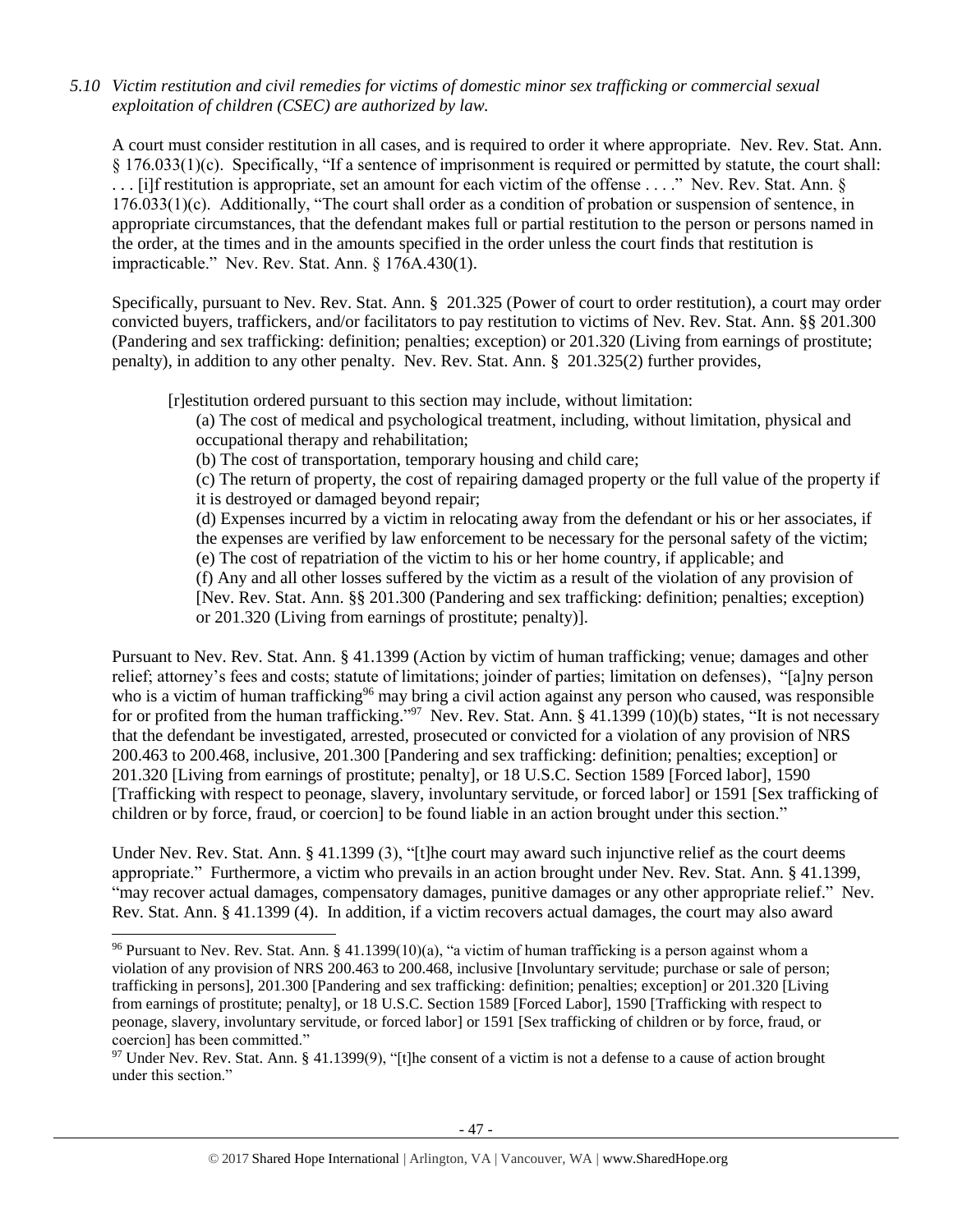attorney's fees and costs or, when the defendant's act were willful and malicious, treble damages to the plaintiff. Nev. Rev. Stat. Ann. § 41.1399 (4).

Minor victims, under the age of 16, who "appeared in any film, photograph or other visual presentation engaging in sexual conduct and who suffered personal or psychological injury as a result," also have a civil cause of action. Nev. Rev. Stat. Ann. § 41.1396(1). Pursuant to Nev. Rev. Stat. Ann. § 41.1396(1) (Action for damages for injury suffered by victim of pornography involving minors; presumed statutory damages; attorney's fees and costs; protection of victim's identity; limitation on defenses),

1. Any person who, while under the age of 16 years, appeared in any film, photograph or other visual presentation engaging in sexual conduct and who suffered personal or psychological injury as a result may bring an action against any person who, while over the age of 18 years, knowingly and willfully:

(a) Promoted the film, photograph or other visual presentation;

(b) Possessed the film, photograph or other visual presentation; or

(c) Used the Internet to control the film, photograph or other visual presentation, with the specific intent to view the film, photograph or other visual presentation.

In this civil action, a successful plaintiff is entitled to "recover the plaintiff's actual damages, which shall be deemed to be at least \$150,000, plus attorney's fees and costs." Nev. Rev. Stat. Ann. § 41.1396(2).

*5.11 Statutes of limitations for civil and criminal actions for child sex trafficking or commercial sexual exploitation of children (CSEC) offenses are eliminated or lengthened to allow prosecutors and victims a realistic opportunity to pursue criminal action and legal remedies.*

In Nevada, most felonies have a 3 year statute of limitations.<sup>98</sup> Nev. Rev. Stat. Ann. § 171.085(2) (Limitations for felonies). However, certain enumerated felonies, including sex trafficking, have a four year statute of limitations. Nev. Rev. Stat. Ann. § 171.085(1). Gross misdemeanors generally have a two year statute of limitations, and misdemeanors have a 1 year statute of limitations. Nev. Rev. Stat. Ann. § 171.090 (Limitations for gross and simple misdemeanors). If a sexual assault victim or victim of sex trafficking files a written report with a law enforcement officer during the statute of limitation period, then the statute of limitations is eliminated for that case, and an offender may be charged at any time. Nev. Rev. Stat. Ann. § 171.083(1) (No limitation for sexual assault or sex trafficking if written report filed with law enforcement officer during period of limitation; effect of disability on period of limitation). Similarly, if a kidnapping victim files a written report with a law enforcement officer, the statute of limitations is extended for 5 years. Nev. Rev. Stat. Ann. § 171.084(1) (Limitation for kidnapping or attempted murder extended if written report filed with law enforcement officer during period of limitation). The statute of limitations is also extended if the crime is "committed in a secret manner." Nev. Rev. Stat. Ann. § 171.095(1) (Limitations for offenses committed in secret manner, offenses constituting sexual abuse or sex trafficking of child and offenses regarding personal identifying information). Pursuant to Nev. Rev. Stat. Ann. § 171.095(1)(b) (Limitations for offenses committed in secret manner and offenses constituting sexual abuse of child),

An indictment must be found, or an information or complaint filed, for any offense constituting sexual abuse of a child, as defined in NRS 432B.100 or sex trafficking of a child as defined in NRS 201.300 [Pandering and sex trafficking: definition; penalties; exception], before the victim is:

(1) Thirty-six years old if the victim discovers or reasonably should have discovered that he or she was a victim of the sexual abuse or sex trafficking by the date on which the victim reaches that age; or

(2) Forty-three years old if the victim does not discover and reasonably should not have discovered

<sup>98</sup> Only acts of murder and terrorism automatically eliminate the statute of limitations. Nev. Rev. Stat. Ann. § 171.080.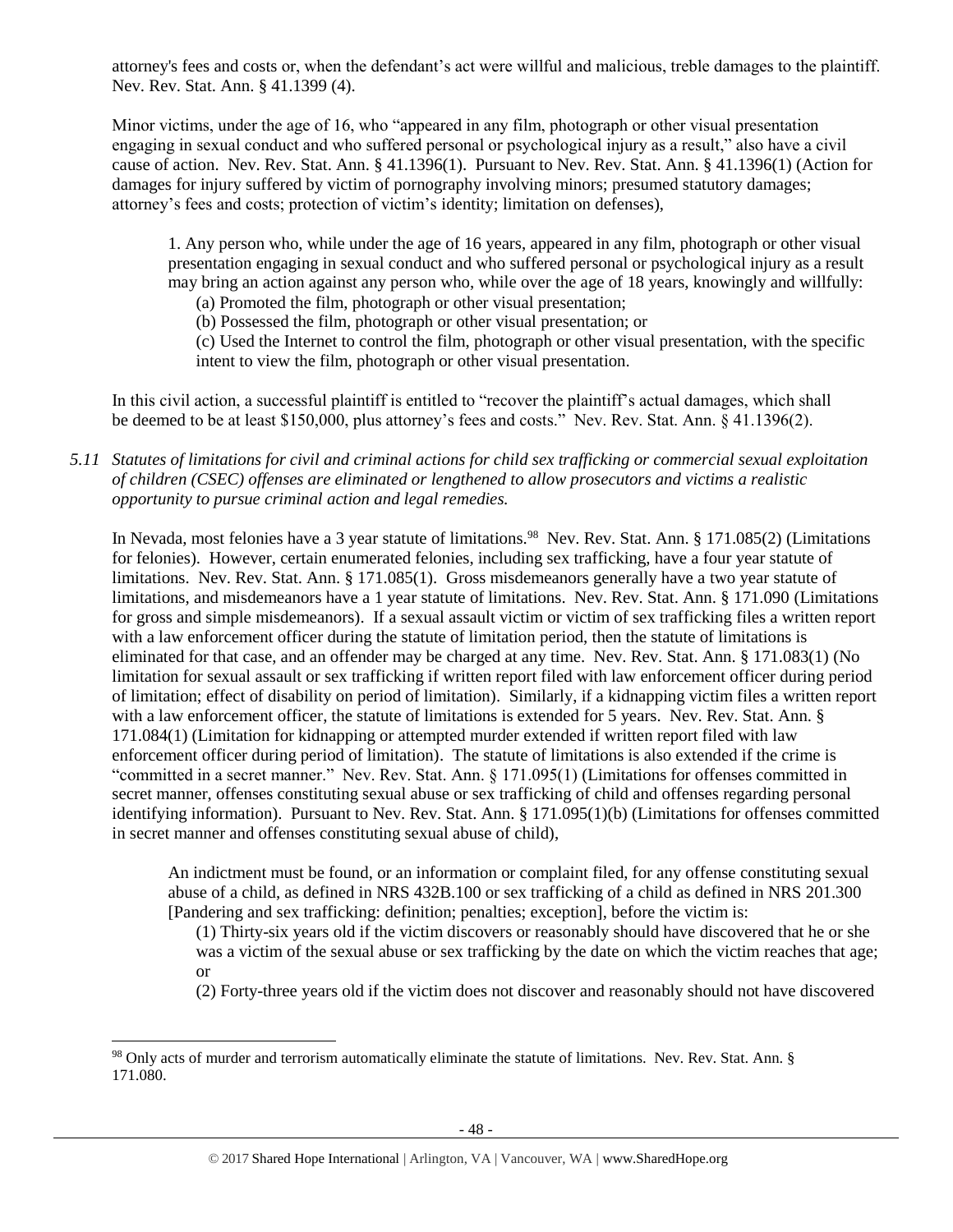that he or she was a victim of the sexual abuse or sex trafficking by the date on which the victim reaches 36 years of age.

For a civil action brought by victims of human trafficking under Nev. Rev. Stat. Ann. § 41.1399(5) (Action by victim of human trafficking; venue; damages and other relief; attorney's fees and costs; statute of limitations; joinder of parties; limitation on defenses), the statute of limitations does not commence until:

(a) The plaintiff discovers or reasonably should have discovered that he or she is a victim of human trafficking and that the defendant caused, was responsible for or profited from the human trafficking; (b) The plaintiff reaches 18 years of age; or

(c) If the injury to the plaintiff results from two or more acts relating to the human trafficking, the final act in the series of acts has occurred, whichever is later.

Furthermore, the statute of limitations "is tolled for any period during which the plaintiff was under a disability" which is when "the plaintiff is insane, a person with an intellectual disability, mentally incompetent or in a medically comatose or vegetative state." Nev. Rev. Stat. Ann. § 41.13991(6). Additionally, Nev. Rev. Stat. Ann. § 41.13991(7) provides,

[a] defendant in an action brought under this section is estopped from asserting that the action was not brought within the statute of limitations if the defendant, or any person acting on behalf of the defendant, has induced the plaintiff to delay bringing an action under this section by subjecting the plaintiff to duress, threats, intimidation, manipulation or fraud or any other conduct inducing the plaintiff to delay bringing an action under this section.

For civil actions, a plaintiff must generally bring within 3 years "[a]n action upon a liability created by statute, other than a penalty or forfeiture." Nev. Rev. Stat. Ann. § 11.190(3)(a) (Periods of limitation). Actions for injuries to a person must generally be brought within 2 years, except as provided in Nev. Rev. Stat. Ann. § 11.215 (Action for damages for injury arising from sexual abuse of minor; exception for actions involving injury arising from appearance of minor in pornography). Nev. Rev. Stat. Ann. § 11.190(4)(e). The statute of limitations will not begin running until the plaintiff reaches the age of 18. Nev. Rev. Stat. Ann. § 11.250(1) (Disabilities preventing running of statute). Pursuant to Nev. Rev. Stat. Ann. § 11.215(1),<sup>99</sup> an action for injuries arising from the sexual abuse of a person under 18 "must be commenced within 20 years after the plaintiff: (a) Reaches 18 years of age; or (b) Discovers or reasonably should have discovered that his or her injury was caused by sexual abuse, whichever occurs later." A claim under Nev. Rev. Stat. Ann. § 41.1396 (Action for damages for injury suffered by victim of pornography involving minors; presumed statutory damages; attorney's fees and costs; protection of victim's identity; limitation on defenses) must be brought "within 20 years after the occurrence of the following, whichever is later: (a) The court enters a verdict in a related criminal case; or (b) The victim reaches the age of 18 years." Nev. Rev. Stat. Ann. § 11.215(2).

5.11.1 Recommendation: Amend Nev. Rev. Stat. Ann. § 171.083 (No limitation for sexual assault or sex trafficking if written report filed with law enforcement officer during period of limitation; effect of disability on period of limitation) to allow prosecutions for CSEC and sex trafficking offenses to be commenced at any time, regardless of whether the victim filed a report with law enforcement during the statute of limitations period.

 $99$  The text of Nev. Rev. Stat. Ann. § 11.215 cited here and elsewhere in this report includes amendments made by the enactment of Assembly Bill 145 during the 79th Session of the Nevada Legislature (effective May 24, 2017).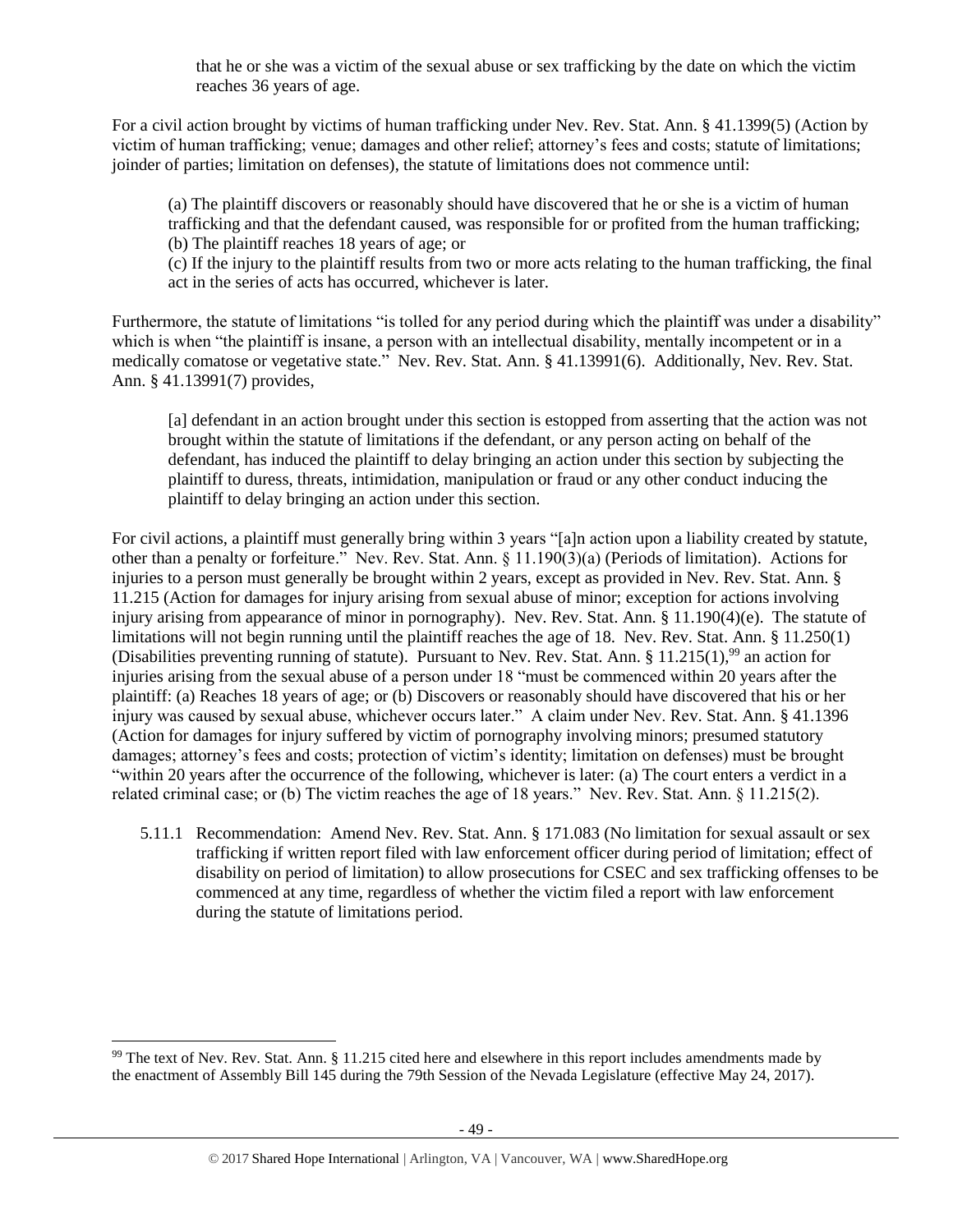#### **FRAMEWORK ISSUE 6: CRIMINAL JUSTICE TOOLS FOR INVESTIGATION AND PROSECUTIONS**

#### *Legal Components:*

- *6.1 Training on human trafficking and domestic minor sex trafficking for law enforcement is statutorily mandated or authorized.*
- *6.2 Single party consent to audiotaping is permitted in law enforcement investigations.*
- *6.3 Wiretapping is an available tool to investigate domestic minor sex trafficking and commercial sexual exploitation of children (CSEC).*
- *6.4 Using a law enforcement decoy posing as a minor to investigate buying or selling of commercial sex acts is not a defense to soliciting, purchasing, or selling sex with a minor.*

*\_\_\_\_\_\_\_\_\_\_\_\_\_\_\_\_\_\_\_\_\_\_\_\_\_\_\_\_\_\_\_\_\_\_\_\_\_\_\_\_\_\_\_\_\_\_\_\_\_\_\_\_\_\_\_\_\_\_\_\_\_\_\_\_\_\_\_\_\_\_\_\_\_\_\_\_\_\_\_\_\_\_\_\_\_\_\_\_\_\_\_\_\_\_*

- *6.5 Using the Internet or electronic communications to investigate buyers and traffickers is a permissible investigative technique.*
- *6.6 State law requires reporting of missing children and recovered missing children.*

## *Legal Analysis:*

 $\overline{a}$ 

*6.1 Training on human trafficking and domestic minor sex trafficking for law enforcement is statutorily mandated or authorized.*

Nevada requires that all Category I peace officers<sup>100</sup> complete a program designed to train them in detecting, investigating, and responding to the sexual abuse or sexual exploitation of minors. Nev. Rev. Stat. Ann. § 432B.610(1)(a). Additionally, an officer who is regularly assigned to investigate "cases of sexual abuse or sexual exploitation of children under the age of 18 years must be certified to carry out those duties by the Peace Officers' Standards and Training Commission." Nev. Rev. Stat. Ann. § 432B.620(1). This training must be completed annually and covers "a program of training for the detection and investigation of and response to cases of sexual abuse or sexual exploitation of children under the age of 18 years." Nev. Rev. Stat. Ann. § 432B.620(2). Additionally, pursuant to Nev. Rev. Stat. Ann. § 432B.620 (Certification of peace officers who regularly investigate cases of sexual abuse or sexual exploitation of children; regulations), "[i]f a law enforcement agency does not have a peace officer who is certified to investigate cases of sexual abuse or sexual exploitation of children under the age of 18 years pursuant to Nev. Rev. Stat. Ann. § 432B.610 [Training of certain peace officers for detection and investigation of and response to cases of sexual abuse or sexual exploitation of children; regulations], it may consult with a peace officer of another law enforcement agency who is so certified." Nev. Rev. Stat. Ann. § 432B.620(3).

*6.2 Single party consent to audiotaping is permitted in law enforcement investigations.*

Nevada case law requires both parties to consent to audio-taping over the telephone, but allows single-party consent to in-person conversations.<sup>101</sup> Pursuant to Nev. Rev. Stat. Ann. § 200.620 (Interception and attempted interception of wire communication prohibited; exceptions), applicable to audio-recording in general, "it is unlawful for any person to intercept or attempt to intercept any wire communication unless: (a) The interception or attempted interception is made with the prior consent of one of the parties to the communication; and (b) An

<sup>&</sup>lt;sup>100</sup> For a complete list of Category I peace officers see Nev. Rev. Stat. Ann. § 432B.610(2).

<sup>101</sup> In *Lane v. Allstate Ins. Co.*, 969 P.2d 938, 940 (Nev. 1998), the Supreme Court of Nevada held that, although the "plain language" of Nev. Rev. Stat. Ann. § 200.620 seemed to allow for single party consent, the stronger language of "'unless authorized to do so by one of the persons engaging in the conversation'" showed the legislature's intent "that intrusion upon Nevadans' privacy by nonconsensual recording of telephone conversations was a greater intrusion than the recording of conversations in person." Additionally, in *Summer v. State*, 718 P.2d 676, 680 (Nev. 1986), the Supreme Court of Nevada held that the "body bugging" of a police informant was permissible under Nev. Rev. Stat. Ann. § 600.650.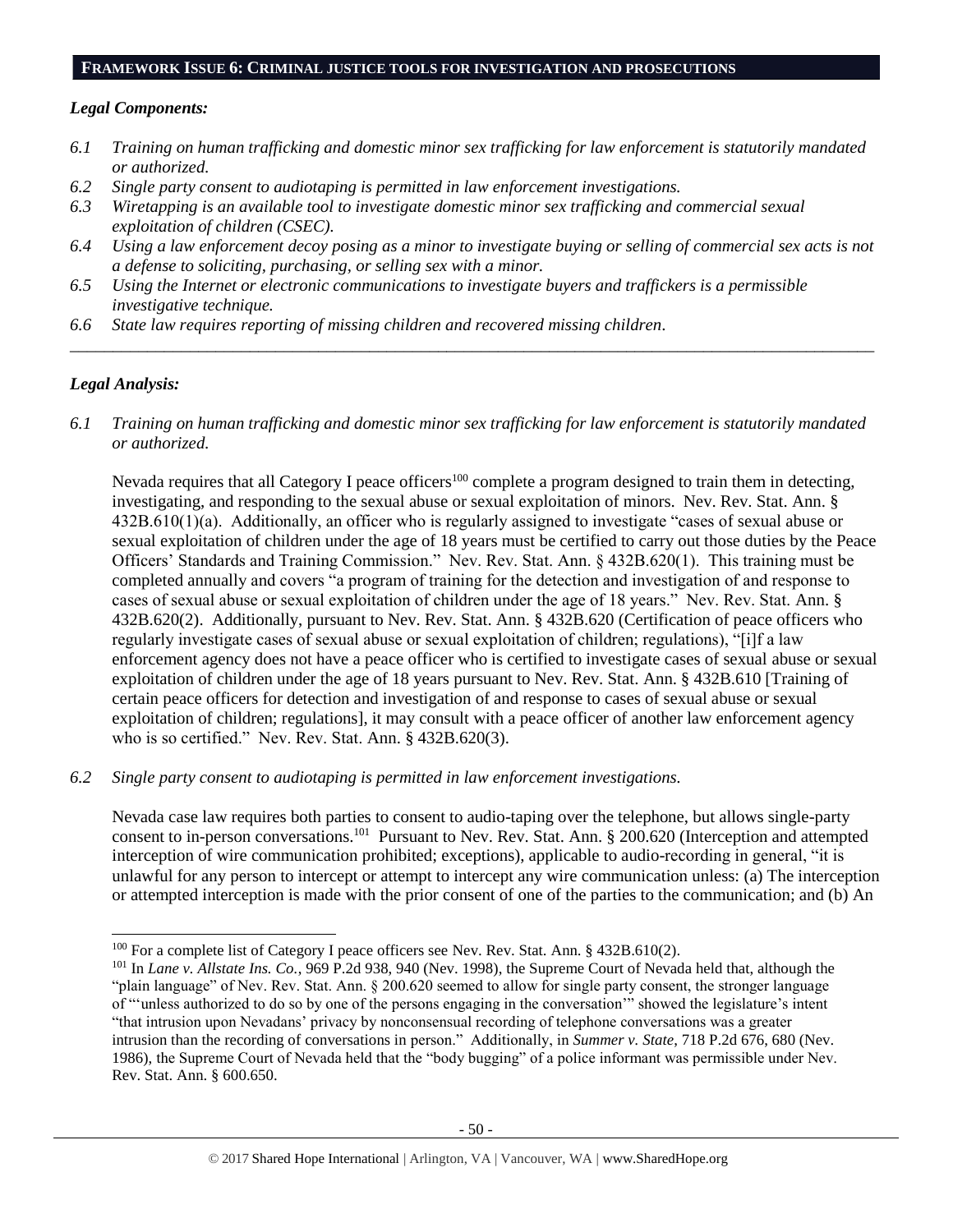emergency situation exists and it is impractical to obtain a court order . . . . "<sup>102</sup> Nev. Rev. Stat. Ann. § 200.620(1). In contrast, under Nev. Rev. Stat. Ann. § 200.650 (Unauthorized, surreptitious intrusion of privacy by listening device prohibited), "a person shall not intrude upon the privacy of other persons by surreptitiously listening to, monitoring or recording . . . any private conversation engaged in by the other persons, or disclose the existence, content, substance, purport, effect or meaning of any conversation so listened to, monitored or recorded, unless authorized to do so by one of the persons engaging in the conversation."

- 6.2.1 Recommendation: Amend Nev. Rev. Stat. Ann. § 200.620 (Interception and attempted interception of wire communication prohibited; exceptions) to allow for single party consent to audio-taping over the telephone during the course of law enforcement investigations of human trafficking and CSEC offenses.
- *6.3 Wiretapping is an available tool to investigate domestic minor sex trafficking and commercial sexual exploitation of children (CSEC).*

Wiretapping may be authorized to investigate cases of domestic minor sex trafficking. Pursuant to Nev. Rev. Stat. Ann. § 179.460(1) (Cases in which interception of wire or oral communications may be authorized) an application to authorize "the interception of wire, electric or oral communications" can be made "for the investigation of the offense as to which the application is made, when the interception may provide evidence of the commission of murder, kidnapping, robbery, extortion, bribery, escape of an offender in the custody of the Department of Corrections, destruction of public property by explosives, a sexual offense against a child, sex trafficking  $\ldots$ ." Pursuant to Nev. Rev. Stat. Ann. § 179.460(3),

As used in this section, "sexual offense against a child" includes any act upon a child constituting:

- (a) Incest pursuant to NRS 201.180;
- (b) Lewdness with a child pursuant to NRS 201.230;
- (c) Sado-masochistic abuse pursuant to NRS 201.262;
- (d) Sexual assault pursuant to NRS 200.366;
- (e) Statutory sexual seduction pursuant to NRS 200.368;
- (f) Open or gross lewdness pursuant to NRS 201.210; or
- (g) Luring a child or a person with mental illness pursuant to NRS 201.560, if punished as a felony.

An emergency exception is allowed to audio recording when one party consents and "[a]n emergency situation exists and it is impractical to obtain a court order as required by NRS 179.410 [Definitions] to 179.515 [Interception of Wire or Oral Communication]." Nev. Rev. Stat. Ann. § 200.620(1)(b). After making the emergency interception, within 72 hours, the supreme court or district judge must ratify the interception, and the applicant for ratification must show that: "(a) An emergency situation existed and it was impractical to obtain a court order before the interception; and (b) Except for the absence of a court order, the interception met the requirements of NRS 179.410 to 179.515, inclusive." Nev. Rev. Stat. Ann. § 200.620(3). As a result, the emergency recording may only be made for cases authorized in non-emergency situations, and thus do not include domestic minor sex trafficking cases.

 $102$  Nev. Rev. Stat. Ann. § 200.620(3) further states,

Any person who has made an interception in an emergency situation as provided in paragraph (b) of subsection 1 shall, within 72 hours of the interception, make a written application to a justice of the Supreme Court or district judge for ratification of the interception. The interception must not be ratified unless the applicant shows that:

<sup>(</sup>a) An emergency situation existed and it was impractical to obtain a court order before the interception; and

<sup>(</sup>b) Except for the absence of a court order, the interception met the requirements of NRS 179.410 to 179.515, inclusive.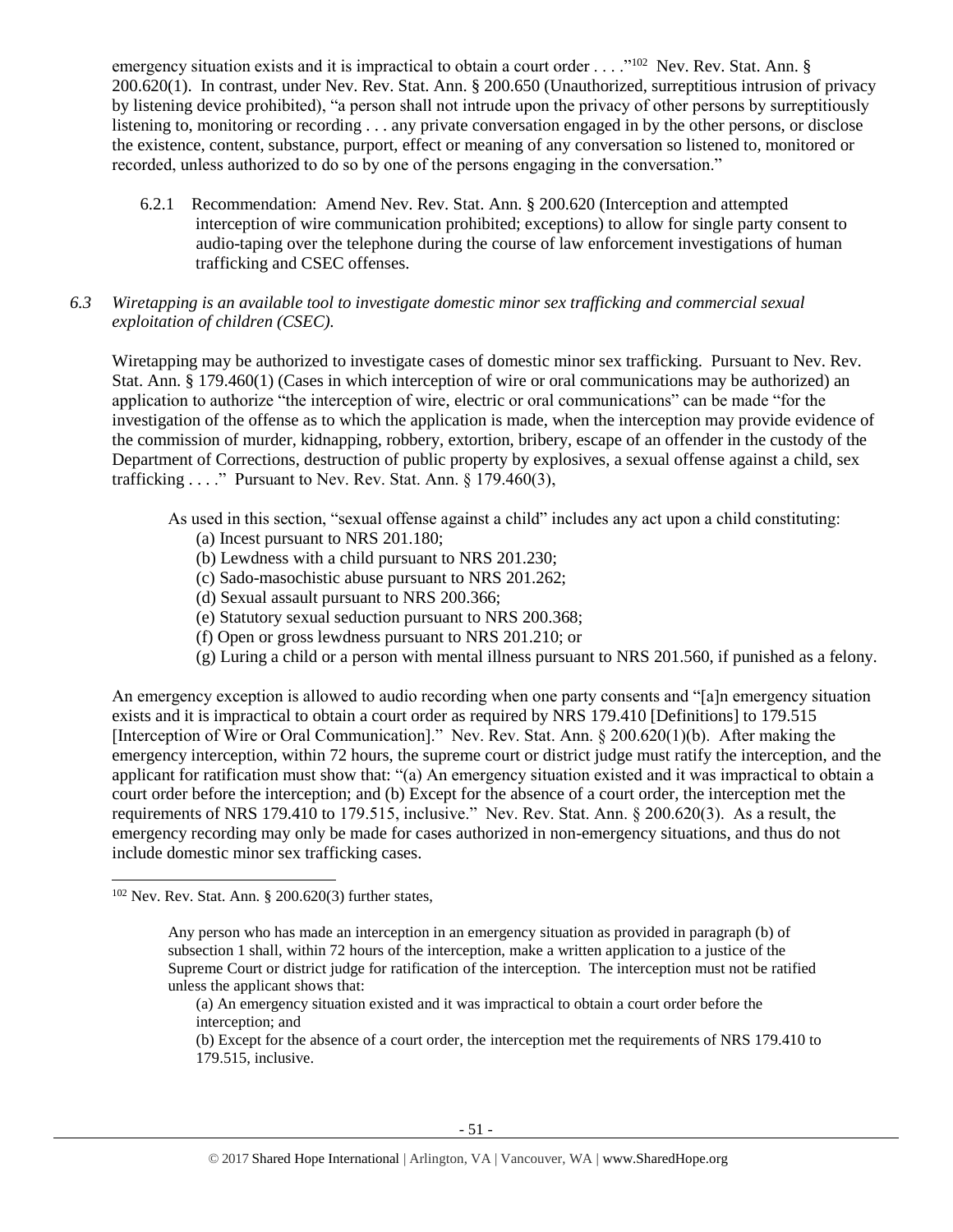- 6.3.1 Recommendation: Amend Nev. Rev. Stat. Ann. § 179.460(3) (Cases in which interception of wire or oral communications may be authorized) to include Nevada's CSEC laws within the definition of a "sexual offense against a child."
- *6.4 Using a law enforcement decoy posing as a minor to investigate buying or selling of commercial sex acts is not a defense to soliciting, purchasing, or selling sex with a minor.*

Nevada's trafficking and CSEC laws do not prohibit a defense based on the use of a law enforcement decoy posing as a minor to investigate the offense.<sup>103</sup> However, a decoy may be used under the non-commercial sex offense, Nev. Stat. Ann. § 201.560(1) (Definitions; exceptions; penalties), which provides

a person commits the crime of luring a child if the person knowingly contacts or communicates with or attempts to contact or communicate with: . . . (b) Another person whom he or she believes to be a child less than 16 years of age and at least 5 years younger than he or she is, regardless of the actual age of that other person, with the intent to solicit, persuade or lure the person to engage in sexual conduct.<sup>104</sup>

- 6.4.1 Recommendation: Amend Nev. Rev. Stat. Ann. § 201.300(2) (Pandering and sex trafficking: Definitions; penalties; exception) and CSEC laws to prohibit a defense to prosecution based on the use of a law enforcement decoy posing as a minor.
- *6.5 Using the Internet or electronic communications to investigate buyers and traffickers is a permissible investigative technique.*

Nev. Rev. Stat. Ann. § 201.560 (Definitions; exception; penalties) allows law enforcement to utilize the internet or electronic communications to investigate domestic minor sex trafficking. Nev. Rev. Stat. Ann. § 201.560(4) makes it a crime for a person "through the use of a computer, system or network: (a) with the intent to engage in sexual conduct with the child, [or] person believed to be a child . . . to engage in sexual conduct."<sup>105</sup> Through the inclusion of the term "believed to be a child," the statute appears to permit law enforcement to pose as minors and investigate cases of domestic minor sex trafficking online.

<sup>105</sup> *See supra* note [40.](#page-14-0)

<sup>&</sup>lt;sup>103</sup> Some statutes may assist law enforcement using decoys in undercover operations, but do not prohibit a defense based on use of a law enforcement decoy. Under Nev. Rev. Stat. Ann. § 200.735 (Exemption for purposes of law enforcement),

The provisions of NRS 200.710 to 200.730 [Definitions; Unlawful to use minor in producing pornography or as subject of sexual portrayal in performance; Promotion of sexual performance of minor unlawful; Preparing, advertising or distributing materials depicting pornography involving minor unlawful; Use of Internet to control visual presentation depicting sexual conduct of person under 16 years of age; Possession of visual presentation depicting sexual conduct of person under 16 years of age unlawful], inclusive, do not apply to law enforcement personnel during the investigation or prosecution of a violation of the provisions of NRS 200.710 to 200.730, inclusive.

Under the chapter entitled "Motor Vehicle Drivers' Licenses (Uniform Act)", and pursuant to Nev. Rev. Stat. Ann. § 483.340(3), "The Department may issue a driver's license for purposes of identification only for use by officers of local police and sheriffs' departments, agents of the Investigation Division of the Department of Public Safety while engaged in special undercover investigations relating to narcotics or prostitution . . . ." It is unclear whether this statute can allow the officer to pose as a minor, but it is clear an officer is allowed to conduct undercover investigations related to prostitution, which could involve domestic minor sex trafficking victims. <sup>104</sup> *See supra* note [40.](#page-14-0)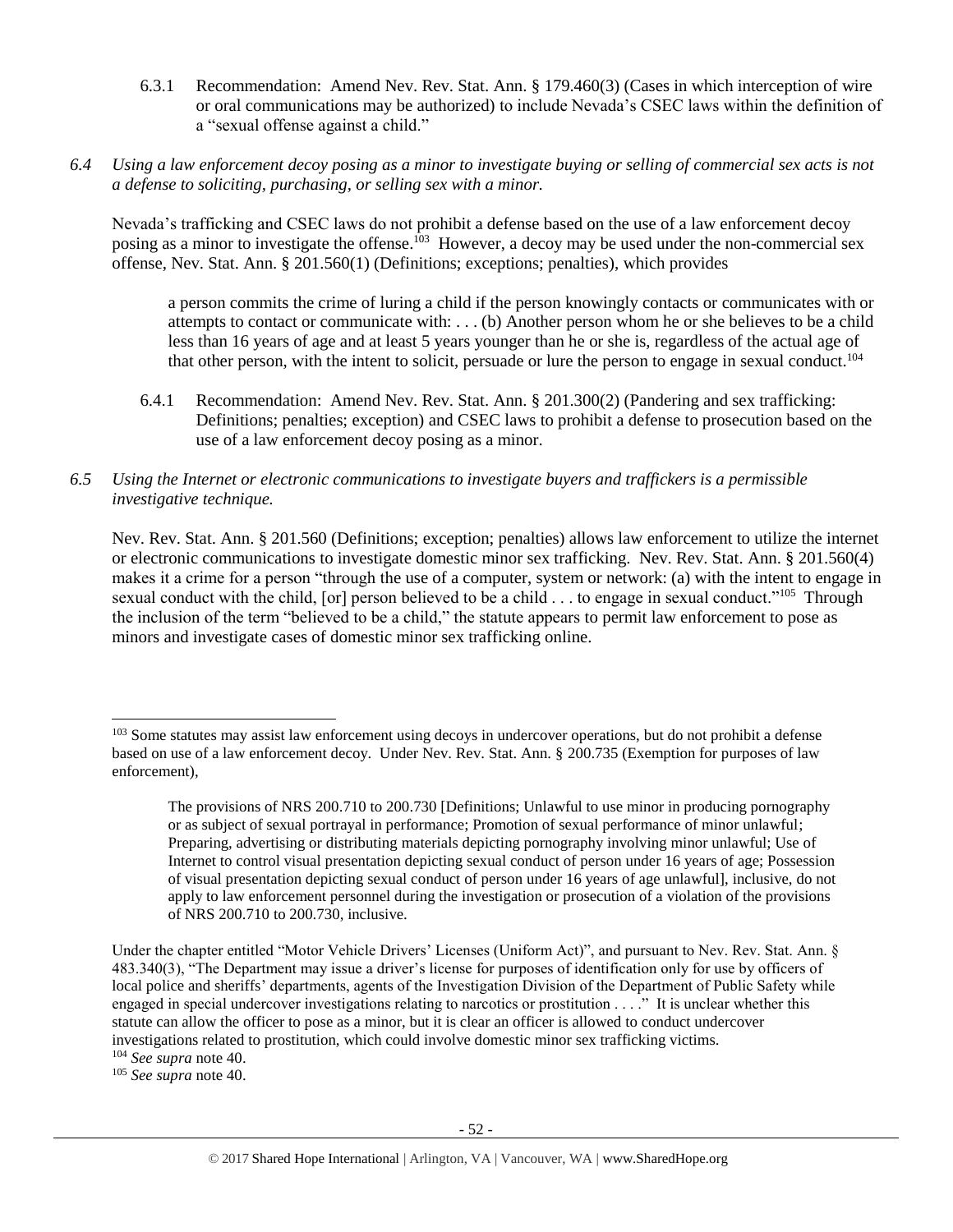## *6.6 State law requires reporting of missing children and recovered missing children.*

Nevada imposes certain reporting requirements concerning missing and exploited children.<sup>106</sup> An "exploited child" is defined as "a person under the age of 18 years who has been: (a) Used in the production of pornography in violation of the provisions of NRS 200.710; (b) Subjected to sexual exploitation as defined in NRS 432B.110 ["Sexual exploitation" defined];<sup>107</sup> or (c) Employed or exhibited in any injurious, immoral or dangerous business or occupation in violation of the provisions of NRS 609.210." Nev. Rev. Stat. Ann. 432.150(3).

Pursuant to Nev. Rev. Stat. Ann. § 432.200(1) (Duties of law enforcement agency receiving report of missing child; request for and use of identifying information; notification that child is found or returned),

<sup>106</sup> Pursuant to Nev. Rev. Stat. Ann. § 432.157,

 $\overline{a}$ 

1. The Office of Advocate for Missing or Exploited Children is hereby created within the Office of the Attorney General. The Advocate for Missing or Exploited Children may be known as the Children's Advocate.

2. The Attorney General shall appoint the Children's Advocate. The Children's Advocate is in the unclassified service of the State.

3. The Children's Advocate:

(a) Must be an attorney licensed to practice law in this state;

(b) Shall advise and represent the Clearinghouse on all matters concerning missing or exploited children in this state; and

(c) Shall advocate the best interests of missing or exploited children before any public or private body. 4. The Children's Advocate may:

(a) Appear as an amicus curiae on behalf of missing or exploited children in any court in this state; (b) If requested, advise a political subdivision of this state concerning its duty to protect missing or exploited children;

(c) Recommend legislation concerning missing or exploited children; and

(d) Investigate and prosecute any alleged crime involving the exploitation of children, including, without limitation, sex trafficking in violation of subsection 2 of NRS 201.300 [Pandering and sex trafficking: definition; penalties; exception] or a violation of NRS 201.320 [Living from earnings of prostitute; penalty].

5. Upon request by the Children's Advocate, a district attorney or local law enforcement agency in this state shall provide all information and assistance necessary to assist the Children's Advocate in carrying out the provisions of this section.

6. The Children's Advocate may apply for any available grants and accept gifts, grants, bequests, appropriations or donations to assist the Children's Advocate in carrying out his or her duties pursuant to this section. Any money received by the Children's Advocate must be deposited in the Special Account for the Support of the Office of Advocate for Missing or Exploited Children, which is hereby created in the State General Fund.

7. Interest and income earned on money in the Special Account must be credited to the Special Account. 8. Money in the Special Account may only be used for the support of the Office of Advocate for Missing or Exploited Children and its activities pursuant to subsection 2 of NRS 201.300 [Pandering and sex trafficking: definition; penalties; exception], NRS 201.320 [Living from earnings of prostitute; penalty] and 432.150 to 432.220, inclusive.

9. Money in the Special Account must remain in the Special Account and must not revert to the State General Fund at the end of any fiscal year.

<sup>107</sup> Pursuant to Nev. Rev. Stat. Ann. § 432B.110 ("Sexual exploitation" defined), "sexual exploitation" is defined as "forcing, allowing or encouraging a child: 1. To solicit for or engage in prostitution; 2. To view a pornographic film or literature; and 3. To engage in: (a) Filming, photographing or recording on videotape; or (b) Posing, modeling, depiction or a life performance before an audience, which involves the exhibition of a child's genitals or any sexual conduct with a child as defined in NRS 200.700."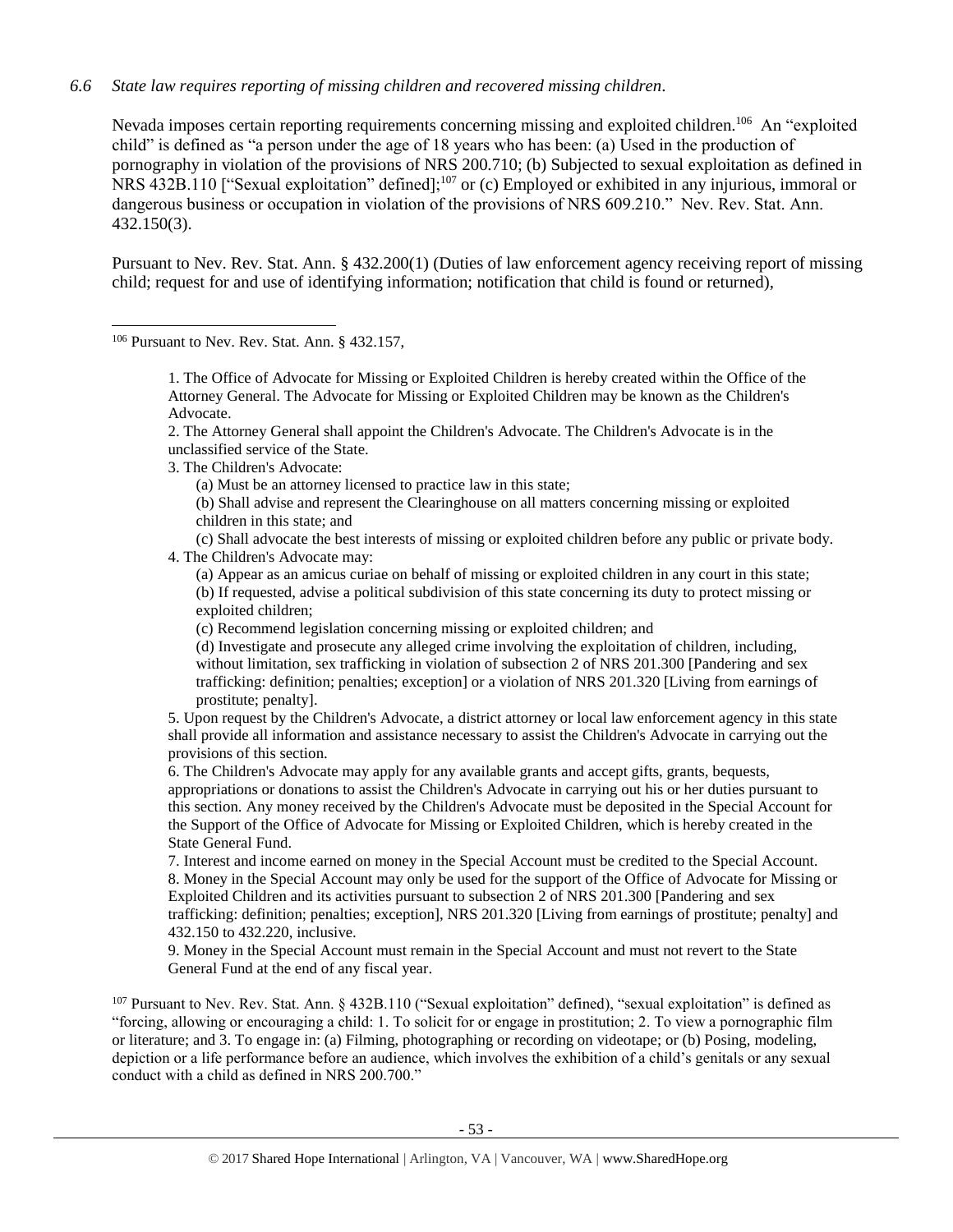A law enforcement agency shall accept every report of a missing child which is submitted to the agency, including, but not limited to, a report made by telephone. Upon receipt of such a report, the agency shall immediately conduct a preliminary investigation and classify the cause of the disappearance of the child as "runaway," "abducted by the parent of the child," "abducted by a stranger" or "cause of disappearance unknown," and shall:

(a) Transmit all available information about the child to the Clearinghouse within 36 hours after the report is received; $108$ 

(b) Immediately notify such persons and make such inquiries concerning the missing child as the agency deems necessary;

. . . .

 $\overline{a}$ 

(d) Enter into the National Crime Information Center's Missing Person File, as miscellaneous information, any person reasonably believed to have unlawfully abducted or detained the missing child, or aided or abetted the unlawful abduction or detention.

If the child is recovered, the law enforcement agency must transmit this information to the national Crime Information Center and Clearinghouse. Nev. Rev. Stat. Ann. § 432.200(4).

Pursuant to Nev. Rev, Stat. Ann. § 432B.165 (Authority of agency which provides child welfare services and other entities to provide information to assist in locating a missing child; information not confidential), child welfare agencies must promptly report missing children who have been in agency custody. Nev. Rev, Stat. Ann. § 432B.165 states,

An agency which provides child welfare services that receives information concerning a child who has been placed in the custody of the agency who is missing, including, without limitation, a child who has run away or has bee1n abducted, shall report the information to the appropriate law enforcement agency as soon as practicable, but not later than 24 hours after receiving such information, for investigation pursuant to NRS [432.200.](http://www.leg.state.nv.us/NRS/NRS-432.html#NRS432Sec200)

And, pursuant to Nev. Rev. Stat. Ann. § 432B.190(3) (Regulations to be adopted by Division of Child and Family Services.), the Division of Child and Family Services must adopt procedures for

(a) Expeditiously locating any missing child who has been placed in the custody of an agency which provides child welfare services;

(b) Determining the primary factors that contributed to a child who has been placed in the custody of an agency which provides child welfare services running away or otherwise being absent from foster care, and to the extent possible and appropriate, responding to those factors in current and subsequent placements; and

(c) Determining the experiences of a child who has been placed in the custody of an agency which provides child welfare services during any period the child was missing, including, without limitation, determining whether the child may be a victim of sexual abuse or sexual exploitation.

<sup>108</sup> "A law enforcement agency, upon receiving and verifying a report of a missing child, shall immediately transmit the full contents of the report by the fastest means available to the Clearinghouse." Nev. Rev Stat. Ann. § [432.205.](http://www.leg.state.nv.us/NRS/NRS-432.html#NRS432Sec205)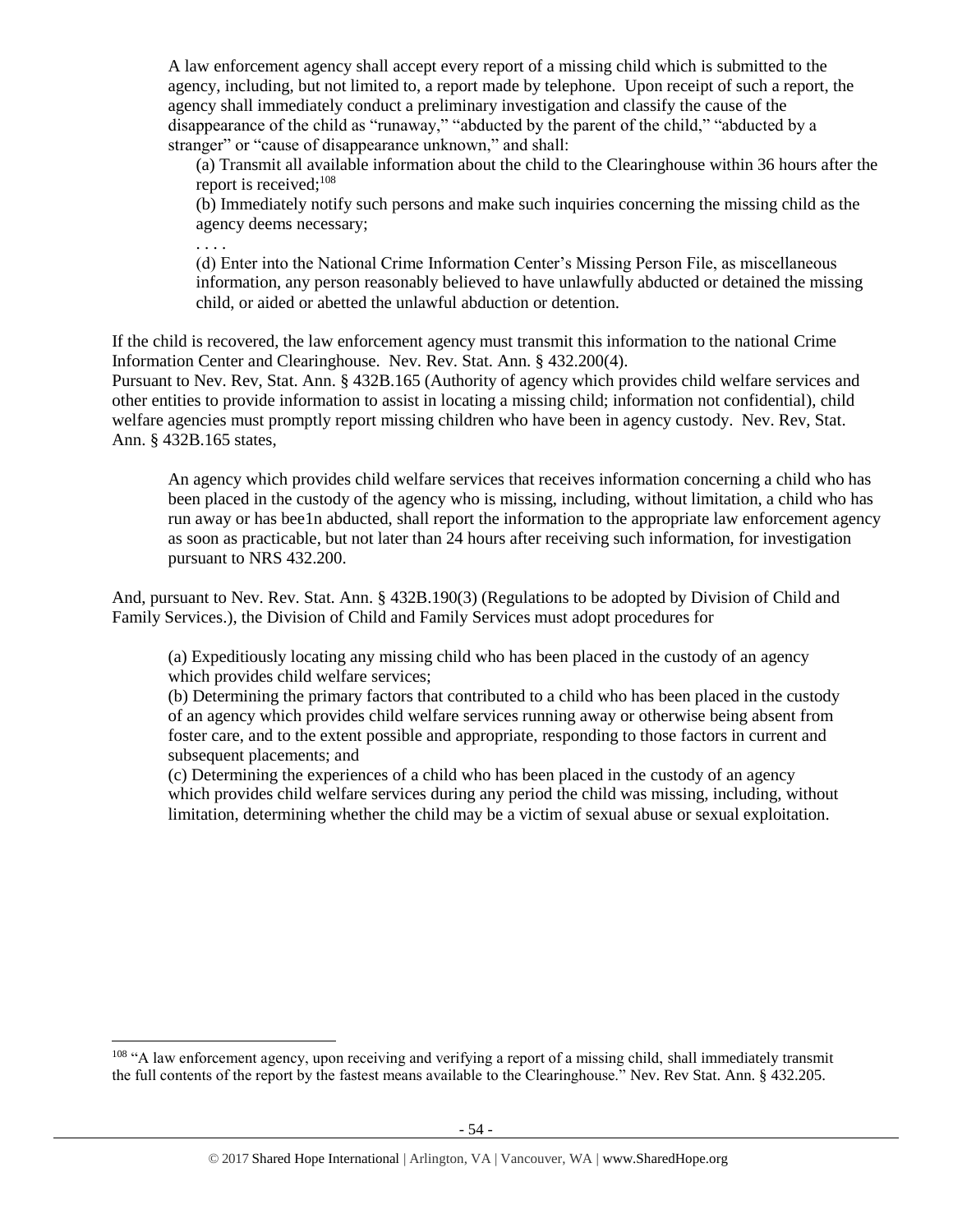## **APPENDIX A**

**Carson City:** Pursuant to Carson City, Nev., Mun. Code § 8.04.110<sup>109</sup> (Prostitution and related offenses),

It is unlawful, anywhere in Carson City, for any person:

1. To commit prostitution, or to offer to secure another for the purpose of prostitution, or for other lewd or indecent act or to induce, entice or procure a person who is in any thoroughfare or public or private place, to commit any such acts, or who, in any way, aids or abets or participates in the doing of any of the acts enumerated in this section;

2. To keep, set up, maintain, or operate, lease or rent, any place, structure, building or conveyance for the purpose of prostitution;

3. To occupy any place, structure, building or conveyance for the purpose of prostitution, or for any person to permit any place, structure, building or conveyance owned by him or under his control to be used for the purpose of prostitution, with the knowledge or reasonable cause to know that the same is, or is to be used for such purpose; or for any person to lease or rent to another person any place, structure, building or room for the purpose of prostitution;

4. To receive or to offer or agree to receive any person into any place, structure, building or conveyance for the purpose of prostitution; or to permit any person to remain there for such purpose;

5.To transport or direct any other person to any place within Carson City, when the announced purpose of such person is to be transported or directed to any such place for the purpose of prostitution, or to offer or agree so to transport or direct any such other person; 6. To advertise or publicly solicit in Carson City the availability of transportation from Carson City to some other place for the express or obvious purpose of prostitution even if such activities are not prohibited in such other place.

A violation of this ordinance is punishable by imprisonment in the city jail for up to 6 months, a fine not to exceed \$1,000, or both. Carson City, Nev., Mun. Code § 8.04.130 (Penalties).

**Churchill County:** Pursuant to Churchill Cnty., Nev., Code § 5.20.040<sup>110</sup> (Prostitution unlawful unless licensed),

> A. It is unlawful for any person to keep, own or operate any house of prostitution within the county, except as provided in this chapter.

B. It is unlawful to practice prostitution,<sup>111</sup> to allow acts of prostitution or sex for hire services, to solicit business for a prostitute or to procure any person for the purpose of prostitution within the county, except on a premises licensed under this chapter. "Out dates"<sup>112</sup> or "outcalls"<sup>113</sup> are prohibited. This chapter does not authorize operation of an escort service.

<sup>&</sup>lt;sup>109</sup> All Carson City, Nevada, Municipal Code provisions, unless otherwise noted, are taken from Carson City, Nev., Mun. Code (Codified through Ord. No. 2010-15, passed December 16, 2010 (Supp. No. 41, 3-11)), *available at* http://library.municode.com/index.aspx?clientID=16249&stateID=28&statename=Nevada.

<sup>110</sup> All Churchill County, Nevada, Code provisions, unless otherwise noted, are taken from Churchill Cnty., Nev., Code (Current through bill 2011-B passed April 20, 2011), *available at*

http://www.sterlingcodifiers.com/codebook/index.php?book\_id=351.

<sup>&</sup>lt;sup>111</sup> Churchill Cnty., Nev., Code § 5.20.010(B) (Applicability; definitions) defines "prostitution" as "[t]he performing of any of the following acts for hire by a prostitute with a patron, for a fee: engaging in sexual intercourse; oralgenital contact; or any touching of the sexual organs or any intimate part of the body of another person for the purpose of arousing or gratifying the sexual desire of either person. The term prostitution does not comprehend any sexually related act or activity defined as a crime pursuant to the Nevada Revised Statutes."

<sup>&</sup>lt;sup>112</sup> Churchill Cnty., Code  $\S$  5.20.010(B) defines "out date" as "[a]ny arrangement or arrangements whereby a prostitute and a patron meet at a location other than the licensed premises for the purpose of engaging in an act of prostitution."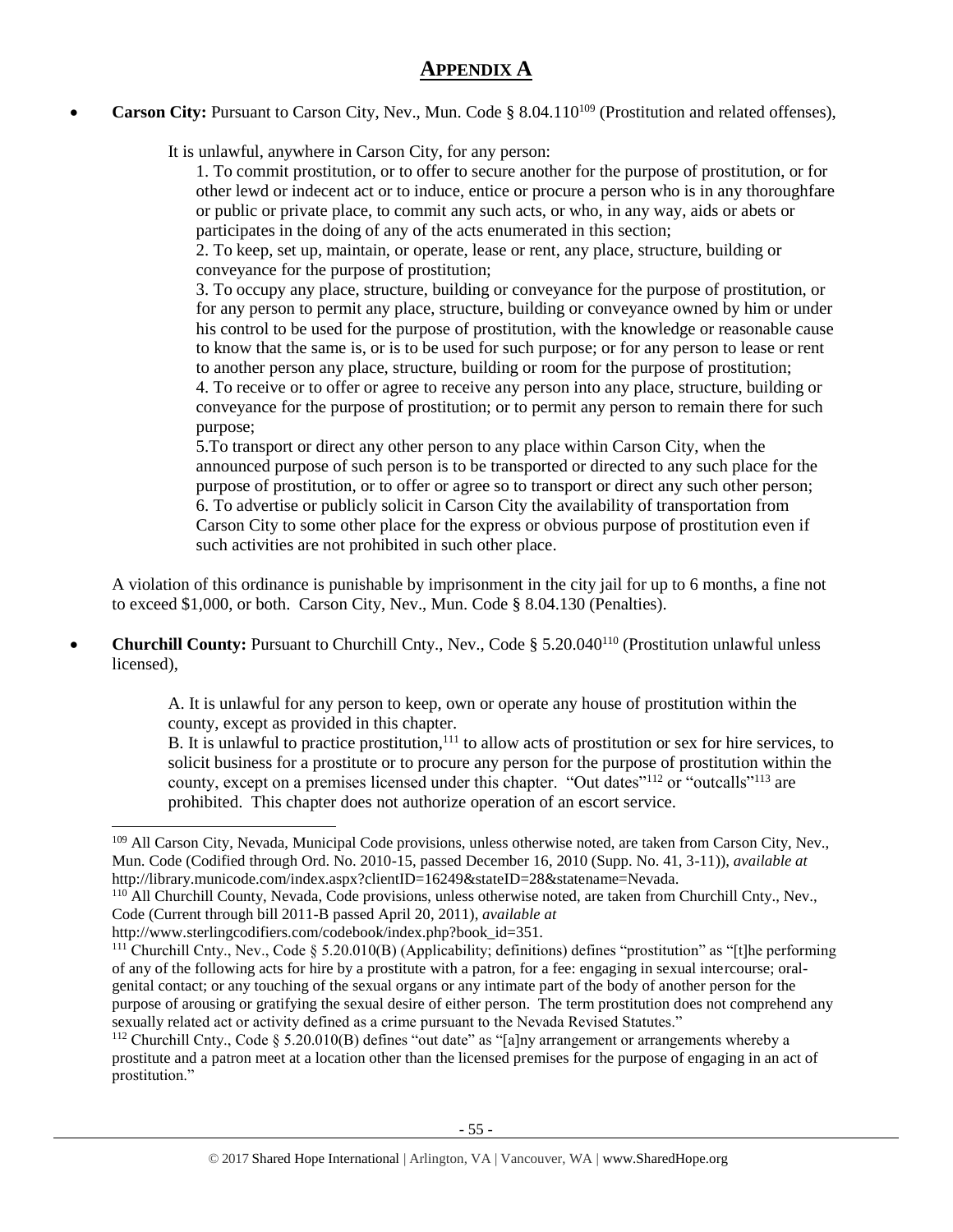Pursuant to Churchill Cnty., Nev., Code § 5.20.200(D)(6) (Work permit registration required), brothels may not employ persons under 21 years of age.

. . . .

 $\overline{a}$ 

A violation of Churchill Cnty., Nev., Code § 5.20.040 or Churchill Cnty., Nev., Code § 5.20.200 is a misdemeanor, punishable by imprisonment in the county jail for up to 6 months, a fine not to exceed \$1,000, or both. Churchill Cnty., Nev., Code § 5.20.060 (Violation; criminal penalty)

• **Clark County:** Under Clark Cnty., Nev., Code § 12.08.015<sup>114</sup> (Prostitution unlawful), "It is unlawful for any person to commit an act of prostitution."<sup>115</sup> Pursuant to Clark Cnty., Nev., Code § 12.08.020 (Accosting and soliciting unlawful), "It is unlawful for any person to accost, solicit or invite another in any public place<sup>116</sup> or in or from any building or vehicle by word, gesture, publication or any other means to commit, offer, agree to afford an opportunity to commit an act of prostitution." Clark Cnty., Nev., Code § 12.08.060 (Resorting unlawful) makes it illegal for a person to "resort to any public place for the purpose of inducing, enticing, soliciting for or procuring another to commit an act of prostitution."

It is also unlawful under Clark Cnty., Nev., Code § 12.08.025 (Maintaining a place of prostitution unlawful) "for any person to own, lease, operate, maintain, reside in, visit or entice or attempt to entice another to reside in or visit any building or place with knowledge that acts of prostitution occurs [sic] therein." Clark Cnty., Nev., Code § 12.08.050 (Allowing premises to be used for prostitution unlawful) makes it illegal for any person or business enterprise to knowingly lease or rent a building or portion of a building for use in an act of prostitution.

Under Clark Cnty., Nev., Code § 12.08.030 (Loitering for the purpose of soliciting unlawful),

It is unlawful for any person to remain or wander about in a public place and repeatedly beckon to, or repeatedly stop, or repeatedly attempt to stop, or repeatedly attempt to engage passers-by in conversation, or repeatedly stop or attempt to stop motor vehicles, or repeatedly interfere with the free passage of other persons, for the purpose of prostitution, or of patronizing a prostitute.

Clark Cnty., Nev., Code § 12.08.040 (Aiding and abetting unlawful) states,

It is unlawful for any person to knowingly aid or abet any act of prostitution or to:

(a) Secure or offer to secure another for the purpose of committing an act of prostitution; or (b) Knowingly transport a person into or within the county with the purpose to promote that person's engaging in prostitution, or procuring or paying for transportation with that purpose; or

<sup>114</sup> All Clark County, Nevada, Code provisions, unless otherwise noted, are taken from Clark Cnty, Nev., Code (Codified through Ordinance No. 3959, passed June 7, 2011 (Supplement No. 90, 6-11)), *available at*  http://library.municode.com/index.aspx?clientID=16214&stateID=28&statename=Nevada.

<sup>&</sup>lt;sup>113</sup> Churchill Cnty., Nev., Code § 5.20.010 (B) defines "outcall" as "[a]ny arrangement or arrangements whereby a prostitute and a patron agree to meet at a location other than the licensed premises for the purpose of engaging in an act of prostitution."

<sup>&</sup>lt;sup>115</sup> Clark Cnty., Nev., Code § 12.08.010(a) (Definitions) defines prostitution as "engaging in sexual intercourse, oralgenital contact, anal-genital contact, oral-anal contact, or sado-masochistic abuse as defined in NRS 201.262, or any touching of the sexual organs or female breast of a person for monetary consideration, whether by credit, cash or check except between persons who are legally married to each other."

<sup>&</sup>lt;sup>116</sup> Clark Cnty., Nev., Code  $\S$  12.08.010(e) defines public place as, "any place of business, public building, or other building open to the general public, street, sidewalk, bridge, alley or alleyway, plaza, park, driveway, parking lot or transportation facility or the doorways and entrance ways to any building which fronts on any of the aforesaid places, or a motor vehicle in or on any such place."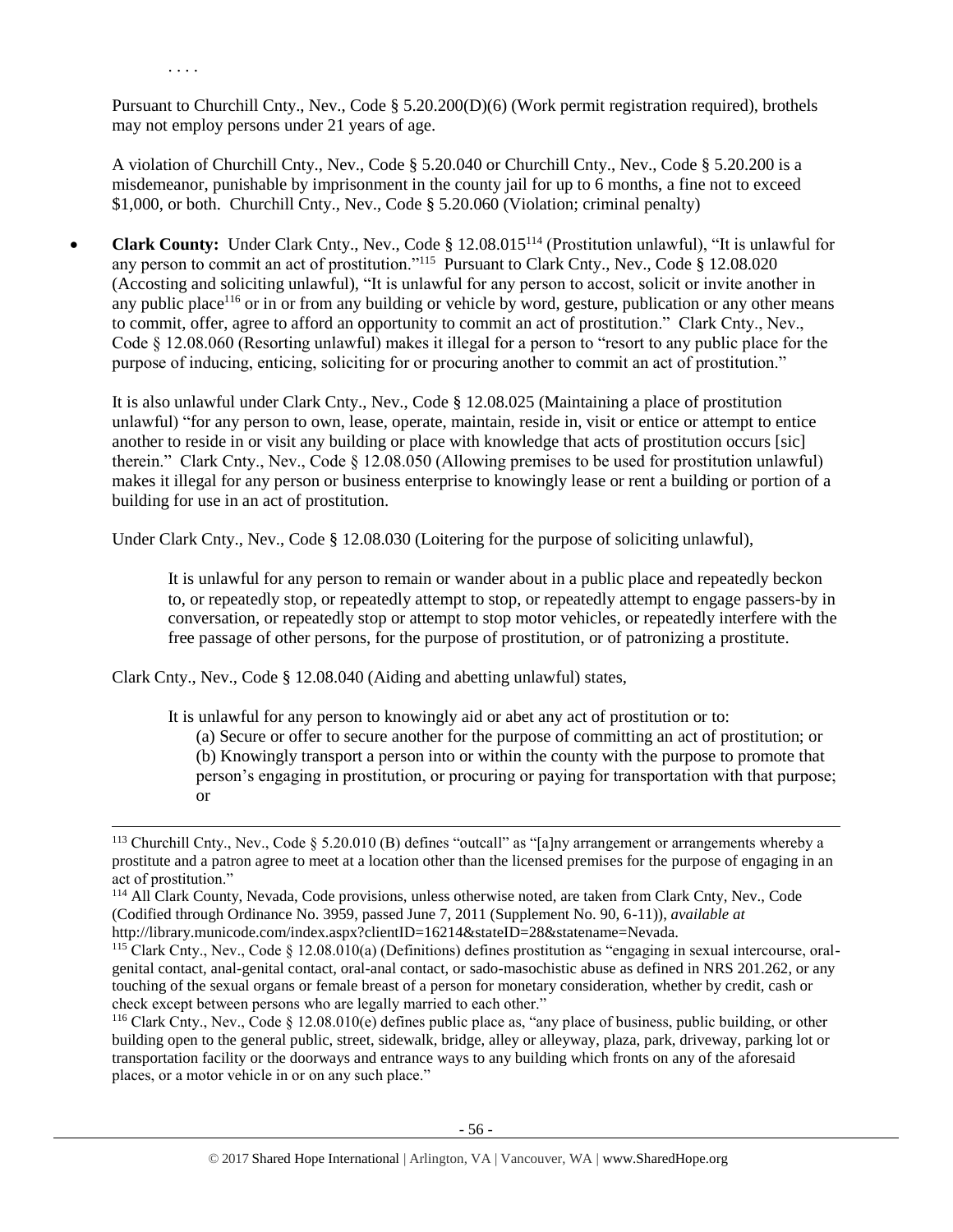(c) Knowingly receive, offer or agree to receive another into any place or building for the purpose of performing an act of prostitution, or knowingly permit another to remain there for any such purpose; or

(d) Direct another to any place for the purpose of committing an act of prostitution.

A violation of any of these ordinances is a misdemeanor, punishable by imprisonment in the county jail for up to 6 months, a fine not to exceed \$1,000, or both. Clark Cnty., Nev., Code § 12.08.090(a) (Penalties).

• **Las Vegas:** Las Vegas, Nevada is a city incorporated in Clark County, Nevada. Pursuant to Las Vegas, Nev., Mun. Code §  $10.36.020^{117}$  (Acts of prostitution or pandering),

> (A) It is unlawful for anyone, other than a Peace Officer acting within the scope of his or her employment, to:

 $(1)$  Commit, engage in, institute, solicit, offer or agree to commit an act of prostitution;<sup>118</sup>

(2) Attempt to commit, engage in, or institute an act of prostitution; or

(3) Intentionally facilitate, allow, permit, encourage, procure, negotiate or provide a fee $119$  for an act of prostitution.

(B) It is unlawful for anyone, other than a Peace Officer acting within the scope of his or her employment, to:

(1) Secure or offer to secure another person for the purpose of committing a violation of Subsection (A) of this Section;

(2) Knowingly transport, offer to transport, or seek transport for a person into or within the City for the purpose of committing a violation of Subsection (A) of this Section, or to procure or pay for transportation for that purpose;

(3) Knowingly receive, offer or agree to receive another into any motor vehicle, place or building for the purpose of committing a violation of Subsection (A) of this Section;

(4) Direct another to any motor vehicle or place for the purpose of committing a violation of Subsection (A) of this Section;

(5) Attempt to detect the presence or identity of a Police Officer, Peace Officer, or other law enforcement officer for the purpose of attempting to avoid or escape criminal liability for violating, or attempting to violate this Chapter, by:

(a) Exposing or touching or seeking to expose or touch an intimate body part of another or one's self, or asking, soliciting, encouraging or attempting to procure another to do the same; or

(b) Inquiring, in any manner, as to whether another person is a Peace Officer, Police Officer, or other law enforcement officer;

(6) Possess or acquire a prescription or non-prescription controlled substance for the purposes of facilitating a violation of this Chapter or a benefit therefrom, including acquiring or possessing such substance to:

(a) Complete a barter, trade or exchange;

<sup>&</sup>lt;sup>117</sup> All Las Vegas, Nevada, Municipal Code provisions, unless otherwise noted, are taken from Las Vegas, Nev., Mun. Code (Codified through Ordinance No. 6149, passed May 4, 2011 (Supp. No. 7)), *available at*  http://library.municode.com/index.aspx?clientID=14787&stateID=28&statename=Nevada.

<sup>&</sup>lt;sup>118</sup> Las Vegas, Nev., Mun. Code  $\S 10.36.010$  (Definitions) defines prostitution as, "an act, by any person, for a fee, of engaging in an act of lewdness, sexual intercourse, oral-genital contact or any touching of the sexual organs or other intimate parts of another person, clothed or unclothed, for the purpose of arousing or gratifying the sexual desire of either person or a third person."

<sup>119</sup> Las Vegas, Nev., Mun. Code § 10.36.010 defines fee, regardless of whether it is "quantified", as "anything of monetary value, service, consideration, trade, barter, exchange, accommodation, or other compensation, whether agreed to, received, offered, solicited, promised, suggested, or expected by any party to a transaction."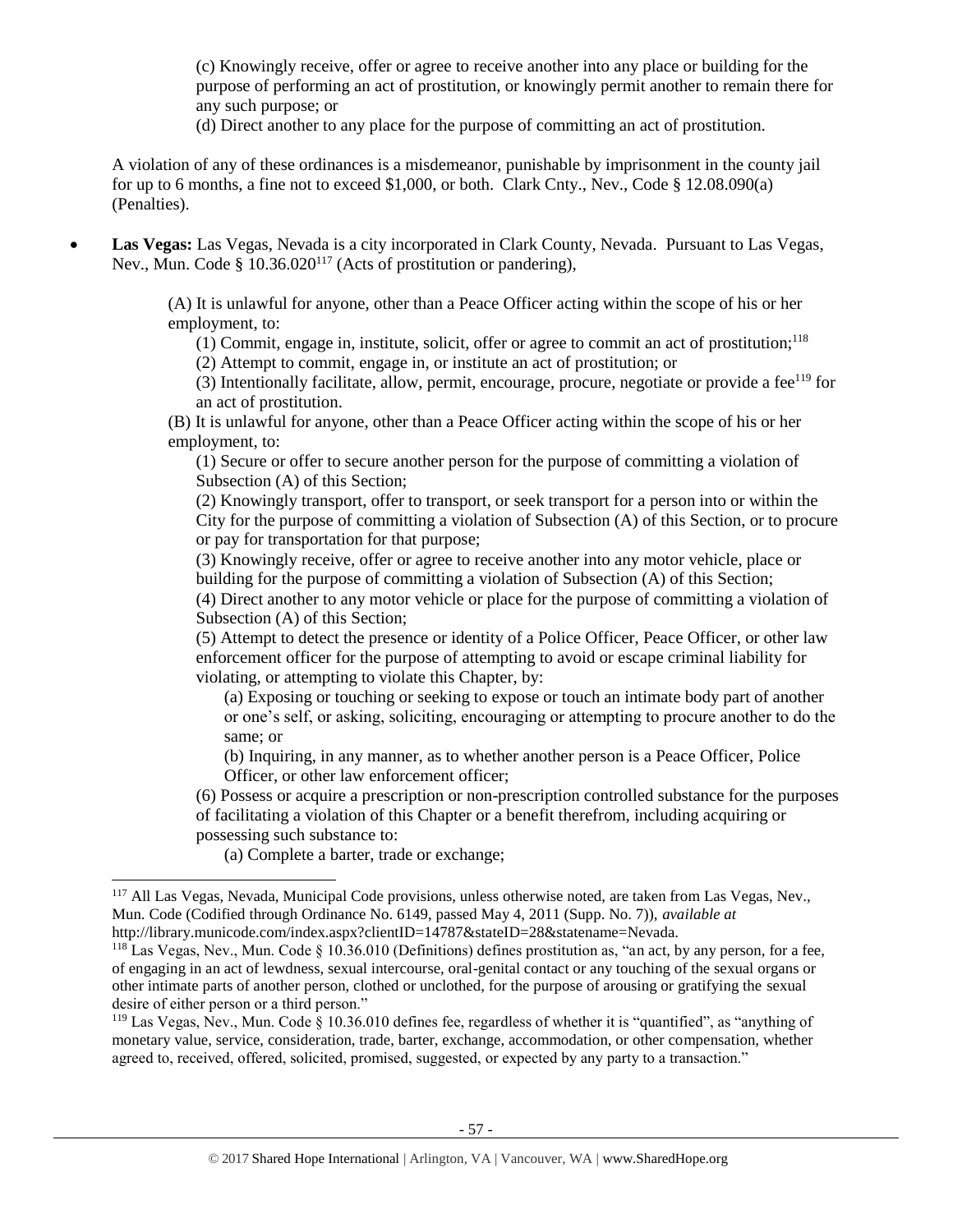(b) Enhance sexual performance or sexual gratification; or

(c) Incapacitate another so as to steal a thing of value from such other person; or (7) Knowingly, in any other way, aid, abet or participate in an act of prostitution or pandering.

(C) It is not a defense to a charge of offering or agreeing to an act of prostitution that there was an absence of an intent to institute, commit, engage in, procure, facilitate or carry through with an act of prostitution.

Under Las Vegas, Nev., Mun. Code § 10.36.030 (Loitering for prostitution), It is unlawful for anyone, other than a Peace Officer acting within the scope of his or her employment, to do the following:

(A) Remain or wander about in a public place and repeatedly beckon to, or repeatedly stop, or repeatedly attempt to stop, or repeatedly attempt to engage passers-by in conversation, or repeatedly stop or attempt to stop motor vehicles, or repeatedly interfere with the free passage of other persons, for the purpose of committing a violation of Section  $10.36.020^{120}$ ; or (B) Remain or wander about in or upon private property after having been warned against trespassing on such property and repeatedly beckon to, or repeatedly stop, or repeatedly attempt to stop, or repeatedly attempt to engage passers-by in conversation, or repeatedly stop or attempt to stop motor vehicles, or repeatedly interfere with the free passage of other persons, for the purpose of committing a violation of Section  $10.36.020$ <sup>121</sup>

A first violation of Las Vegas, Nev., Mun. Code § 10.36.020 or Las Vegas, Nev., Mun. Code § 10.36.030 is a misdemeanor, punishable by up to six months imprisonment, a \$1000 fine, or both. Las Vegas, Nev., Mun. Code §§ 10.36.050(A) (Violation—penalty), 1.24.010 (Designated). A second offense of either ordinance committed within 3 years of the first offense of either ordinance is punishable by at least 30 days in jail and a fine not less than \$250. Las Vegas, Nev., Mun. Code § 10.36.050(A)(1). Any subsequent offense of either ordinance committed within 3years of a second offense of either ordinance is punishable by imprisonment of at least 6months and a fine not less than \$250. Las Vegas, Nev., Mun. Code § 10.36.050(A)(2).

**Douglas County:** Pursuant to Douglas Cnty., Nev., Code, § 9.20.020<sup>122</sup> (Solicitation of prostitution— Unlawful),

> A. It is unlawful in Douglas County for any person to accost, solicit<sup>123</sup> or invite another in any public place, or in or from any building or vehicle by word, gesture or any other means to commit, offer, agree, or afford an opportunity to commit an act of prostitution.<sup>124</sup> B. It is unlawful for any person to resort to an [sic] public place for the purpose of inducing, enticing, procuring or soliciting another to commit an act of prostitution.

l

 $120$  Las Vegas, Nev., Mun. Code § 10.36.020 (Acts of prostitution or pandering).

<sup>121</sup> Las Vegas, Nev., Mun. Code § 10.36.020 (Acts of Prostitution or Pandering).

<sup>&</sup>lt;sup>122</sup> All Douglas County, Nevada, Code provisions, unless otherwise indicated, are taken from Douglas Cnty., Nev., Code, *available at* http://www.douglascountynv.gov/sites/County\_Code/ (last visited Aug. 31, 2011).

<sup>&</sup>lt;sup>123</sup> Douglas Cnty., Nev., Code  $\S 9.20.010(B)$  (Definitions) defines solicitation of an act of prostitution as, "asking, appealing, entreating, inviting, imploring, luring, pleading, tempting, or otherwise importuning another to commit an act of prostitution."

<sup>&</sup>lt;sup>124</sup> Douglas Cnty., Nev., Code § 9.20.010(A) defines prostitution as, "engaging in any sexual activity, including but not limited to, sexual intercourse, masturbation, fellatio, cunnilingus, sodomy, or other infamous crime against nature, or other sexual activity or conduct of a deviate nature, for compensation of any kind."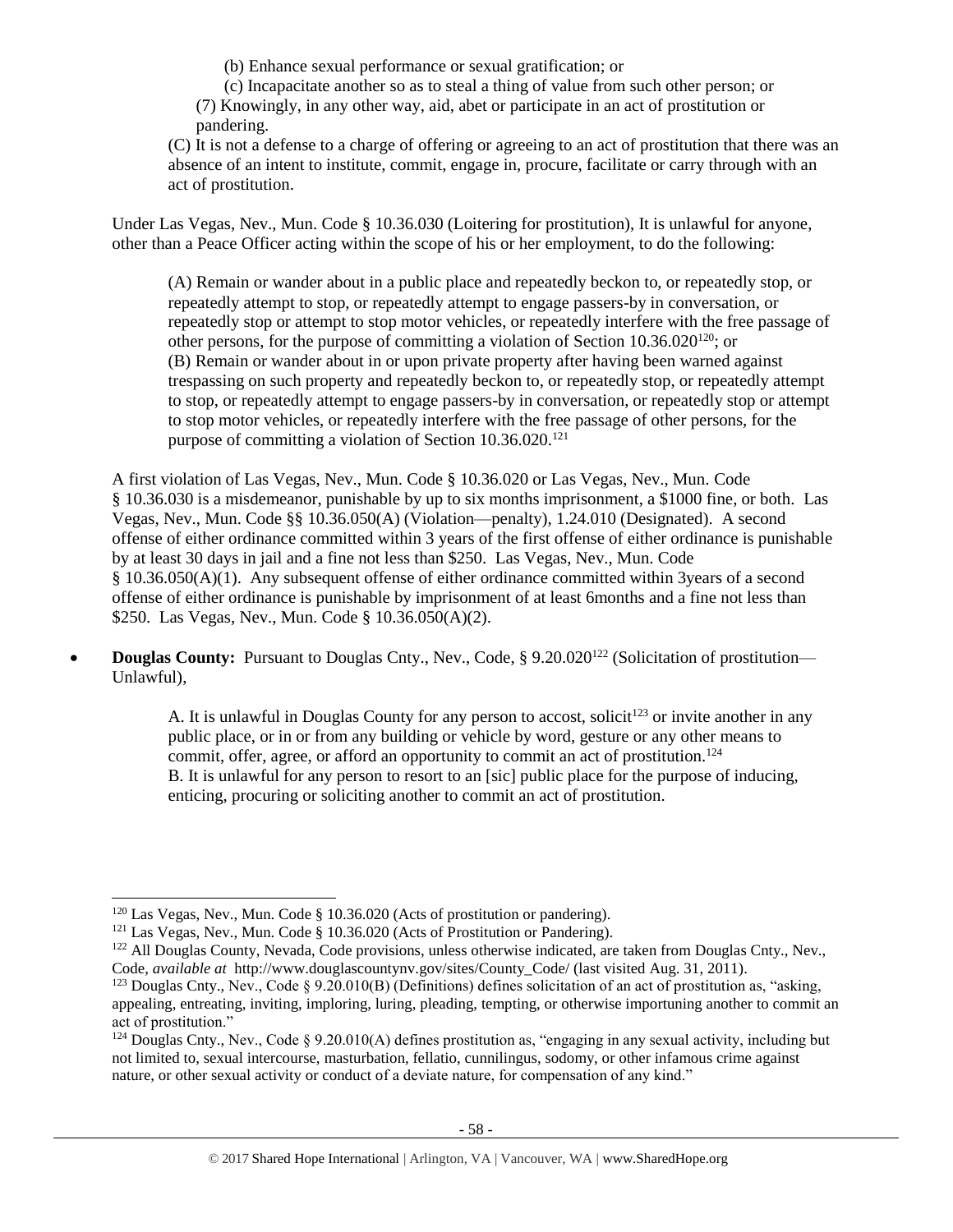Under Douglas Cnty., Nev., Code, § 9.20.030 (Loitering for the purposes of prostitution—unlawful),

A. It is unlawful for any person to loiter in or near any public place, quasi-public place or thoroughfare in a manner and under circumstances manifesting the purpose of inducing, enticing or soliciting another to commit an act of prostitution.

B. Among the circumstances which may be considered in determining whether the purpose is manifested is that the person repeatedly beckons to, stops, attempts to stop or repeatedly engages persons passing in conversation, or repeatedly stops or attempts to stop motor vehicle operators by hailing, waving of arms or any other bodily gesture, or any combination of this chapter. C. No arrest shall be made for violation of this subsection unless the arresting party first affords the person an opportunity to explain his or her conduct. No one shall be convicted of violating this subsection if it appears at trial that the explanation given was true and disclosed a lawful purpose.

Pursuant to Douglas Cnty., Nev., Code § 9.20.040 (Abetting prostitution—unlawful),

A. It is unlawful for any person to knowingly in any manner aid or abet any act of prostitution, which includes, but is not limited to:

1. Securing or offering to secure another for the purpose of committing an act of prostitution; or

2. Knowingly transport a person into or within the county with the purpose to promote that person's engaging in prostitution, or procuring or paying for transportation with that purpose; or

3. Knowingly receive, offer or agree to receive another into any place or building for the purpose of performing an act of prostitution, or to knowingly permit another to remain there for any such purpose; or

4. Direct another to any place in the county for the purpose of committing an act of prostitution.

B. It is unlawful for any person, partnership, firm, association or corporation to knowingly lease or rent any hotel, motel, building, house, apartment, office, room, premises or portion thereof to any person, partnership, firm, association or corporation to be used as, or for the purpose of using the premises for a place of prostitution or to knowingly suffer or permit the same to be used for prostitution.

A violation of any of these ordinances is a misdemeanor, punishable by imprisonment in the county jail for up to 6 months, a fine not to exceed \$1,000, or both. Douglas Cnty., Nev., Code §§ 9.20.050 (Penalties), 1.08.010(A) (Designated).

• **Elko County:** Pursuant to Elko Cnty., Nev., Code § 7-1-6(A)<sup>125</sup> (Prostitution), prostitution is unlawful in unincorporated areas of the county. The "unincorporated area" of the county does not include, "those areas of Elko County that are incorporated pursuant to the laws of the state: the cities of Elko, Carlin and Wells." Elko Cnty., Nev., Code § 7-1-6(F). A violation of this ordinance is a misdemeanor, punishable by imprisonment in the county jail for up to 6 months, a fine not exceeding \$500.00, or both. Elko Cnty., Nev., Code § 7-1-6(B).

l

<sup>125</sup> Unless otherwise stated, all Elko County, Nevada, Code provisions are taken from Elko Cnty., Nev., Code (codified through Ord. No. 06-2010, passed August 5, 2010), *available at*  http://www.sterlingcodifiers.com/codebook/index.php?book\_id=569.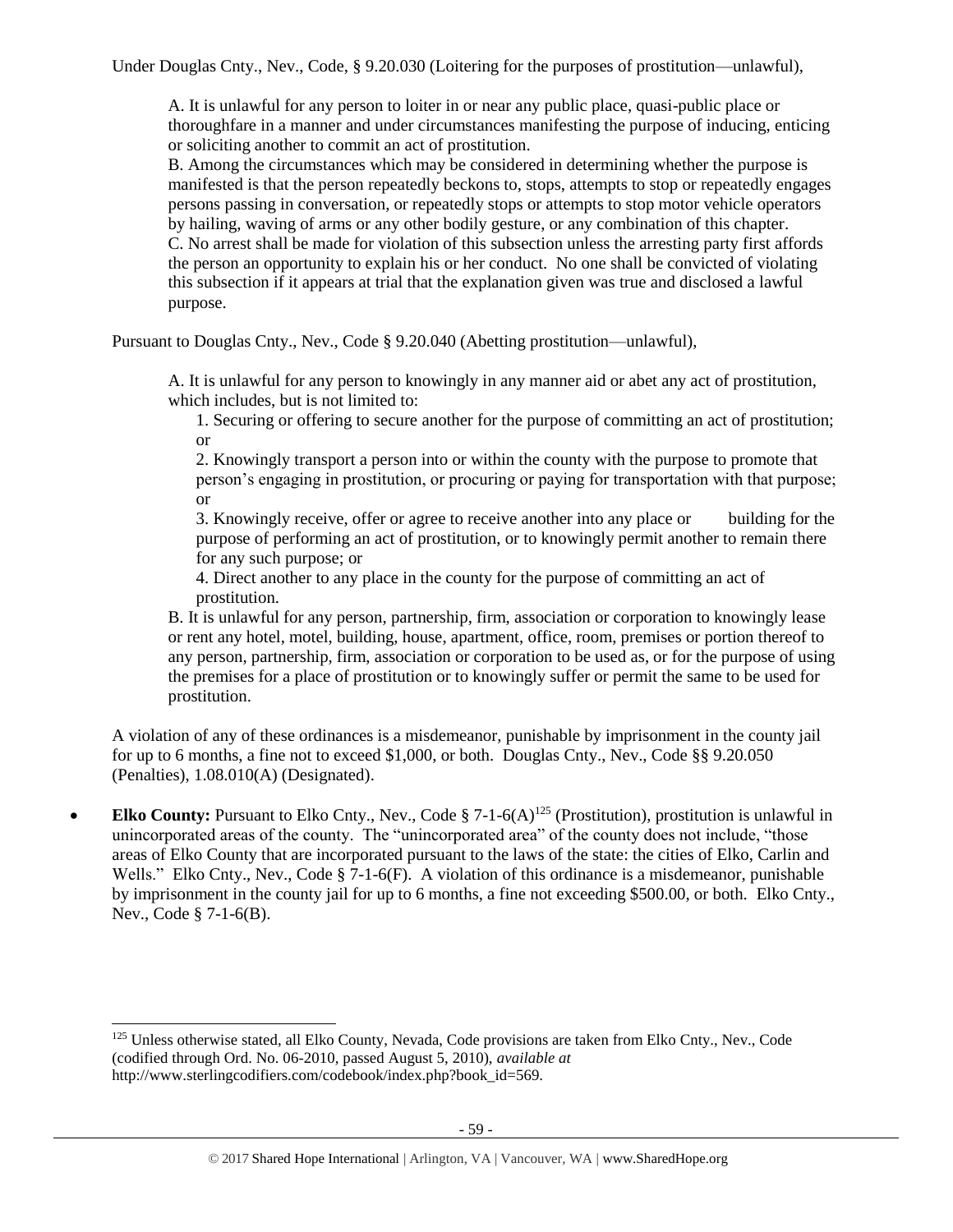**Carlin, Elko County:** Carlin is a city incorporated in Elko County, Nevada. Pursuant to Carlin, Nev., City Code § 5-9-4<sup>126</sup> (Prostitution; unlawful under certain conditions),

(A) It is unlawful for any person, firm or corporation to keep or operate any house of prostitution, house of ill fame or bawdyhouse of any description within the city, except as herein provided in [Carlin, Nev., Mun. Code, Title 5, Chapter 9, Carlin Brothel Code].

(B) It is unlawful for any person to practice prostitution, to solicit business for a prostitute or to procure any person for the purpose of prostitution within the city, except as herein provided in [Carlin, Nev., Mun. Code, Title 5, Chapter 9, Carlin Brothel Code].

No prostitute below the age of 21 can be given a work card. Carlin, Nev., City Code  $\S 5-9-14(C)(8)$ (Prostitute Registration and work card).

A violation of Carlin, Nev., City Code § 5-9-4 or Carlin, Nev., City Code § 5-9-14 is a misdemeanor, punishable by imprisonment in the city or county jail for up to 6 months, a fine not exceeding \$1,000, or both. Carlin, Nev., City Code § 1-4-1 (General Penalty).

**Elko, Elko County:** Elko is a city incorporated in Elko County, Nevada. Pursuant to Elko, Nev., City Code § 4-9-3<sup>127</sup> (Unlawful under certain conditions),

A. It is unlawful for any person, firm or corporation to keep, own or operate any house of prostitution<sup>128</sup>, house of ill fame or bawdy house of any description within the city, except as herein provided in [Elko, Nev., Mun. Code, Title 4, Chapter 9, Prostitution]. B. It is unlawful for any owner or bartender/manager of a licensed brothel<sup>129</sup> to allow any person to practice prostitution or to solicit business for a prostitute or to procure any person for the purpose of prostitution within the city, except within the premises of a licensed brothel and within the boundaries of the restricted commercial district as set forth in the city zoning code. There will be no "out dates." That is, prostitutes shall not be hired from a brothel for the purpose of prostitution to accompany a customer outside the brothel from which the prostitute is employed. All soliciting of prostitution and acts of prostitution must take place inside the premises of a licensed brothel.

C. In the trial of any case arising under the provisions of subsection A or B of this section, evidence of general reputation shall be competent evidence as to the question of the ill fame of any house of prostitution and to the question of the ill fame of any person alleged to be practicing prostitution.

Pursuant to Elko, Nev., City Code § 4-9-13(D)(7) (Work permit registration requirements), no prostitute can be younger than 21 years of age.

 $\overline{a}$ 

<sup>127</sup> Unless otherwise stated, all Elko, Nevada Code provisions are taken from Elko, Nev., City Code (codified through Ord. No. 735, passed May 10, 2011), *available at* 

<sup>126</sup> Unless otherwise stated, all Carlin, Nevada Code provisions are taken from Carlin., Nev., City Code (codified through Ord. No. 234, passed December 8, 2010), *available at* 

http://www.sterlingcodifiers.com/codebook/index.php?book\_id=677.

http://www.sterlingcodifiers.com/codebook/index.php?book\_id=316http://www.sterlingcodifiers.com/codebook/ind ex.php?book\_id=569.

 $128$  Elko, Nev., City Code § 4-9-4 (Definitions) defines a house of prostitution as, "any building in which sexual acts are provided or performed for a fee."

 $129$  Elko, Nev., City Code § 4-9-4 defines a brothel as, "a duly licensed house of prostitution operated in accordance with the provisions of [Elko, Nev., Mun. Code Title 4 Ch. 9 Prostitution]."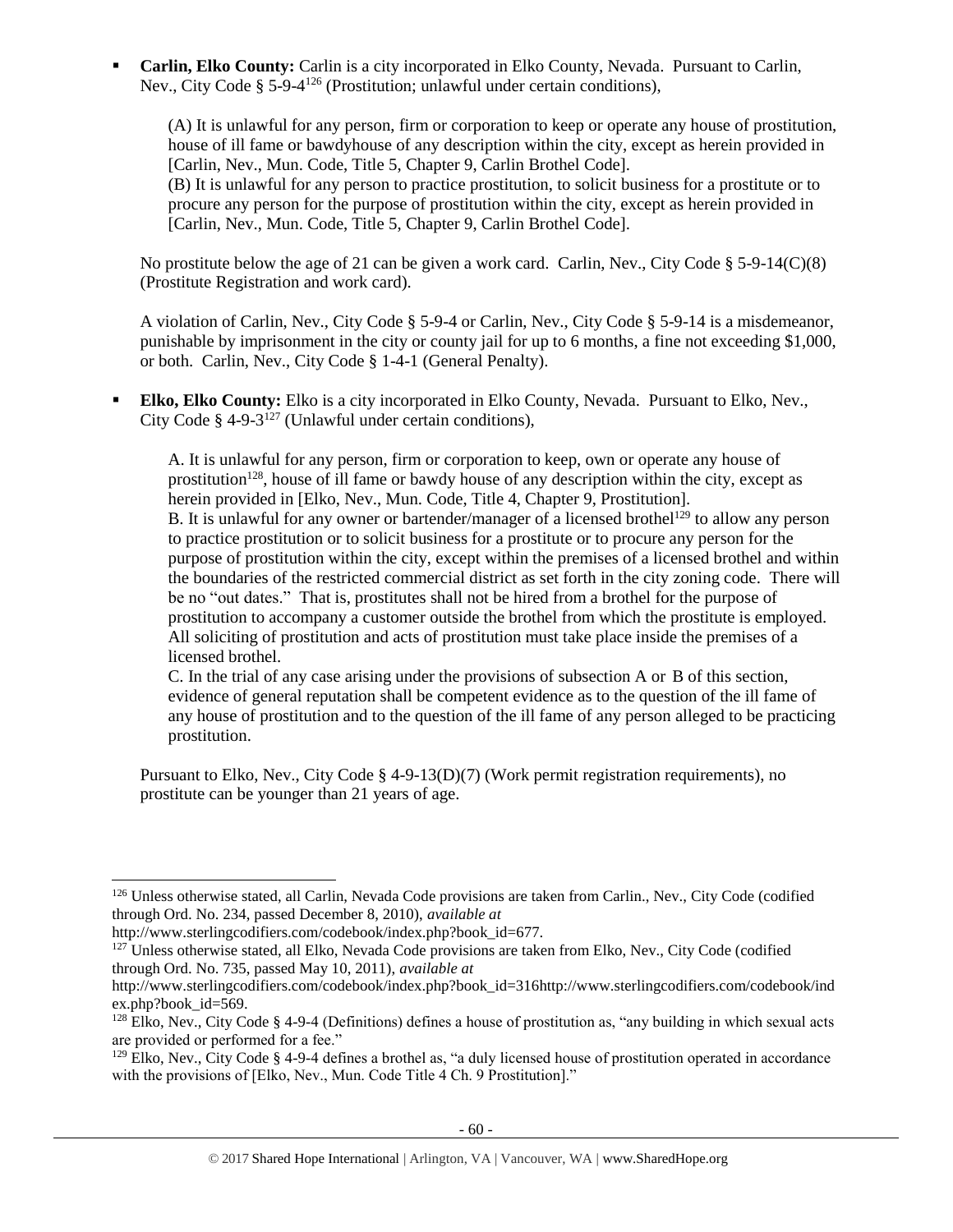A violation of Elko, Nev., City Code § 4-9-3 or Elko, Nev., City Code § 4-9-13 is a misdemeanor, punishable by imprisonment for up to 6 months, a fine not exceeding \$1,000, or both. Elko, Nev., City Code § 4-9-20 (Criminal penalty).

▪ **West Wendover, Elko County:** West Wendover is a city incorporated in Elko County, Nevada. Pursuant to West Wendover, Nev., City Code  $\S$  4-2-7<sup>130</sup> (Prostitution),

. . . .

B. Prostitution<sup>131</sup> Prohibited: It shall be unlawful for any person to engage in prostitution or solicitation within the city.

C. House Of Ill Fame Prohibited: It shall be unlawful for any person to establish, maintain or operate a house of ill fame or repute or any other business employing any male or female for the purpose of prostitution within the city.

. . . .

Violation of this ordinance is a misdemeanor, punishable by imprisonment in the city or county jail for up to 6 months, a fine not exceeding \$1,000, or both. West Wendover, Nev., City Code §§ 4-2- 7(D), 1-4-1(A) (General Penalty).

## • **Humboldt County:**

**Winnemucca, Humboldt County:** Winnemucca is a city incorporated in Humboldt County, Nevada. Pursuant to Winnemucca, Nev., Mun. Code § 9.12.030<sup>132</sup> (Prostitution and pandering–exceptions),

A. Except as provided in subsection C of this section, it is unlawful for any person:

1. To aid, offer or agree to commit any lewd or indecent act or any act of prostitution;

2. To offer to secure or secure another for the purpose of committing any act of prostitution, fornication, assignation or any other lewd or indecent act with any other person

3. To be in or near any thoroughfare or public place for the purpose of inducing, enticing or procuring another to commit an act of lewdness, fornication or unlawful sexual intercourse; 4. Knowingly to receive, offer or agree to receive any person into any place or building for the purpose of assignation or of performing any act of lewdness or fornication or knowingly to permit any person to remain there for any such purposes;

5. In any way to aid, abet or participate in the doing of any of these acts prohibited by this subsection.

. . . .

 $\overline{a}$ 

C. Notwithstanding the provisions of subsections A and B of this section, prostitution may be engaged in within any structure or building which is situated in Block 40 or Block 41 of the Riverside Addition to the city, provided that such premises has been issued a valid city brothel business license and each employee or independent contractor therein holds a valid city brothel work and valid health card, if applicable.

<sup>&</sup>lt;sup>130</sup> Unless otherwise stated, all West Wendover, Nevada Code provisions are taken from West Wendover, Nev., City Code (codified through Ord. No. 2011-05, passed July 5, 2011), *available at* 

http://www.sterlingcodifiers.com/codebook/index.php?book\_id=393.

<sup>&</sup>lt;sup>131</sup> West Wendover, Nev., City Code § 4-2-7(A) defines prostitution as "[t]he act or practice of offering the body for sexual relations for hire, by males or females."

<sup>&</sup>lt;sup>132</sup> All Winnemucca, Nevada, Code provisions, unless otherwise noted, are taken from Winnemucca, Nev., Mun.

Code (Codified through Ordinance 767, enacted October 6, 2009 (Supplement No. 6), *available at* 

http://library.municode.com/index.aspx?clientID=16703&stateID=28&statename=Nevada.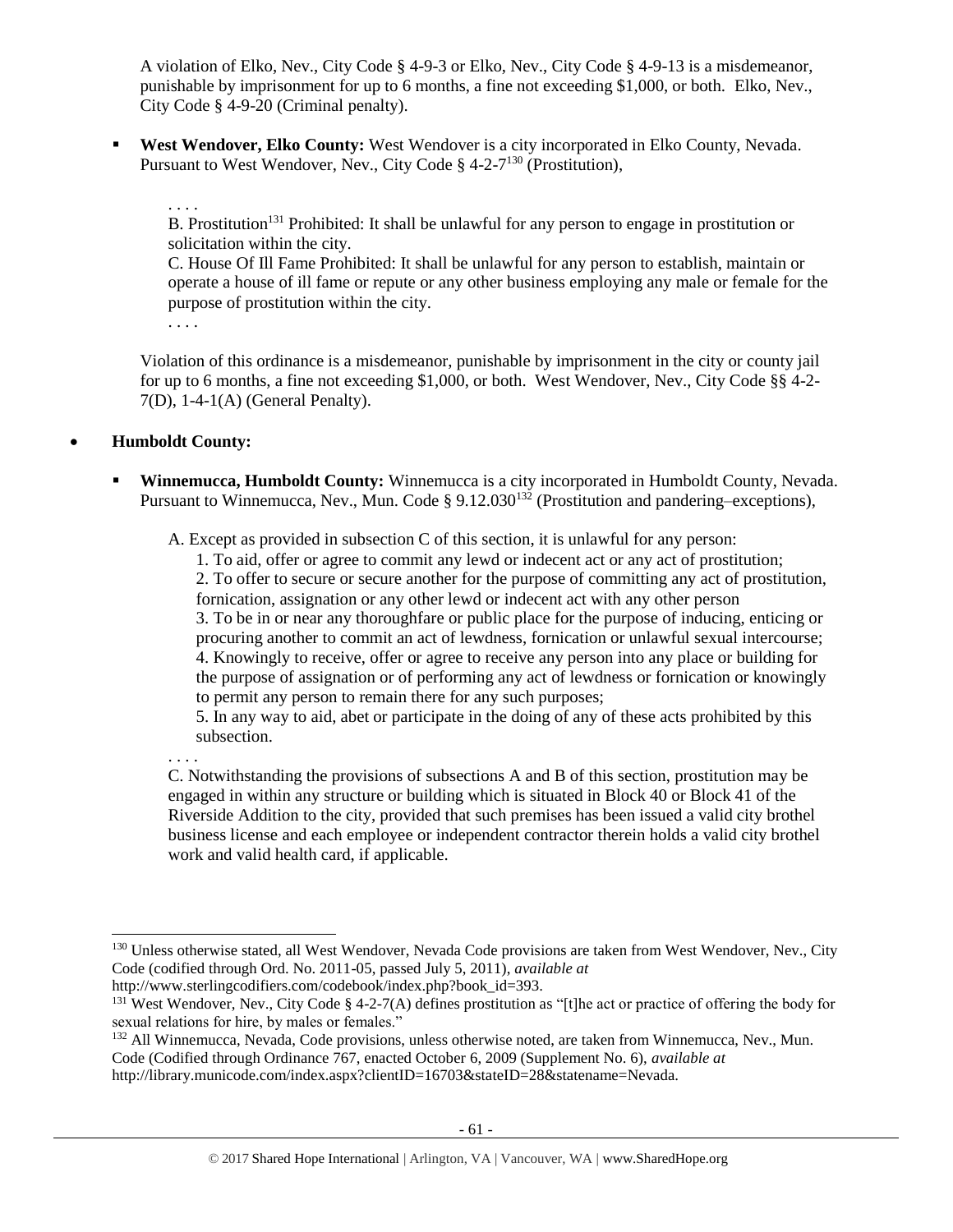A violation of this ordinance is a misdemeanor punishable by imprisonment for up to 6 months, a fine not to exceed \$1,000, or both. Winnemucca, Nev., Mun. Code §§ 9.12.050 (Prostitution and Pandering—exceptions), 1.16.020 (Punishment for misdemeanors).

## • **Lincoln County:** Pursuant to Lincoln Cnty., Nev., Code § 7-2-1<sup>133</sup> (Prostitution prohibited),

It shall be unlawful, as an act of prostitution, for any person within the county to engage in sexual intercourse for any money or thing of value with a person to whom he or she is not married, or to solicit a person to whom he or she is not married to have sexual intercourse for any money or thing of value with the person so soliciting.

Under Lincoln Cnty., Nev., Code, § 7-2-2 (Sexual intercourse for hire and lewd acts),

It shall be unlawful for any person to:

A. Receive money or other thing of value in exchange for another person committing a lewd act or an act of sexual intercourse.

B. Pay or offer or agree to pay another person to commit a lewd act or an act of sexual intercourse.

C. Commit or offer or agree to commit any lewd act.

D. Secure or offer another person for the purpose of committing a lewd act or an act of sexual intercourse for hire.

E. Induce, entice or procure, or attempt to induce, entice or procure another person, in or near any place frequented by the public or any public place, to commit a lewd act or an act of sexual intercourse for hire.

F. Knowingly transport any person to any place for the purpose of committing a lewd act or any act of sexual intercourse for hire.

G. Knowingly transport any person to any place for the purpose of offering or agreeing to pay another person to commit a lewd act or an act of sexual intercourse.

H. Knowingly receive, or offer or agree to receive, any person into any place or building for the purpose of performing a lewd act, or an act of sexual intercourse for hire, or to

knowingly permit any person to remain in any place or building for such purpose. I. Aid, abet, allow, permit or participate in the commission of any of the acts prohibited in

subsections A through H of this section.

A violation of any of these ordinances is a misdemeanor, punishable by imprisonment in the county jail for up to 6 months, a fine not to exceed \$1,000, or both. Lincoln Cnty., Nev., Code §§ 7-2-5 (Violation a misdemeanor), 1-4-1(B) (General penalty).

Lincoln Cnty., Nev., Code § 7-2-4 (Exception) creates an exception to these ordinances for activities "in a licensed house of prostitution pursuant to Nevada Revised Statutes section 201.354 et seq. (2003 Code)."<sup>134</sup> However, Lincoln County no longer licenses houses of prostitution.<sup>135</sup>

l

<sup>&</sup>lt;sup>133</sup> All Lincoln County, Nevada, Code provisions, unless otherwise noted, are taken from Lincoln Cnty., Nev., Code (Codified through Ordinance 2010-03, enacted August 2, 2010), *available at* 

http://www.sterlingcodifiers.com/codebook/index.php?book\_id=612.

<sup>&</sup>lt;sup>134</sup> Under Nev. Rev. Stat. 201.354 (Engaging in prostitution or solicitation for prostitution: penalty; exception),

<sup>1.</sup> It is unlawful for any person to engage in prostitution or solicitation therefor, except in a licensed house of prostitution.

<sup>2.</sup> A prostitute who violates subsection 1 is guilty of a misdemeanor.

<sup>. . . .</sup> 5. A customer who violates subsection 1 by soliciting a child for prostitution: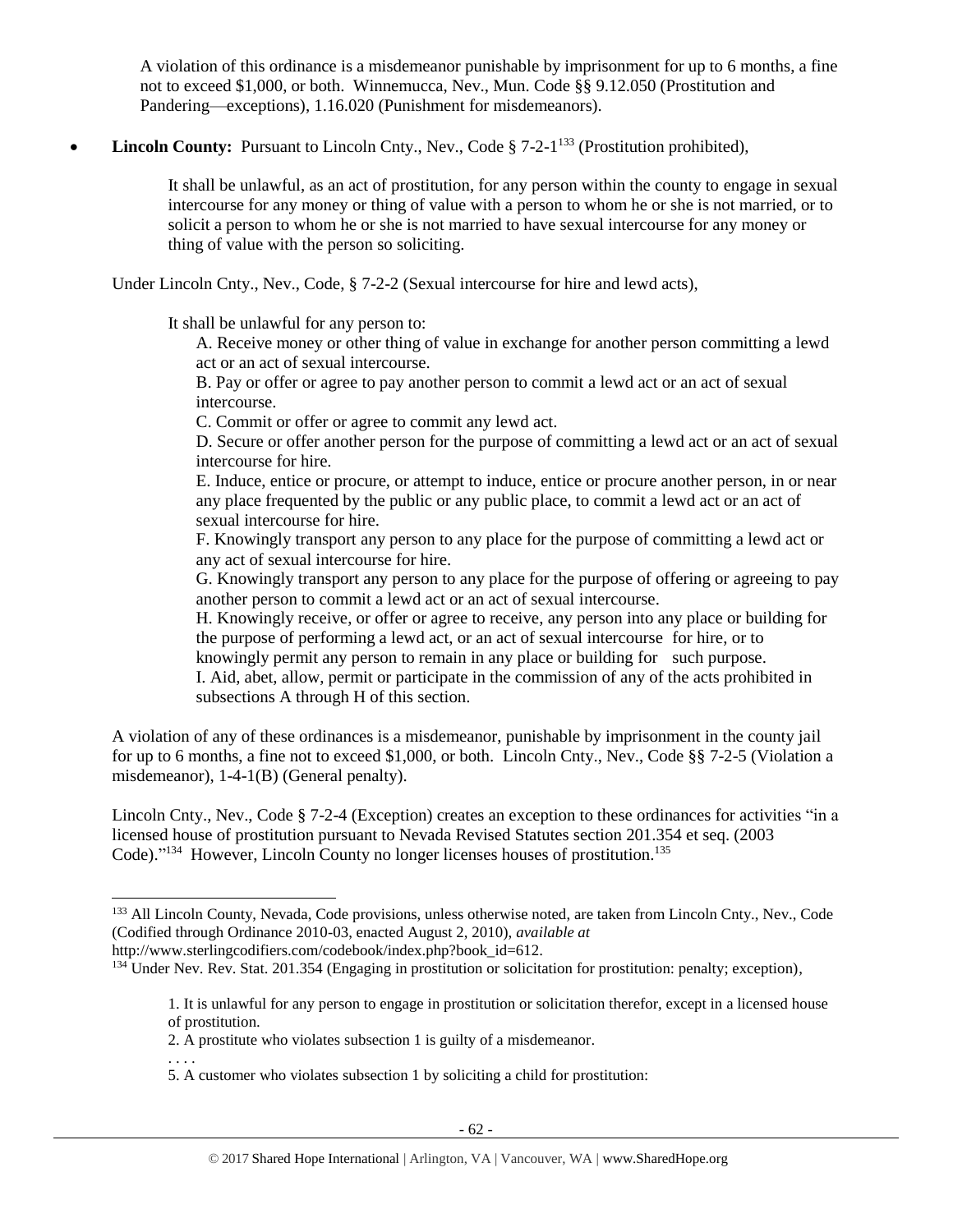**Lyon County:** Pursuant to Lyon Cnty. Nev., Code § 5.03.04<sup>136</sup> (Prostitution permitted; compliance with provisions),

> A. Prostitution Permitted: The operation of a house of prostitution within the County in accordance with the provisions of this Chapter does not constitute a public nuisance or an offense to public decency.

B. Compliance with Provisions:

1. Chapter Provisions:

a. It is unlawful for any person to keep or operate any house of prostitution, house of ill fame or bawdy house of any description within the County except as provided in this Chapter.

b. It is unlawful for any person to practice prostitution, to solicit business for a prostitute or to procure any person for the purpose of prostitution within the County except as provided in this Chapter.

2. Zoning: No licenses shall be issued without the prospective licensee first obtaining proper zoning for the proposed operation.

Violation of this ordinance is a misdemeanor. Lyon Cnty. Nev., Code § 1.04.01 (General penalty). Pursuant to Lyon Cnty., Nev., Code § 1.04.01 (General Penalty), misdemeanors are "punishable as provided in the [Nevada Revised Statutes] for misdemeanor violations." The Nevada Revised Statutes punish misdemeanors by either imprisonment for not more than 6 months, a fine not exceeding \$1,000, or both or a period of community service. Nev. Rev. Stat. 193.150 (Punishment of misdemeanors).

**Nye County:** Pursuant to Nye Cnty., Nev., Code § 9.20.160<sup>137</sup> (General prohibitions),

It is unlawful:

A. For any person under the age of twenty one (21) years to enter or be a patron of any house of prostitution;

B. For a licensee of any licensed house of prostitution, or for any employee of such licensee, to compel, entice, encourage, permit or suffer any person under the age of twenty one (21) years to enter or be a patron of any licensed house of prostitution;

D. For any person to engage in prostitution<sup>138</sup> or solicitation<sup>139</sup> therefor, except in a house of prostitution<sup>140</sup> licensed under this chapter.

(a) For a first offense, is guilty of a category E felony and shall be punished as provided in NRS 193.130 [.], and by a fine of not more than \$5,000.

(b) For a second offense, is guilty of a category D felony and shall be punished as provided in NRS 193.130.

(c) For a third or subsequent offense, is guilty of a category C felony and shall be punished as provided in NRS 193.130. The court shall not grant probation to or suspend the sentence of a person punished pursuant to this paragraph.

. . . .

*See supra* note [10.](#page-2-1)

 $\overline{a}$ 

<sup>135</sup> *See* Kuban v. McGinsey, 65 P.2d 623, 624 (Nev. 1980).

<sup>136</sup> All Lyon County, Nevada, Code provisions, unless otherwise noted, are taken from Lyon Cnty., Nev., Code (Codified through Ordinance 551, enacted May 19, 2011), *available at* 

http://www.sterlingcodifiers.com/codebook/index.php?book\_id=536.

<sup>137</sup> All Nye County, Nevada, Code provisions, unless otherwise noted, are taken from Nye Cnty., Nev., Code (Codified through Ordinance 434, enacted 2012), *available at* http://www.sterlingcodifiers.com /codebook/index.php?book\_id=648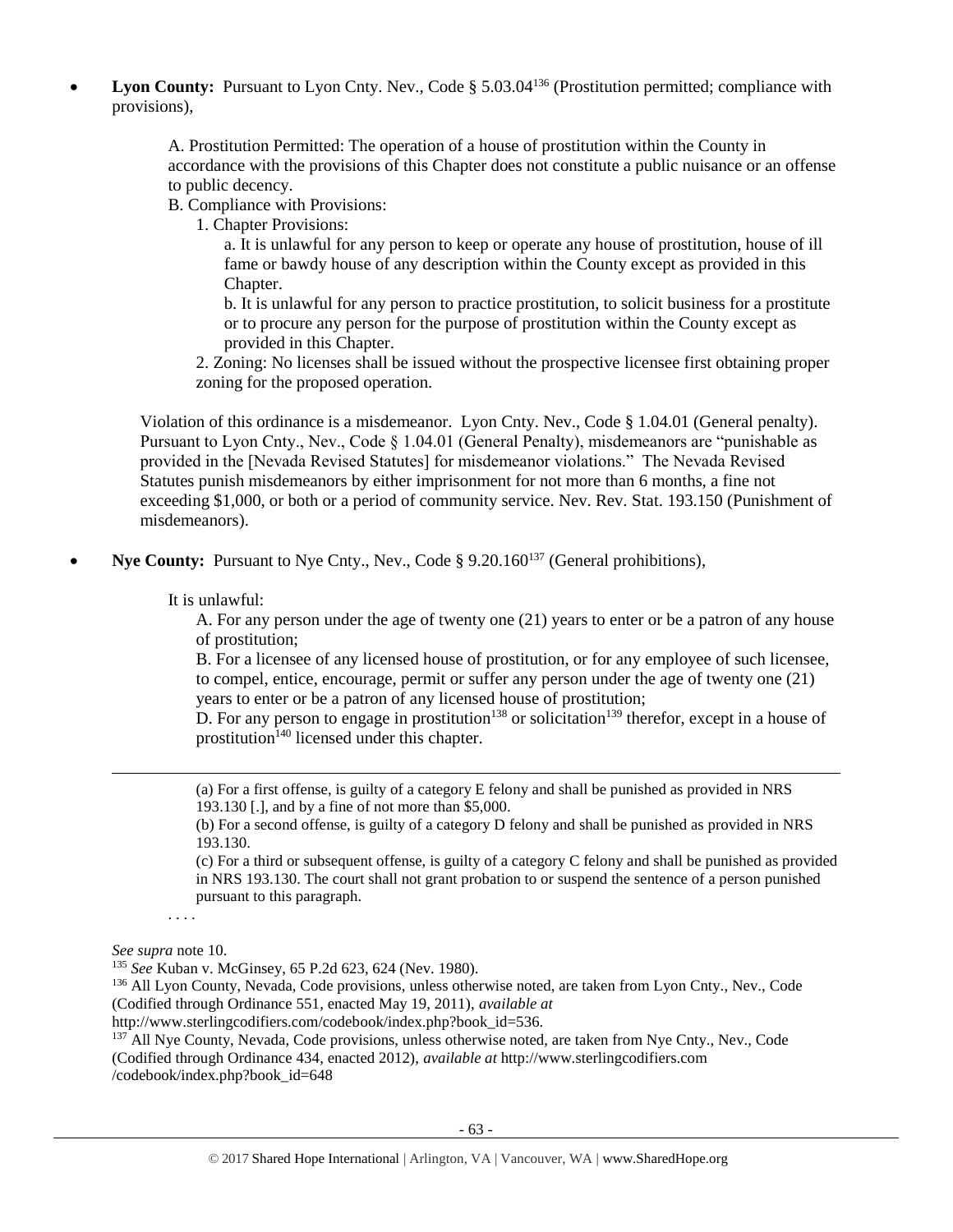A violation of this ordinance is a misdemeanor, punishable by imprisonment for up to 6 months, a fine not to exceed \$1,000, or both. Nye Cnty., Nev., Code §§ 9.20.250 (Violation; penalty), 1.01.180 (General penalty).

**Pershing County:** Under Pershing Cnty., Nev., Code § 9.08.020<sup>141</sup> (Prostitution), "Any person who engages in or accepts an offer to engage in any act of prostitution shall be guilty of prostitution under this chapter."

Pursuant to Pershing Cnty., Nev., Code 9.08.030 (Solicitation),

A. Any person who solicits, engages in, or accepts an offer to engage in any act of prostitution shall be guilty of solicitation under the provisions of this Chapter.

B. Any person who solicits, engages in, or accepts an offer to engage in any lewd or dissolute conduct shall be guilty of solicitation under the provisions of this Chapter.

C. Any person who directs any person to any place for the purpose of committing any lewd or indecent act, or any act of prostitution or fornication shall be guilty of solicitation under the provisions of this Chapter.

D. Any peace officer while functioning in the scope of his duty shall be exempt from the provisions of this Section.

Pershing Cnty., Nev., Code § 9.08.010 (Pandering), makes it illegal for

l

A. Any person who shall induce, persuade, encourage, inveigle, entice, force, or cause another person, including a spouse, to become a prostitute or an inmate of a house of prostitution shall be guilty of pandering.

B. Any person who shall knowingly accept, receive, levy or appropriate any money or valuable thing without consideration from the proceeds of any person engaged in prostitution or detain any person for purposes of prostitution because of any debt, shall be guilty of pandering.

C. Any person who shall knowingly transport any other person for the purpose of prostitution shall be guilty of pandering.

D. Any person who is a pimp, panderer, or procurer or who commits any such acts or who lives in a house of prostitution shall be guilty of pandering.

<sup>&</sup>lt;sup>138</sup> Nye Cnty., Nev., Code § 9.20.020 (Definitions) states prostitution occurs when a "male or female person who for a fee engages in sexual intercourse, oral-genital contact or any touching of the sexual organs or other intimate parts of a person for the purpose of arousing or gratifying the sexual desire of either person."

 $139$  Nye Cnty., Nev., Code § 9.20.020 states that solicitation occurs when a person, "Induces, persuades, encourages, inveigles or compels a person to engage in 'sexual conduct' as defined in this section" or "Offers to engage in 'sexual conduct' as defined in this section." Nye Cnty., Nev., Code § 9.20.020 defines sexual conduct as "Any of the acts defined in the definition of prostitution in this section." The acts listed in the definition of prostitution are "sexual intercourse, oral-genital contact or any touching of the sexual organs or other intimate parts of a person for the purpose of arousing or gratifying the sexual desire of either person." Nye Cnty., Nev., Code § 9.20.020.

 $140$  Nye Cnty., Nev., Code § 9.20.020 defines a house of prostitution as "Any house, building, trailer (with or without wheels), vehicle, tent or other structure or "premises" as defined in this section wherein or whereon acts of prostitution are committed, or offered to be committed."

<sup>141</sup> All Pershing County, Nevada, Code provisions, unless otherwise noted, are taken from Pershing Cnty., Nev., Code (Codified through Ordinance 279 enacted February 3, 2011), *available at* http://www.sterlingcodifiers.com/codebook/index.php?book\_id=640.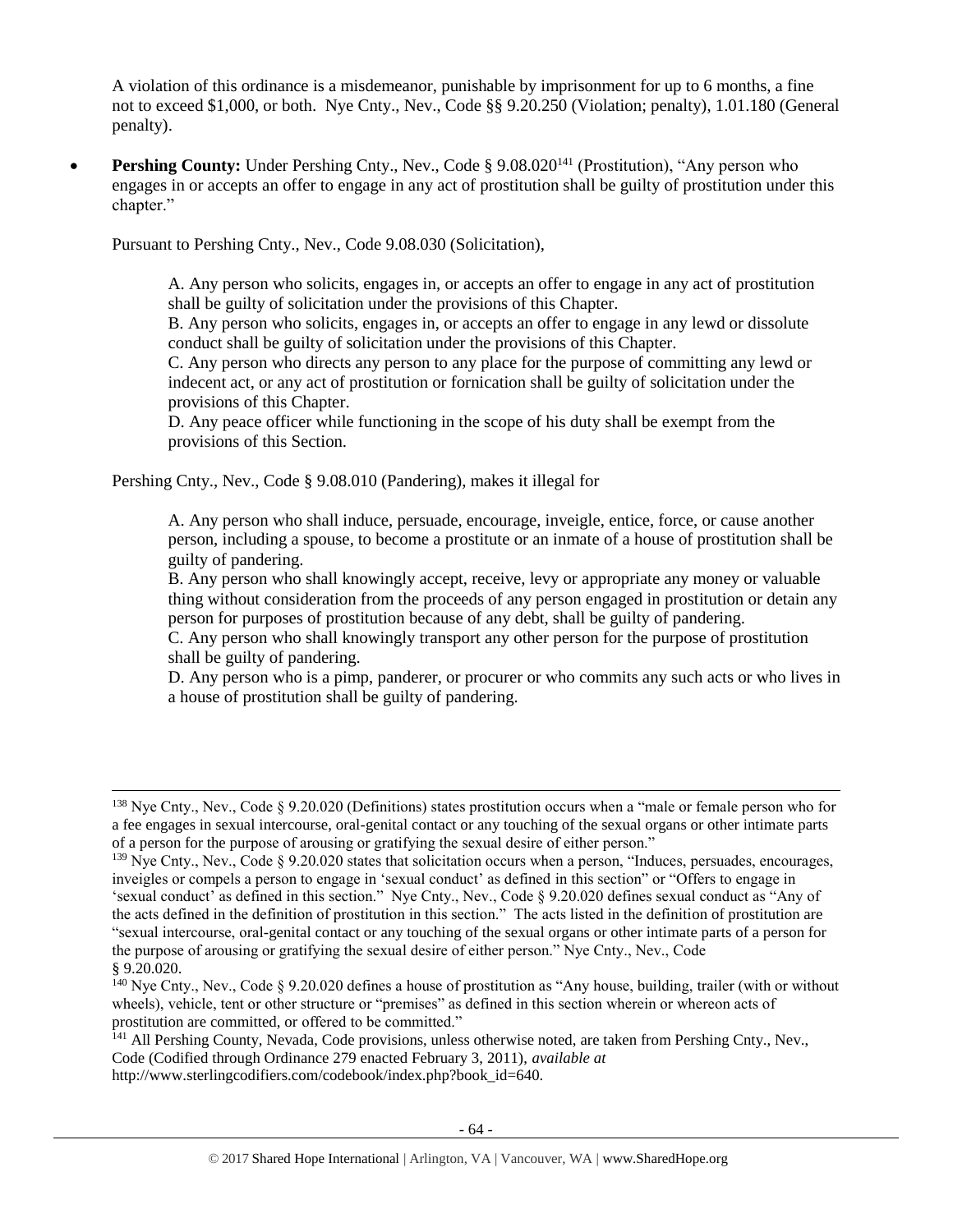Pursuant to Pershing Cnty., Nev., Code § 9.08.040 (Houses of ill fame),

A. Any person who shall keep or rent any house, trailer, vehicle, boat or other place for the purpose of carrying on prostitution shall be guilty of keeping a house of ill fame under the provisions of this Chapter.

B. In the trial of all cases arising under the provisions of subsection A of this Section, evidence of general reputation shall be deemed competent evidence as to the question of the ill fame of any house alleged to be so kept.

A violation of any of these ordinances is a misdemeanor, punishable by imprisonment in the County jail for up to 6 months, a fine not to exceed \$1,000, or both. Pershing Cnty., Nev., Code, §§ 9.080.050 (Criminal penalties), 1.08.010 (Violations; penalty).

**Washoe County:** Pursuant to Washoe Cnty., Nev., Code, § 50.238<sup>142</sup> (Unlawful acts),

It is unlawful in any unincorporated area of the county for any person to:

1. Commit prostitution, or to offer to secure another for the purpose of prostitution or for any other lewd or indecent act, or to induce, entice or procure a person who is in any thoroughfare or public or private place to commit any such acts, or who in any way aids or abets or participates in the doing of any of the acts enumerated in sections 50.238 to 50.242<sup>143</sup>, inclusive.

2. Keep, set up, maintain or operate, lease or rent any place, structure, building or conveyance for the purpose of prostitution.

3. Occupy any place, structure, building or conveyance for the purpose of prostitution, or for any person to permit any place, structure, building or conveyance owned by him or under his control to be used for the purpose of prostitution, with the knowledge or reasonable cause to know that the same is, or is to be used for, such purpose, or for any person to lease or rent to another person any place, structure, building or room for the purpose of prostitution.

4. Receive or to offer or agree to receive any person into any place, structure, building or conveyance for the purpose of prostitution, or to permit any person to remain there for such purpose.

5. Transport or direct any other person to any place within the county, when the announced purpose of such person is to be transported or directed to any such place for the purpose of prostitution, or to offer or agree so to transport or direct any such other person.

A violation is a misdemeanor punishable by imprisonment in the county jail for up to 6 months, a fine between \$100 and \$1,000, or both. Washoe Cnty., Nev., Code § 50.242 (Penalty).

**Sparks, Washoe County:** Sparks is a city incorporated in Washoe County, Nevada. Pursuant to Sparks, Nev., Mun. Code § 9.24.030<sup>144</sup> (Prostitution—solicitation),

A. It is unlawful for any person to loiter in or near any public place or thoroughfare in a manner and under circumstances manifesting the purpose of offering or soliciting to commit an act of prostitution<sup>145</sup>, or offering to procure another to commit an act of prostitution.

l

<sup>&</sup>lt;sup>142</sup> All Washoe County, Nevada, Code provisions, unless otherwise noted, are taken from Washoe Cnty., Nev., Code *available at* http://cityofsparks.us/municode/index (last visited Aug. 31, 2011).

<sup>&</sup>lt;sup>143</sup> Washoe Cnty., Nev., Code § 50.240 (Evidence) and Washoe Cnty., Nev., Code § 50.242 (Penalty) do not contain any criminal violations.

<sup>144</sup> All Sparks, Nevada, Code provisions, unless otherwise noted, are taken from Sparks, Nev., Mun. Code, *available at* http://cityofsparks.us/municode/index (last visited Sep. 8, 2011).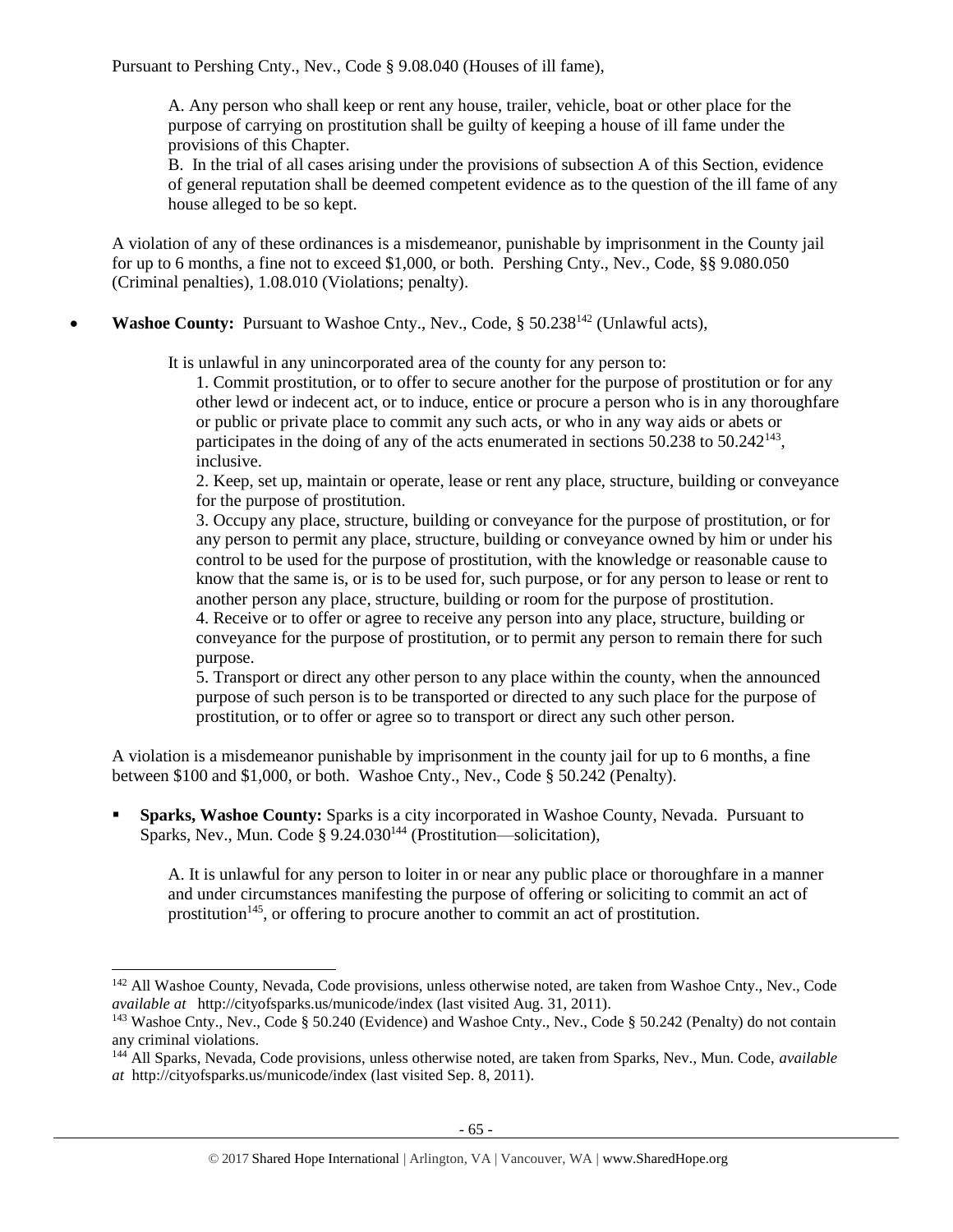B. Among the circumstances which may be considered in determining whether such purpose is manifested are that such person repeatedly beckons to, stops, attempts to stop or engages persons passing by in conversation, repeatedly stops or attempts to stop motor vehicle operators by hailing, waving of arms, or any other bodily gesture.

C. No arrest shall be made for a violation of this section unless the arresting officer first affords such person an opportunity to explain such conduct, and no one shall be convicted of violating this section if it appears at trial that the explanation given was true and disclosed a lawful purpose.

Pursuant to Sparks, Nev., Mun. Code § 9.24.020 (Prostitution), "It is unlawful for any person in the city to commit, offer to commit, or agree to commit an act of prostitution. This section does not apply to the customer of a prostitute."

A violation of this ordinance is a misdemeanor, punishable by up to 6 months imprisonment, a \$1,000 fine, or both. Sparks, Nev., Mun. Code §§ 9.75.010 (Violation—penalty), 1.12.010 (Violation penalty).

**White Pine County:** Pursuant to White Pine Cnty., Nev., Code § 10.36.010<sup>146</sup> (Prohibited),

It is unlawful, as an act of prostitution, for any person, within the unincorporated areas of the county of White Pine, state of Nevada, to engage in sexual intercourse, for any money or thing of value, with a person to whom he or she is not married, or to solicit a person, to whom he or she is not married, to have sexual intercourse, for any money or thing of value, with the person so soliciting.

Under White Pine Cnty., Nev., Code § 10.36.020 (Sexual intercourse for hire and lewd acts prohibited).

In the unincorporated areas of the county of White Pine, state of Nevada, it is unlawful for any person to:

(1) Receive money or other thing of value in exchange for another person committing an act of sexual intercourse or an act of moral perversion;

(2) Pay or offer or agree to pay another person to commit a lewd act or an act of sexual intercourse;

(3) Commit or offer or agree to commit any act of moral perversion;

(4) Secure or offer another person for the purpose of committing a lewd act or an act of sexual intercourse for hire or of moral perversion;

(5) Induce, entice or procure, or attempt to induce, entice or procure, another person, in or near any place frequented by the public or any public place, to commit a lewd act or an act of sexual intercourse for hire or of moral perversion;

(6) Knowingly transport any person to any place in the unincorporated areas of the county of White Pine, state of Nevada, for the purpose of committing a lewd act or an act of sexual intercourse for hire or moral perversion;

(7) Knowingly transport any person to any place in the unincorporated areas of the county of White Pine, state of Nevada, for the purpose of offering or agreeing to pay another person to commit a lewd act or an act of sexual intercourse;

l

<sup>146</sup> All White Pine County, Nevada, Code provisions, unless otherwise noted, are taken from White Pine Cnty., Nev., Code (Codified through Ordinance 437 enacted February 24, 2010), *available at* http://www.sterlingcodifiers.com/NV/White%20Pine%20County/index.htm.

<sup>&</sup>lt;sup>145</sup> Sparks, Nev., Mun. Code § 9.24.010 defines prostitution as, "engaging in sexual intercourse, masturbation, fellatio, cunnilingus, sodomy, an infamous crime against nature, or other sexual activity for compensation of any kind."